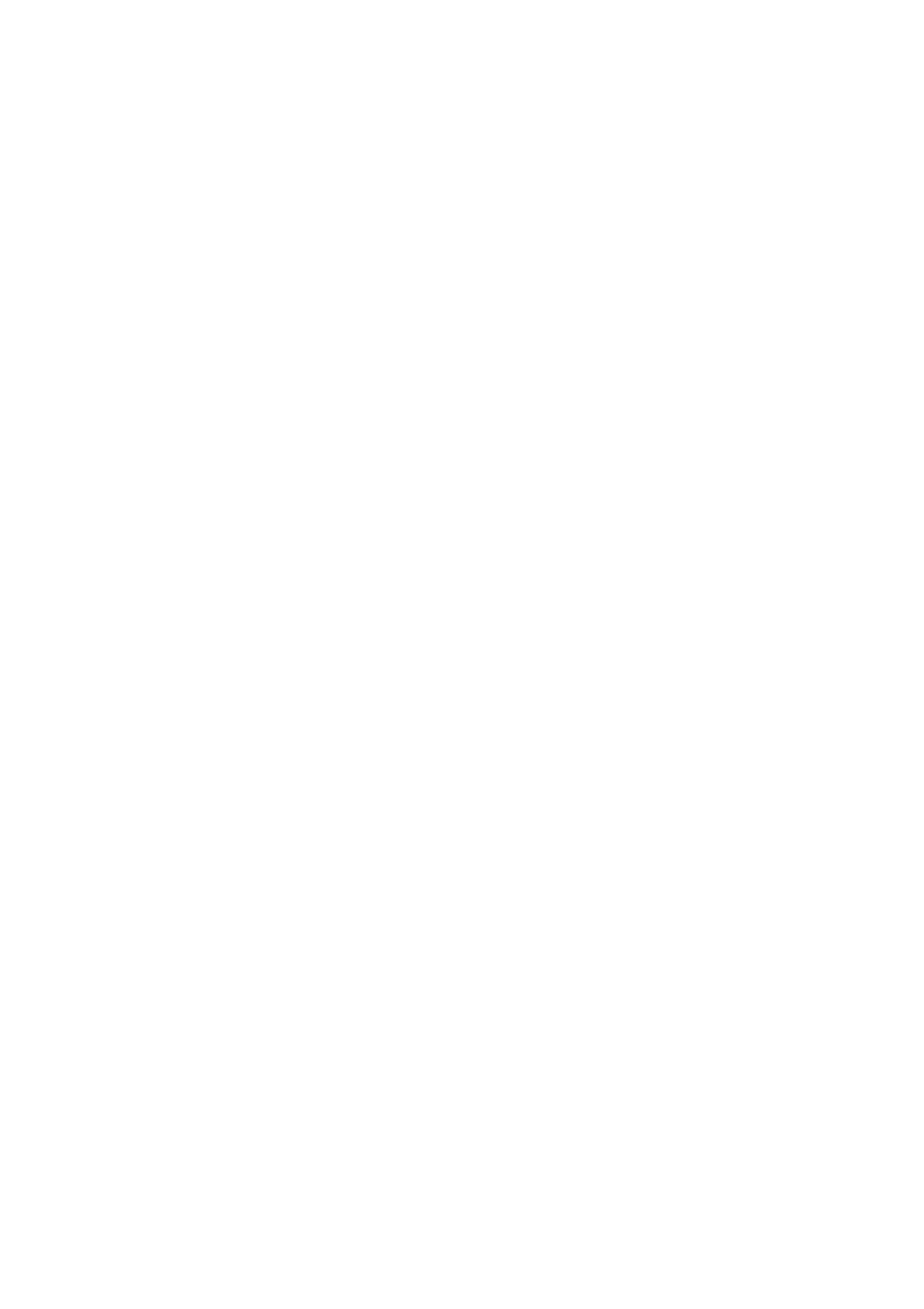©Copyright 1997~2003 ADLINK Technology Inc.;

All Rights Reserved.

Manual Rev. 1.40: April 28, 2003

Part No. 50-11114-202

The information in this document is subject to change without prior notice in order to improve reliability, design and function and does not represent a commitment on the part of the manufacturer.

In no event will the manufacturer be liable for direct, indirect, special, incidental, or consequential damages arising out of the use or inability to use the product or documentation, even if advised of the possibility of such damages.

This document contains proprietary information protected by copyright. All rights are reserved. No part of this manual may be reproduced by any mechanical, electronic, or other means in any form without prior written permission of the manufacturer.

#### **Trademarks**

NuDAQ®, NuIPC® are registered trademarks of ADLINK Technology Inc. Other products names mentioned herein are used for identification purposes only and may be trademarks and/or registered trademarks of their respective companies.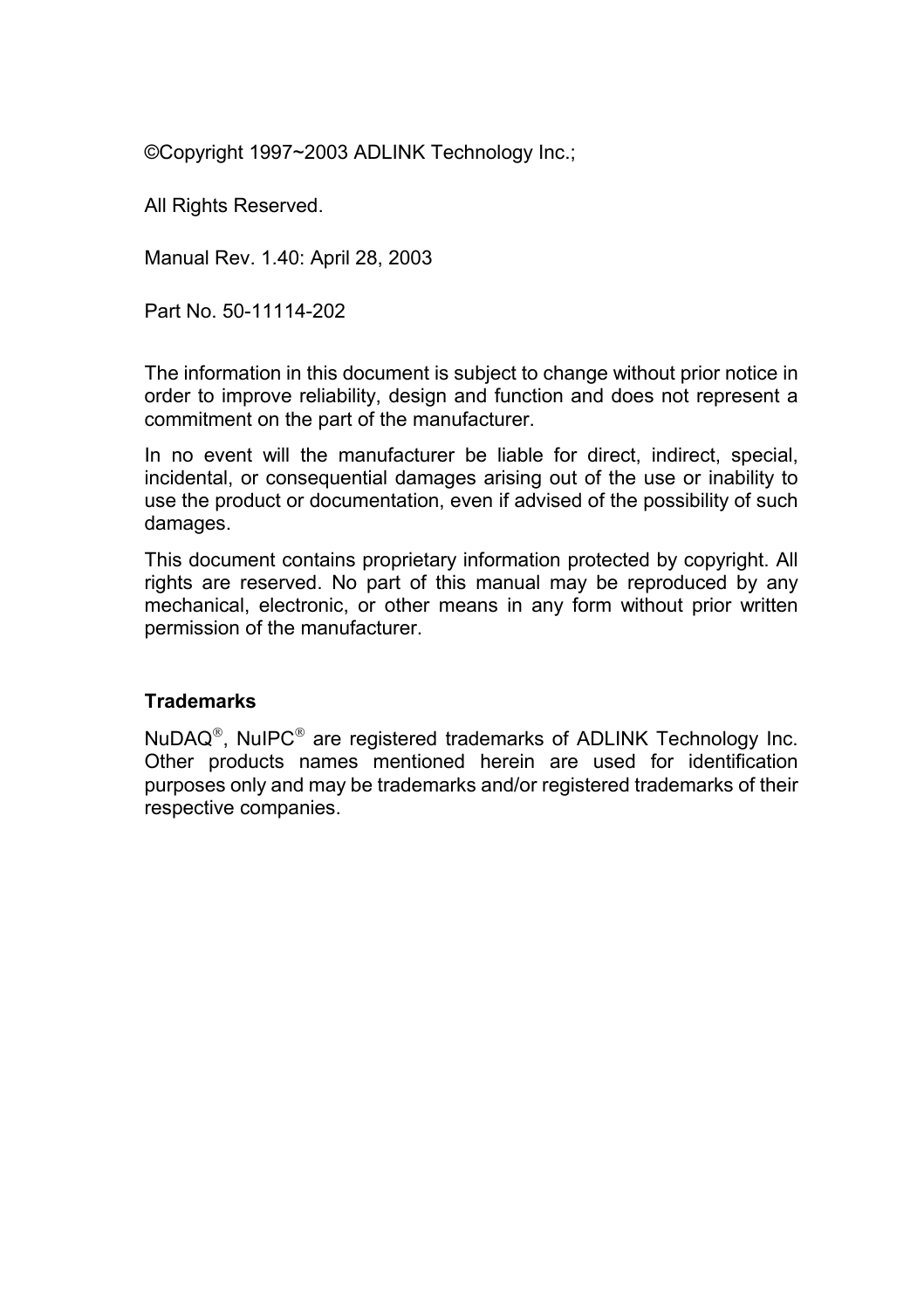# **Getting service from ADLINK**

Customer Satisfaction is the most important priority for ADLINK Tech Inc. If you need any help or service, please contact us.

| <b>ADLINK Technology Inc.</b> |                                                              |                               |  |  |  |  |  |
|-------------------------------|--------------------------------------------------------------|-------------------------------|--|--|--|--|--|
| Web Site                      | http://www.adlinktech.com                                    |                               |  |  |  |  |  |
| Sales & Service               | Service@adlinktech.com                                       |                               |  |  |  |  |  |
|                               | NuDAQ + USBDAQ + PXI                                         | nudaq@adlinktech.com          |  |  |  |  |  |
| Technical                     | automation@adlinktech.com<br>Automation                      |                               |  |  |  |  |  |
| Support                       | <b>NuIPC</b>                                                 | nuipc@adlinktech.com          |  |  |  |  |  |
|                               | NuPRO / EBC                                                  | nupro@adlinktech.com          |  |  |  |  |  |
| <b>TEL</b>                    | +886-2-82265877                                              | +886-2-82265717<br><b>FAX</b> |  |  |  |  |  |
| <b>Address</b>                | 9F, No. 166, Jian Yi Road, Chungho City, Taipei, 235 Taiwan. |                               |  |  |  |  |  |

Please email or FAX us of your detailed information for a prompt, satisfactory and constant service.

|                           | <b>Detailed Company Information</b>                                                                                |
|---------------------------|--------------------------------------------------------------------------------------------------------------------|
| Company/Organization      |                                                                                                                    |
| <b>Contact Person</b>     |                                                                                                                    |
| E-mail Address            |                                                                                                                    |
| <b>Address</b>            |                                                                                                                    |
| Country                   |                                                                                                                    |
| <b>TEL</b>                | <b>FAX</b>                                                                                                         |
| Web Site                  |                                                                                                                    |
|                           | <b>Questions</b>                                                                                                   |
| <b>Product Model</b>      |                                                                                                                    |
| <b>Environment to Use</b> | OS:<br>Computer Brand:<br>$M/B$ :<br>CPU:<br>BIOS:<br>Chipset:<br>Video Card:<br>Network Interface Card:<br>Other: |
| <b>Detail Description</b> |                                                                                                                    |
| Suggestions to ADLINK     |                                                                                                                    |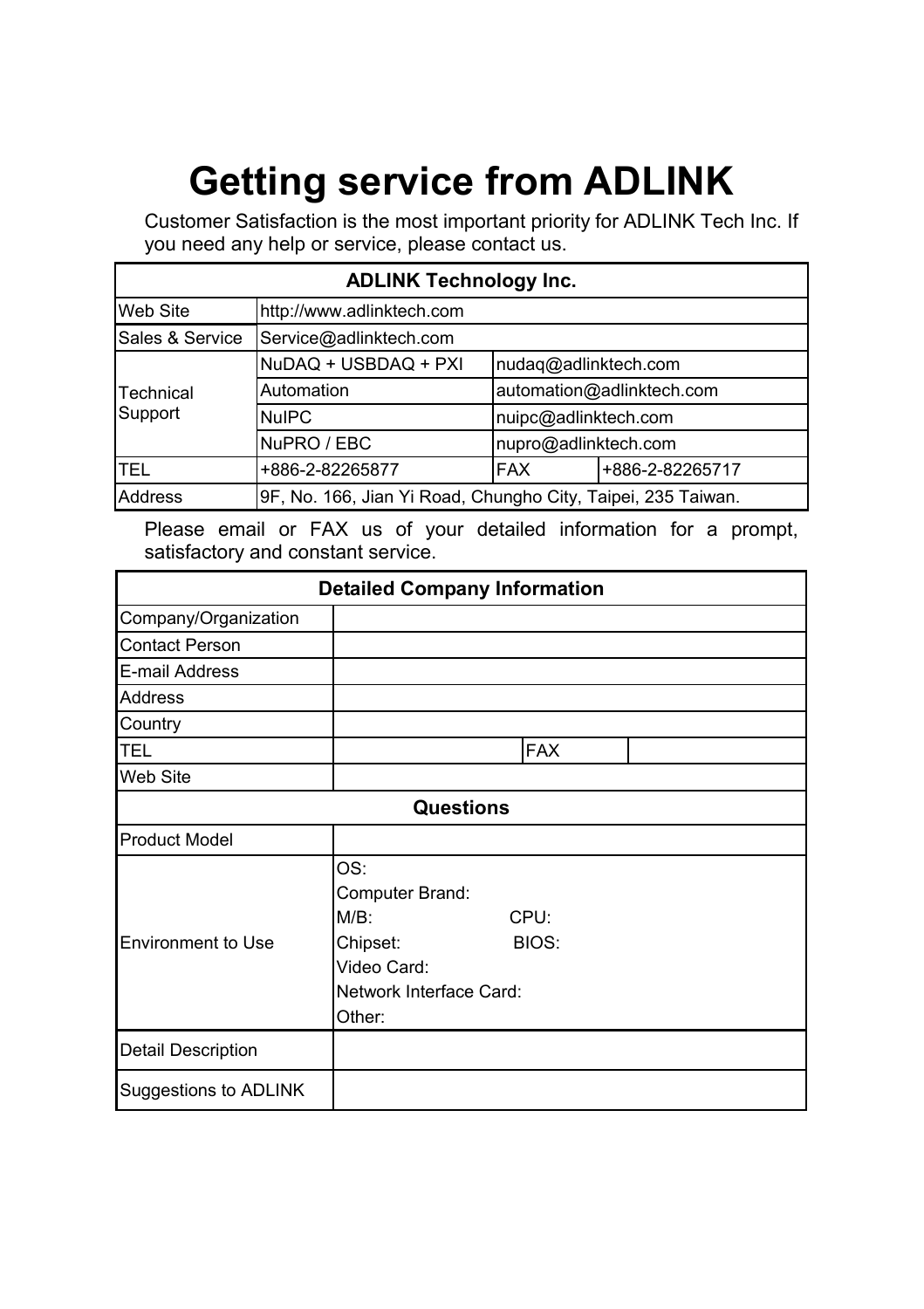# **Table of Contents**

| 1.1 |       |                                                 |  |
|-----|-------|-------------------------------------------------|--|
| 12  |       |                                                 |  |
| 1.3 |       |                                                 |  |
| 1.4 |       |                                                 |  |
|     |       |                                                 |  |
|     |       |                                                 |  |
|     |       |                                                 |  |
|     |       |                                                 |  |
|     |       |                                                 |  |
|     |       |                                                 |  |
|     |       |                                                 |  |
|     | 1.4.8 |                                                 |  |
|     |       |                                                 |  |
|     |       |                                                 |  |
| 2.1 |       |                                                 |  |
| 2.2 |       |                                                 |  |
| 2.3 |       |                                                 |  |
|     |       |                                                 |  |
|     |       | 2.3.2 PCI-9114 Rev. C2 and PCI-9114A Rev.A2  10 |  |
| 24  |       |                                                 |  |
|     |       |                                                 |  |
|     |       |                                                 |  |
|     | 243   |                                                 |  |
| 2.5 |       |                                                 |  |
| 2.6 |       |                                                 |  |
|     |       |                                                 |  |
|     |       |                                                 |  |
|     |       |                                                 |  |
| 2.7 |       |                                                 |  |
|     | 2.7.1 | Analog Input Signal Type Selection (JP1)  15    |  |
|     |       | 2.7.2 Cold Junction Sensor Selection (JP2)  15  |  |
|     |       |                                                 |  |
| 2.8 |       |                                                 |  |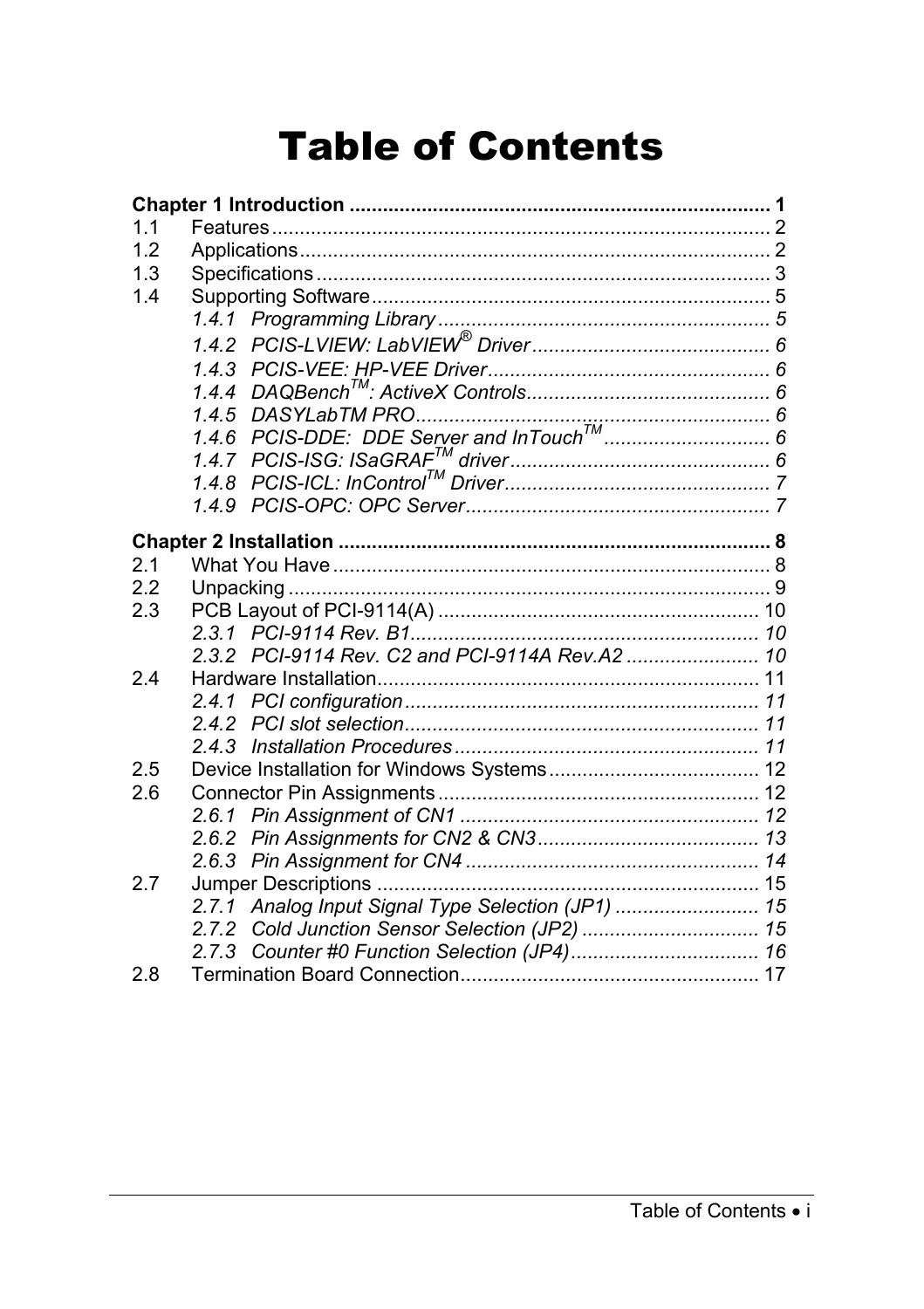| 3.1  |                                                |  |
|------|------------------------------------------------|--|
| 3.2  |                                                |  |
| 3.3  |                                                |  |
| 3.4  |                                                |  |
| 3.5  |                                                |  |
| 3.6  |                                                |  |
| 3.7  | Trigger Mode Control and Read-back Register 21 |  |
| 3.8  |                                                |  |
| 3.9  |                                                |  |
| 3.10 |                                                |  |
| 3.11 |                                                |  |
| 3.12 |                                                |  |
|      |                                                |  |
| 4 1  |                                                |  |
|      |                                                |  |
|      |                                                |  |
|      |                                                |  |
|      |                                                |  |
|      |                                                |  |
|      |                                                |  |
| 4.2  |                                                |  |
|      |                                                |  |
|      |                                                |  |
|      |                                                |  |
|      |                                                |  |
| 4.3  |                                                |  |
| 4.4  |                                                |  |
| 4.5  |                                                |  |
|      |                                                |  |
|      |                                                |  |
|      |                                                |  |
| 5.1  |                                                |  |
| 5.2  |                                                |  |
|      |                                                |  |
|      |                                                |  |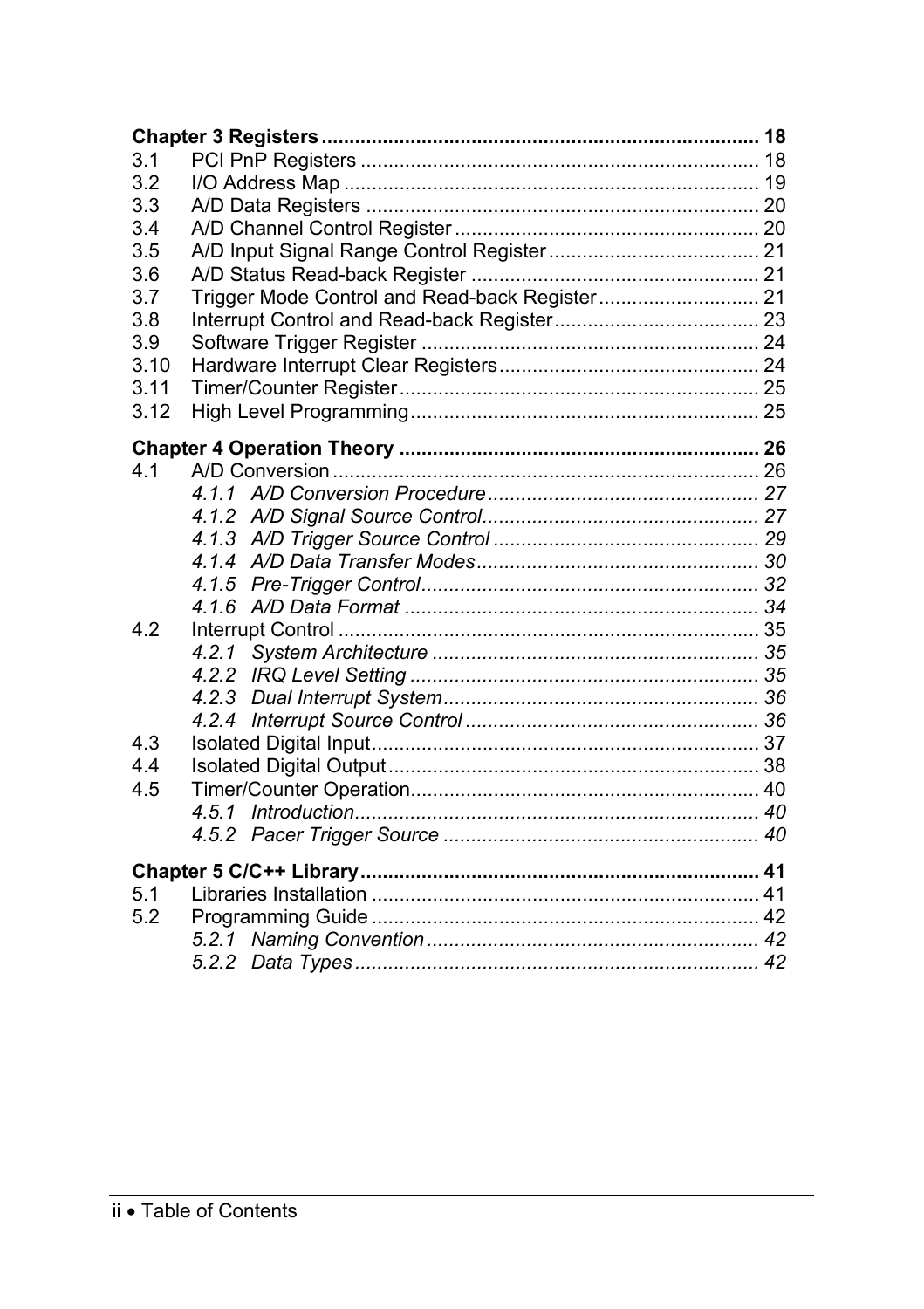| 5.3  |  |
|------|--|
| 5.4  |  |
| 5.5  |  |
| 5.6  |  |
| 5.7  |  |
| 5.8  |  |
| 5.9  |  |
| 5.10 |  |
| 5.11 |  |
| 5.12 |  |
| 5.13 |  |
| 5.14 |  |
| 5.15 |  |
| 5.16 |  |
| 5.17 |  |
| 5.18 |  |
| 5.19 |  |
| 5.20 |  |
| 5.21 |  |
| 5.22 |  |
| 5.23 |  |
| 5.24 |  |
| 5.25 |  |
| 5.26 |  |
| 5.27 |  |
| 5.28 |  |
| 5.29 |  |
| 5.30 |  |
| 5.31 |  |
| 5.32 |  |
| 5.33 |  |
| 5.34 |  |
| 5.35 |  |
| 5.36 |  |
| 5.37 |  |
| 5.38 |  |
| 5.39 |  |
| 5.40 |  |
| 5.41 |  |
|      |  |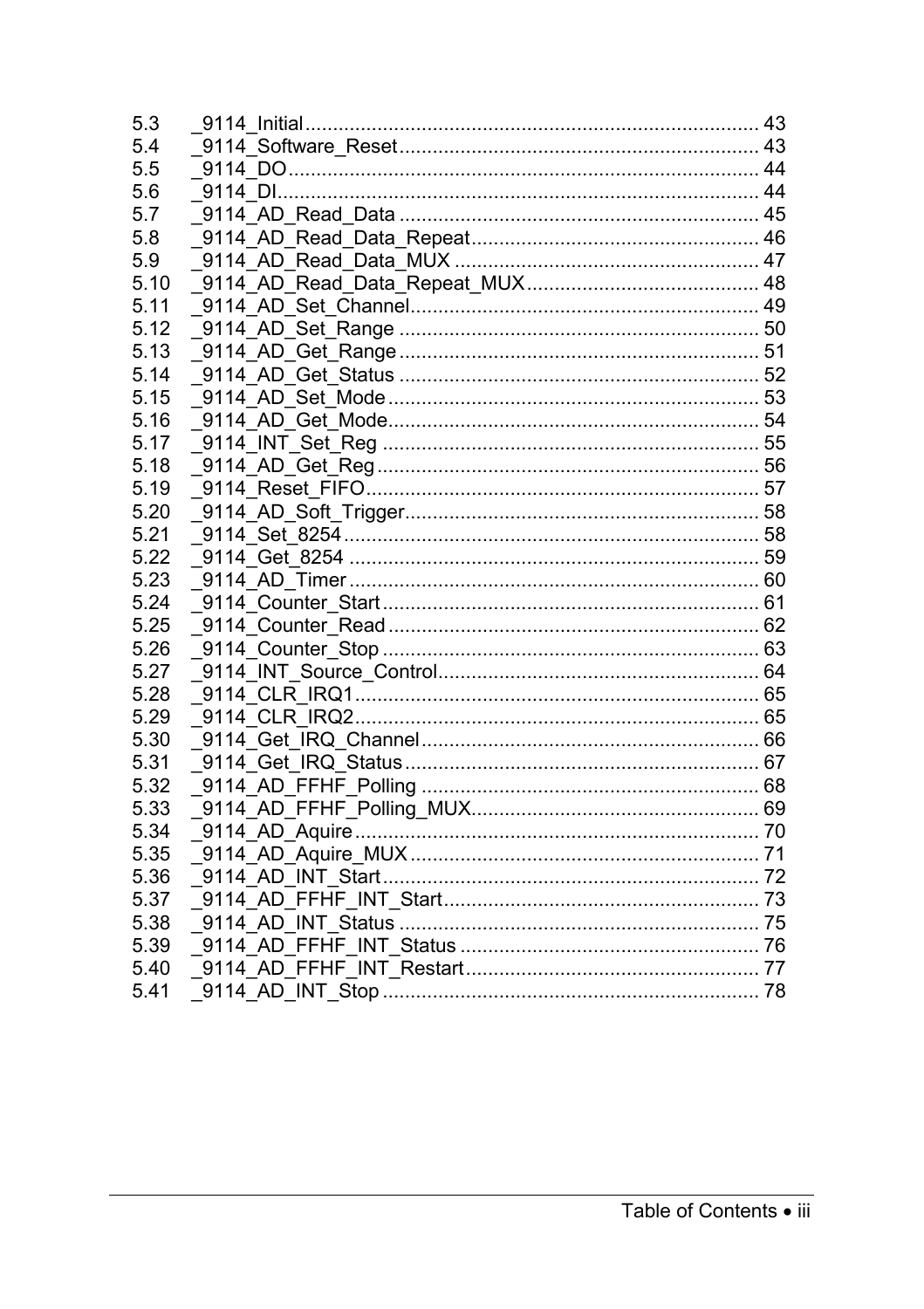| 6.2 |  |
|-----|--|
|     |  |
|     |  |
|     |  |
|     |  |
|     |  |
|     |  |
|     |  |
|     |  |
|     |  |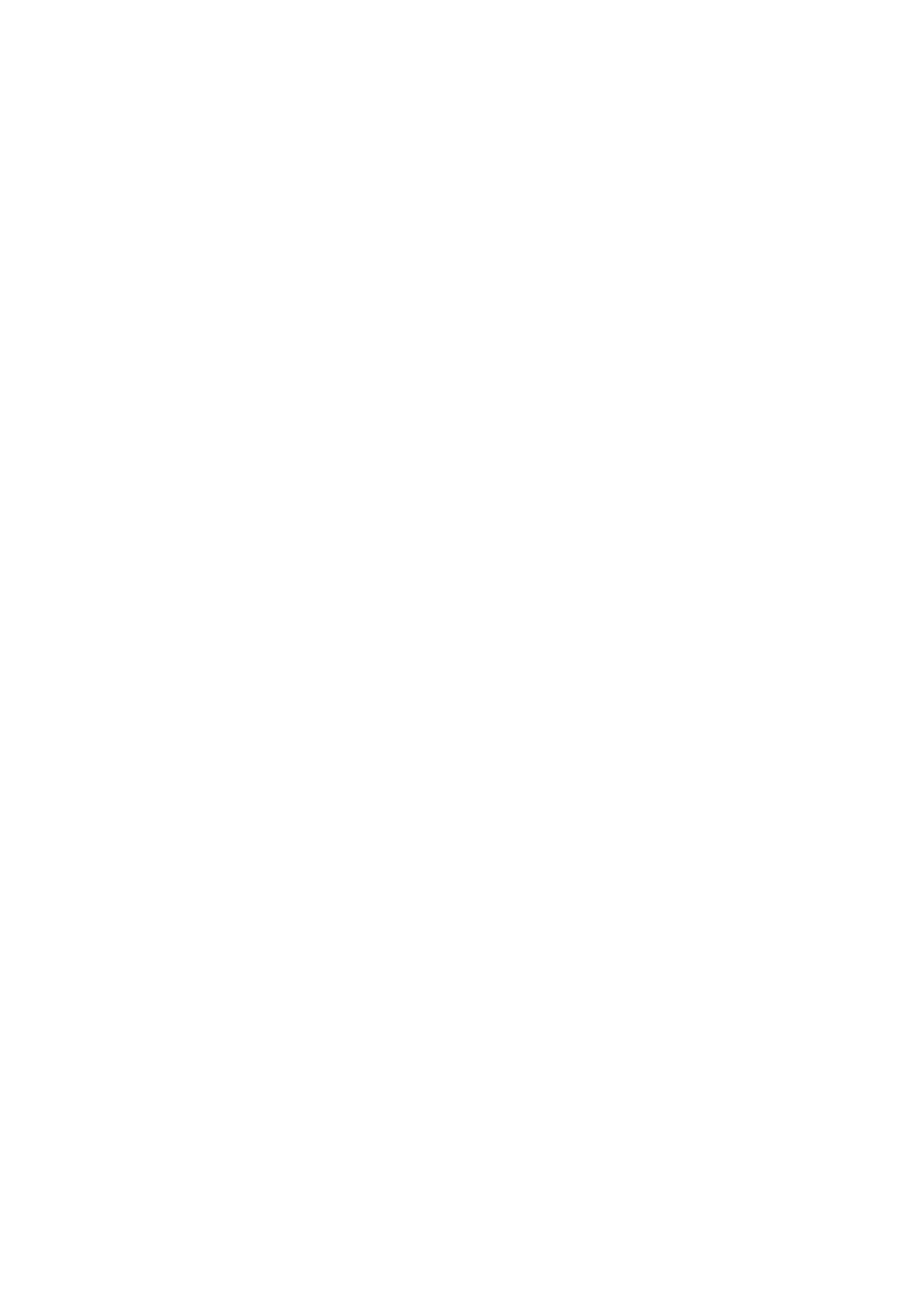# Outline of Chapters

This manual is designed to help the user to understand and configure the PCI-9114(A). The manual describes the programming functions and the operation theory of the PCI-9114(A) card. It is divided into six chapters

- **Chapter 1, "Introduction",** gives an overview of the product features, applications, and specifications.
- **Chapter 2, "Installation",** describes how to install the PCI-9114(A). The layout of the PCI-9114(A) is shown, and the jumper settings for analog input channel configurations are specified. The connector pin assignments and termination board connections are described.
- **Chapter 3, "Registers"**, describes the details of the register structures of the PCI-9114(A), this information can be useful for programmers wanting to control the hardware using low-level programming.
- **Chapter 4, "Operation Theory",** describes how to operate the PCI-9114(A). The A/D and timer/counter functions are introduced as well as some programming concepts are specified in this chapter.
- **Chapter 5, "C/C++ Library",** describes high-level programming interface in C/C++ language. It will aid programmers with controlling the PCI-9114(A) using high-level programming language
- **Chapter 6, "Calibration"**, describes how to calibrate the PCI-9114(A), for accurate measurements.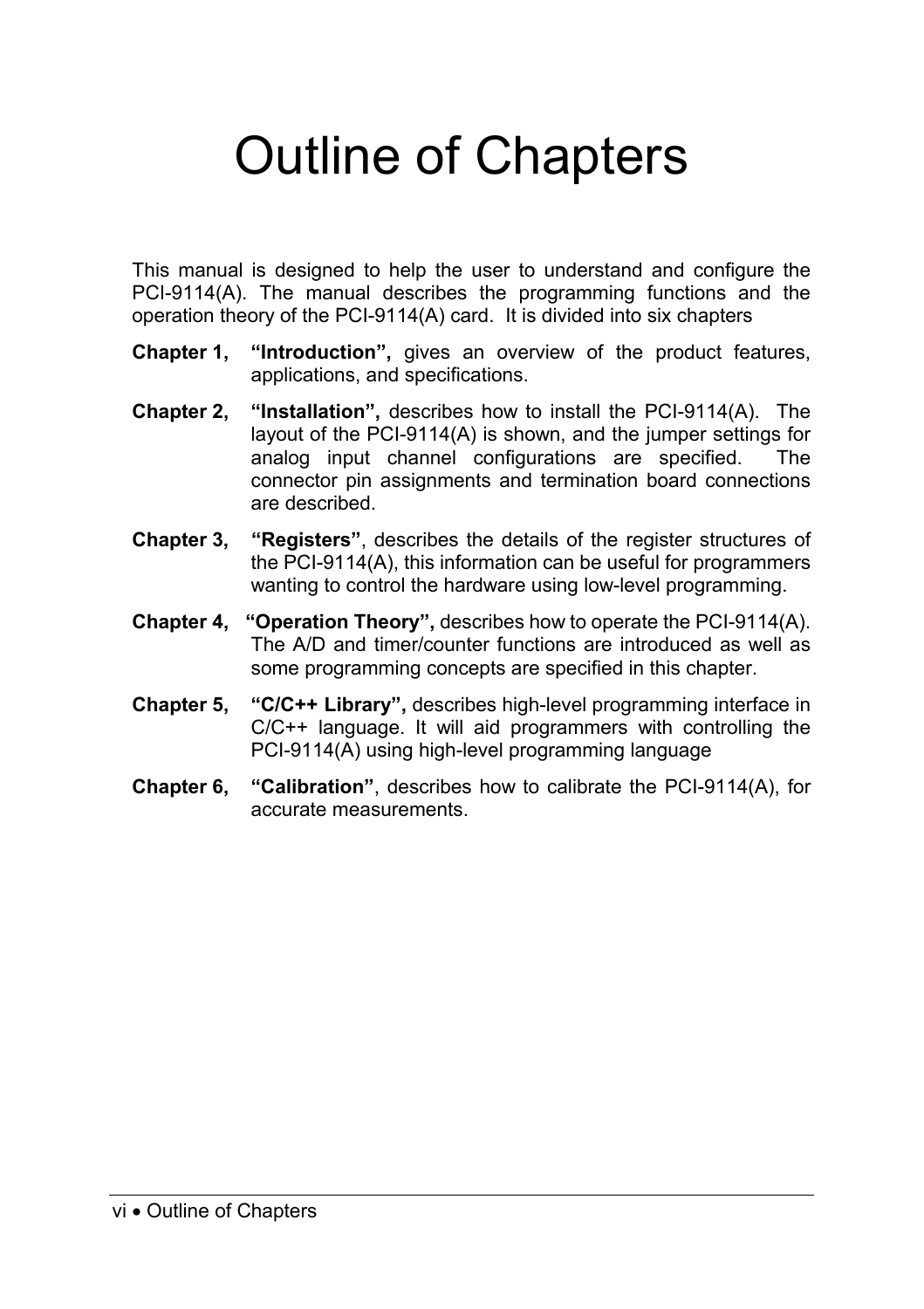# 1

# Introduction

The PCI-9114(A) is an advanced data acquisition card based on the 32-bit PCI Bus architecture. High performance design with state-of-the-art technology makes this card ideal for data logging and signal analysis applications in areas like medicine and process control. The following illustration shows the fundamental function blocks of the PCI-9114(A).



Figure 1. PCI-1114(A) Fundamental function block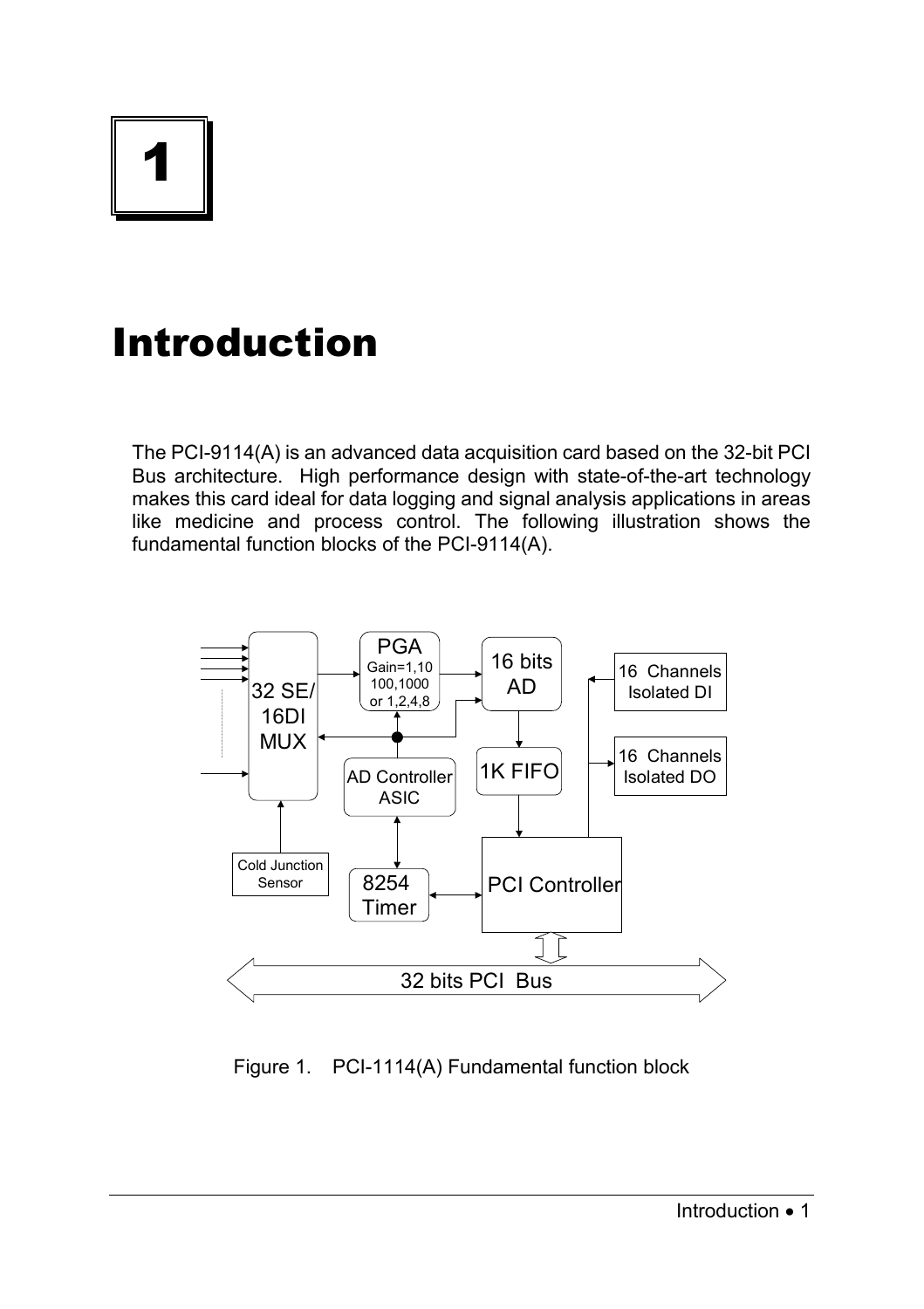# **1.1 Features**

The PCI-9114(A) PCI-Bus Advanced Data Acquisition Card provides the following advanced features:

- 32-bit PCI-Bus, Plug and Play
- 32 single-ended or 16 differential analog inputs channels
- 16-bits high resolution AD conversion
- High amplification gain of 1, 10, 100, 1000 for PCI-9114(A) HG
- Normal gain of 1, 2, 4, 8 for PCI-9114(A) DG
- Single channel sampling rate up to 100 KHz for PCI-9114
- Single channel sampling rate up to 250 KHz for PCI-9114A
- Multi-AD trigger mode: software trigger, timer pacer trigger
- On-board A/D 1K WORDS FIFO memory
- Auto-scanning channel selection
- One user configurable general purpose Timer/Counter (Only available in PCI-9114A and PCI-9114 Rev. C2 or later)
- 16 Isolated Digital Input Channels
- 16 Isolated Digital Output Channels with high driving capability
- 5000 V rms high voltage isolation for DIO channels

# **1.2 Applications**

- Industrial process control
- Transducer, thermocouple, RTD
- Power monitor
- Medical instrument
- Biomedical measurement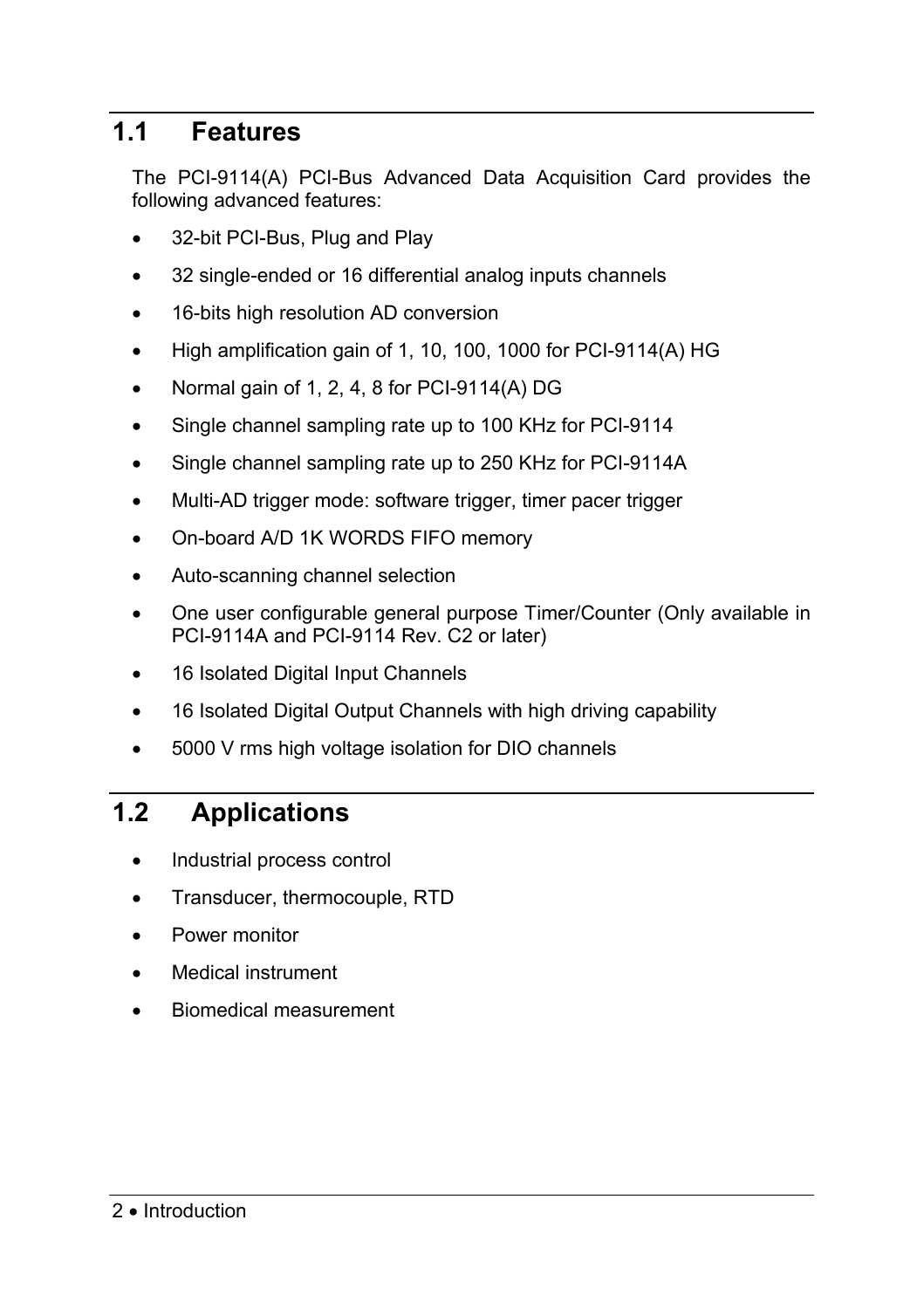# **1.3 Specifications**

- ♦ **Analog Input (A/D)** 
	- **Converter:** LTC1605 (LTC1606 for PCI-9114A) or equivalent, successive approximation type
	- **Resolution:** 16 bits
	- **Input channels:** 32 single-ended or 16 differential input channels
	- **Input Range:** (Programmable)
		- $\checkmark$  Bipolar: 10V,  $+1V$ ,  $+100$  mV,  $+10$  mV (PCI-9114(A) HG)
		- $\checkmark$  Bipolar: +10V, +5V, +2.5, +1.25V (PCI-9114(A) DG)
	- **Throughput:** 
		- $\checkmark$  Single channel 100 KHz max for PCI-9114
		- $\checkmark$  Single channel 250 KHz max for PCI-9114A
	- **Over Voltage Protection for Analog inputs:** 
		- $\checkmark$  Continuous +35V maximum
	- **Input Impedance:** 10 MΩ
	- **A/D Trigger Modes:** Software and Timer pacer trigger
	- **Data Transfer Mode:** Pooling, EOC Interrupt, FIFO Half-full Interrupt
	- **FIFO Buffer Size**: 1024 samples
- **Isolated Digital Input (IDI)** 
	- **Number of input channels:** 16
	- • **Input voltage:** 0~ 24 VDC
		- $\checkmark$  Logic L: 0~1.5V
		- $\checkmark$  Logic H: 3~24V
	- **Input resistance:** 4.7 KΩ @ 0.5W
	- **Isolation voltage:** 5000 V rms
	- **Throughput:** 10 KHz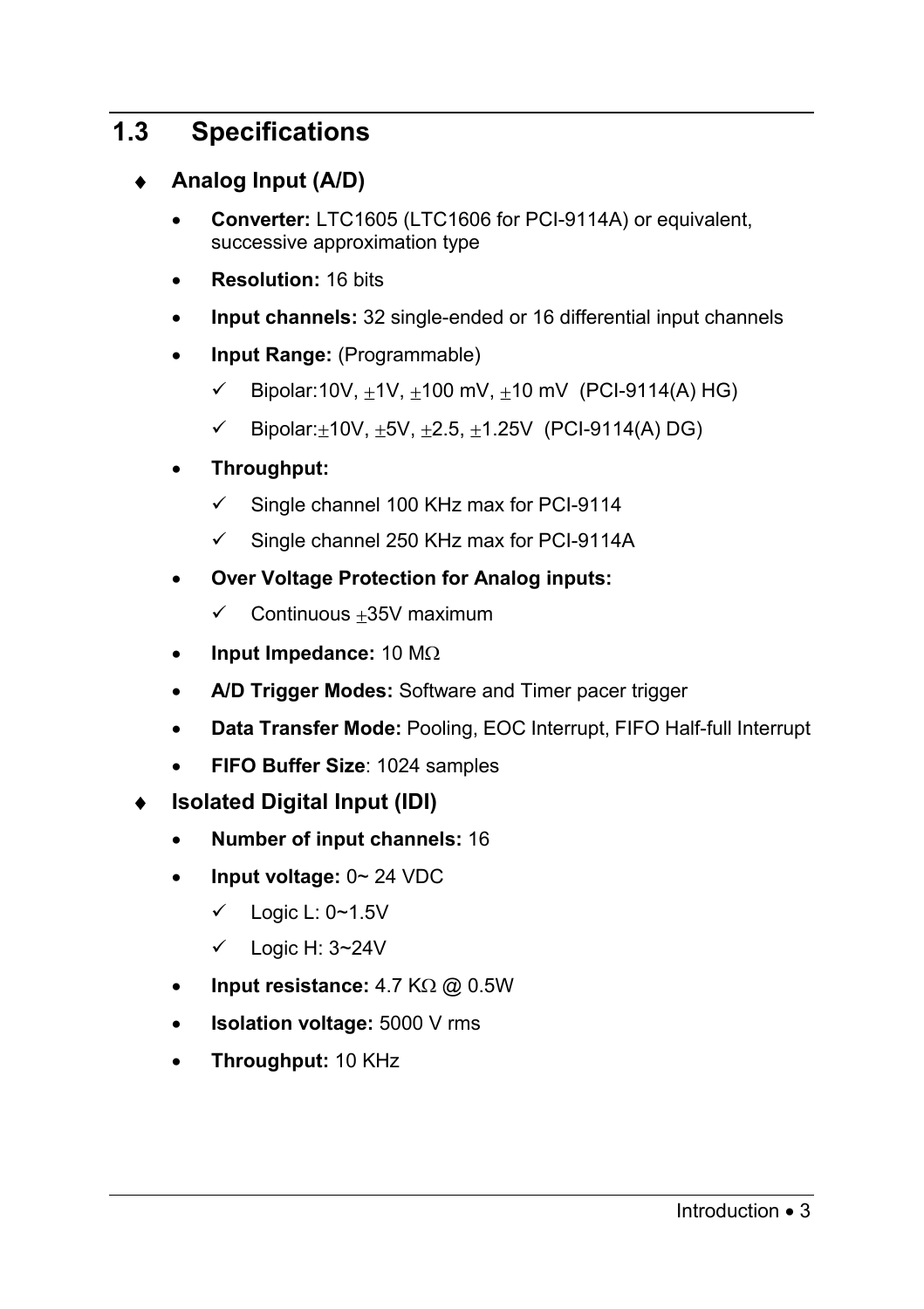- **Isolated Digital Output (IDO)** 
	- **Number of output channels:** 16 channels current source
	- **Output type:** open emitter 0.5 to 50  $V_{DC}$
	- **Source Current:** 
		- $\checkmark$  Single channel sources 500 mA maximum
		- $\checkmark$  8 channels source 60mA maximum simultaneously
	- **Isolation voltage:** 5000 V rms
	- **Throughput:** 10 KHz

## **General Specifications**

- Connector: 37-pin D-type connector
- **Operating Temperature**: 0° C ~ 60° Cs
- **Storage Temperature**: -20° C ~ 80° C
- **Humidity**: 5 ~ 95%, non-condensing
- **Power Consumption**:
	- $\checkmark$  +5 V @ 600 mA (typical)
	- $\checkmark$  +12 V @ 100 mA (typical)
- **Dimension**:
	- 9 **Length:** 
		- 7.88" (200 mm) for PCI-9114 Rev. B1
		- 6.89" (175 mm) for PCI-9114 Rev. C2 and PCI-9114A
	- $\checkmark$  Width:4.18" (106 mm)(W)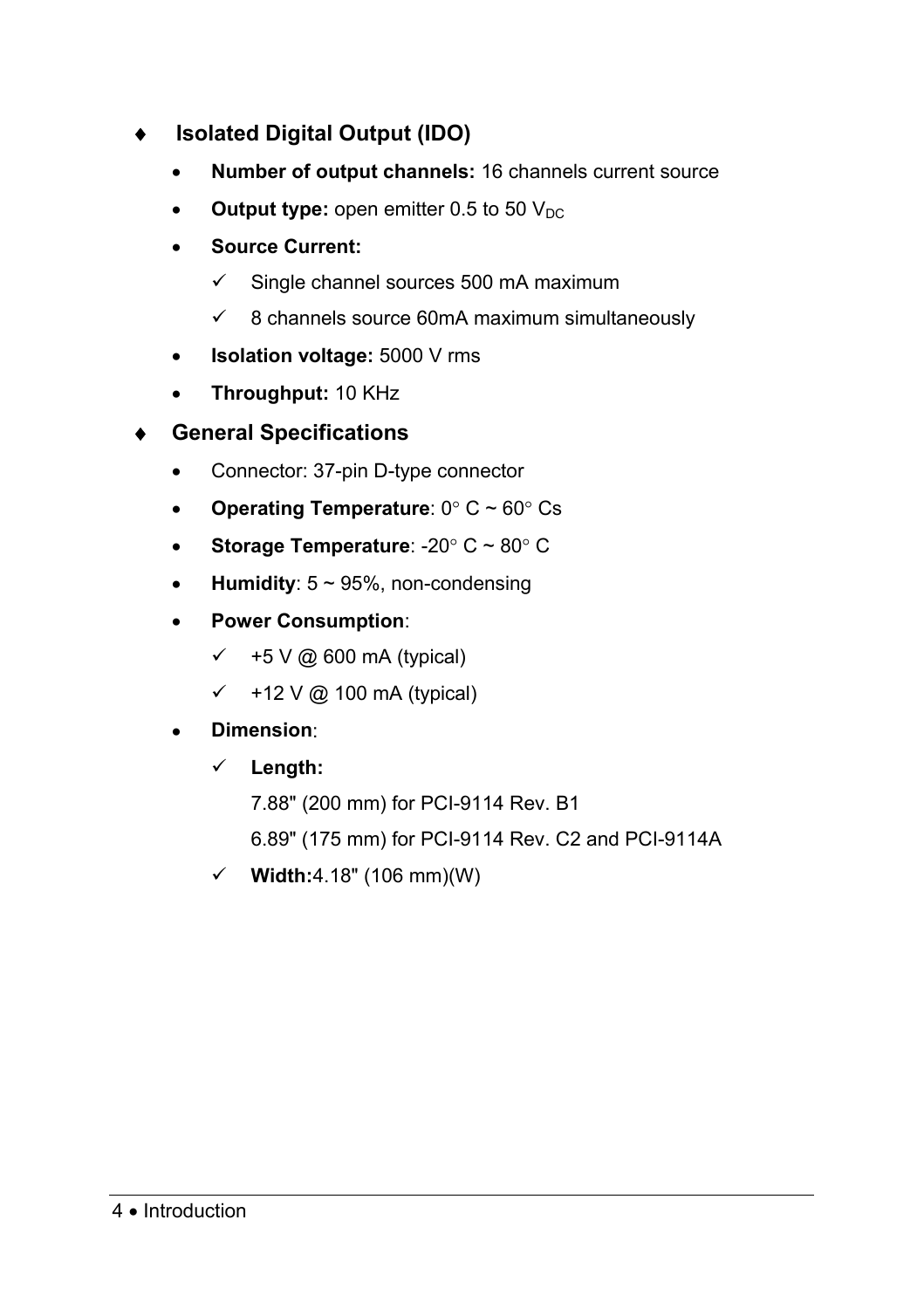# **1.4 Supporting Software**

ADLINK provides versatile software drivers and packages for users' different approach to building a system. ADLINK not only provides programming libraries such as DLL for most Windows based systems, but also provide drivers for other software packages such as LabVIEW<sup>®</sup>, HP VEE<sup>TM</sup>, DASYLabTM, InTouchTM, InControlTM, ISaGRAFTM, and so on.

All software options are included in the ADLINK CD. Non-free software drivers are protected with licensing codes. Without the software code, you can install and run the demo version for two hours for trial/demonstration purposes. Please contact ADLINK dealers to purchase the formal license

#### **1.4.1 Programming Library**

For customers who are writing their own programs, we provide function libraries for many different operating systems, including:

- DOS Library: Borland C/C++ and Microsoft C++. Functional descriptions are included in this user's guide.
- Windows 95 DLL: For VB, VC++, Delphi, and BC5. Functional descriptions are included in this user's guide.
- PCIS-DASK: Include device drivers and DLL for Windows 98, Windows NT and Windows 2000. DLL is binary compatible across Windows 98, Windows NT and Windows 2000. That means all applications developed with PCIS-DASK are compatible across Windows 98, Windows NT and Windows 2000. The developing environment can be VB, VC++, Delphi, BC5, or any Windows programming language that allows calls to a DLL. The user's guide and function reference manual of PCIS-DASK are in the<br>CD. Please refer the PDF manual files under CD. Please refer the PDF manual files under \\Manual\_PDF\Software\PCIS-DASK
- PCIS-DASK/X: Include device drivers and shared libraries for Linux. The developing environment can be Gnu C/C++ or any programming language that allows linking to a shared library. The user's guide and function reference manual of PCIS-DASK/X are in the CD. Please refer the PDF manual files under. (\Manual\_PDF\Software\PCIS-DASK-X.)

The above software drivers are shipped with the board. Please refer to the "Software Installation Guide" for installation procedures.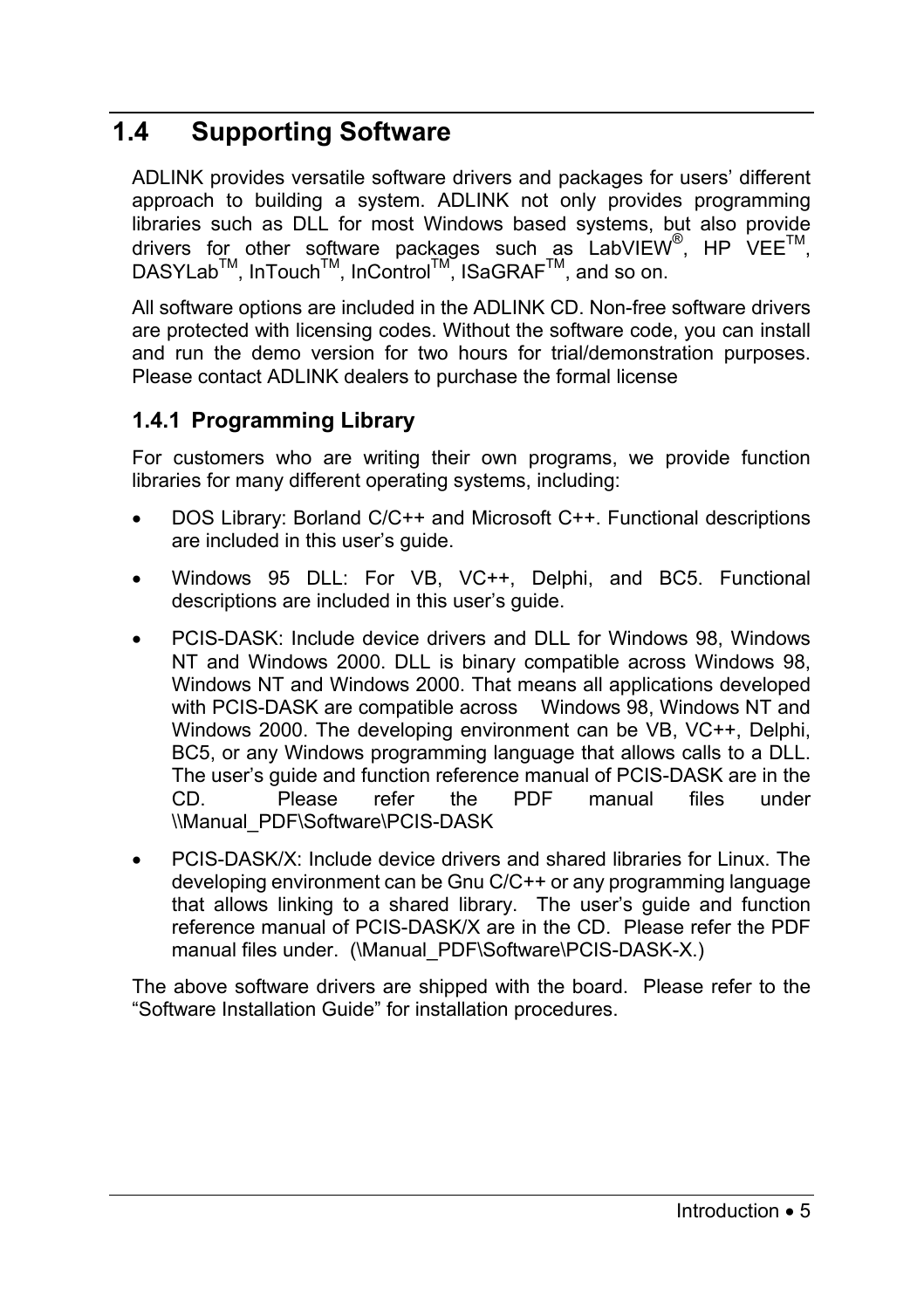# **1.4.2 PCIS-LVIEW: LabVIEW® Driver**

PCIS-LVIEW contains the VIs, which is used to interface with NI's LabVIEW<sup>®</sup> software package. The PCIS-LVIEW supports Windows 95/98/NT/2000. The LabVIEW $^{\circledR}$  drivers is shipped free with the board. You can install and use them without a license. For more information about PCIS-LVIEW, please refer to the user's guide in the CD. (\\Manual\_PDF\Software\PCIS-LVIEW)

## **1.4.3 PCIS-VEE: HP-VEE Driver**

The PCIS-VEE includes user objects, which are used to interface with HP's VEE software package. PCIS-VEE supports Windows 95/98/NT. The HP-VEE drivers are shipped free with the board. You can install and use them without a license. For more information about PCIS-VEE, please refer to the user's guide in the CD. (\\Manual\_PDF\Software\PCIS-VEE)

# **1.4.4 DAQBenchTM: ActiveX Controls**

We suggest customers who are familiar with ActiveX controls and VB/VC++ programming use the DAQBench™ ActiveX Control component library for  $\alpha$  developing applications. The DAQBench<sup>TM</sup> is designed under Windows NT/98. For more information about DAQBench, please refer to the user's guide in the CD. (\\Manual\_PDF\Software\DAQBench\DAQBench Manual.PDF)

## **1.4.5 DASYLabTM PRO**

DASYLab is an easy-to-use software package, which provides easy-setup instrument functions such as FFT analysis. Please contact ADLINK to purchase a copy of DASYLab PRO, which includes DASYLab and ADLINK hardware drivers.

# **1.4.6 PCIS-DDE: DDE Server and InTouchTM**

DDE stands for Dynamic Data Exchange. The PCIS-DDE includes the PCI cards' DDE server. The PCIS-DDE server is included in the ADLINK CD. It needs a license. The DDE server can be used in conjunction with any DDE client under Windows NT.

# **1.4.7 PCIS-ISG: ISaGRAFTM driver**

The ISaGRAF WorkBench is an IEC1131-3 SoftPLC control program development environment. The PCIS-ISG includes ADLINK product drivers for ISaGRAF under Windows NT environment. The PCIS-ISG is included in the ADLINK CD. A license is needed to use the drivers.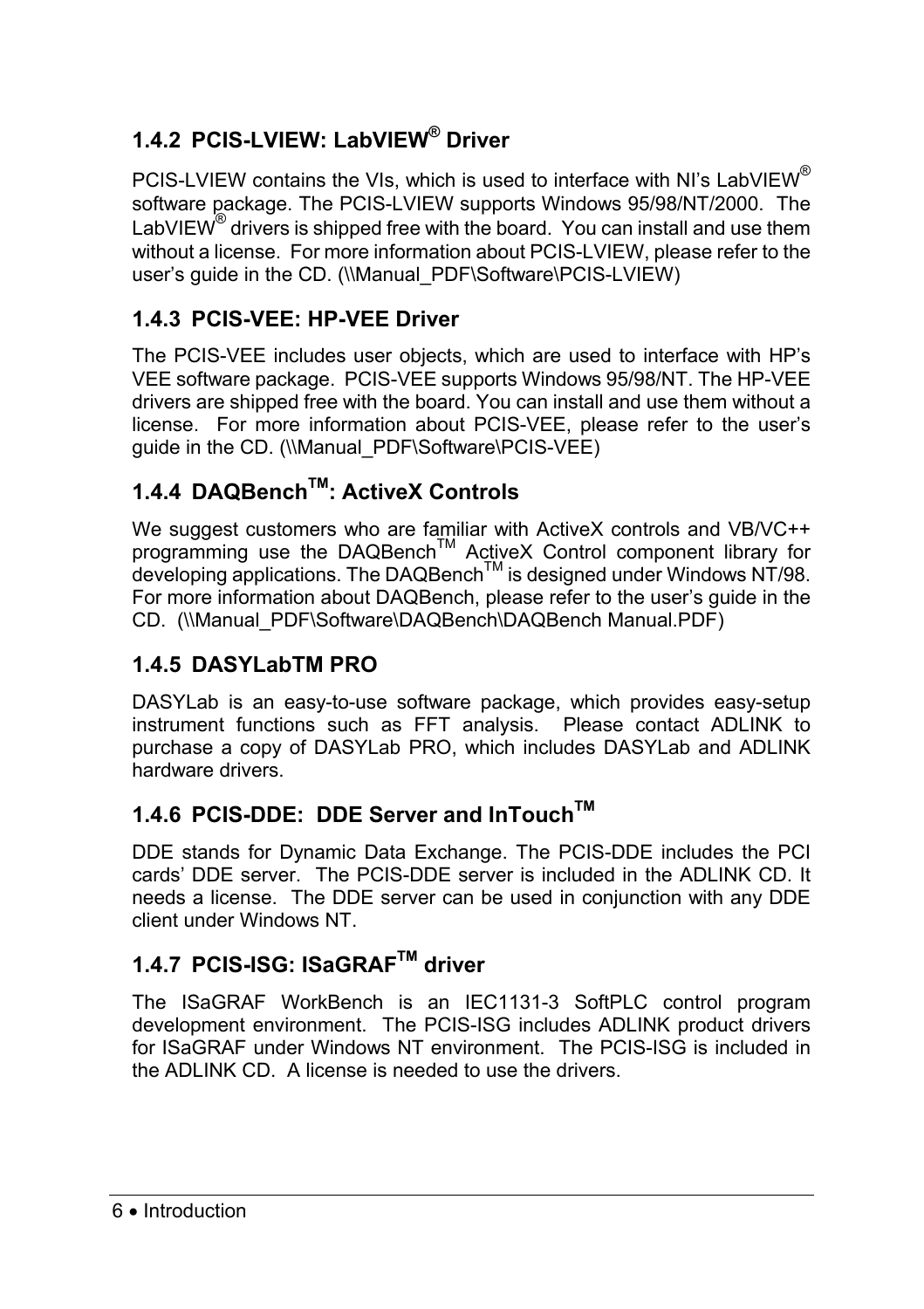# **1.4.8 PCIS-ICL: InControlTM Driver**

PCIS-ICL is the InControl driver, which supports Windows NT. The PCIS-ICL is included in the ADLINK CD. A license is needed to use the drivers.

#### **1.4.9 PCIS-OPC: OPC Server**

PCIS-OPC is an OPC Server, which can link with OPC clients. There are several software packages on the market, which can provide the OPC clients. The PCIS-OPC supports Windows NT and requires a license to operate.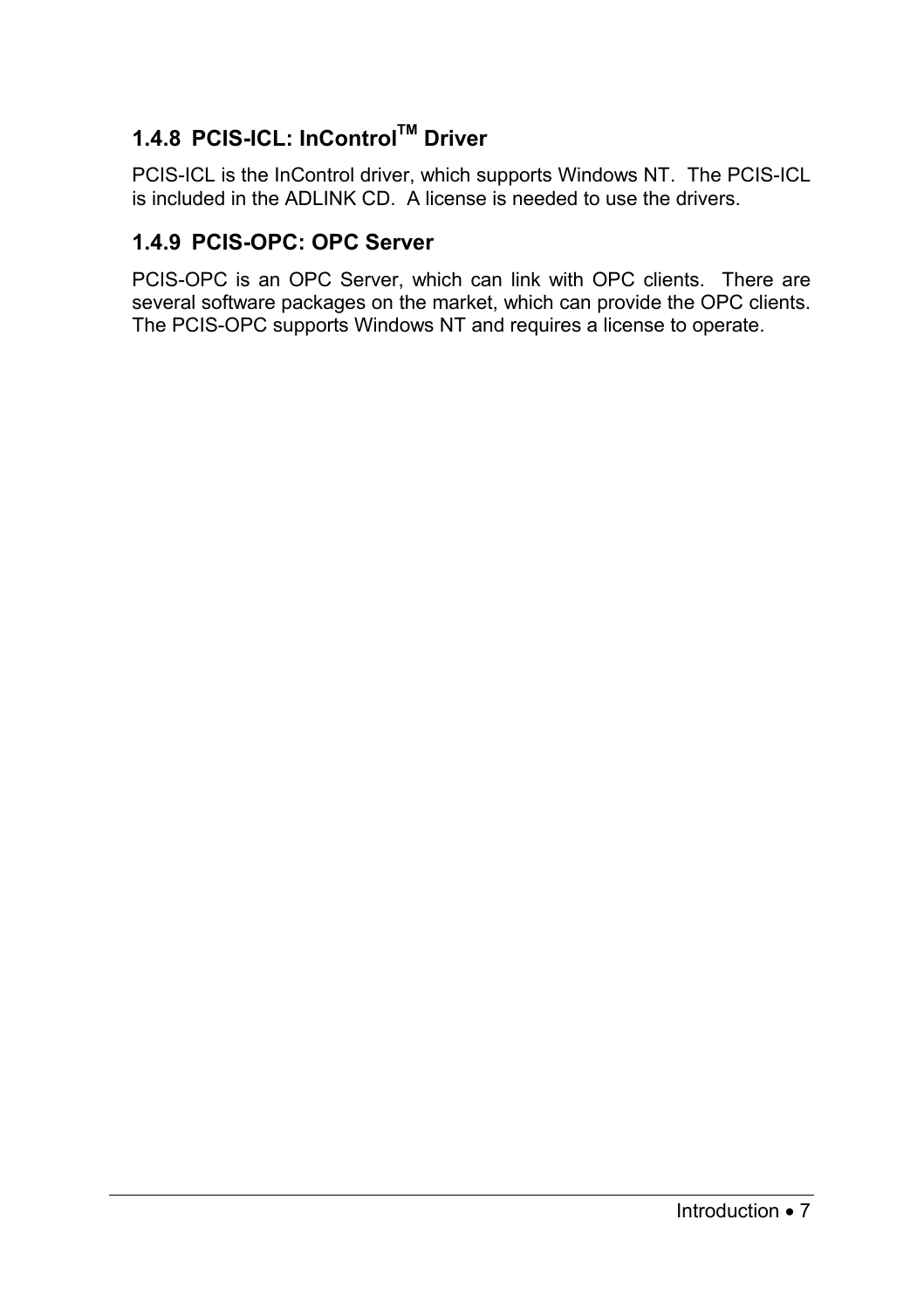# Installation

This chapter describes how to install the PCI-9114(A). Follow the steps carefully.

- Check what you have (section 2.1)
- Unpacking (section 2.2)
- Check the PCB and jumper location (section 2.3)
- Install the hardware and setup and jumpers (section 2.4, 2.7)
- Install the software drivers and run utility to test (section 2.5)
- Cabling with external devices (section 2.6, 2.8)

# **2.1 What You Have**

In addition to this user's guide, the package should include the following items:

- PCI-9114(A) Enhanced Multi-function Data Acquisition Card
- ADLINK CD
- Software Installation Guide

If any of these items are missing or damaged, contact the dealer from whom you purchased the product. Save the shipping materials and carton in case you want to ship or store the product in the future.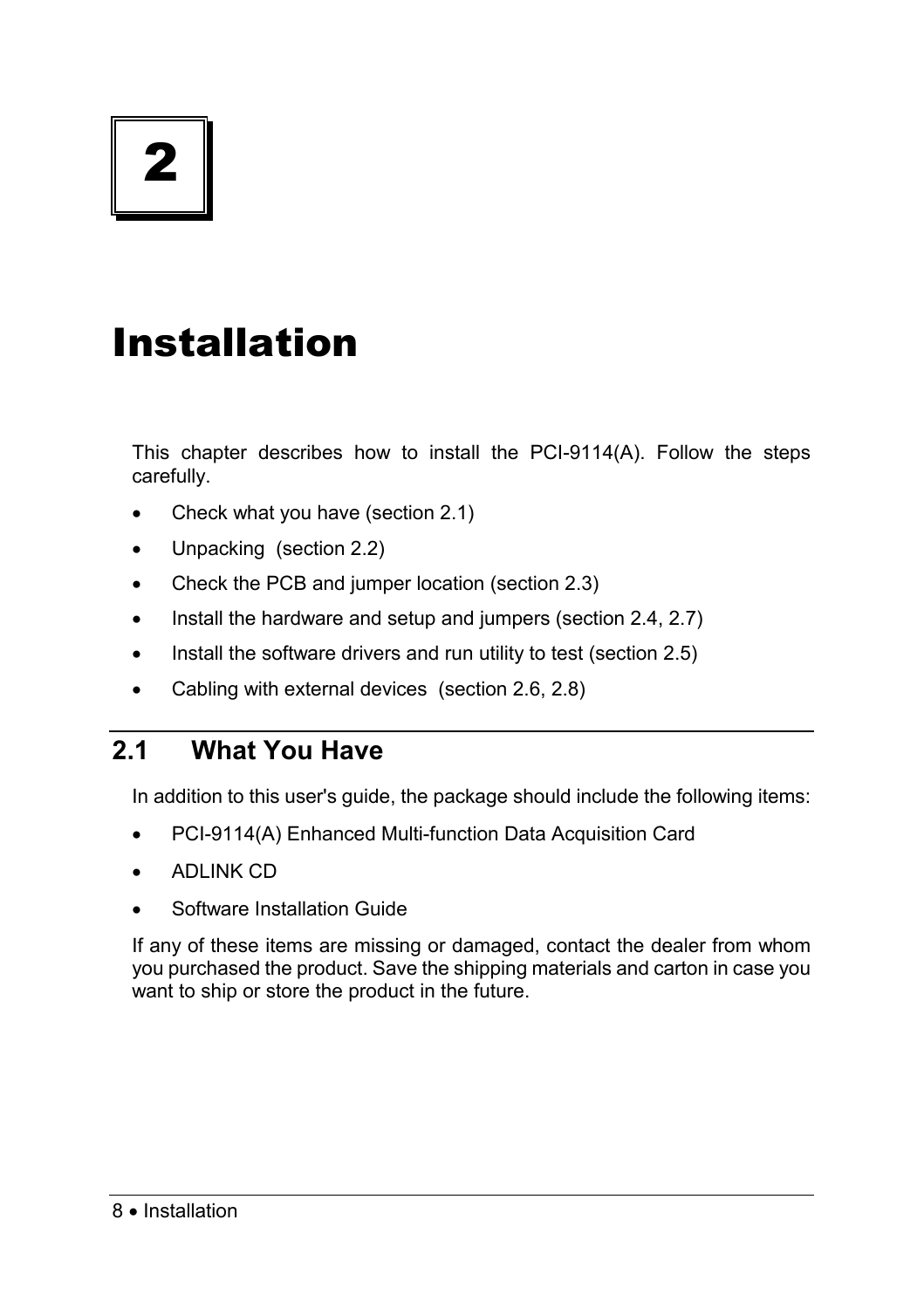# **2.2 Unpacking**

The card contains electro-static sensitive components that can be easily be damaged by static electricity.

Therefore, the card should be handled on a grounded anti-static mat. The operator should be wearing an anti-static wristband, grounded at the same point as the anti-static mat.

Inspect the card module carton for obvious damages. Shipping and handling may cause damage to your module. Be sure there are no shipping and handling damages on the modules carton before continuing.

After opening the card module carton, extract the system module and place it only on a grounded anti-static surface with component side up.

Again, inspect the module for damages. Press down on all the socketed IC's to make sure that they are properly seated. Do this only with the module place on a firm flat surface.

#### **Note:** DO NOT ATTEMPT TO INSTALL A DAMAGED BOARD IN THE COMPUTER.

You are now ready to install your card.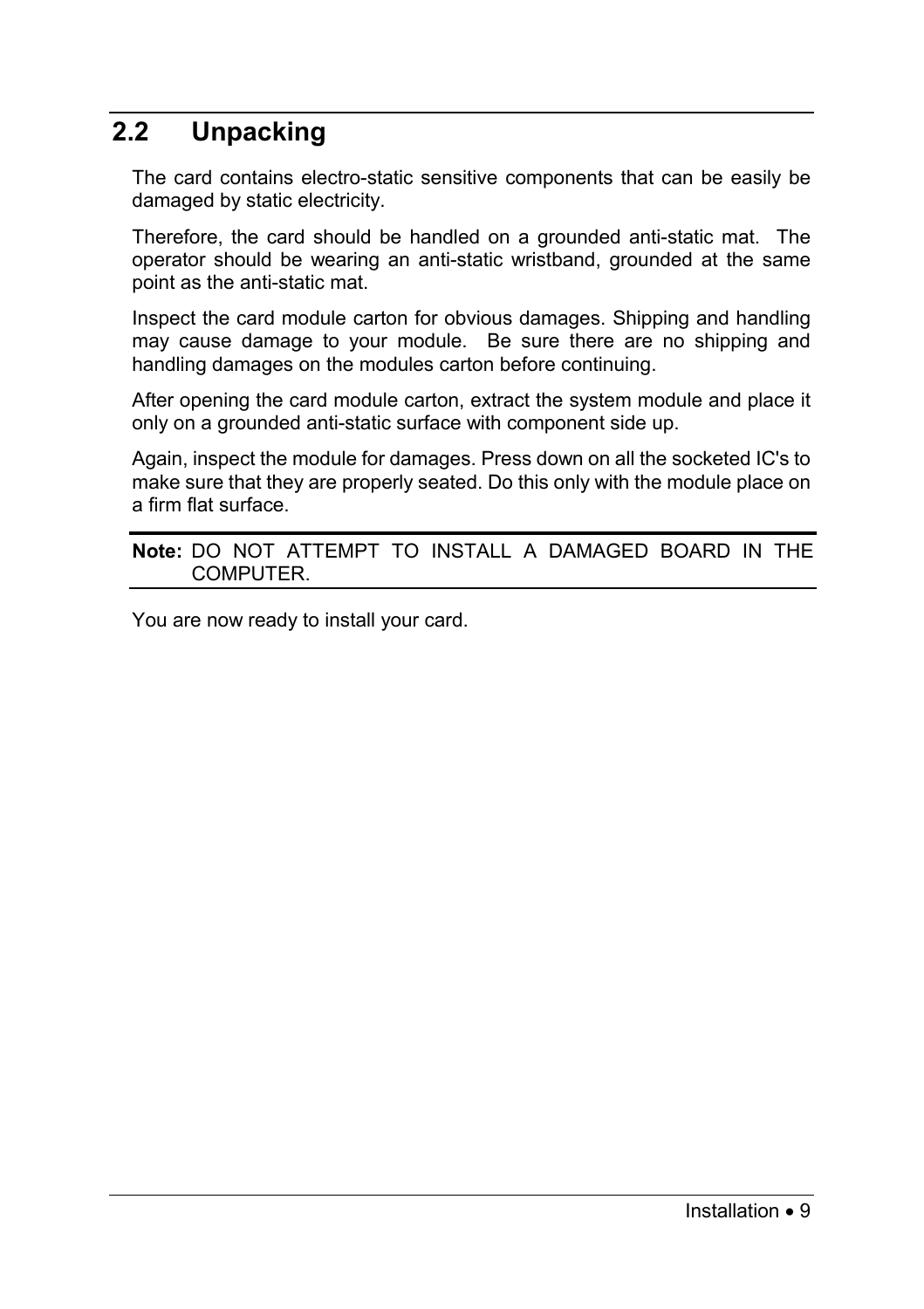# **2.3 PCB Layout of PCI-9114(A)**

## **2.3.1 PCI-9114 Rev. B1**



Figure 2. PCB Layout of PCI-9114 Rev. B1

# **2.3.2 PCI-9114 Rev. C2 and PCI-9114A Rev.A2**



Figure 3. PCB Layout of PCI-9114 Rev. C2 and PCI-9114A Rev.A2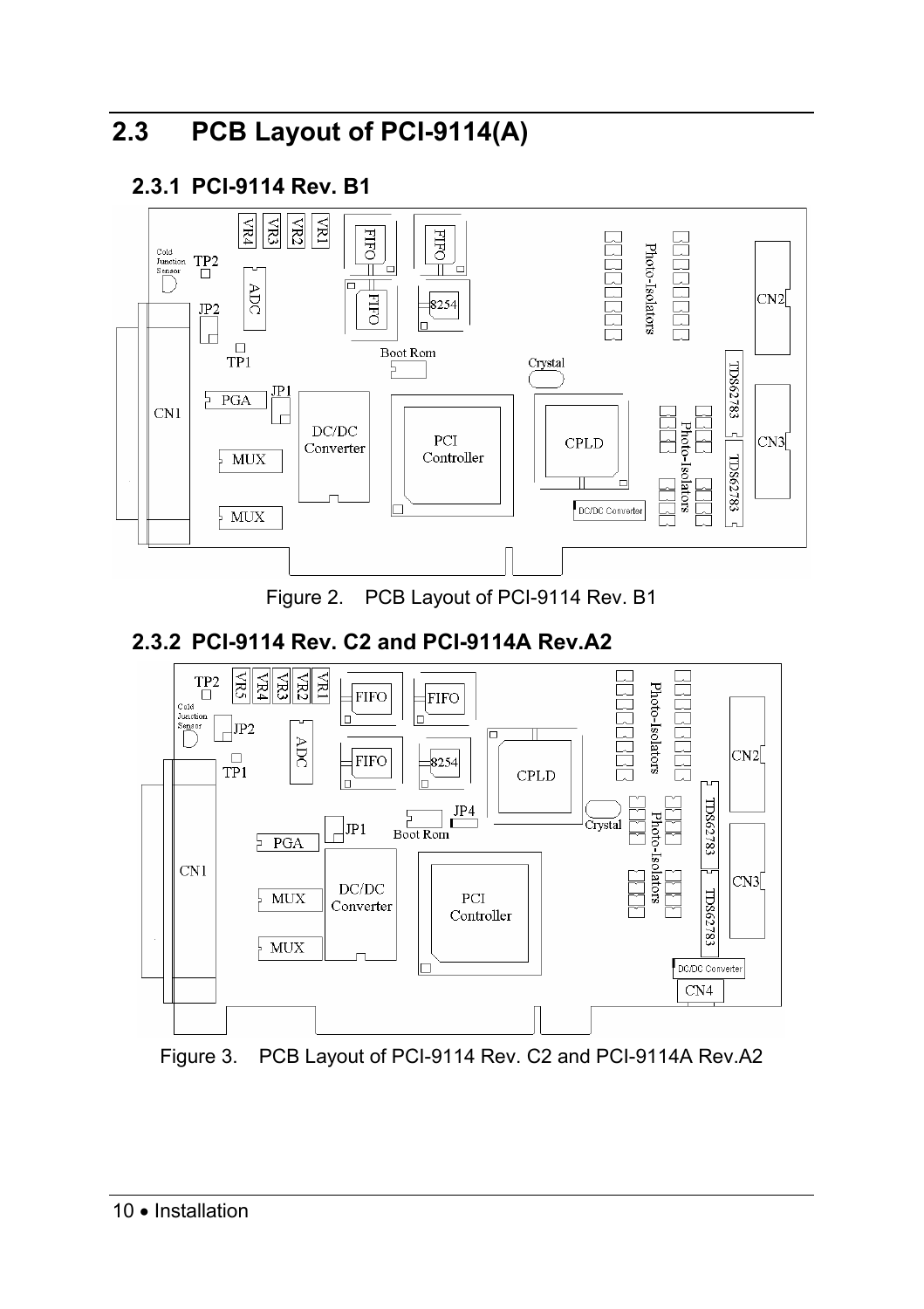# **2.4 Hardware Installation**

#### **2.4.1 PCI configuration**

The PCI cards (or CompactPCI cards) are equipped with plug and play PCI controllers, it can request base addresses and interrupts according to PCI standards. The system BIOS will install the system resources based on the PCI cards' configuration registers and system parameters (which are set by the system BIOS). Interrupt assignment and memory usage (I/O port locations) of the PCI cards can only be assigned by system BIOS. These system resource assignments are done on a board-by-board basis. It is not suggested to assign the system resource by any other methods.

#### **2.4.2 PCI slot selection**

The PCI card can be inserted into any PCI slot without any configuration modification to the system resources. Please note that the PCI system board and slot must provide bus-mastering capability to operate at its optimum level.

#### **2.4.3 Installation Procedures**

- 1. Turn off your computer.
- 2. Turn off all accessories (printer, modem, monitor, etc.) connected to your computer.
- 3. Remove the cover from your computer.
- 4. Setup jumpers on the PCI or CompactPCI card.
- 5. Select a 32-bit PCI slot. PCI slot are shorter than ISA or EISA slots, and are usually white or ivory.
- 6. Before handling the PCI cards, discharge any static buildup on your body by touching the metal case of the computer. Hold the edge and do not touch the components.
- 7. Position the board into the PCI slot you have selected.
- 8. Secure the card in place at the rear panel of the system.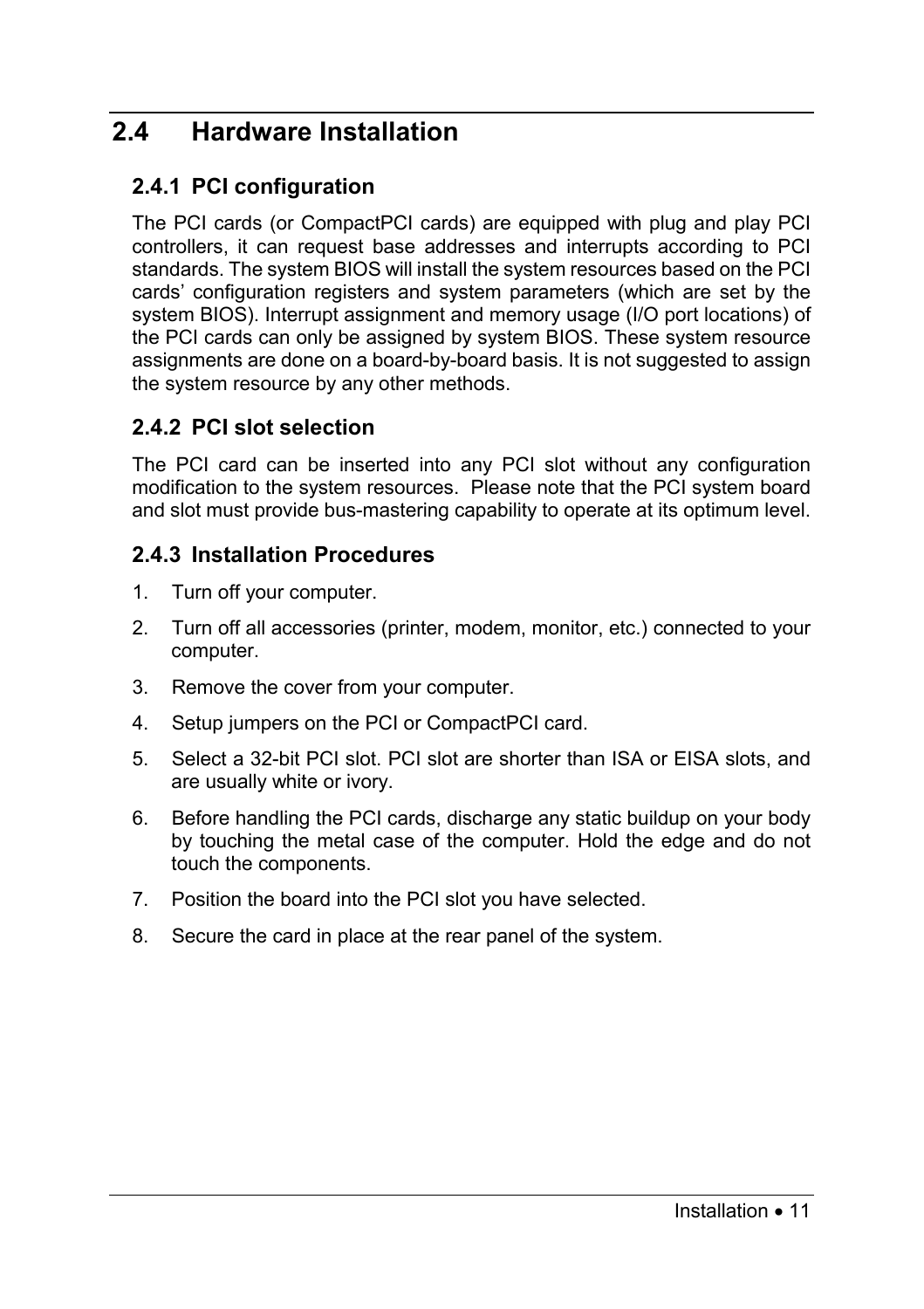# **2.5 Device Installation for Windows Systems**

Once Windows 95/98/2000 has started, the Plug and Play function of Windows will find the new NuDAQ/NuIPC cards. If this is the first time the NuDAQ/NuIPC cards are running on your Windows system, you will be prompted to input the device information source. Please refer to the "*Software Installation Guide*" for step-by-step installation procedures.

# **2.6 Connector Pin Assignments**

## **2.6.1 Pin Assignment of CN1**

The PCI-9114(A) comes equipped with a 37-pin D-type connector (CN1). The pin assignment for CN1 is illustrated in Figure 4.





Figure 4. Pin Assignment of CN1

#### **Legend:**

- AIn: Analog Input Channel #*n* (for single-ended mode, n=0~15)
- AIxH: Analog Input Channel #*x* (for differential positive input, x=0-31)
- AixL: Analog Input Channel #*x* (for differential negative input, x=0-31)
- AGND: Ground plane for analog signals
- +12V: +12V power supply output (with fuse protection)
- -12V: -12V power supply output (with fuse protection)
- GND: Ground Plane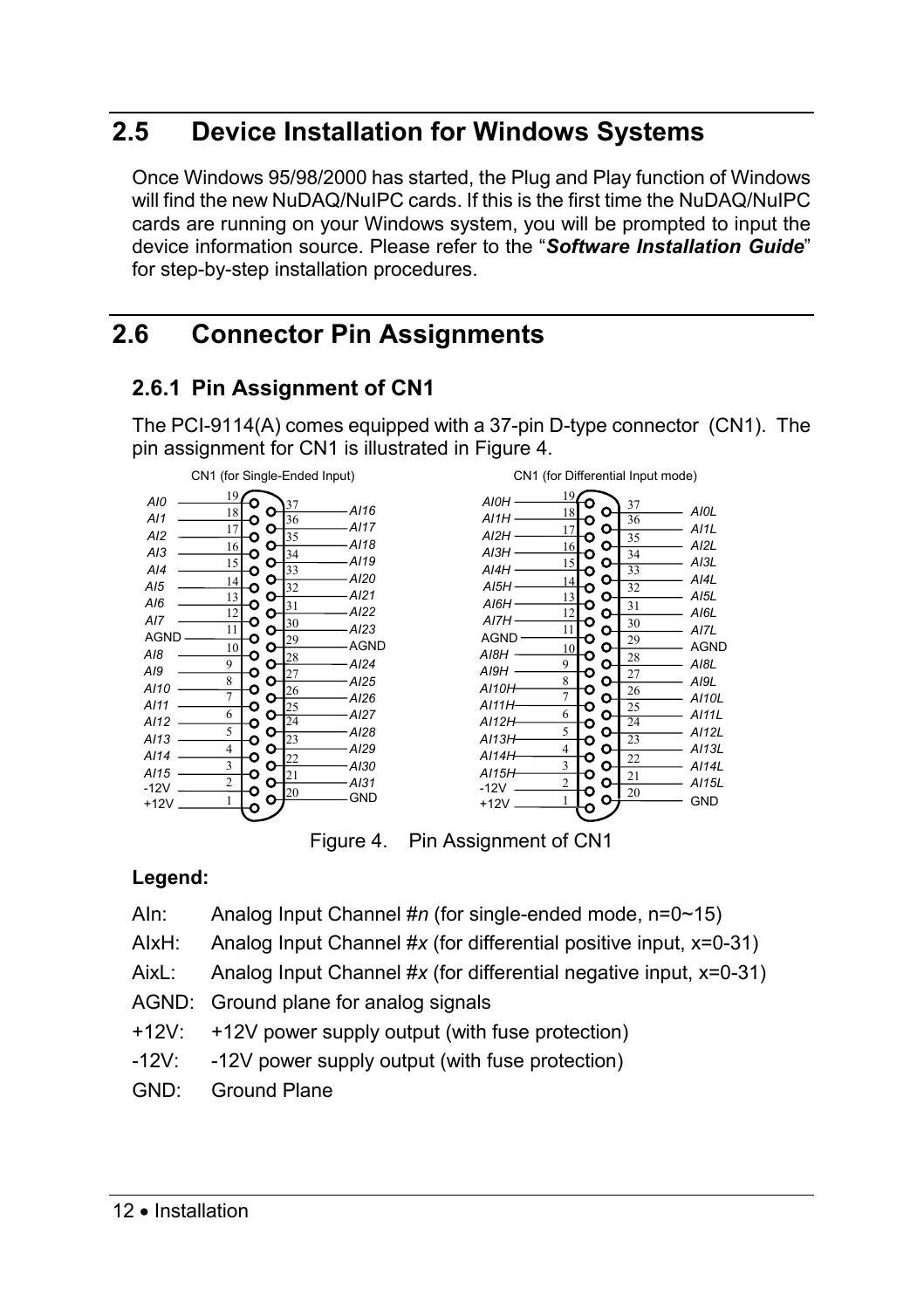## **2.6.2 Pin Assignments for CN2 & CN3**

CN2 and CN3 are used for Isolated Digital input and output signals respectively. The pin assignment for CN2 and CN3 is illustrated in Figure 5.



Figure 5. Pin Assignments of CN2 & CN3

#### **Legend:**

- Din: Isolated Digital Input Channel #*n* (n=0~15)
- EICOMx: Common plane for Isolated Input group  $#x(x=1~4)$
- Don: Isolated Digital Output Channel #*n*
- EOGND: Isolated Output Signal Ground
- Vpower: Isolated Output Driver's Power Supply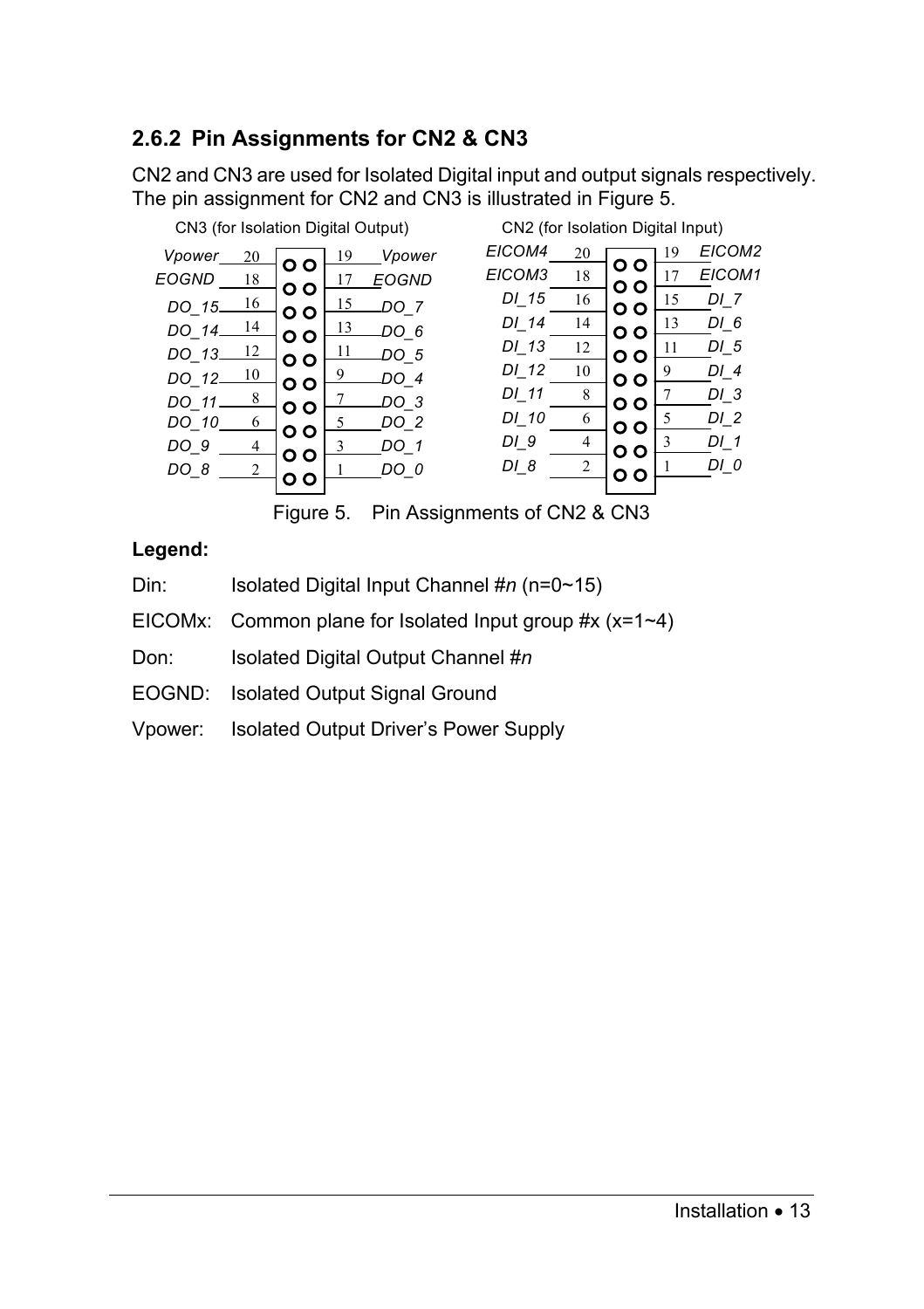## **2.6.3 Pin Assignment for CN4**

CN4 is only supported on PCI-9114A and PCI-9114 Rev. C2 or later. CN4 is used for external signal connections. The pin assignment for CN4 is illustrated in Figure 6



Figure 6. Figure 2.3 Pin Assignment of CN4

#### **Legend:**

- Ext Clk: External Clock for Counter #0
- N.C.: No Connection
- Cnt Out: Output of Counter #0
- Clk\_2M: Internal 2MHz Clock
- Cnt Gate: External Gate Control Signal for Counter #0
- +5V: +5V power supply
- GND: Ground Plane
- Ext\_Trg: External A/D Trigger Signal
- PreTrg: External Pre-trigger Signal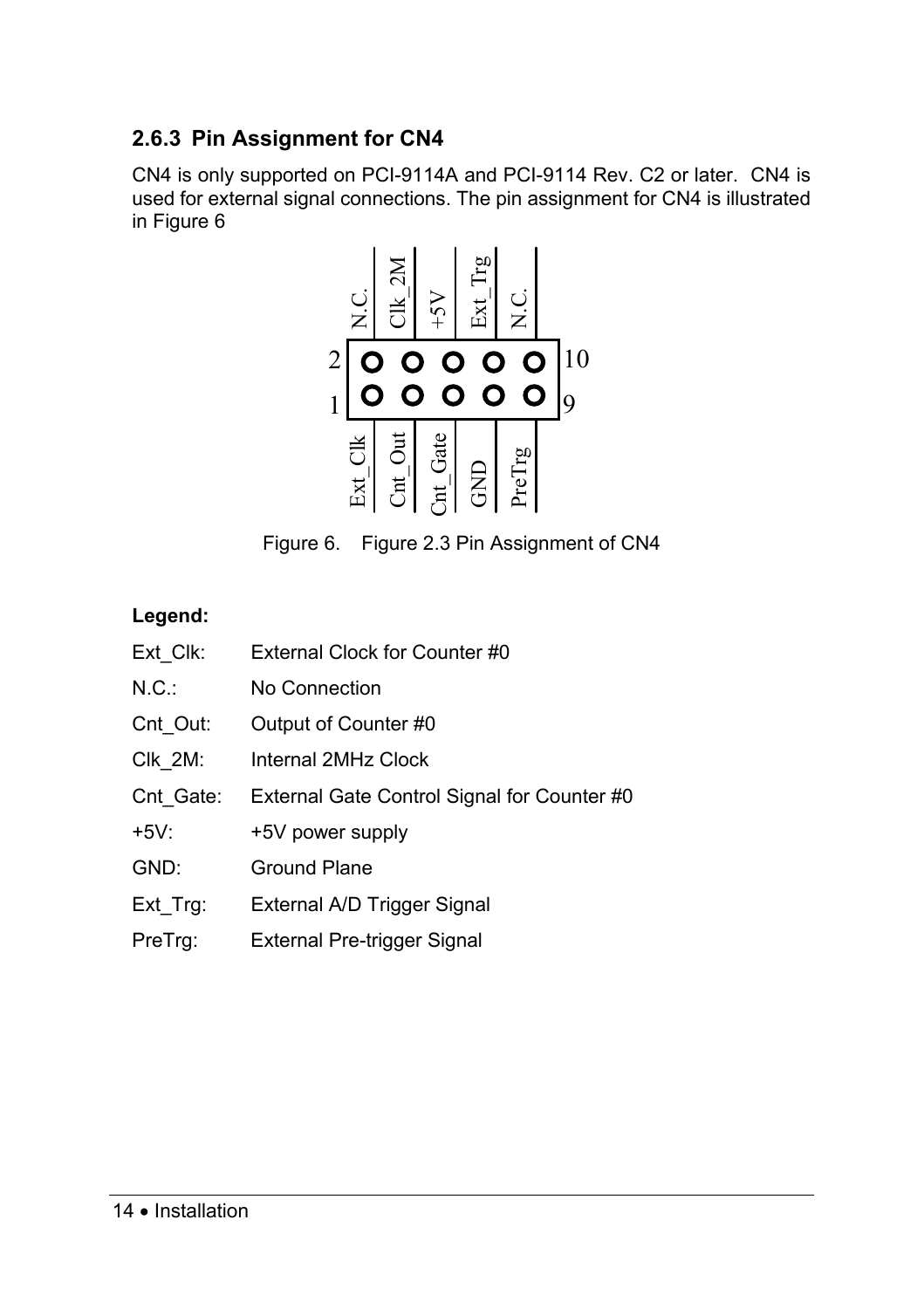# **2.7 Jumper Descriptions**

#### **2.7.1 Analog Input Signal Type Selection (JP1)**

JP1 is only supported on PCI-9114A or PCI-9114 Rev. C2 and later. JP1 is use to select the analog input signal type. It can be either Single-Ended or Differential Input. The following diagram shows possible configurations.



JP1: Single-Ended Input (Default)

### **2.7.2 Cold Junction Sensor Selection (JP2)**

JP2 is used to set the cold junction sensor. Note that JP2 is used in conjunction with JP1. The following diagrams illustrate possible configurations.

• C.J. Sensor Disabled (Default)



• Connecting the C.J. sensor to an AD Channel under Differential Input mode. Note if JP1 is wrongly set as SE mode, the C.J sensor will be connected to CH#0 and CH#16 is connected to the ground plane. The following diagram illustrates the correct setting under D.I. mode with the C.J. sensor enabled.



ା⊙ ାତ ОΟ JP1: Differential Input

Enable C.J.

JP2: Enable C.J. Sensor

Disable (Normal)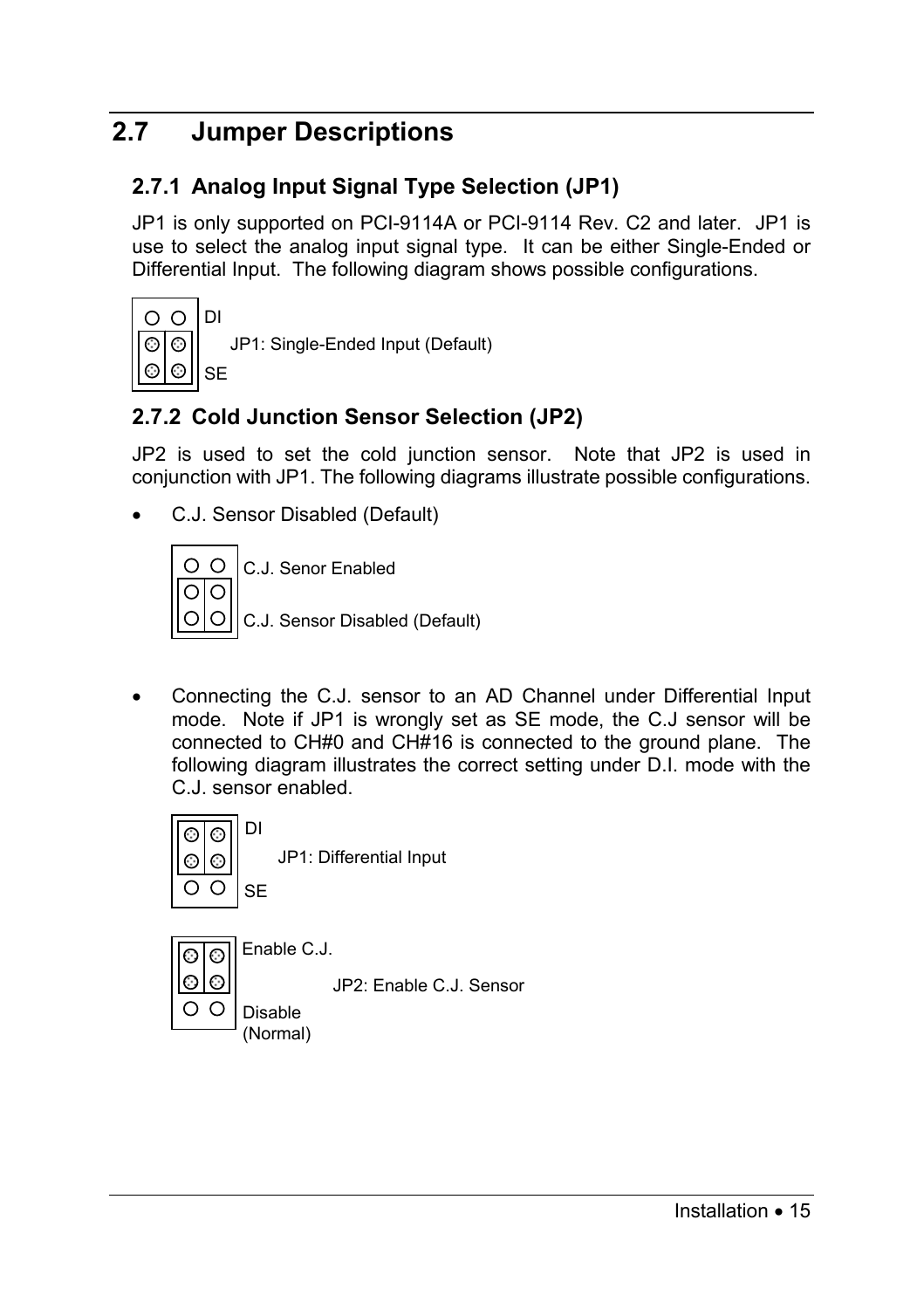• Connecting the C.J. Sensor to an AD Channel under Single-Ended Input mode. CH#16 is used as normal single-ended input.



# **2.7.3 Counter #0 Function Selection (JP4)**

JP4 is only supported on PCI-9114A or PCI-9114 Rev. C2 and later. JP4 is used to set the operation mode for Counter #0. Counter #0 can be set to either a Pre-trigger controller or a user configurable Timer/Counter. When Counter #0 is set as a user configurable Timer/Counter, the Clock input, Gate control signal and the Counter Output of Counter #0 can be connected via CN4.





JP4: Set Counter #0 as a User Configurable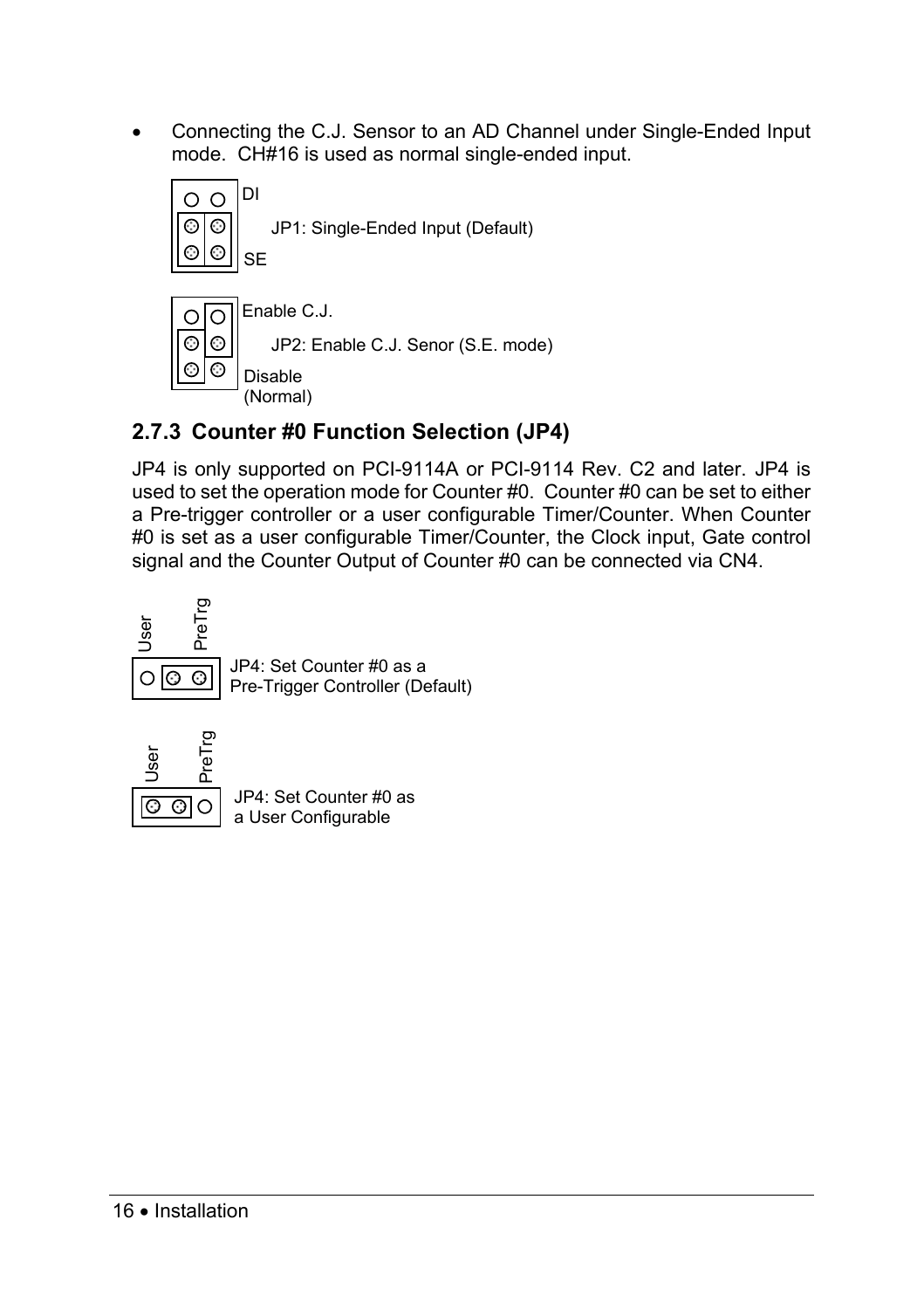# **2.8 Termination Board Connection**

The PCI-9114(A) is equipped with a DB-37 connector. The available termination boards include:

#### *Connection to ACLD-9137*

The ACLD-9137 can be directly connected to the card, which is equipped with a 37-pin D-sub connector. It is suitable for simple applications that do not need complex signaling conditions before an A/D conversion is performed.

#### *Connect with ACLD-9188*

The ACLD-9188 is a general-purpose terminal board. It is equipped with a 37-pin D-sub connector. The ACLD-9138 contains LED indicators to indicate the ON/OFF status of the computer system.

#### *Connect with ACLD-9178*

ACLD-9178 is a general purposed terminal board compatible with all cards, which comes equipped with two 20-pin header connectors.

#### *Connect with DIN-37D*

DIN-37D is a general purposed 37-pin screw terminal with a DIN-socket. This provides for easy installation. The DIN-37D is shipped with a 37-pin cable.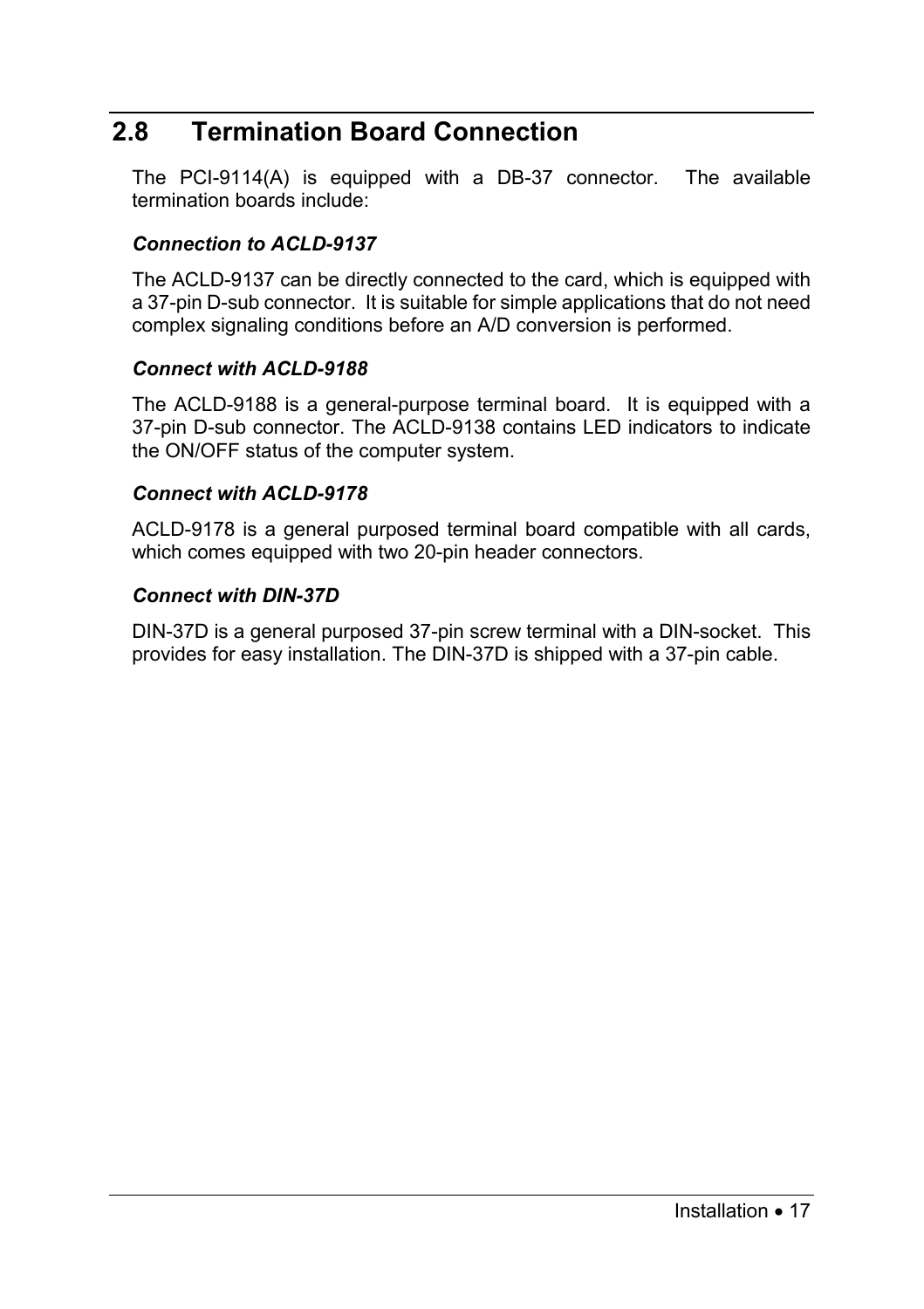# Registers

The descriptions of the registers and structure of the CI-9114(A) are outlined in this chapter. The information in this chapter will assist programmers wishing to handle the card with low-level programs.

Therefore, the low level programming syntax is introduced. This information can help assist in programming the card in the shortest possible time.

# **3.1 PCI PnP Registers**

The PCI-9114(A) functions as a 32-bit PCI target device to any master on the PCI bus. It supports burst transfer to memory space by using 32-bit data. All data read and write is base on 32-bit data. There are three types of registers on the PCI-9114(A): The PCI Configuration Registers (PCR), Local Configuration Registers (LCR) and the 9111 registers.

The PCR is compliant to the PCI-bus specifications. It is initialized and controlled by the plug & play (PnP) PCI BIOS. User can study the PCI BIOS specification to understand the operation of the PCR. Please contact PCISIG to acquire the specifications of the PCI interface.

The PCI bus controller (PCI-9050) is provided by PLX technology Inc. (www.plxtech.com). For more detailed information of the LCR, please visit PLX technology's web site. It is not necessary for users to fully understand in detail the LCR if the software library is used. The PCI PnP BIOS assigns the base address of the LCR. The assigned address is located at 14h of PCR.

The PCI-9114(A) registers are shown in the next section. The base address, which is also assigned by the PCI PnP BIOS, is located at an offset of 18h of the PCR. Do not try to modify the base address and interrupt which is assigned by the PCI PnP BIOS; it may cause resource conflicts in your system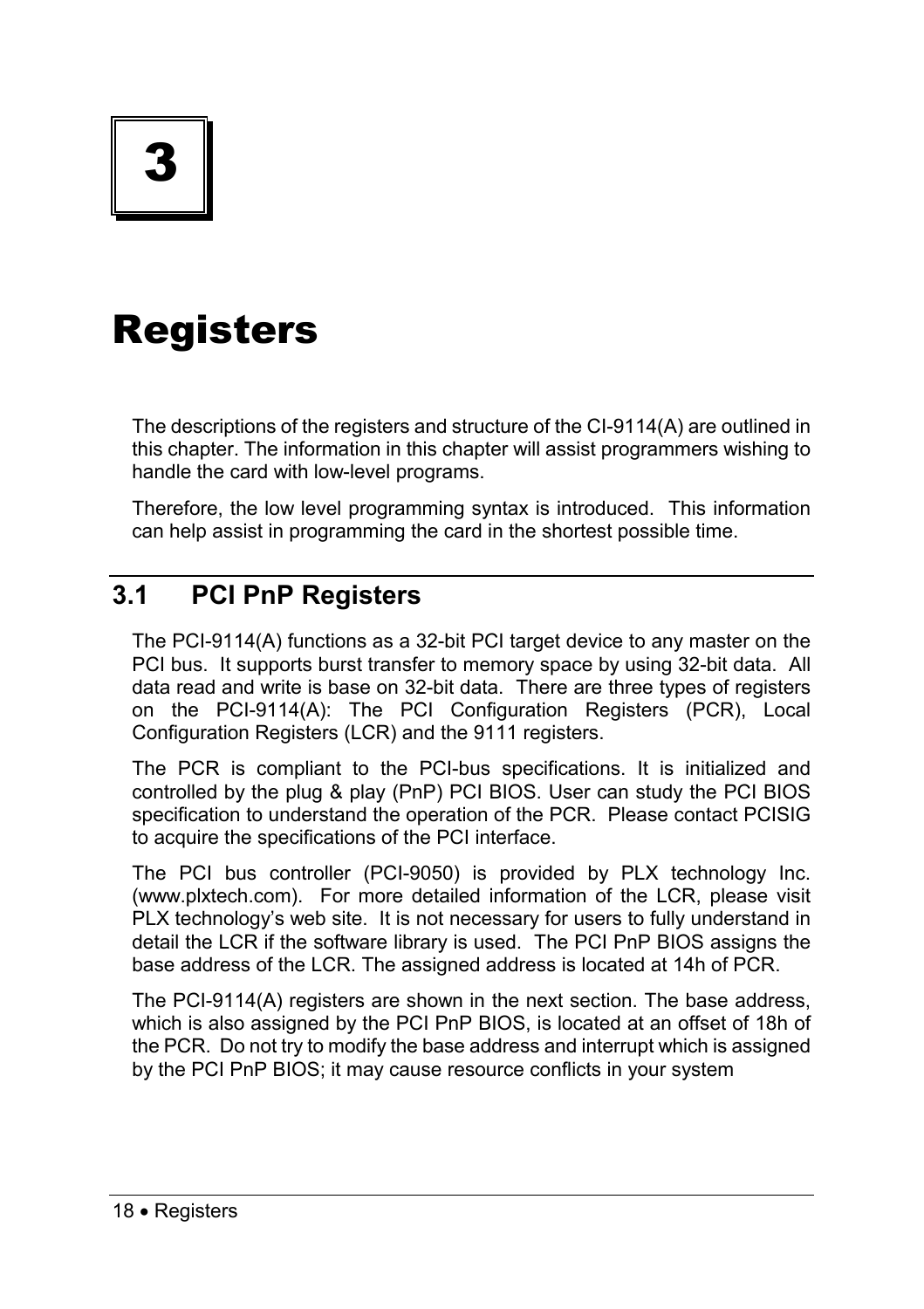# **3.2 I/O Address Map**

Most of the PCI-9114(A) registers are 16 bits. Users may access these registers with 16-bit I/O instructions. There is one 32-bit register on the PCI-9114(A). This 32-bit register occupies a LCR address space; its base address is #2. The base address is allocated by the PCI BIOS and is located at an offset 1Ch of the PCR. Users may read the PCR to obtain the LCR base address and the two PCI-9114(A) base addresses by using the PCI BIOS function call.

| I/O Base<br>Address #1        | <b>Write</b>           | Read                                            |  |
|-------------------------------|------------------------|-------------------------------------------------|--|
| $Base + 00h$                  | Isolated DO port       | Isolated DI port                                |  |
| Base + 02h                    | AD MUX channel no.     | AD MUX channel no setting                       |  |
| Base + 04h                    | AD range control       | AD range control read back                      |  |
| Base + 06h                    | AD trigger mode        | AD trigger mode read back                       |  |
| Base + 08h                    | Interrupt control      | Interrupt control read back                     |  |
| Base + 0Ah                    | Software AD trigger    | FIFO status read back                           |  |
| Base + 0Ch                    | Clear H/W IRQ1         |                                                 |  |
| Base + 0Eh                    | Clear H/W IRQ2         |                                                 |  |
| Base $+20h$                   | 8254 Counter #0        | 8254 Counter #0                                 |  |
| Base + 22h                    | 8254 Counter #1        | 8254 Counter #1                                 |  |
| Base + 24h                    | 8254 Counter #2        | 8254 Counter #2                                 |  |
| Base $+26h$                   | 8254 Control Registers | 8254 Status Registers                           |  |
| I/O Base<br><b>Address #2</b> | Write                  | Read                                            |  |
| Base 2 + 40h                  |                        | 32 bits AD FIFO data and<br>channel number read |  |

| Table 1:<br>I/O Addresses |
|---------------------------|
|---------------------------|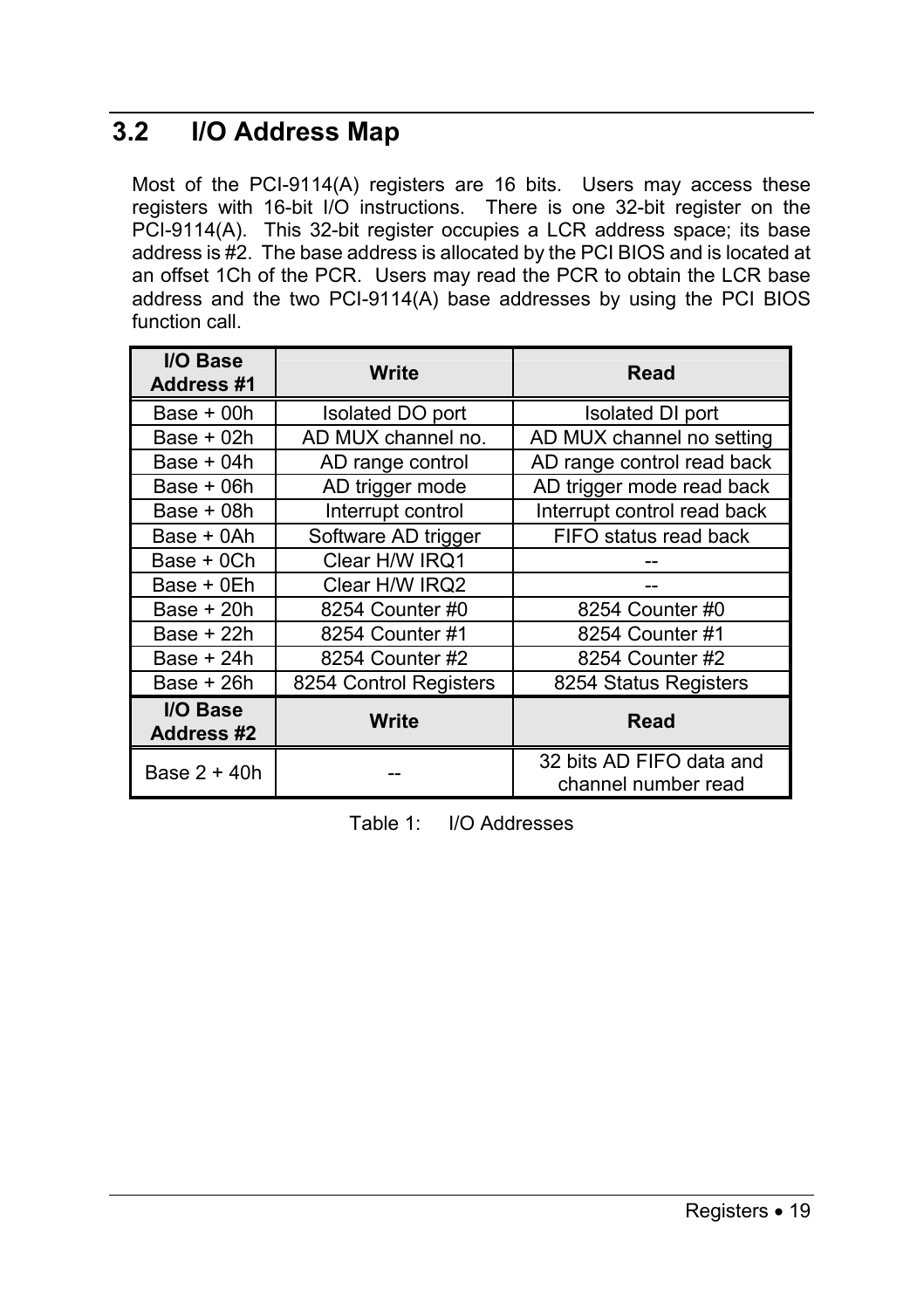# **3.3 A/D Data Registers**

The PCI-9114(A) A/D data is stored in the FIFO buffer after conversion. The data can be transferred to the host memory by software only. 16-bit input port instructions can read the AD value. The A/D data can also be read back with the channel number together. Users will know exactly the channel number of the A/D data. However, it a 32-bit reading port instruction must be issued.

#### **Address: BASE2 +40h**

**Attribute:** read only

#### **Data Format:**

| <b>Bit</b>            |      |                  |                  |                  |                 |                 |                 |                 |
|-----------------------|------|------------------|------------------|------------------|-----------------|-----------------|-----------------|-----------------|
| BASE2+40h             | AD7  | AD6              | AD5              | AD4              | AD <sub>3</sub> | AD2             | AD1             | AD0             |
| BASF <sub>2+41h</sub> | AD15 | AD <sub>14</sub> | AD <sub>13</sub> | AD <sub>12</sub> | AD11            | AD10            | AD9             | AD8             |
| BASF <sub>2+42h</sub> |      | v                | v                | CH4              | CH3             | CH <sub>2</sub> | CH <sub>1</sub> | CH <sub>0</sub> |
| BASE2+43h             |      |                  |                  |                  |                 |                 |                 |                 |

AD15~AD0: Analog to digital data. AD15 is the Most Significant Bit (MSB). AD0 is the Least Significant Bit (LSB). CH4~CH0: Channel number of the A/D data.

# **3.4 A/D Channel Control Register**

The PCI-9114(A) provides 32 SE or 16 DI channels. The channel control register is used to set the A/D channels to be converted. The 5 LSBs of this register controls the channel number. Under non-auto scanning mode, the register sets the channel number for conversion. Under auto-scanning mode, the register sets the ending channel number. Note that the read back value is the setting value and not the current selected AD channel number.

#### **Address: BASE + 02h**

**Attribute:** write and read

#### **Data Format:**

| <b>Bit</b> |   |              |     |                 |                 |     |     |
|------------|---|--------------|-----|-----------------|-----------------|-----|-----|
| BASE+02h   |   | $\mathbf{v}$ | CN4 | CN <sub>3</sub> | CN <sub>2</sub> | CN1 | CN0 |
| BASE+03h   | " |              |     | $\lambda$       |                 |     |     |

CNn: channel number of multiplexer.

CN4 is MSB, and CN0 is LSB.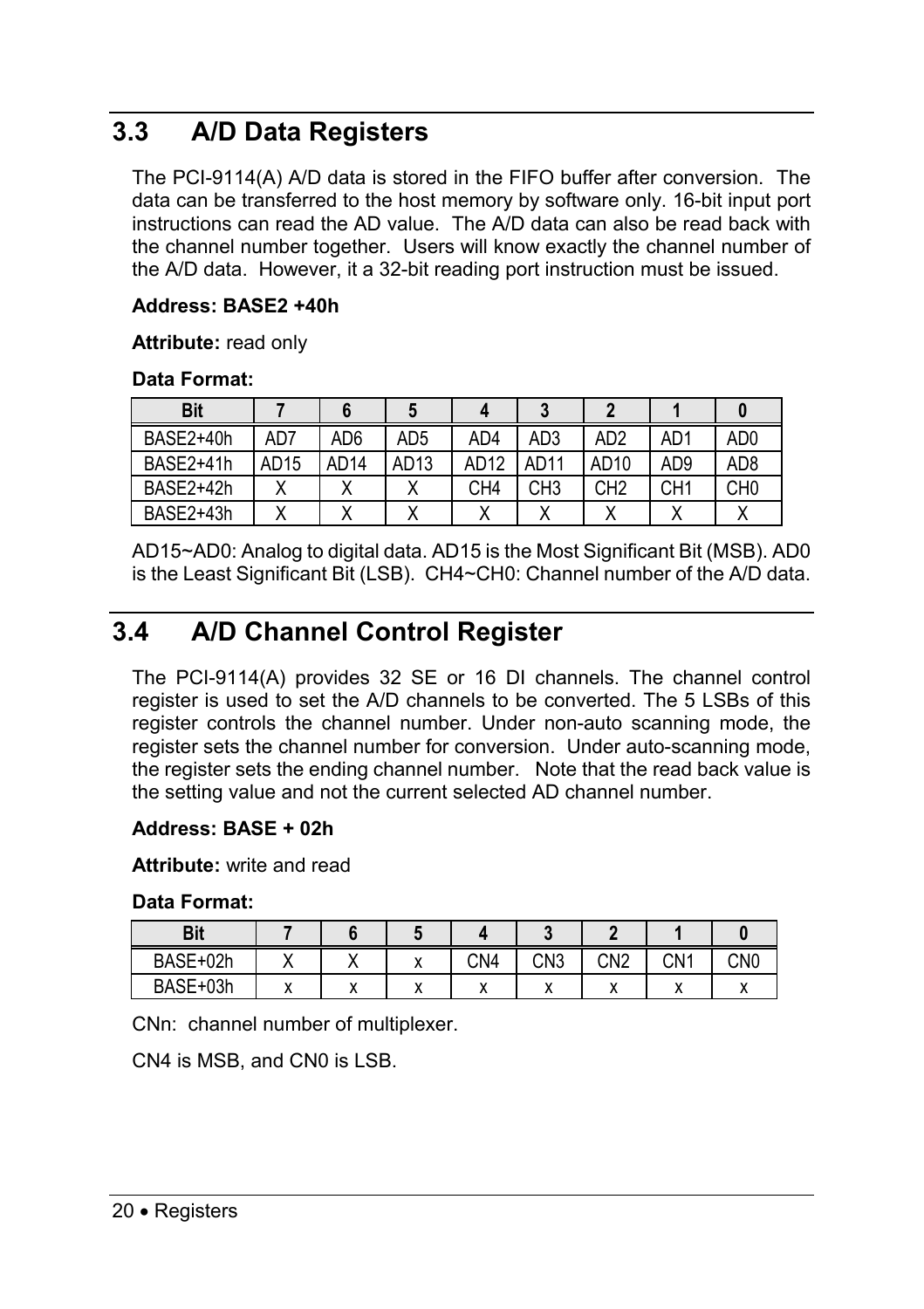# **3.5 A/D Input Signal Range Control Register**

The A/D range register is used to adjust the analog input ranges. This register directly controls the PGA (programmable gain amplifier). When a different gain value is set, the analog input range will be changed to its corresponding value accordingly.

#### **Address: BASE + 04h**

**Attribute:** write and read

#### **Data Format:**

| <b>Bit</b> |  |  |  |   |  |
|------------|--|--|--|---|--|
| BASE+04h   |  |  |  | ົ |  |
| BASE+05h   |  |  |  |   |  |

The relationship between the gain setting and its A/D range is listed in the table below.

| G <sub>1</sub> | G0 | Gain<br><b>HG/DG</b> | <b>Analog Input Range</b><br>of PCI-9114(A)HG | <b>Analog Input Range</b><br>of PCI-9114(A)DG |
|----------------|----|----------------------|-----------------------------------------------|-----------------------------------------------|
|                |    | 1/1                  | $+10V$                                        | $+10V$                                        |
|                |    | 10/2                 | $+1V$                                         | $+5V$                                         |
|                |    | 100/4                | $+100$ mV                                     | $+2.5V$                                       |
|                |    | 1000/8               | $+10$ mV                                      | $+1.25V$                                      |

# **3.6 A/D Status Read-back Register**

The A/D FIFO buffer status can be read back from this register.

#### **Address: BASE + 0Ah**

**Attribute:** read only

#### **Data Format:**

| Bit      |               |                                  |                                 |                            |                   |   |         |   |
|----------|---------------|----------------------------------|---------------------------------|----------------------------|-------------------|---|---------|---|
| BASE+0Ah | $\cdot$<br>,, | $\ddot{\phantom{1}}$<br>$\cdots$ | $\mathbf{v}$<br>$\cdot$         | $\cdot$<br>↗               | <b>BUSY</b><br>AD | ᄄ | ᄄ<br>ΗF | ᄄ |
| BASE+0Bh | $\cdot$       | $\ddot{\phantom{1}}$<br>,,       | $\ddot{\phantom{1}}$<br>$\cdot$ | $\ddot{\phantom{1}}$<br>,, |                   |   |         |   |

FF HF: '0' means FIFO is half-full

FF FF: '0' means FIFO is full, A/D data may have been loss

AD\_BUSY: '0' means AD is busy, the A/D data has not been latched in FIFO yet. If AD\_BUSY changes from '0' to '1', A/D data is written into FIFO.

# **3.7 Trigger Mode Control and Read-back Register**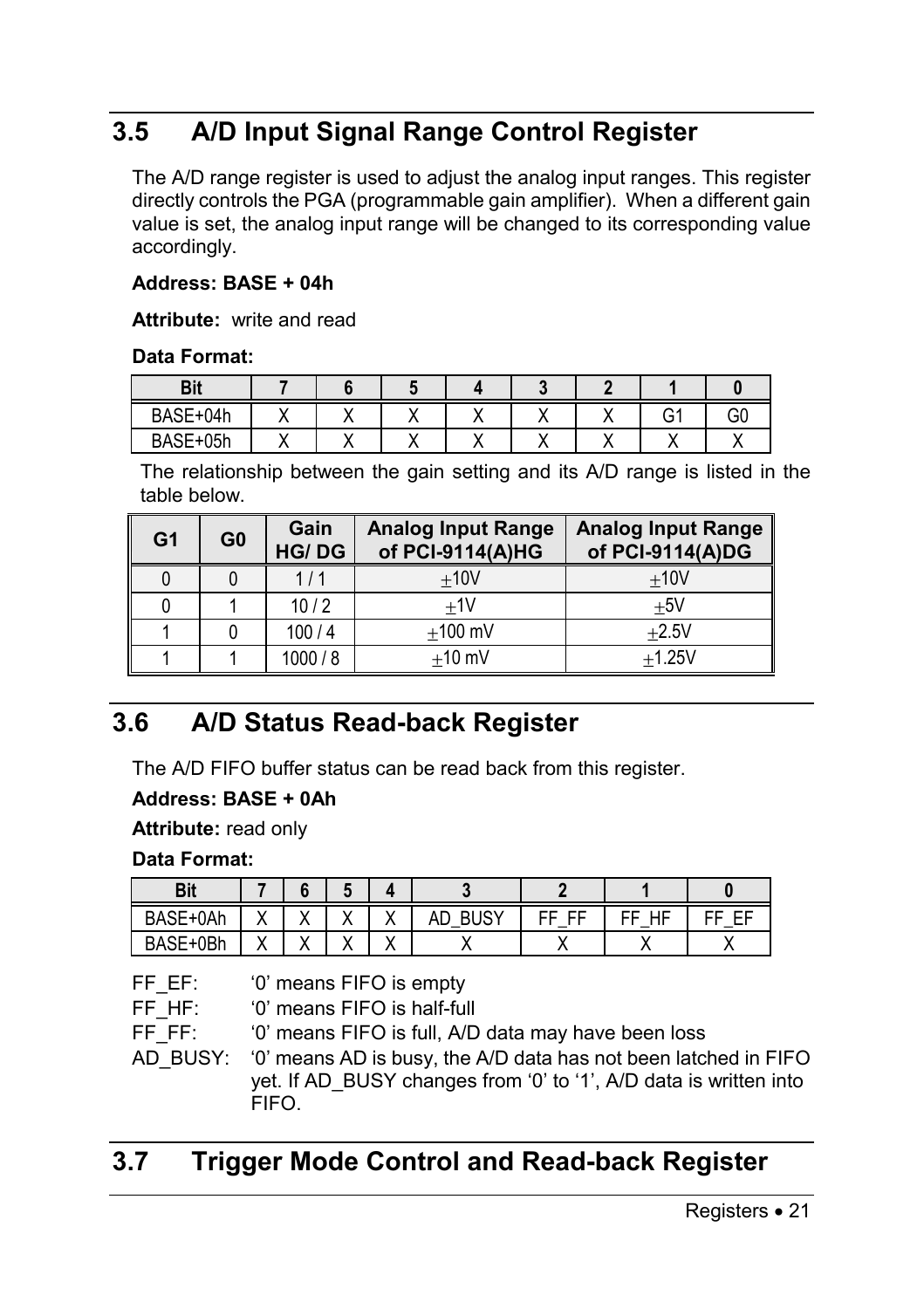This register is used to control or read back the A/D trigger control setting and the AD range setting.

#### **Address: BASE + 06h**

#### **Attribute:** write and read

#### **Data Format:**

| Bit      |                        |               | $\bullet$            |                        |      |             |             |                        |
|----------|------------------------|---------------|----------------------|------------------------|------|-------------|-------------|------------------------|
| BASE+06h | $\lambda$<br>$\lambda$ | $\cdot$<br>,, | $\cdot$<br>$\lambda$ | $\lambda$<br>$\lambda$ | PTRG | <b>EITS</b> | <b>TOOF</b> | CAN<br>AS <sub>1</sub> |
| BASE+07h | $\cdot$                | $\cdot$<br>,, | $\cdot$<br>$\cdots$  | $\cdot$<br>$\lambda$   |      |             |             |                        |

PTRG: Pre-trigger ON/OFF control (Only available on PCI-9114A or PCI-9114 Rev. C2 and later)

1: Pre-Trigger ON

0: Pre-Trigger OFF

- EITS: External / Internal Trigger Source (Only available on PCI-9114A or PCI-9114 Rev. C2 and later)
	- 1: External Trigger Source
	- 0: Internal Trigger Source
- TSSEL: Timer Pacer / Software Trigger
	- 1: Timer Pacer Trigger
	- 0: Software Trigger
- ASCAN: Auto Scan Control
	- 1: Auto Scan ON
	- 0: Auto Scan OFF

The modes listed below applies to the PCI-9114(A) card only:

| Bit 3       | Bit 2       | Bit 1       | Bit 0        | <b>Mode Description</b>    |
|-------------|-------------|-------------|--------------|----------------------------|
| <b>PTRG</b> | <b>EITS</b> | <b>TPST</b> | <b>ASCAN</b> |                            |
| 0/1         |             |             | 0/1          | Software Trigger           |
| 0/1         |             |             | 0/1          | <b>Timer Pacer Trigger</b> |
| 0/1         |             |             | 0/1          | <b>External Trigger</b>    |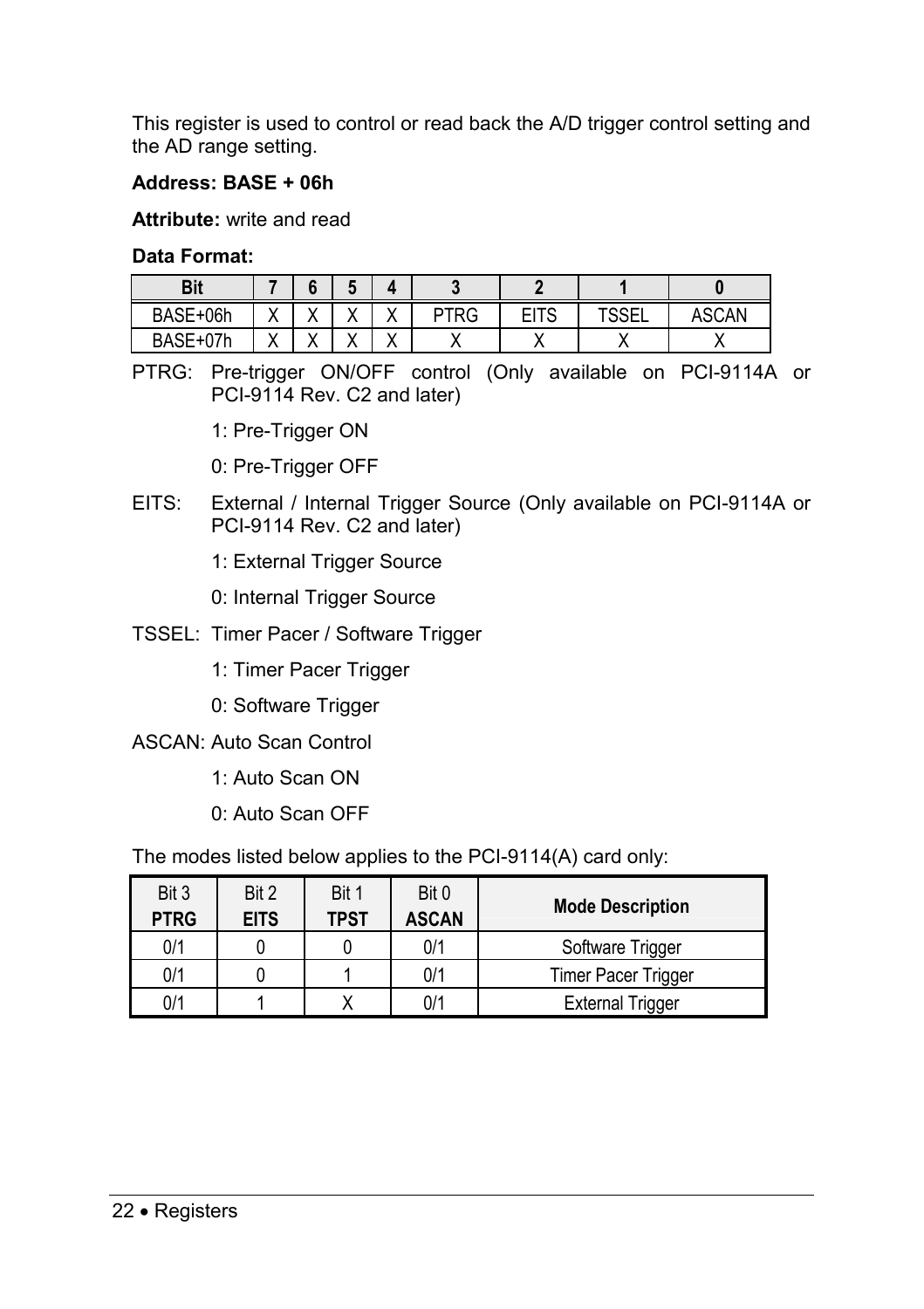# **3.8 Interrupt Control and Read-back Register**

The PCI-9114(A) has a dual interrupt system, thus two interrupt sources can be generated and be checked by the software. This register is used to select the interrupt sources.

#### **Address: BASE + 08h**

**Attribute:** write and read

#### **Data Format:**

| D¦+<br>יים                       |     |           | ы                      |                      |            |                   |               |      |
|----------------------------------|-----|-----------|------------------------|----------------------|------------|-------------------|---------------|------|
| <b>DAOF</b><br>08h<br>BASE<br>+1 | . . | ٠.<br>. . | $\lambda$<br>$\lambda$ | $\cdot$<br>$\lambda$ | <b>MUX</b> | -----<br>--<br>-- | 1001<br>ו טטו | 1000 |

ISC0: IRQ0 signal select

0: IRQ on the ending of the AD conversion (EOC)

1: IRQ when FIFO is half full

- ISC1: IRQ1 signal select (Timer Interrupt only)
- FFEN: FIFO enable pin

0: FIFO Enable (Power On default value)

1: FIFO Disable

(To reset FIFO, set FFEN sequence as 0 -> 1 -> 0)

- MUX: This is a read-only bit and it indicates the setting of JP1.
	- 1:Single-ended
	- 0: Differential-input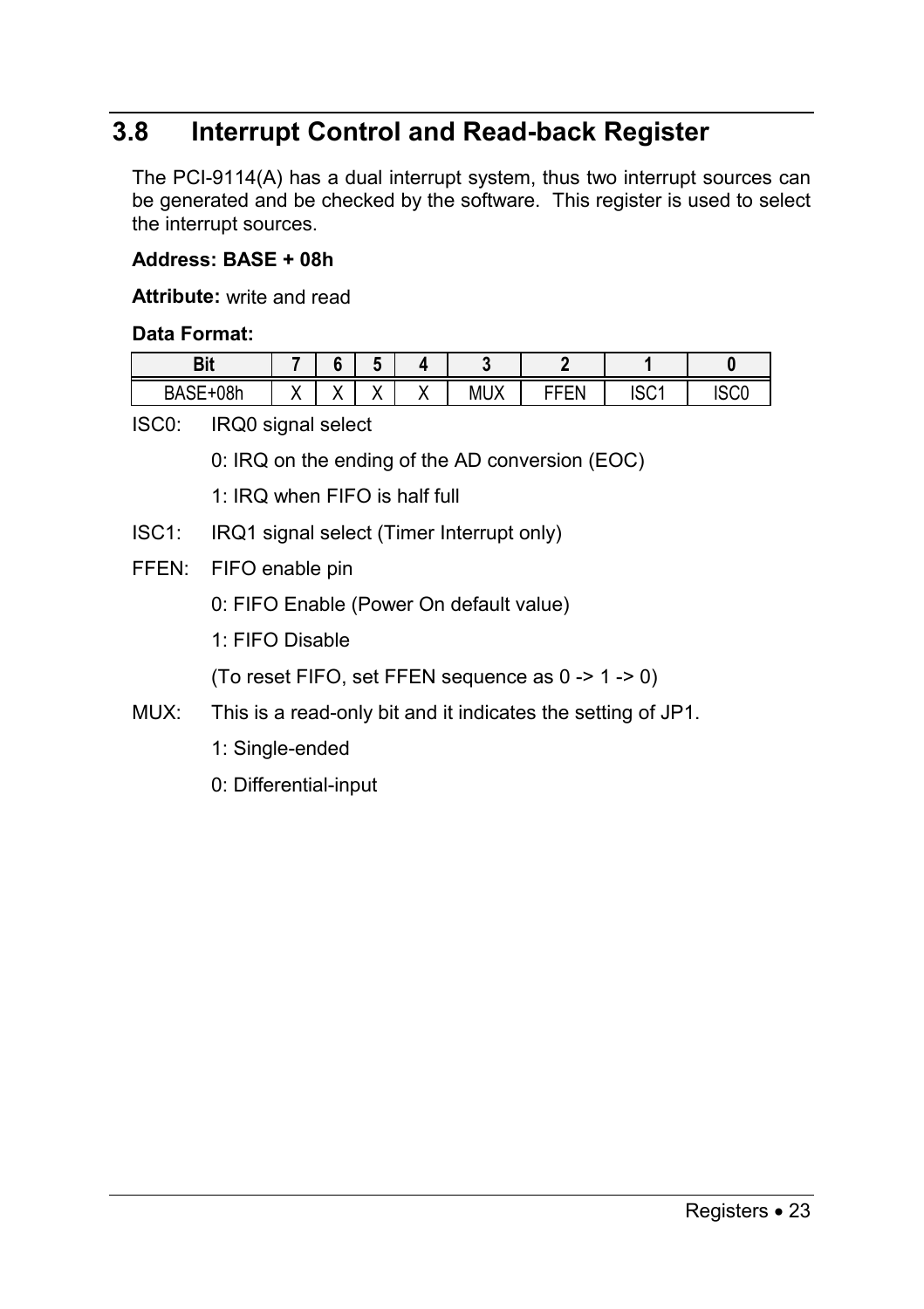# **3.9 Software Trigger Register**

To generate a trigger pulse to the PCI-9114(A) to initiate a A/D conversion, write any data to this register, this will trigger the A/D converter.

#### **Address: BASE + 0Ah**

**Attribute:** write only

#### **Data Format:**

| D.<br>וסי. |  |  |  |  |
|------------|--|--|--|--|
| BASE+0Ah   |  |  |  |  |
| BASE+0Bh   |  |  |  |  |

# **3.10 Hardware Interrupt Clear Registers**

Since the PCI interrupt signal is level triggered, the interrupt clear register must be written to in order to clear the flag after processing an interrupt request event; otherwise, any further interrupt request inserted will cause the software to hang on processing the interrupt event.

There are two interrupt clear registers. The two registers are used to clear IRQ1 and IRQ2 respectively.

#### **Address: BASE + 0Ch**

**Attribute:** write only

#### **Data Format:**

| ۱E.         |  |  |  |  |
|-------------|--|--|--|--|
| $\sim$<br>∍ |  |  |  |  |

#### **Address: BASE + 0Eh**

**Attribute:** write only

#### **Data Format:**

| -- |  |  |  |  |
|----|--|--|--|--|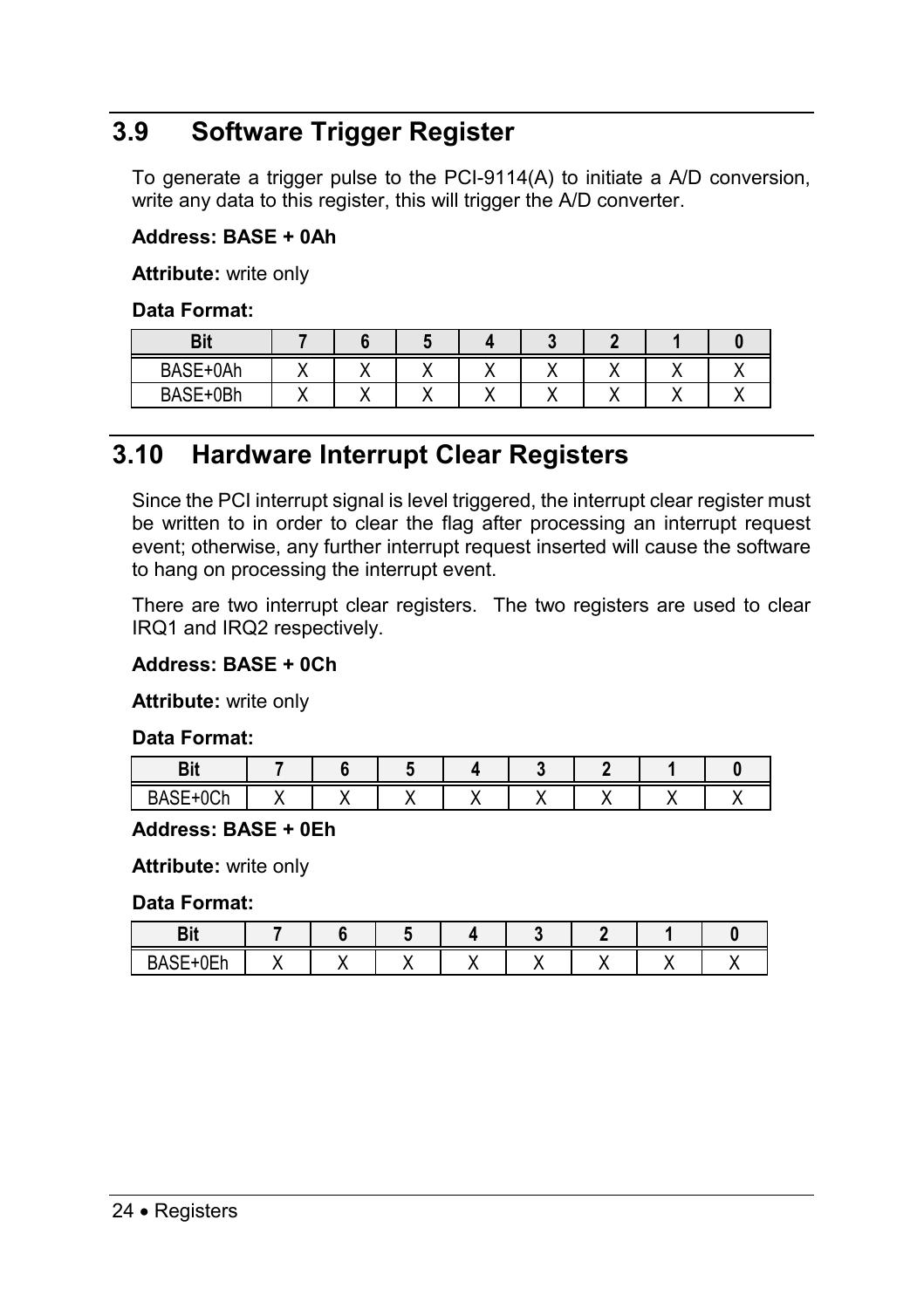# **3.11 Timer/Counter Register**

The 8254 chip occupies 4 I/O address locations in the PCI-9114(A) as shown below. Refer to NEC's or Intel's data sheet for full description of the 8254 features. Data sheets are available for download from the following web sites:

- 1. http://support.intel.com/support/controllers/peripheral/231164.htm
- 2. http://www.tundra.com

**Address:** BASE + 20h ~ BASE + 26h

**Attribute:** read / write

#### **Data Format:**

| Counter 0 Register (R/W) |
|--------------------------|
| Counter 1 Register (R/W) |
| Counter 2 Register (R/W) |
| 8254 CONTROL BYTE (W)    |
|                          |

# **3.12 High Level Programming**

To operate the PCI-9114(A), the register structures can be bypassed, if high-level application programming interface (API) is used to control the PCI-9114(A) card. The software library including a DOS library for Borland C/C++ is available in the All-in-one CD. Refer to chapter 5 for more information.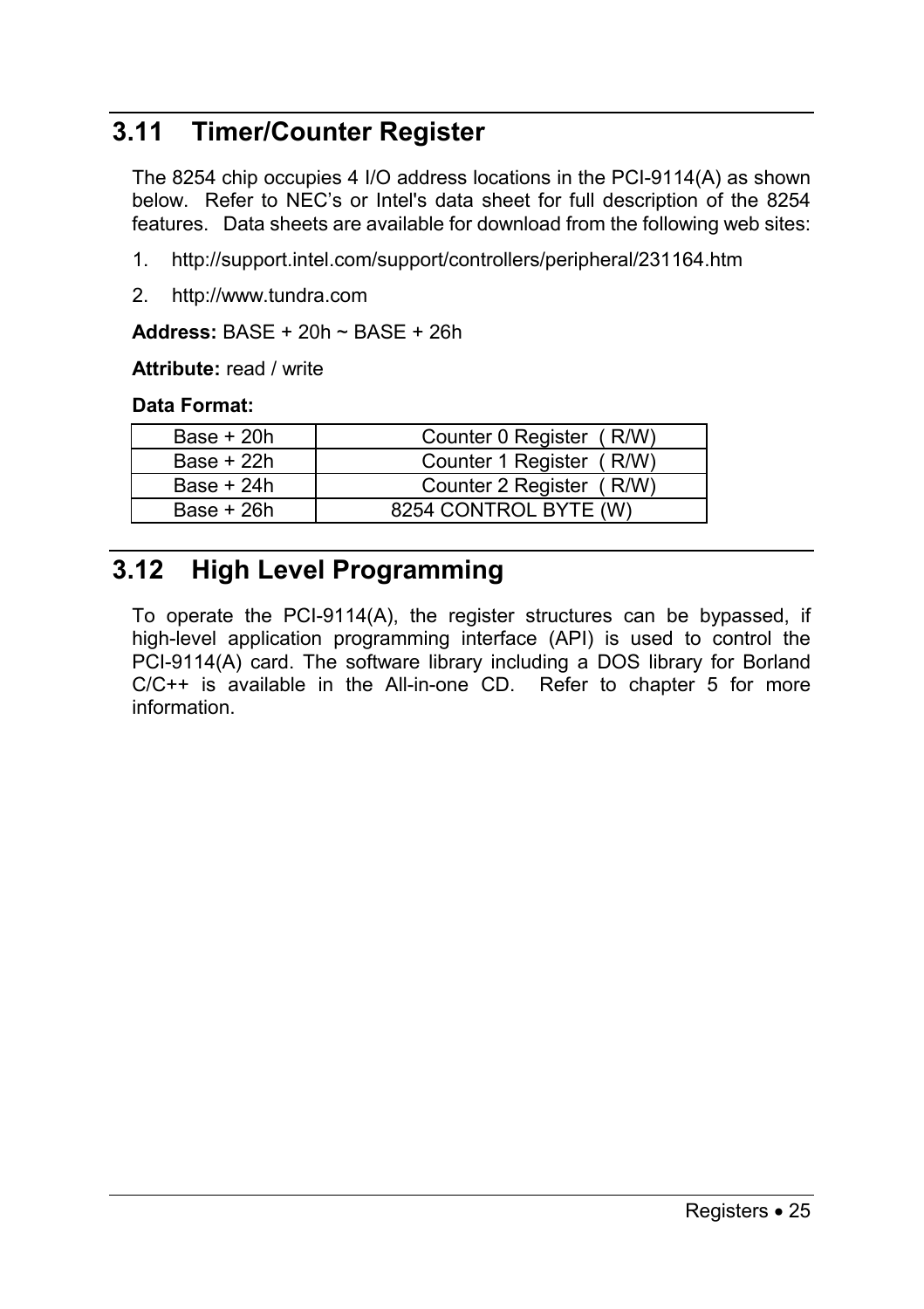4

# Operation Theory

The operation theory of the PCI-9114(A) card is described in this chapter. This will help assist in understanding how to manipulate or to program the PCI-9114(A).

# **4.1 A/D Conversion**

Before programming the PCI-9114(A) to perform any A/D conversion, the following topics need to be understood:

- A/D conversion procedure
- A/D signal source control
- A/D trigger source control
- A/D data transfer mode
- Interrupt System (refer to section 4.2)
- A/D data format

**Note:** Since some A/D data transfer modes will use system interrupt resources; an understanding of the interrupt system (section 4.2) is required.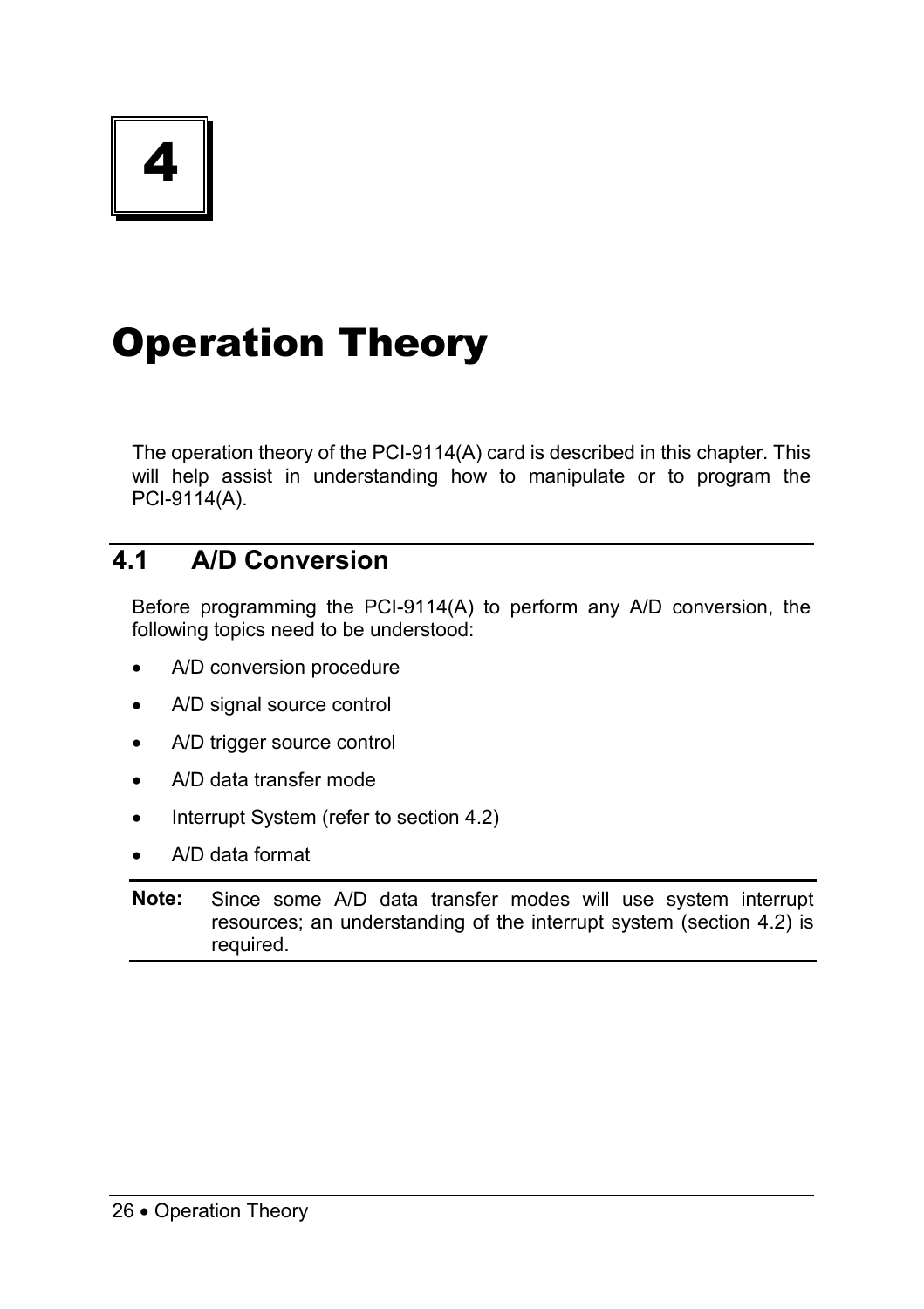## **4.1.1 A/D Conversion Procedure**

To use the A/D converter, the properties of the signal to be measured must first be understood. A decision on which channels to use, to connect signals to must be made. Refer to the chapter 2. In addition, the A/D signal sources, including the A/D channel, A/D gain, and A/D signal types must also be defined. Refer to section 4.1.2 for A/D signal source control information.

After deciding on the A/D signal source, the trigger source must be defined. The A/D converter will start to convert signals to a digital value when a trigger signal is on the rising edge. Refer to section 4.1.3 for details of the two available trigger sources.

The A/D data is then transferred into the PC's memory for further processing. The data can be read back using I/O instructions, which is handled by the software or transferred to memory via the interrupt. Refer to section 4.1.4 for information about multi-configurations of A/D data transfers.

To process the A/D data, an understanding of the A/D data format is required. Refer to section 4.1.5 for details.

## **4.1.2 A/D Signal Source Control**

To control the A/D signal source, the signal type, signal channel and signal range must be considered.

## *Signal Type*

The A/D signal sources of the PCI-9114(A) can be single ended (SE) or differential input (DI). There are 32 SE or 16 DI A/D channels available. To avoid ground loops and to obtain the most accurate measurement for the A/D conversion, it is important to understand the signal source type.

Single-ended (SE) mode means the voltage of the signal to be measured is relative to an isolated ground (IGND), therefore is suitable in conditions where there is a floating signal source. A floating source means the signal source have no connection to real ground or to the PC ground. Figure 7 illustrates a single-ended Analog Input signal connection. Note that when more than two floating sources are connected, the sources must have a common ground.

Differential input (DI) mode means the voltage of the signal to be measured is a pair of signals, for example, AI3L and AI3H is a differential pair. The AD circuit measures the voltage difference between the differential pair. Common mode noise can be reduced under this mode. Note that the differential signal pair must have a common ground. Figure 8 illustrates a differential analog signal input connection. By using differential input mode, the common mode noise on AIHn and AILn is reduced.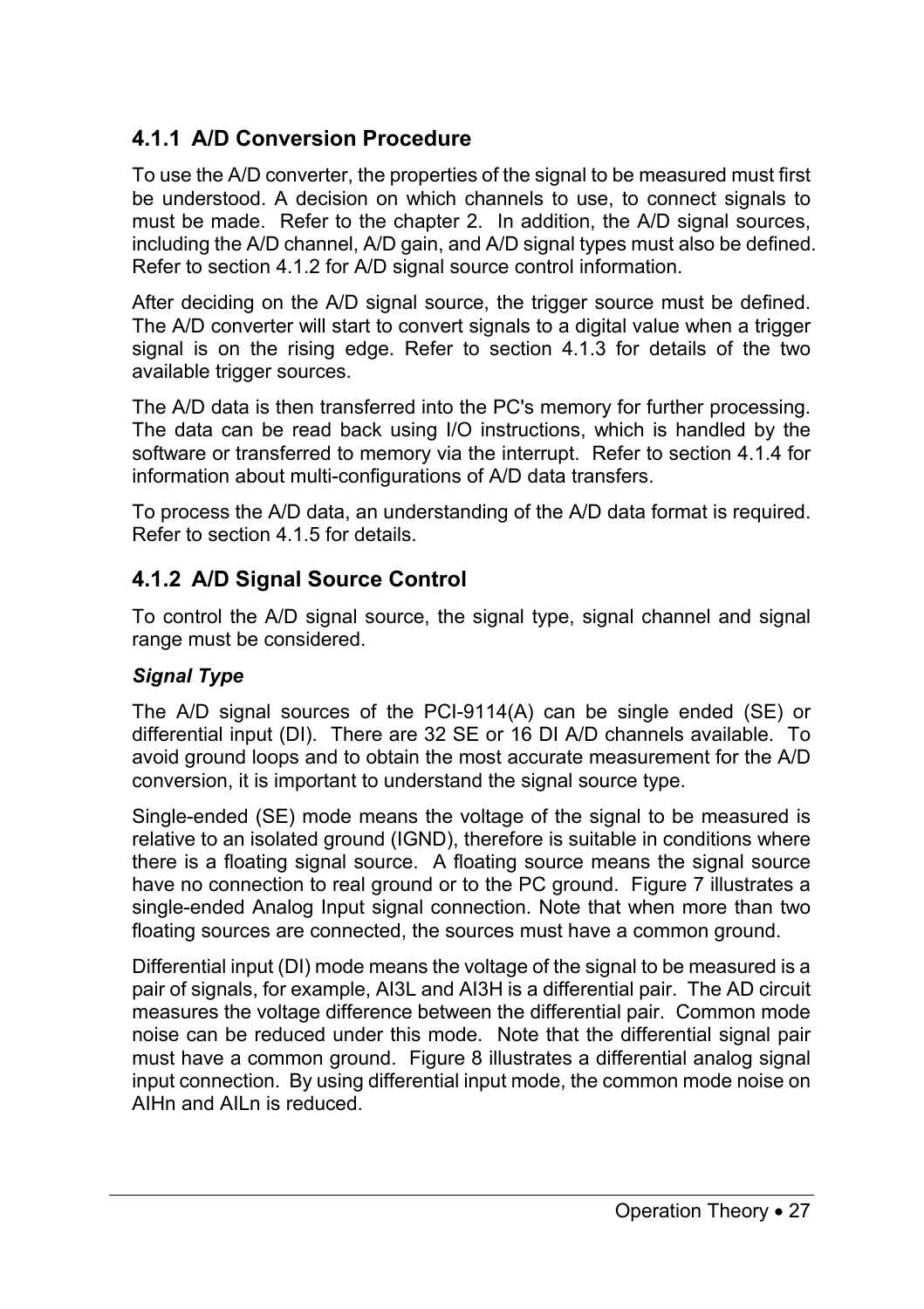

Figure 7. Signal sources and single-ended connection



Figure 8. Grounded source and differential input

## *Signal Channel Control*

There are two ways to control the channel number. Either by software programming or by auto channel scanning which is controlled by the ASCAN bit in the AD trigger mode control register. When ASCAN is cleared (0), the value of the AD Channel Control register defines the channel to be selected.

When ASCAN is set to 1, the value in the AD channel control register defines the ending channel number for the auto-scanning operation. Under auto scan mode, channels are scanned from channel 0 to the ending channel. Whenever a trigger signal is on the rising edge, the channel number to be selected will increase automatically. For example, if the ending channel number is 3, the auto channel scanning sequence is 0,1,2,3,0,1,2,3, …, until the ASCAN bit is cleared.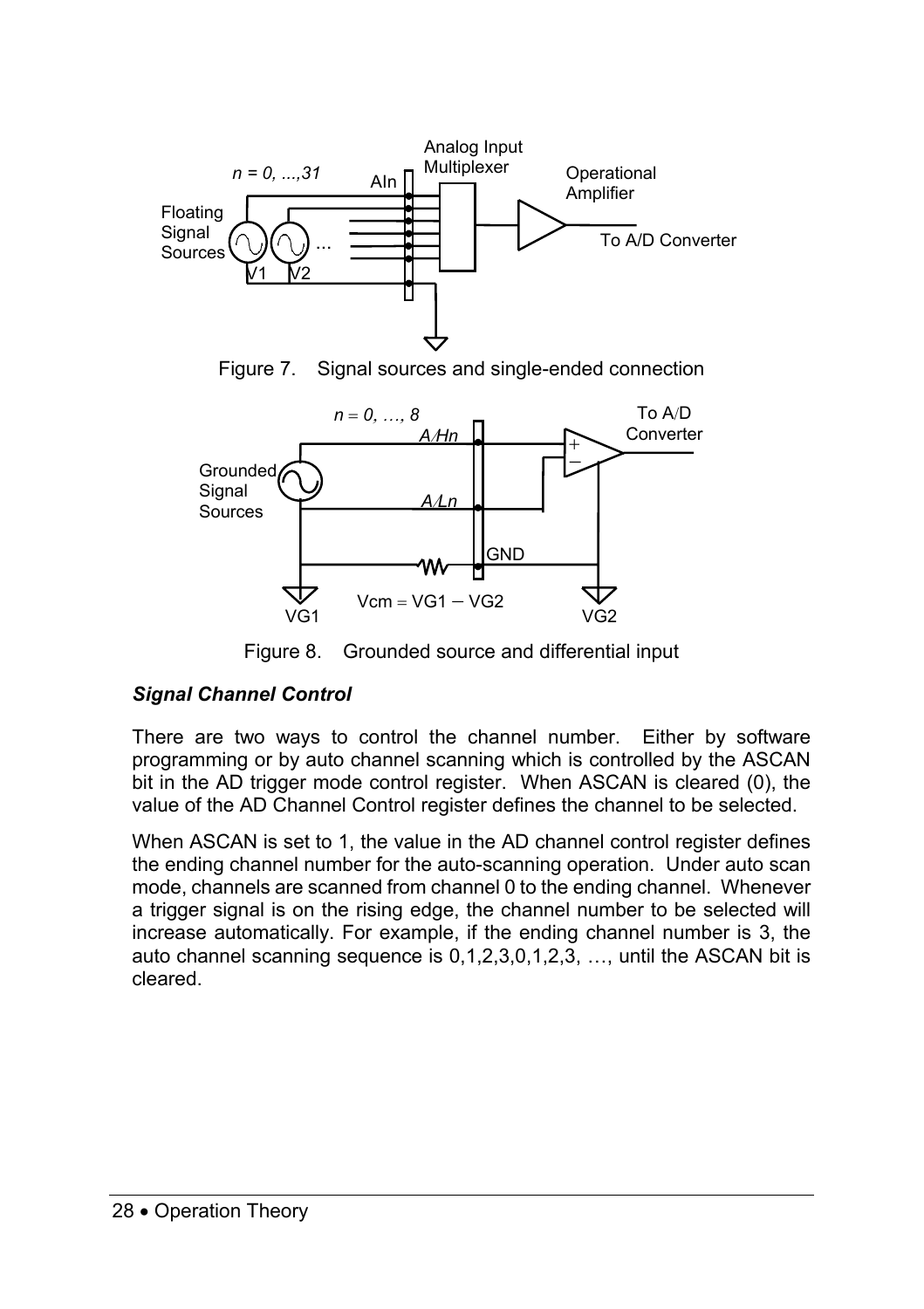## *Signal Range*

The proper setting for the signal range is important in data acquisition. e.g. the input signal may be saturated if the A/D gain is too large or the resolution is to small if the signal is at very low level. The maximum A/D signal range for the PCI-9114(A) is +/− 10 volts when the programmable gain value is 1. The A/D gain control register controls the maximum signal input range. The signal gain is programmable with 4 different levels (1,10,100,1000) or (1,2,4,8). The signal range for the 32 channels is the same for all channels. The available signal polarity on the PCI-9114(A) is bi-polar only, however, the 16-bit high resolution PCI-9114(A) can cover all 12-bit uni-polar applications.

## **4.1.3 A/D Trigger Source Control**

An A⁄D conversion is initiated by a trigger source; the A⁄D converter will then start to convert analog signals to a digital value. With the PCI-9114(A), two internal sources can be selected: a software trigger or the timer pacer trigger. The A/D operation mode is controlled by the A/D trigger mode register. In total there are two trigger sources provided by the PCI-9114(A). Different trigger conditions are specified below:

## *Software trigger (TSSEL=0)*

The trigger source is software controlled in this mode. That is, the A/D conversion is initiated when any value is written into the software trigger register. This trigger mode is suitable for low speed A/D conversion. Under this mode, the timing of the A/D conversion is fully controlled by the software. However, it is difficult to control a fixed A/D conversion rate unless another timer interrupt service routine is used to generate a fixed rate trigger. Refer to the interrupt control section (section 4.2) for fixed rate timer interrupt operation.

## *Timer Pacer Trigger (TSSEL=1)*

An on-board 8254-timer ⁄ counter chip is available and is able to provide a trigger source for an A/D conversion at a fixed rate. The 2 counters of the 8254 chip are cascaded together to generate a trigger pulse at precise intervals. Refer to section 4.3 for information about the 8254 architecture. This mode is ideal for high speed A/D conversion. It can be combined with the FIFO half-full interrupt or EOC interrupt to transfer data. It is also possible to use software FIFO polling to transfer data. It's recommended that this mode be used if your application needs a fixed and accurate A/D sampling rate.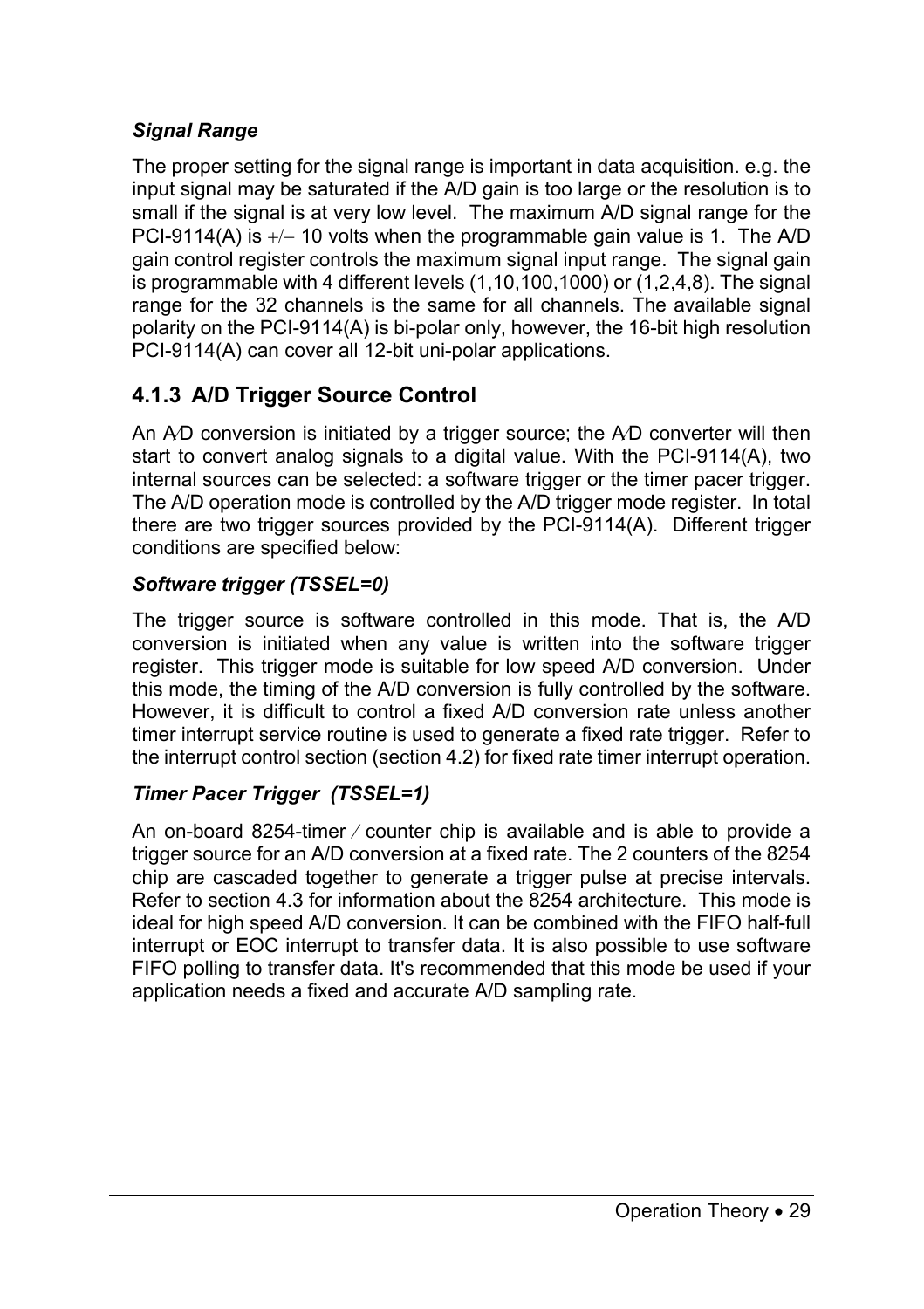## *External Trigger (EITS=1, TPST=don't care)*

Through pin-4 of CN4 (*ExtTrig*), an A/D conversion can also be triggered by an external signal. An A/D conversion starts when ExtTrig changes from high to low. The conversion rate of this mode tends to be more flexible than the previous two modes because external devices often are more flexible in functions. An external trigger can be combined with FIFO half interrupt, EOC interrupt or program FIFO polling for data tranfers.

## **4.1.4 A/D Data Transfer Modes**

The A/D data are buffered in the FIFO memory. The FIFO size of the PCI-9114(A) is 1024 (1K) words. If the sampling rate is 100 KHz, the FIFO can buffer 10.24 ms of analog signals. After the FIFO is full, the lasting incoming data will be lost. The software must read out the FIFO data before it becomes full.

The data must be transferred to the host memory when the data is ready and before the FIFO is full. With the PCI-9114(A), many data transfer modes can be used. The different transfer modes are in the following section:

## *Software Data Polling*

The software data polling is the easiest way to transfer A/D data. This mode can be used with software A/D trigger mode. After the software triggers the A/D conversion, the software polls the *FF\_EF* bit of the A/D status register until it becomes low.

If the FIFO is empty before the A/D starts, the FF EF bit will be low. After the A/D conversion is completed, the A/D data is written into FIFO buffer immediately, thus the FF\_EF becomes high. The FF\_EF bit can be considered to be a flag to indicate converted data ready status. That is, FF\_EF is high means the data is ready. Note that, while A/D is converted, the ADBUSY bit is low. After A/D conversion, the ADBUSY becomes high to indicate not busy. DO NOT use this bit to poll the AD data.

It is possible to read A/D converted data without polling. The A/D conversion time will not exceed  $10_{\text{H}}$ s on the PCI-9114 card, and  $4_{\text{H}}$ s on PCI-9114A card. Hence, after a software trigger, the software can wait for at least  $10<sub>u</sub>$ s or  $4<sub>u</sub>$ s before reading the A/D register without polling.

The data polling transfer is suitable for applications that requires to process AD data in real time. Especially, when combined with a timer interrupt, the timer interrupt service routine can use the data polling method to get multi-channel A/D data in real time and with a fixed data sampling rate.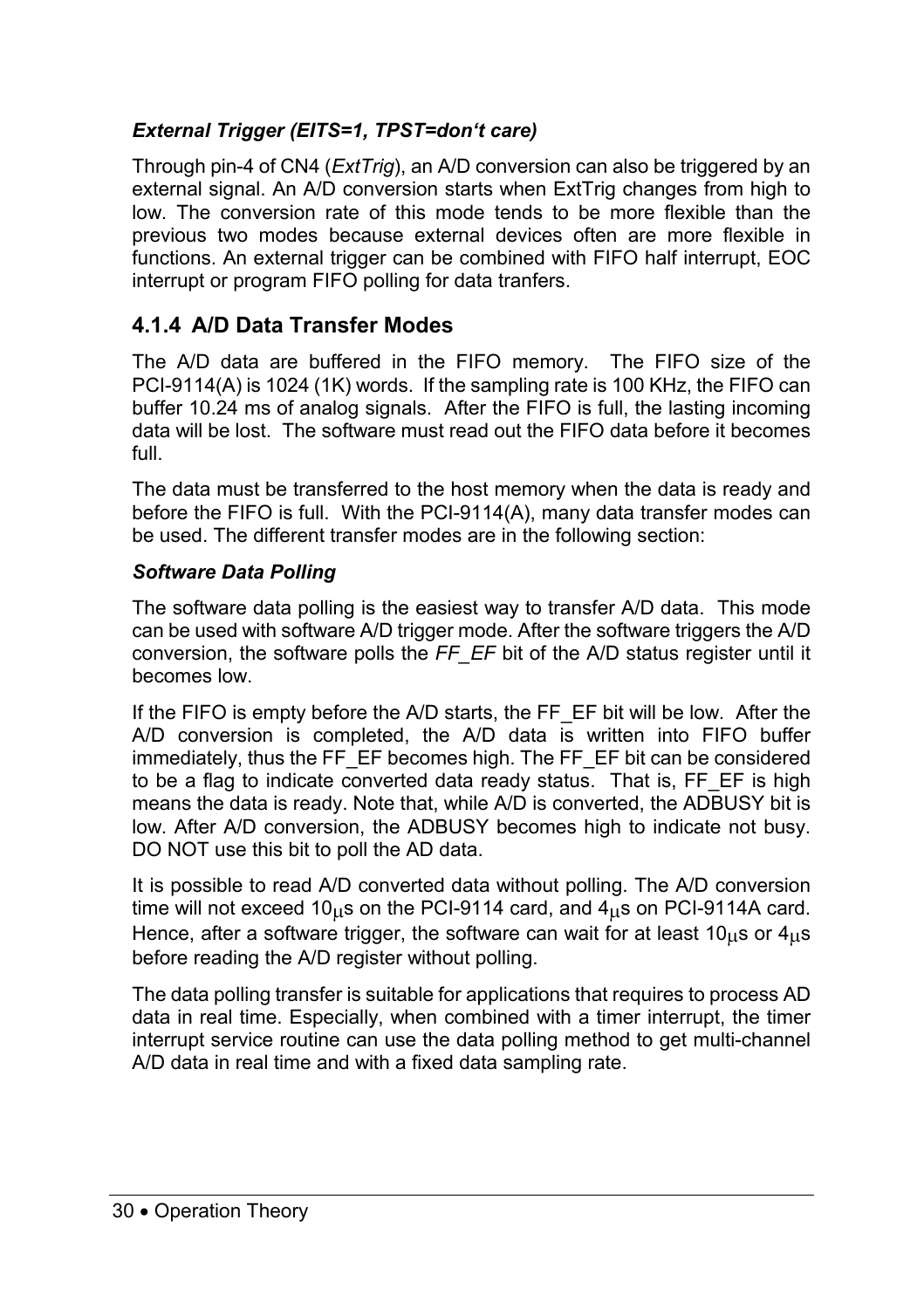## *FIFO Half-Full Polling*

The FIFO half-full polling mode is the most powerful AD data transfer mode. The 1K-word FIFO buffer can store up to 10.24 ms of analog data with a 100KHz-sampling rate (10.24ms = 1024 / 100KHz), or 4.096 ms of analog data under a 250KHz-sampling rate (4.096ms = 1024 / 250KHz). Theoretically, the software can poll the FIFO buffer every 10 or 4 ms.

It's recommended that users check their system to find out the user software's priority in special application. If the application software is at the highest priority, polling the FIFO every 10 ms is suitable. However, the user's program must check the FIFO if it is full or empty every time the data is read.

To avoid problems, the half-full polling method is used. If the A/D trigger rate is 100KHz, the FIFO will be half-full (512 words) in 5.12 ms. If the user's software checks the FIFO for half full signals every 5 ms and the FIFO is not half-full, the software does not read the data. When the FIFO is full, the AD FIFO is overflowing. This means the sampling rate is higher than what the users' expects or the polling rate is too slow. It is also possible due to system occupation of CPU resources thus reducing the polling rate. When the FIFO is half-full and not full, the software can read one "block" (512 words) of A/D data without checking the FIFO status.

Usually, the timer trigger is used under this mode; therefore the sampling rate is fixed. This method also utilizes the minimal CPU resources because it does not necessary need to be the highest priority. The other benefit with this method is it does not use any hardware interrupt resources. Therefore, the interrupt is reserved for system clocks or emergency external interrupt requests.

## *EOC Interrupt Transfer*

The PCI-9114(A) provides traditional hardware end-of-conversion (EOC) interrupt capabilities. Under this mode, an interrupt signal is generated when the A/D conversion is ended and the data is ready to be read from the FIFO. It is useful to combine the EOC interrupt transfer with the timer pacer trigger mode. After an A/D conversion is completed, the hardware interrupt will be inserted and its corresponding ISR (Interrupt Service Routine) will be invoked and executed. The ISR program can read the converted data. This method is most suitable for data processing applications under real-time and fixed sampling rates.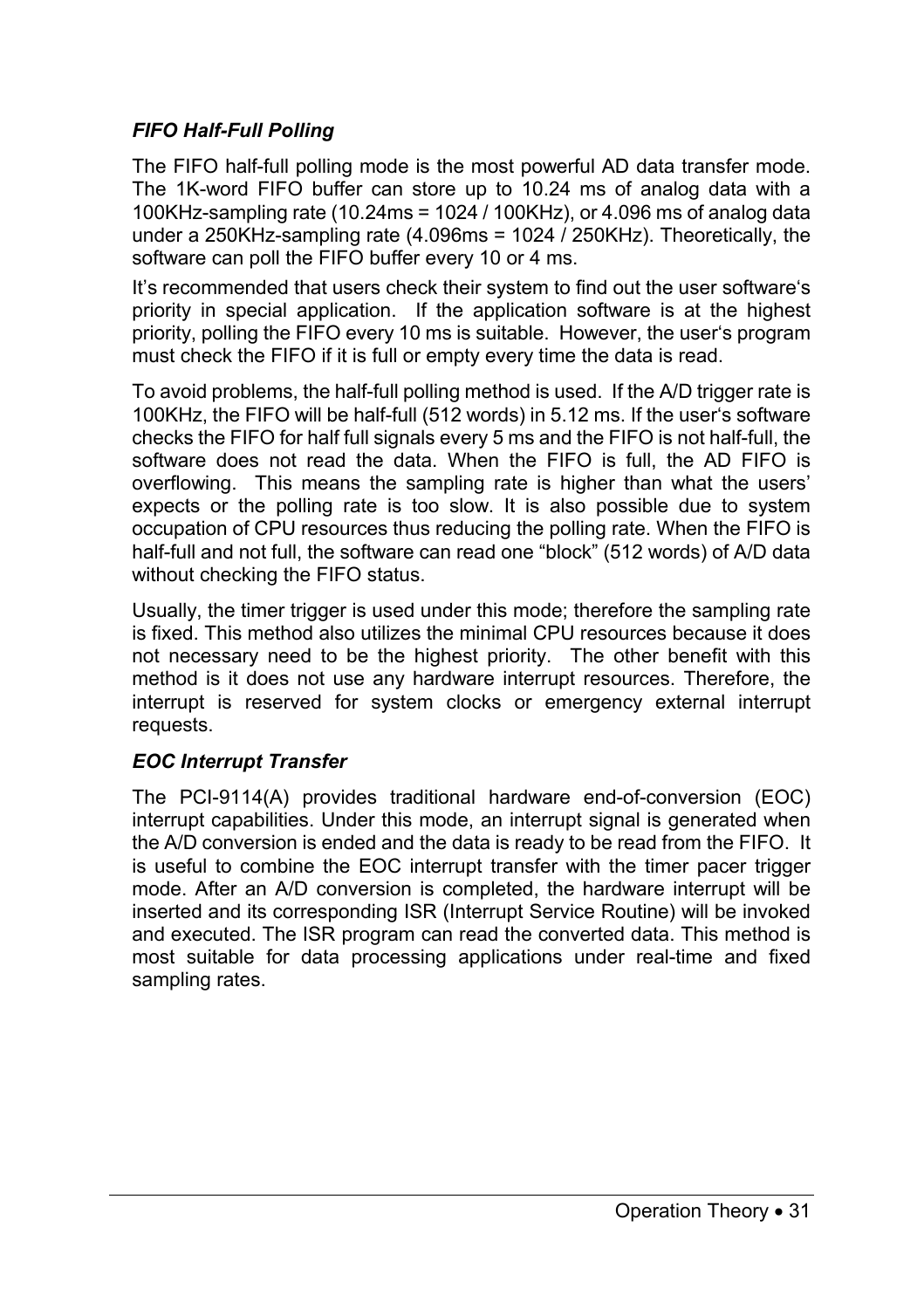## *FIFO Half-Full Interrupt Transfer*

Sometimes, the applications do not need real-time processing, but the foreground program is too busy to poll the FIFO data, then the FIFO half-full interrupt transfer mode is useful. In addition, if an external A/D trigger source is used, the sampling rate may not be easy to predict, then this method could be applied because the CPU only be interrupted when the FIFO is half-full, thus reserving the CPU load.

Under this mode, an interrupt signal is generated when FIFO become half-full, that means there are 512 word data in the FIFO already. The ISR can read a block of data at every interrupt occurring. This method is very convenient to read A/D in size of a "block" (512 words) and it is benefit for software programming.

## **4.1.5 Pre-Trigger Control**

#### *(Only available in PCI-9114A or PCI-9114 Rev.C2 and later)*

In certain applications, the data acquisition is applied and stopped under special hardware signals. Without Pre-Trigger functions, the software can start the A/D at any time, but it is very difficult to stop the A/D in real-time using a software application. Under "Pre-Trigger" mode, the pre-trigger (PTRG) signal (pin-9 of CN4) and the 8254 counter are used to "STOP" the A/D sampling.

After setting up the Pre-Trigger mode, the hardware continuously acquires A/D data and waits for the pre-trigger signal. Before the pre-trigger signal is inserted, the software must read data from the FIFO buffer to prevent the FIFO buffer from becoming full.

When the pre-trigger signal is inserted, the counter starts to count down from the initial counter value N and counts the number of A/D conversion trigger signals. The A/D trigger will be disabled automatically when the counter value reaches zero. The value of N can be 1 to 65535 and the last A/D data is sampled after the pre-trigger signal. The software must continuously read data out from the FIFO buffer to prevent the FIFO from becoming full. The software should also poll the counter value to check if the A/D sampling has stopped.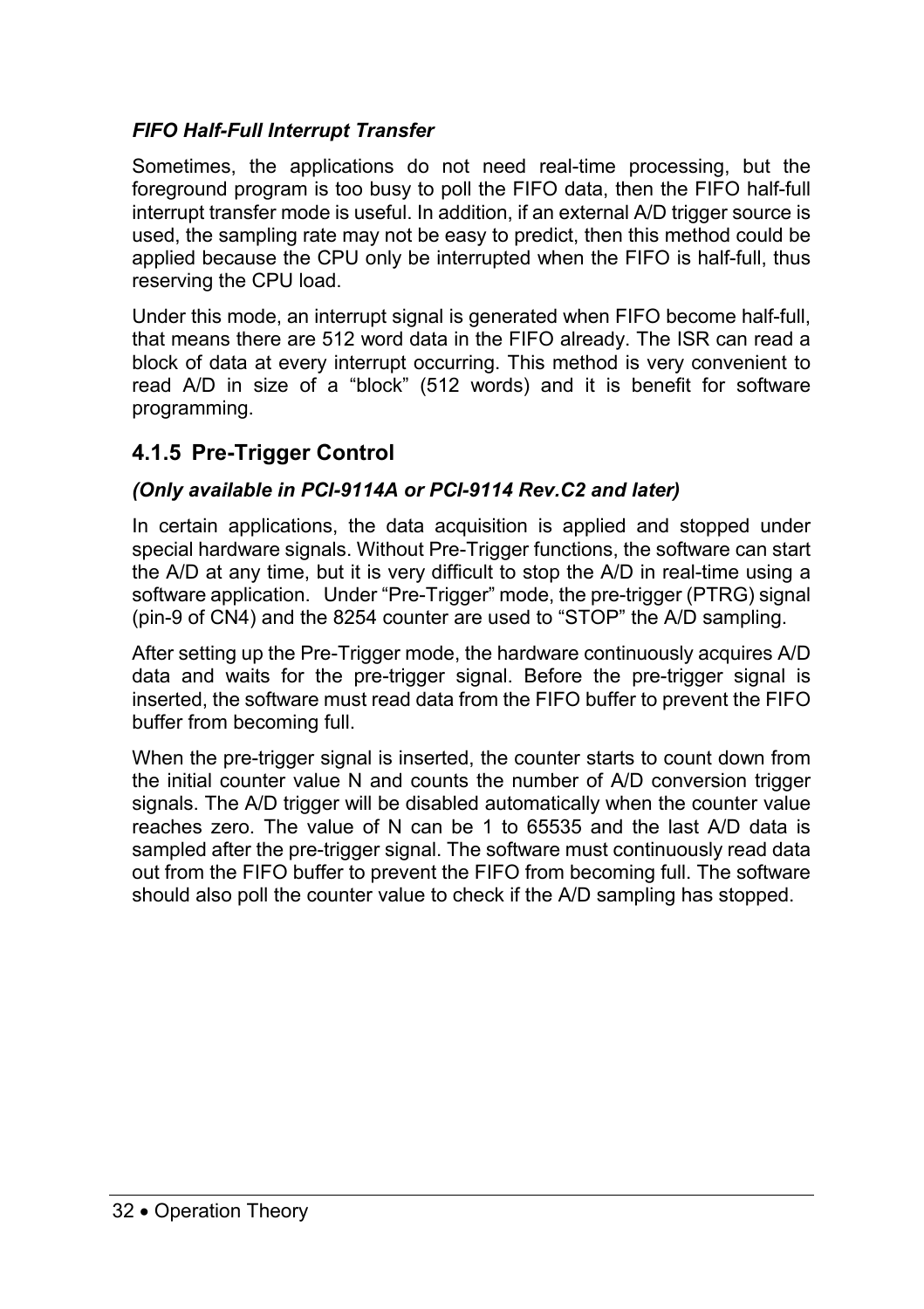To set up Pre-Trigger mode, the following steps should be followed:

- 1. Set Pre-Trigger Mode Off: PTRG = OFF.
- 2. Set 8254 Counter #0 value N (N=1~65535). Note that the larger the counter value, the more host memory buffer is needed.
- 3. Set up A/D data acquire, including, A/D range, channel scan, data transfer mode and so on.
- 4. Set Pre-Trigger Mode On: PTRG = ON.
- 5. Read A/D data into host PC memory using appropriate data transfer method otherwise the FIFO can become full. At the same time, wait for the pre-trigger signal and check if the 8254 Counter # 0 value is at zero.
- 6. If the A/D is stopped, set the Pre-Trigger Mode off and process the data, which is stored in the host memory.
- 7. Go to Step 1 to set the Pre-Trigger mode and wait the next pre-trigger event.

The Pre-Trigger timing is shown as following:



If the application acquires data after the pre-trigger signal, only the last N data needs to be stored. The maximum value of N is 65535. If the application only needs to acquire data before the pre-trigger signal, set N=1. Only one extra data will be sampled after the pre-trigger signal.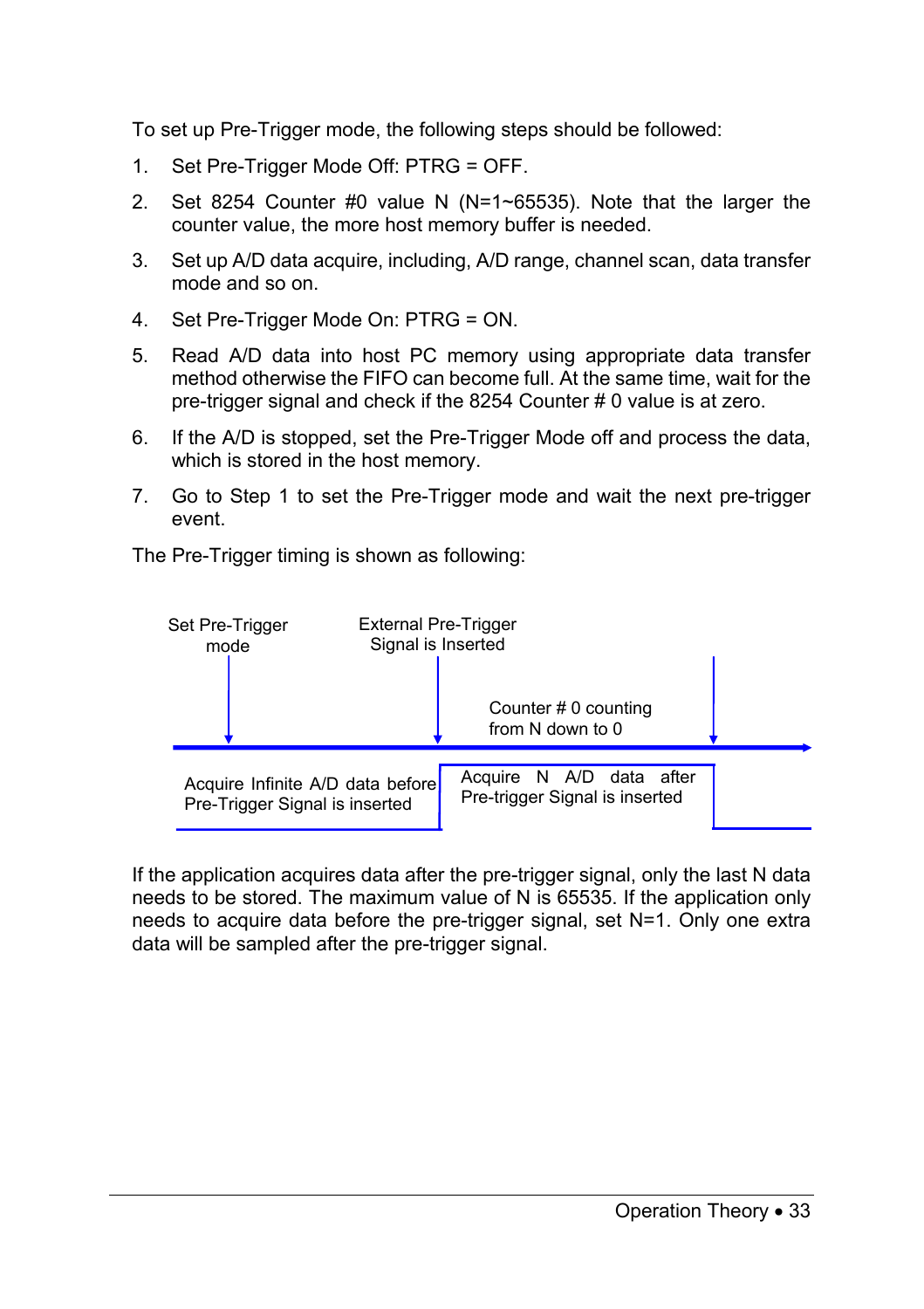## **4.1.6 A/D Data Format**

The range for the A/D data read from the FIFO port is from -32768 to 32767. If the A/D gain is 1, the A/D signal range is -10V  $\sim$  +10V. The relationship between the voltage and its decimal value is shown in the following table:

|      | A/D Data (Hex) Decimal Value | <b>Voltage (Volts)</b> |
|------|------------------------------|------------------------|
|      |                              | ±10V (Bipolar)         |
| 7FFF | 32767                        | $+9.9997$              |
| 4000 | 16384                        | $+5.0000$              |
| 0001 |                              | $+0.0003$              |
| 0000 |                              | $+0.0000$              |
| FFFF | -1                           | $-0.0003$              |
| C000 | $-16385$                     | $-5.0000$              |
| 8001 | $-32767$                     | $-9.9997$              |
| 8000 | $-32768$                     | $-10.0000$             |

The formula between the A/D data and its analog value is:

## *Voltage = (AD\_Data \* 10) / (32768 \* gain) --Bipolar*

Where the *gain* is 1,10,100, 1000 for HG version and 1,2,4,8 for DG version.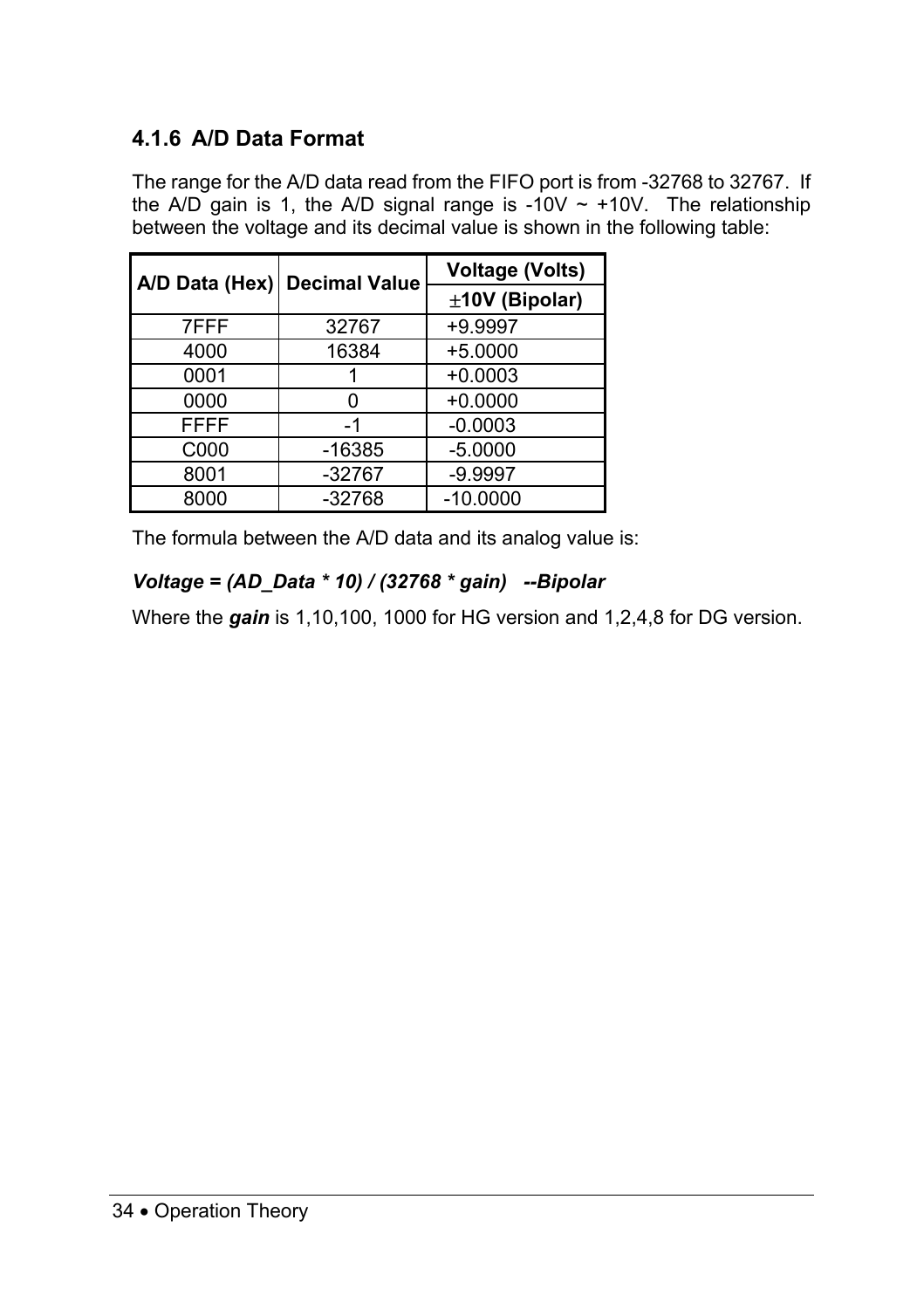## **4.2 Interrupt Control**

## **4.2.1 System Architecture**

The PCI-9114(A)'s interrupt system is a powerful and flexible system, which is suitable for A/D data acquisition and many applications. The system is a *Dual Interrupt System*. The dual interrupt means the hardware can generate two interrupt request signals at the same time and the software can service these two request signals using ISR. Note that the dual interrupt does not mean the card occupies two IRQ levels.

The two interrupt request signals (INT1 and INT2) come from the digital input signals or the timer/counter output. An interrupt source multiplexer (MUX) is used to select the IRQ sources. Fig 9 shows the interrupt system



Figure 9. Dual Interrupt System of PCI-9114(A)

## **4.2.2 IRQ Level Setting**

There is only one IRQ level is used by this card, although it is a dual interrupt system. This card uses INT #A interrupt request signal on the PCI bus. The motherboard circuits will transfer INT #A to one of the AT bus IRQ levels. The IRQ level is set by the PCI plug and play BIOS and is saved in the PCI controller. It is not necessary for users to set the IRQ level.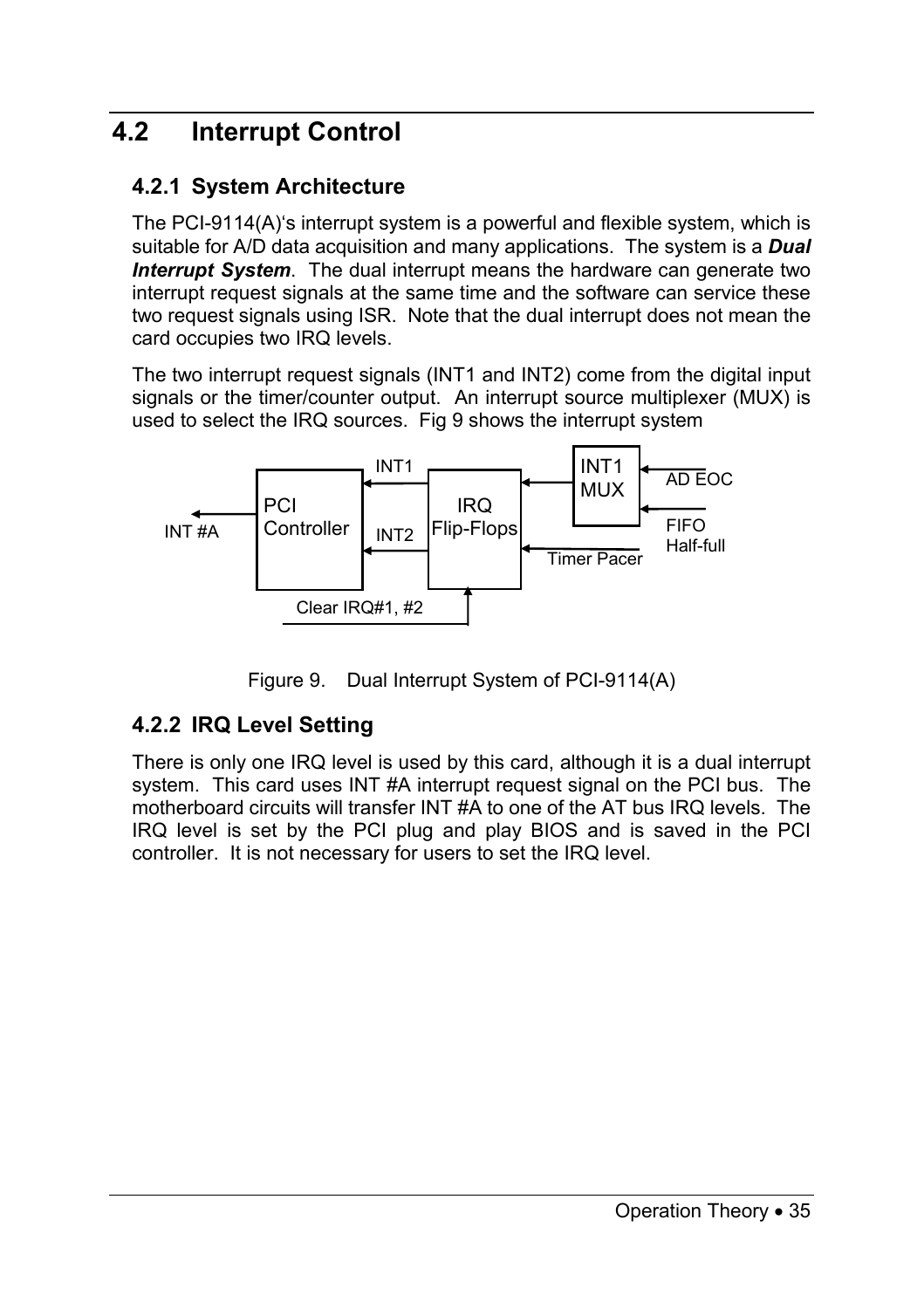## **4.2.3 Dual Interrupt System**

The PCI controller of the PCI-9114 can receive two hardware IRQ sources. However, a PCI controller can generate only one IRQ on the PCI bus, the two IRQ sources must be distinguished by the ISR of the application software if the two IRQ are both used.

The application software can use the " 9114 Get Irq Status" function to distinguish which interrupt is inserted. After servicing an IRQ signal, users must check if another IRQ is also asserted, then clear the current IRQ to allow the next IRQ to occur.

The two IRQs are named as INT1 and INT2. INT1 comes from AD EOC or the FIFO half-full flag. INT2 comes from timer's pacer output or the external interrupt request. The sources of INT1 and INT2 are selective by the Interrupt Control (ISC) Register.

Because the PCI-9114 is a dual interrupt system, you can use the FIFO half-full and external interrupt at the same time if your software ISR can distinguish these two events.

## **4.2.4 Interrupt Source Control**

There are two bits to control the IRQ sources of INT1 and INT2. Refer to section 4.9 for details of these bits. In addition, the PCI controller itself can also control the usage of the interrupt. To manipulate the interrupt system more easily, ADLINK recommend you to use the function 9114 INT Source Control to control the IRQ source so that you can disable one or two of the IRQ sources.

Note that even if you disable both IRQ sources without changing the initial condition of the PCI controller, the PCI BIOS will still assign an IRQ level to the PCI card and it will still occupy the PC's resources. It is not recommended that the PCI cards initial condition be re-design with a users' application software. If users want to disable the IRQ level, please use the ADLINK software utility to change the interrupt settings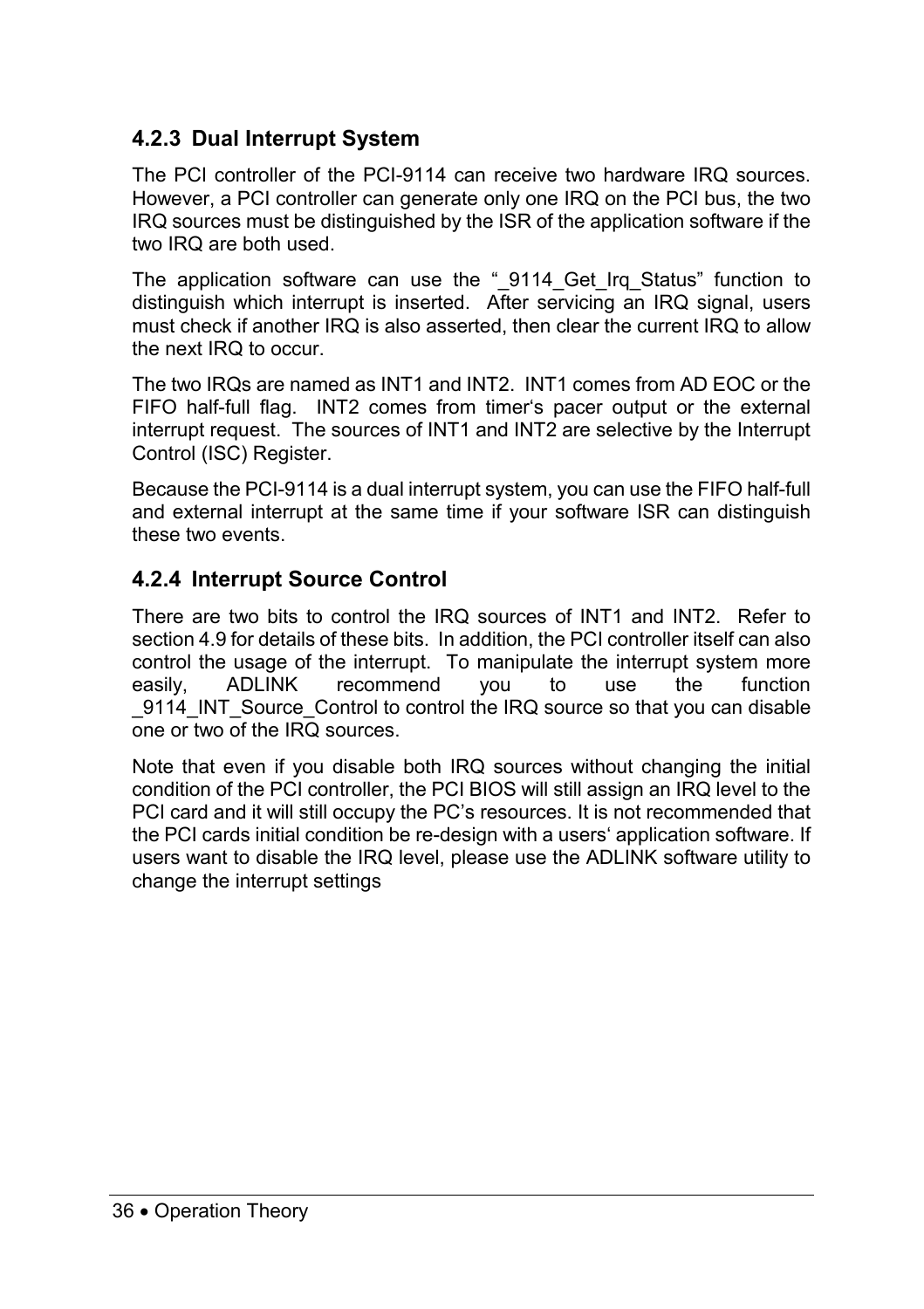## **4.3 Isolated Digital Input**

There are 16 Isolated Digital input signals. Each digital input signal is connect to a photo isolator such that the signal is isolated from the ground or the power plane of the host PC. Figure 10 illustrates a single digital input circuits.



Figure 10. Isolated Input Circuits

The Isolated Digital input could be an AC input. The isolation voltage is 5000 V rms. The input resistance is 1.2K Ohm.

Note that the 16 DI signals are partitioned into 4 groups. Each group is based on a common plane. Every two groups are mutual isolated. Refer the Figure 11 and the Table 2 for the four groups.

| <b>Signal Names</b> | Common Signal |
|---------------------|---------------|
| ID $0\neg D$ 3      | EICOM1        |
| ID $4\neg$ ID 7     | EICOM2        |
| ID 8~ID 11          | EICOM3        |
| $ID$ 12~ID 15       | FICOM4        |

Table 2: Digital input signals and ground plane

The common plane could be either common power or common ground. The following diagram shows the EICOM as common ground. An external device or circuit will provide the power source or current source.



Figure 11. Common ground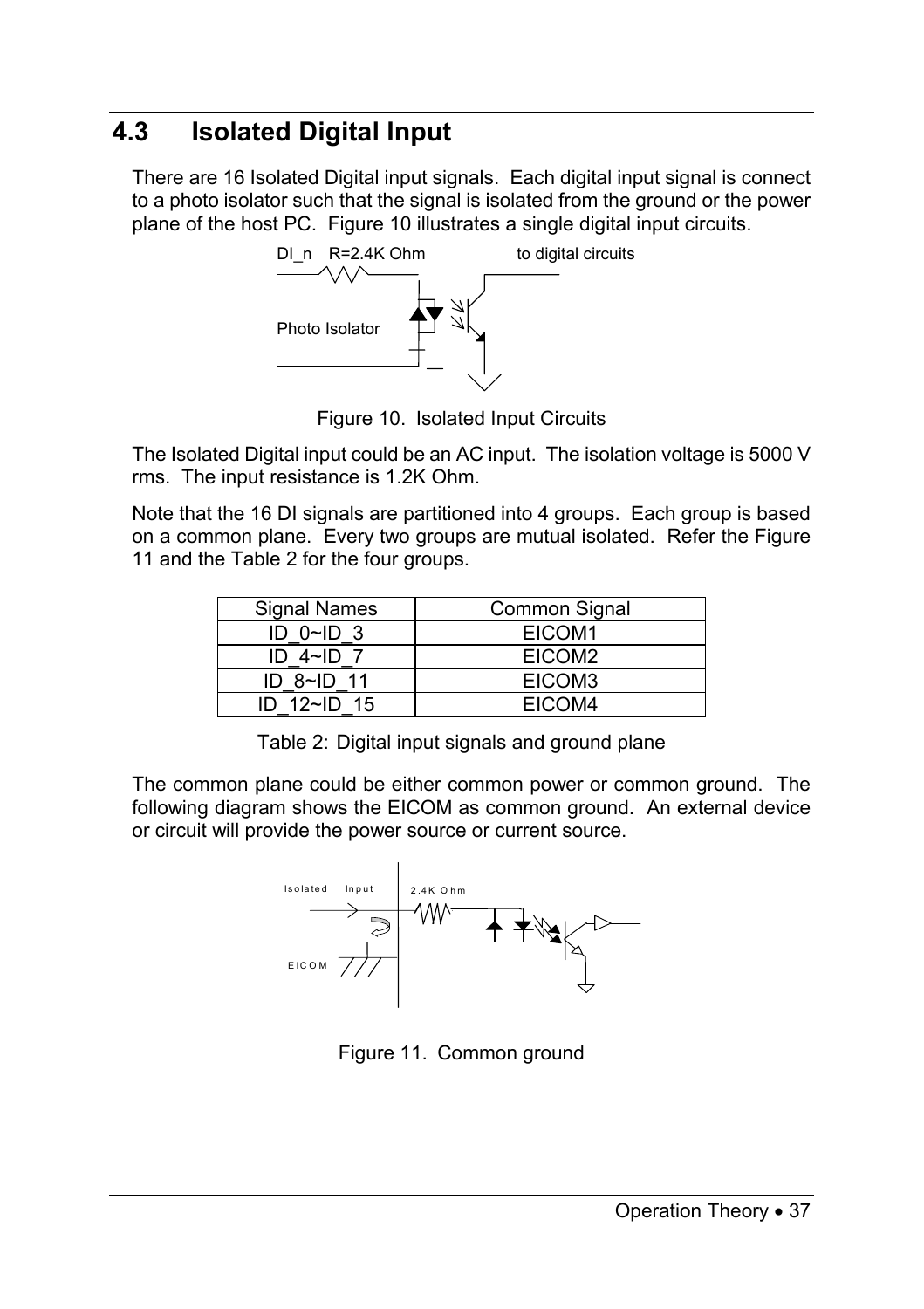The following diagram shows the EICOM as common power. An external device or circuit will provide the power source and current sink. Most open collector output devices can be connected to the PCI-9114(A) using this configuration.



Figure 12. Common power

## **4.4 Isolated Digital Output**

There are 16 Isolated Digital output signals. Darlington transistors drive the digital output signals. Figure 13 shows the output circuits.

Note that the 16 DO signals uses a common ground and common external power source.



Figure 13. Digital output circuits

The EOGND pin is used via a (fly-wheel) diode, this will protect the driver if an inductive load from such as a relay, motor or solenoid is present. If the loading is resistive such as from resistors or LEDs, the connection to the fly-wheel diode is not necessary.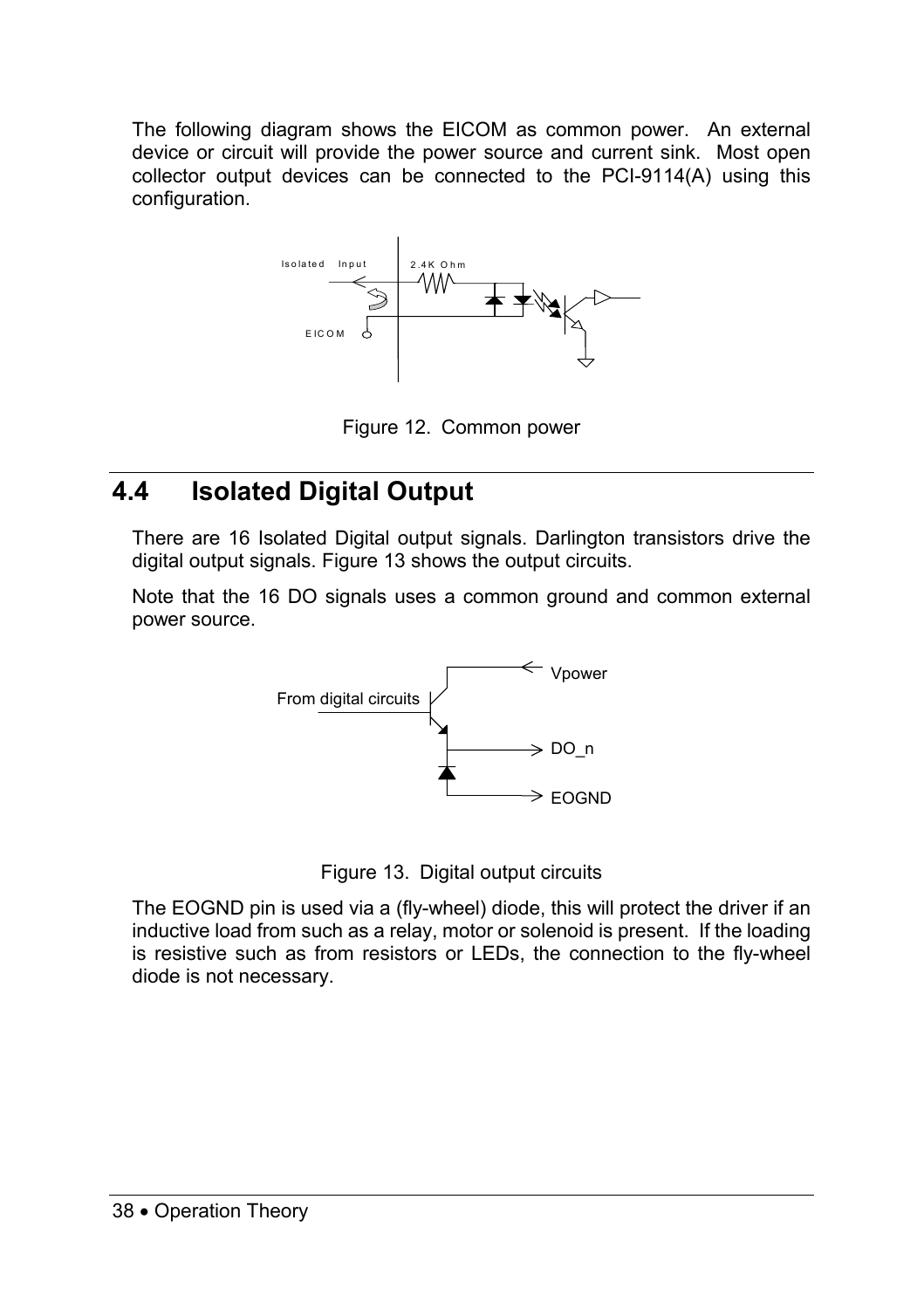The first step in connecting the output to an external device is to distinguish the type of load. For example, if the load is a LED or a resistor, connection diagram below can be used.



Figure 14. Opto-isolated output circuit for resistive loads

If the load is inductive such as from a relay, the diagram below can be used. The power supply must be from an external source in order to form a fly-wheel current loop.



Figure 15. Opto-isolated output circuit for inductive loads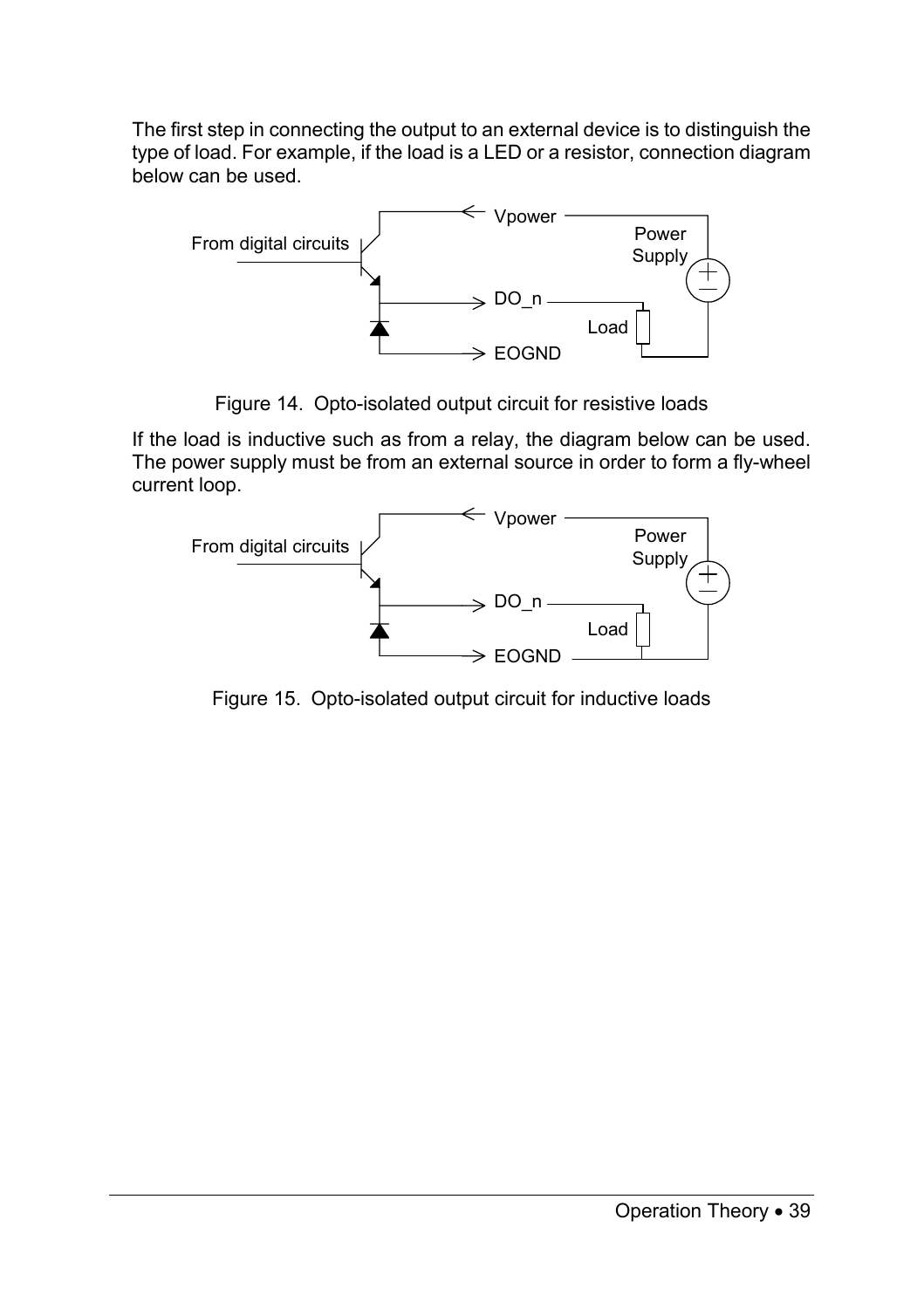## **4.5 Timer/Counter Operation**

## **4.5.1 Introduction**

One 8254 programmable timer/counter chip is integrated into the PCI-9114(A). The 8254 chip supports 3 counters and can operate in 6 different operation modes for each counter. The block diagram of the timer/counter system is shown in the diagram below.



Figure 16. Timer/Counter system of PCI-9114(A).

## **4.5.2 Pacer Trigger Source**

Timer #1 and #2 are cascaded together to generate the timer pacer trigger for the A/D conversion. The frequency of the pacer trigger is software controllable. The maximum pacer signal rate is 2MHz/4=500K, which exceeds the maximum A/D conversion rate of the PCI-9114(A) (80KHz). The minimum signal rate is 2MHz/65535/65535, which is a very slow frequency that may never be used. The output of the programmable timer can be used as a pacer interrupt source or a timer pacer trigger source for an A/D conversion. In the software library, timer #1 and #2 is set as mode 2 (rate generator).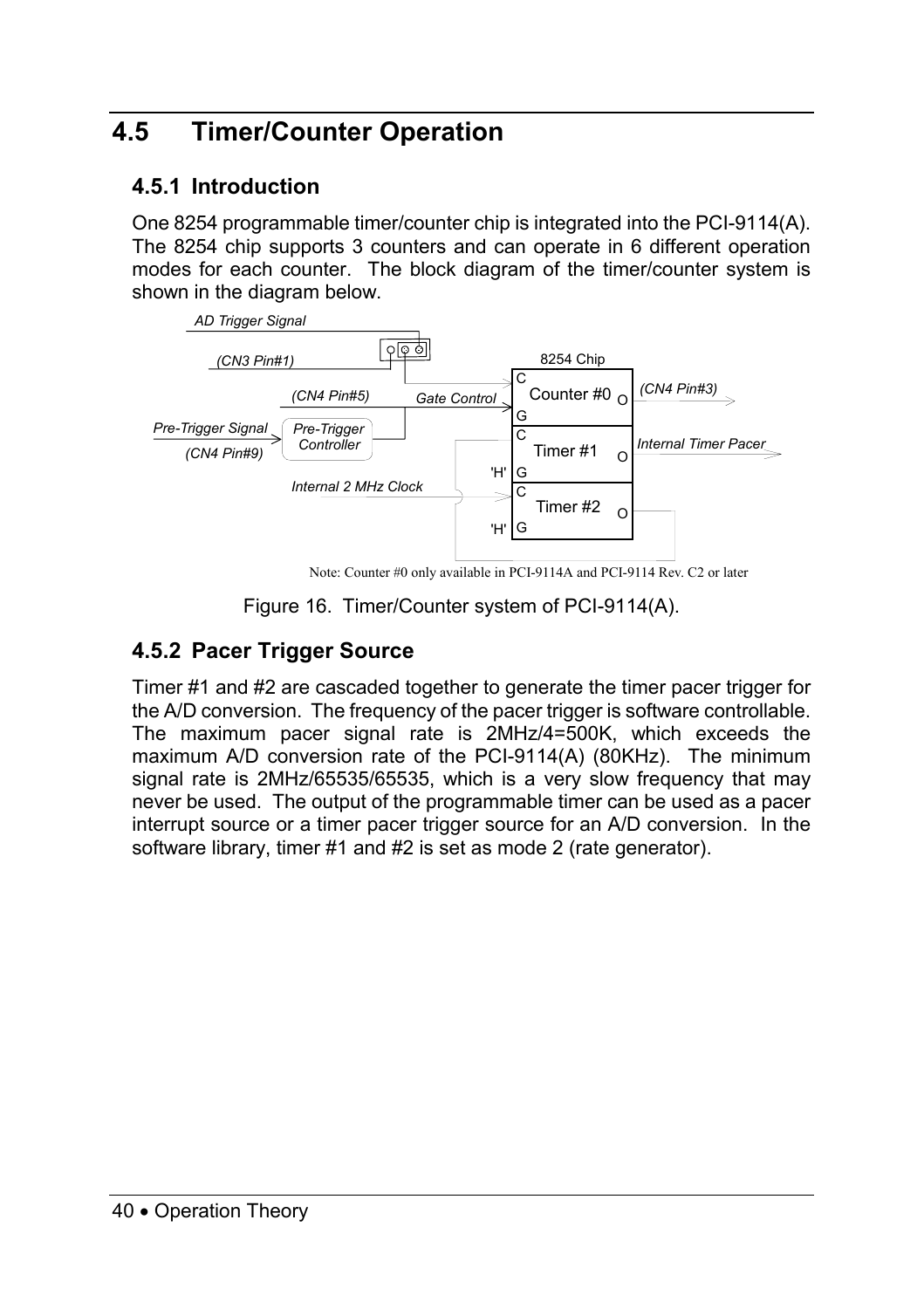# C/C++ Library

This chapter describes the software library that operates the PCI-9114. Only functions in the DOS library and Windows 95 DLL are described. Refer to the PCIS-DASK function reference manual, which is included in ADLINK CD, for details of Windows 98/NT/2000 DLL functions.

The function prototypes and useful constants are defined in the header files in the LIB (DOS) and INCLUDE (Windows 95) directories. For Windows 95 DLL, the developing environment can be Visual Basic 4.0 or above, Visual C/C++ 4.0 or above, Borland C++ 5.0 or above, Borland Delphi 2.x (32-bit) or above, or any Windows programming language that allows calls to a DLL.

## **5.1 Libraries Installation**

Refer to the "*Software Installation Guide*" for details about how to install the software libraries for DOS, Windows 95 DLL, or PCIS-DASK for Windows 98/NT/2000.

The device drivers and DLL functions for Windows 98/NT/2000 are included in the PCIS-DASK. Refer to the PCIS-DASK user's guide and function reference, which is included in the ADLINK CD, for detail programming information.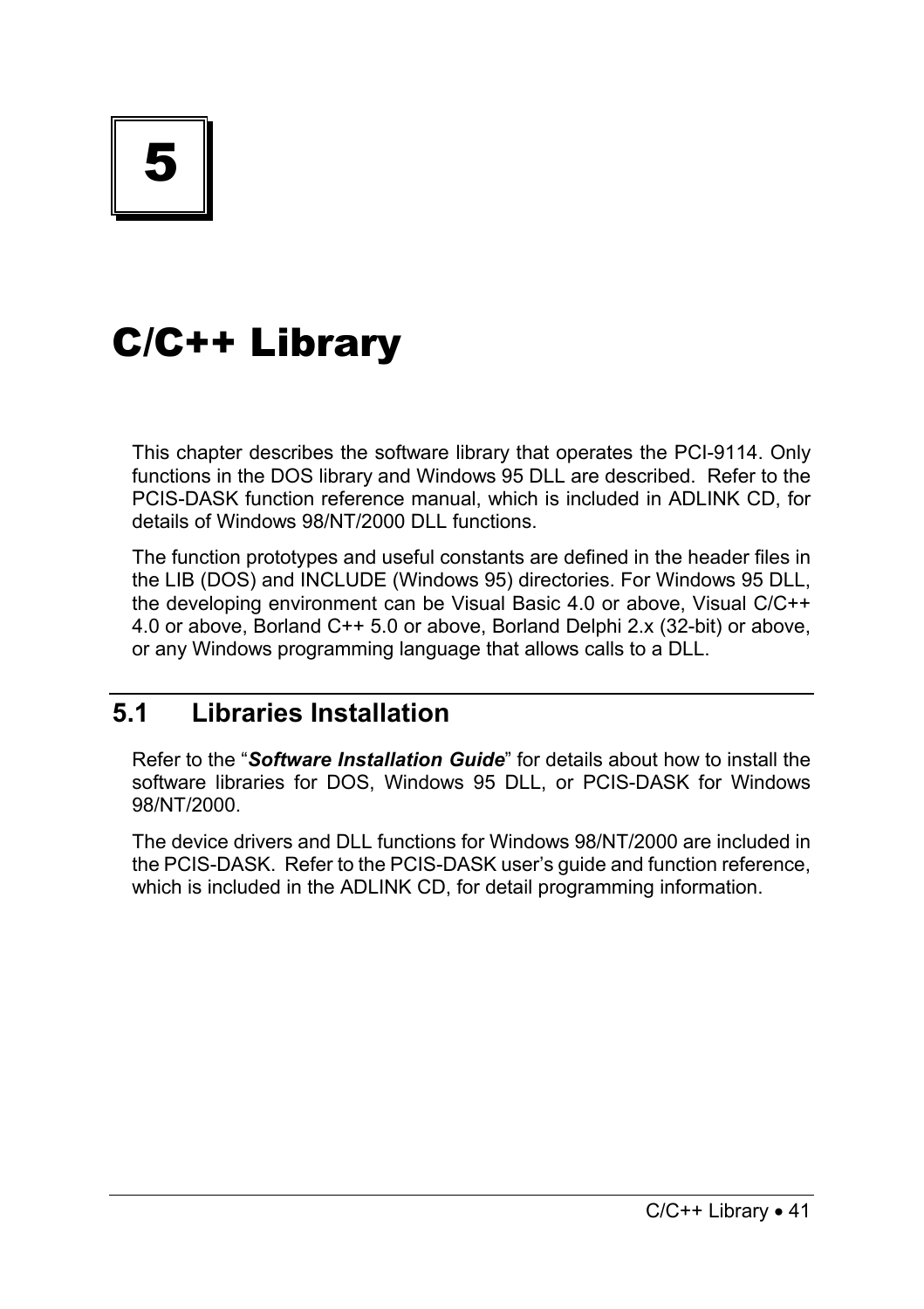## **5.2 Programming Guide**

## **5.2.1 Naming Convention**

The functions of the NuDAQ PCI or NuIPC CompactPCI card software drivers uses full-names to represent the functions' real meaning. The naming convention rules are:

Under a DOS Environment:

\_{hardware\_model}\_{action\_name}. **e.g. \_9114\_Initial().** 

All functions in the PCI-9114(A) driver begin with 9114 as {hardware\_model} and can be used by the PCI-9114(A)DG and PCI-9114(A)HG models.

In order to recognize the difference between a DOS library and a Windows 95 library, a capital "**W**" is placed at the start of each function name for Windows 95 DLL drivers, e.g. **W\_9114\_Initial().**

## **5.2.2 Data Types**

We have defined some data type in Pci 9114.h (DOS) and Acl pci.h (Windows 95). These data types are used by the NuDAQ Card's library. We suggest you use these data types in your application programs. The following table shows the data type names and their range.

| <b>Type Name</b> | Description                               | Range                                              |
|------------------|-------------------------------------------|----------------------------------------------------|
| U8               | 8-bit ASCII character                     | 0 to 255                                           |
| 116              | 16-bit signed integer                     | -32768 to 32767                                    |
| U16              | 16-bit unsigned integer                   | 0 to 65535                                         |
| 132              | 32-bit signed integer                     | -2147483648 to 2147483647                          |
| U32              | 32-bit unsigned integer                   | 0 to 4294967295                                    |
| F32              | 32-bit single-precision<br>floating-point | -3.402823E38 to 3.402823E38                        |
| F64              | 64-bit double-precision<br>floating-point | -1.797683134862315E308 to<br>1.797683134862315E309 |
| <b>Boolean</b>   | Boolean logic value                       | <b>TRUE, FALSE</b>                                 |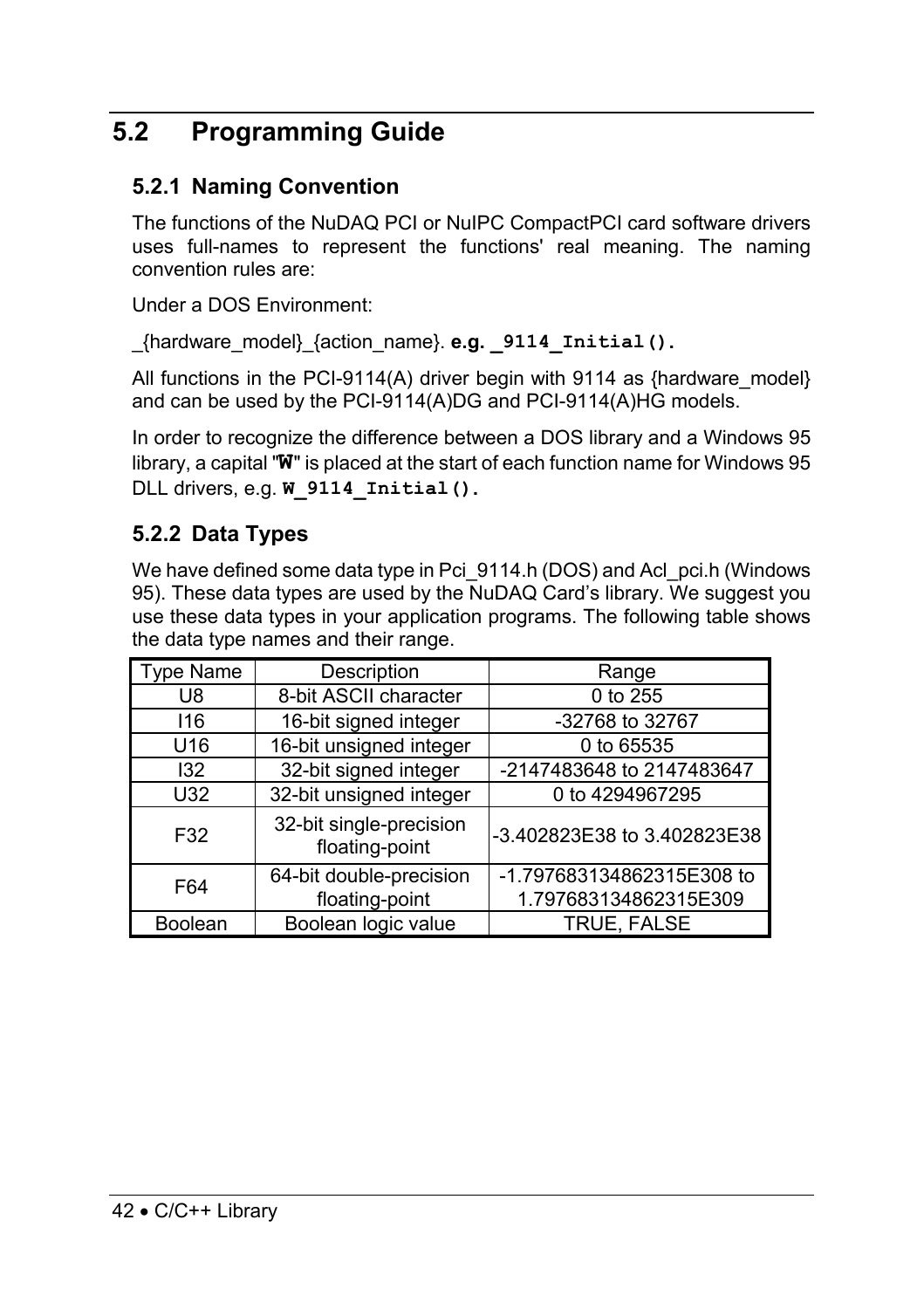## **5.3 \_9114\_Initial**

## *@ Description*

This function is used to initialize the PCI  $9114(A)$ . Each PCI  $9114(A)$  card must be initialized by this function before other function calls are permitted.

## *@ Syntax*

```
C/C++ (DOS) 
       U16 9114 Initial (U16 *existCards, PCI INFO *info)
    C/C++ (Windows 95) 
       U16 W 9114 Initial (U16 *existCards, PCI INFO *info)
    Visual Basic (Windows 95) 
       W 9114 Initial (existCards As Integer, info As PCI INFO) As
       Integer 
@ Argument
```
**existCards**: numbers of existing PCI-9114(A) cards **info**: relative information of the PCI-9114(A) cards

## *@ Return Code*

```
ERR_NoError 
ERR_BoardNoInit 
ERR_PCIBiosNotExist
```
## **5.4 \_9114\_Software\_Reset**

## *@ Description*

This function is used to reset the I/O port configuration. Note that this function does not reset the PCI bus and the hardware setting won't be changed.

## *@ Syntax*

```
C/C++ (DOS) 
  void _9114_Software_Reset (U16 cardNo) 
C/C++ (Windows 95) 
  void W_9114_Software_Reset (U16 cardNo) 
Visual Basic (Windows 95) 
  W 9114 Software Reset (ByVal cardNo As Integer)
```
#### *@ Argument*

**cardNo**: The card number of initialized PCI-9114(A) card

#### *@ Return Code*

None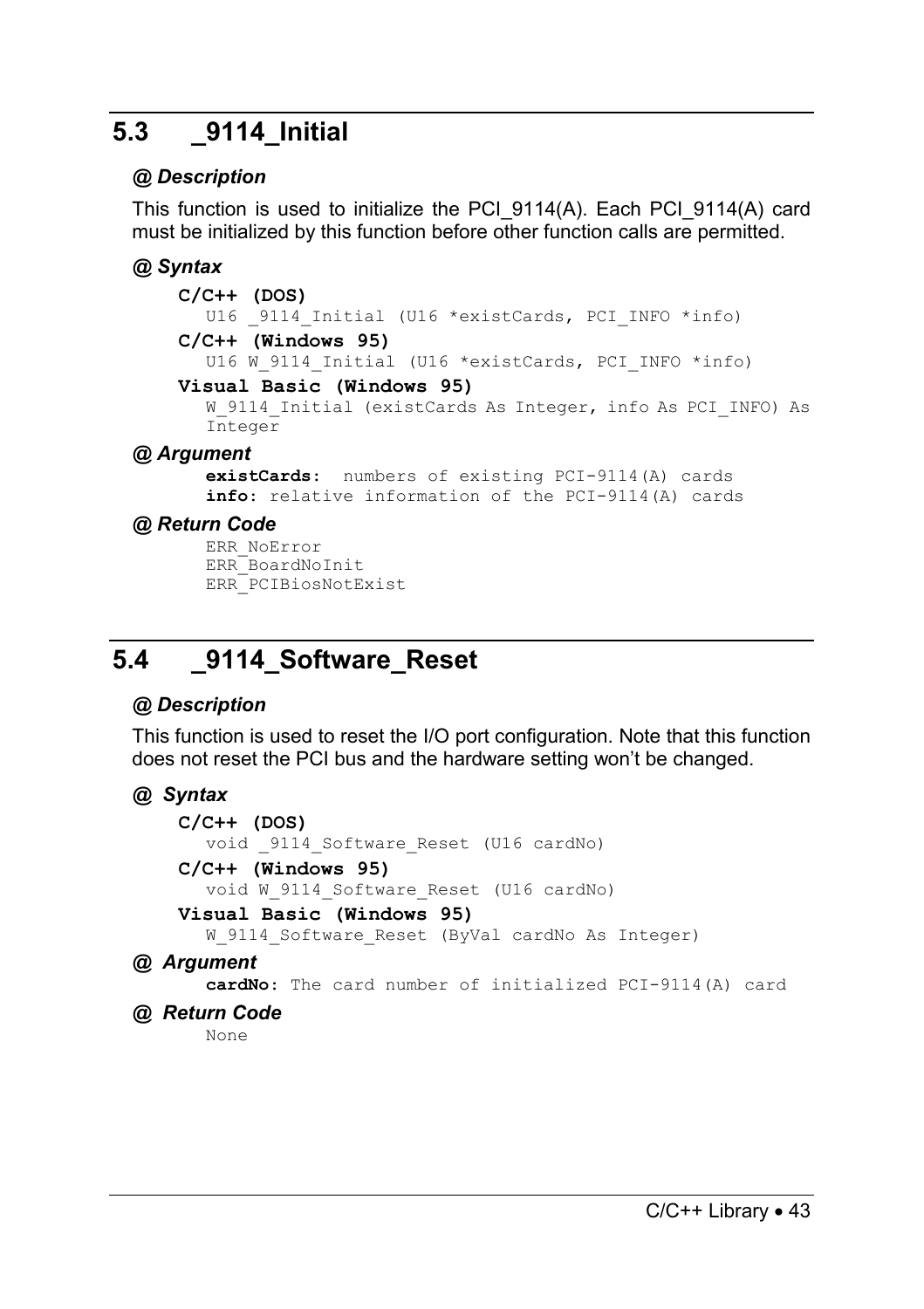## **5.5 \_9114\_DO**

## *@ Description*

This function is used to write data to the digital output port. There are 16 digital output channels supported by the PCI-9114(A).

## *@ Syntax*

```
C/C++ (DOS) 
  U16 9114 DO (U16 cardNo, U16 DOData);
C/C++ (Windows 95) 
  U16 W 9114 DO (U16 cardNo, U16 DOData)
Visual Basic (Windows 95) 
  W 9114 DO (ByVal cardNo As Integer, ByVal DOData As Integer)
  As Integer
```
#### *@ Argument*

**cardNo**: The card number of initialized PCI-9114(A) card **DOData**: The value will be written to digital output port

#### *@ Return Code*

ERR\_NoError

## **5.6 \_9114\_DI**

## *@ Description*

This function is used to read data from the digital input port. There are 16 digital input channels supported by the PCI-9114(A). The digital input status can be accessed using this function.

## *@ Syntax*

```
C/C++ (DOS) 
  U16 _9114_DI (U16 cardNo, U16 far *DIData ) 
C/C++ (Windows 95) 
  U16 W 9114 DI (U16 cardNo, U16 *DIData)
```
#### **Visual Basic (Windows 95)**

W 9114 DI (ByVal cardNo As Integer, DIData As Integer) As Integer

#### *@ Argument*

```
cardNo: The card number of initialized PCI-9114(A) card 
DIData: The value accessed from digital input port
```
## *@ Return Code*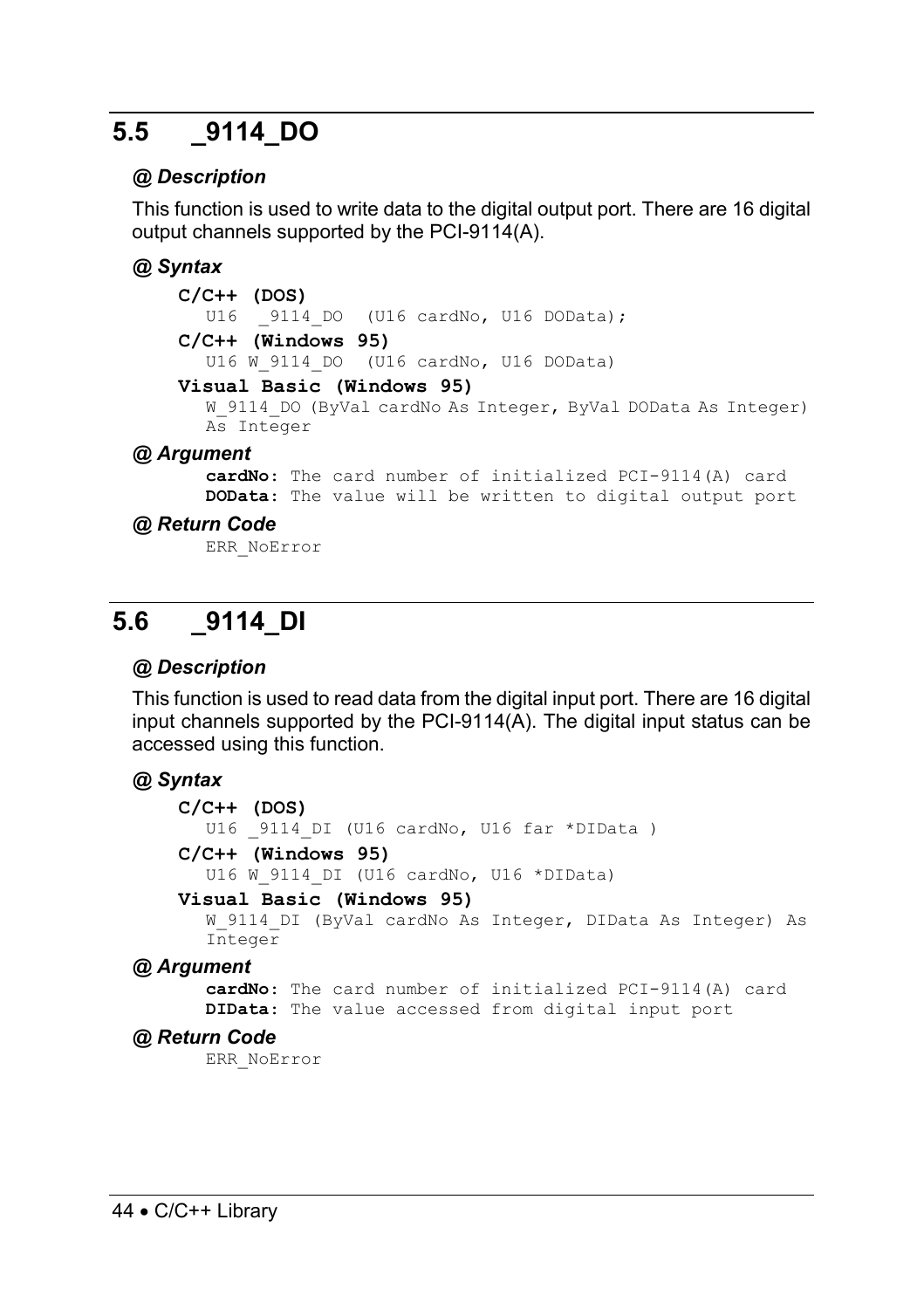## **5.7 \_9114\_AD\_Read\_Data**

## *@ Description*

This function is used to read AD converted data from the AD Data register. The resolution of the A/D converted data is 16 bits.

## *@ Syntax*

#### **C/C++ (DOS)**

U16 9114 AD Read Data (U16 cardNo, U16 far \*ADData)

#### **C/C++ (Windows 95)**

U16 W 9114 AD Read Data (U16 cardNo, U16 \*ADData)

#### **Visual Basic (Windows 95)**

W 9114 AD Read Data (ByVal cardNo As Integer, ADData As Integer) As Integer

#### *@ Argument*

**cardNo**: The card number of initialized PCI-9114(A) card **ADData**: A/D converted value. Bit 0 is the LSB of A/D converted data and bit 15 is the MSB of A/D converted data.

#### *@ Return Code*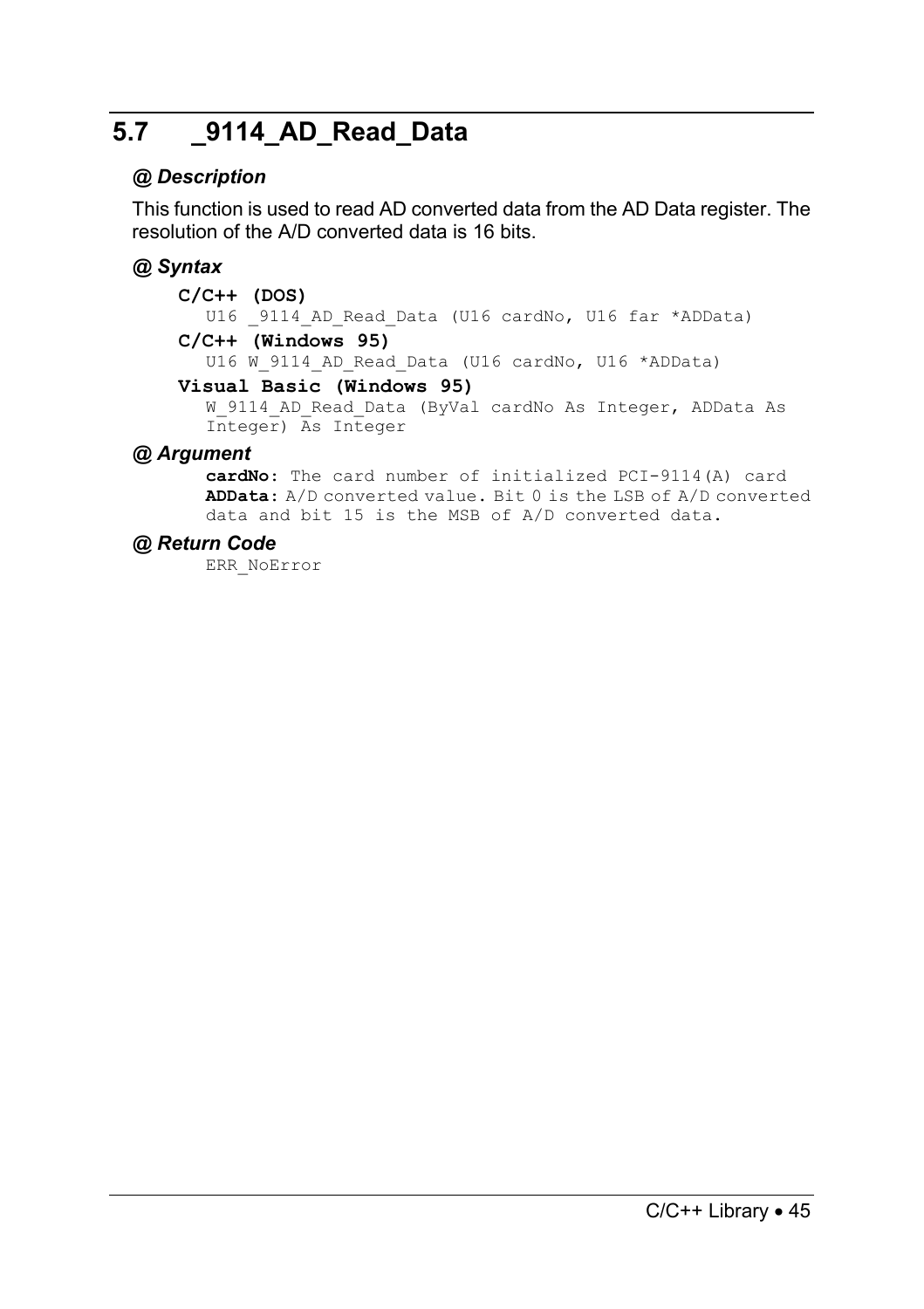## **5.8 \_9114\_AD\_Read\_Data\_Repeat**

### *@ Description*

This function is used to read AD converted data from the data register n times continuously.

## *@ Syntax*

#### **C/C++ (DOS)**

U16 9114 AD Read Data Repeat (U16 cardNo, I16 far \*ADData,  $U16 \overline{n}$ 

#### **C/C++ (Windows 95)**

```
U16 W 9114 AD Read Data Repeat (U16 cardNo, I16 *ADData, U16
n)
```
#### **Visual Basic (Windows 95)**

W\_9114\_AD\_Read\_Data\_Repeat (ByVal cardNo As Integer, ADData As Integer, ByVal n As Integer) As Integer

#### *@ Argument*

**cardNo**: The card number of PCI-9114(A) card initialized **ADData**: A/D converted value. Bit 0 is the LSB of A/D converted data and bit 15 is the MSB of A/D converted data. **n**: The number of times to read the AD conversion data

#### *@ Return Code*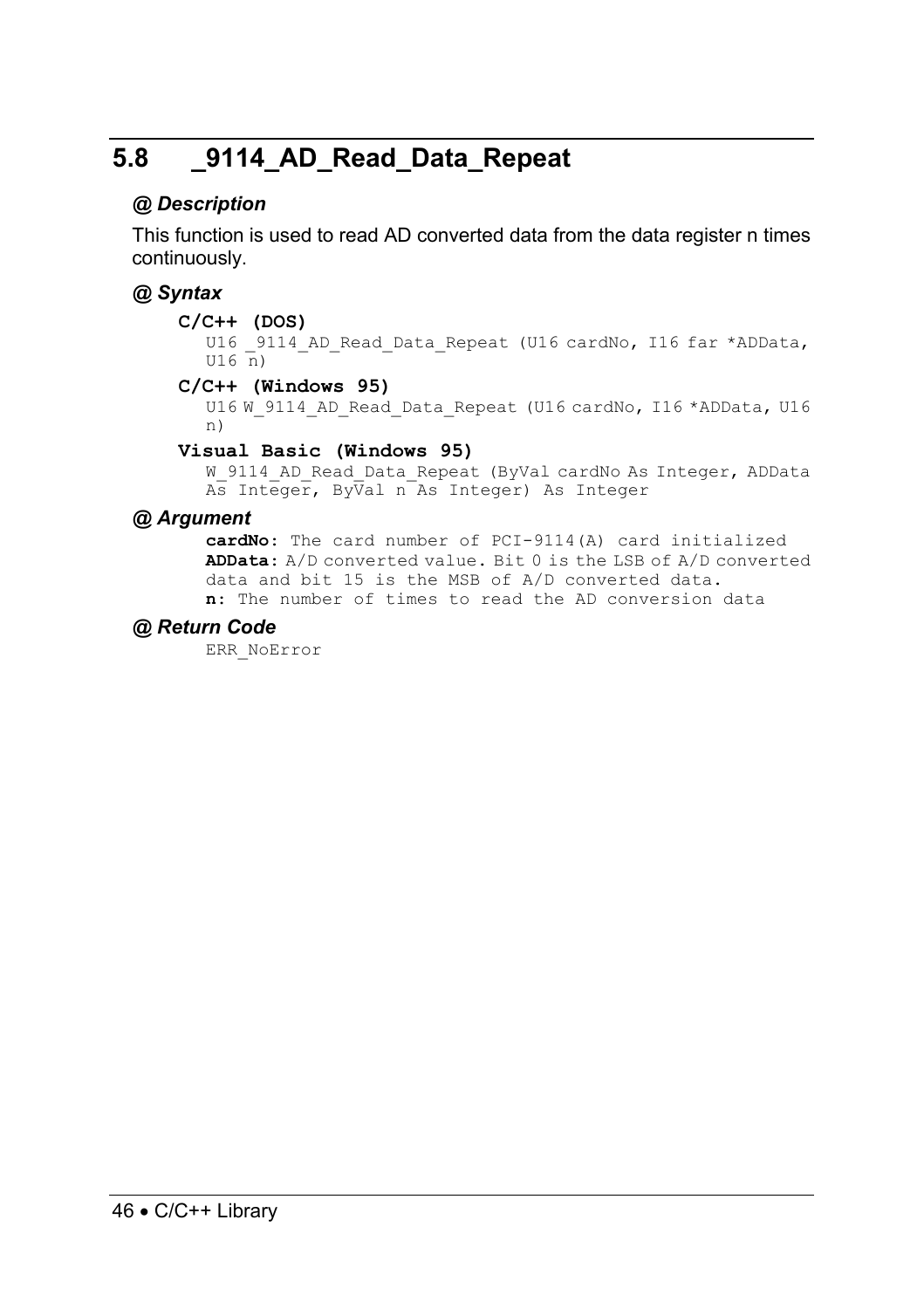## **5.9 \_9114\_AD\_Read\_Data\_MUX**

### *@ Description*

This function is used to read data from the A/D Data Registers. The A/D Data and Channel Number Register is a 32-bit register. Refer to section 4.2 for descriptions of the A/D Data and Channel Number Register.

#### *@ Syntax*

```
C/C++ (DOS)
```
U16 \_9114\_AD\_Read\_Data\_MUX (U16 cardNo, U32 far \*ADData) **C/C++ (Windows 95)** 

U16 W 9114 AD Read Data MUX (U16 cardNo, U32 \*ADData)

#### **Visual Basic (Windows 95)**

W\_9114\_AD\_Read\_Data\_MUX (ByVal cardNo As Integer, ADData As Long) As Integer

## *@ Argument*

**cardNo**: The card number of PCI-9114(A) card initialized **ADData**: A/D converted value. The resolution of A/D conversion data is 16-bit. The unsigned integer data format of ADData is as follows:

bit 0∼15: A/D converted data

bit 16∼20: converted channel no.

## *@ Return Code*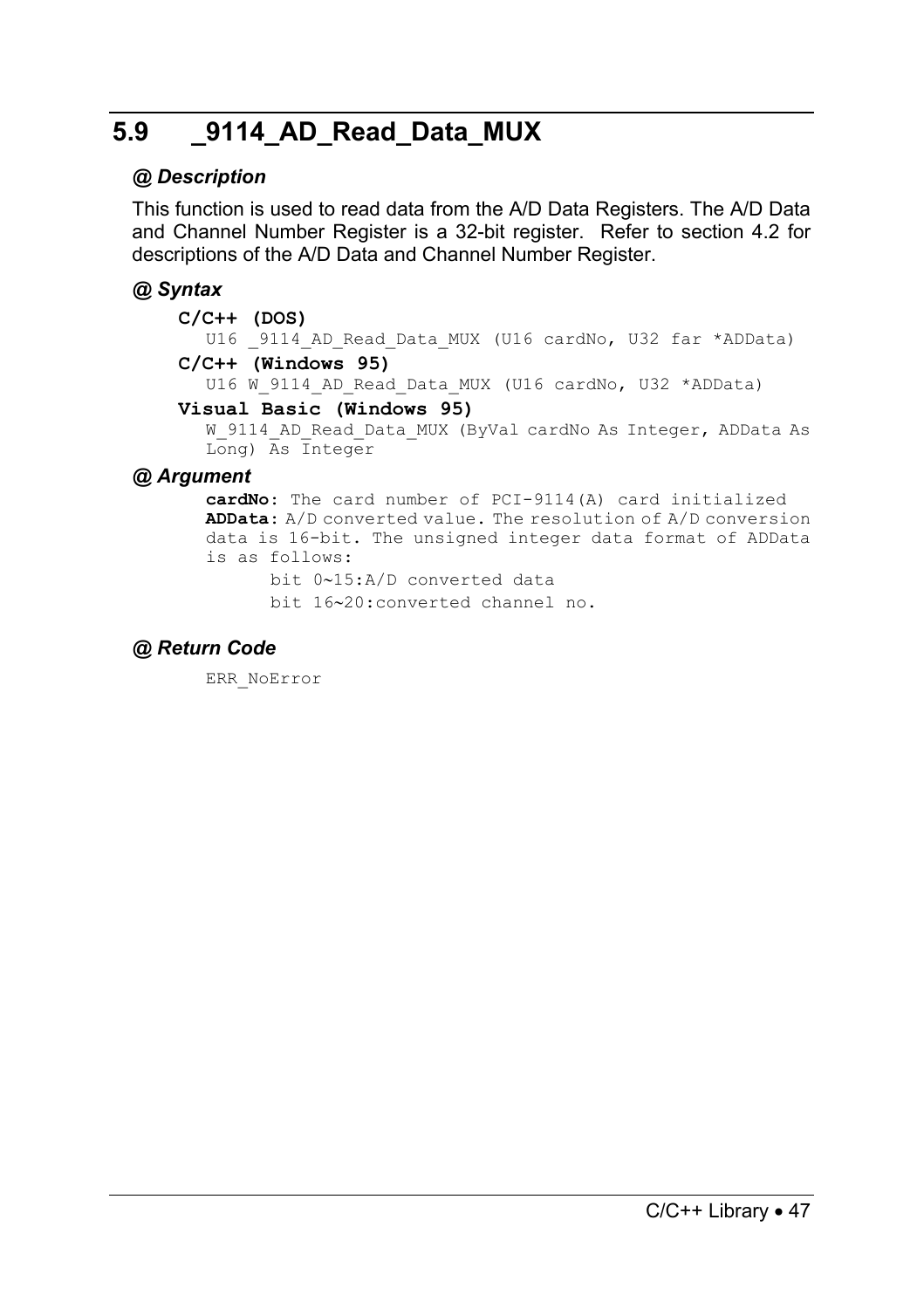## **5.10 \_9114\_AD\_Read\_Data\_Repeat\_MUX**

#### *@ Description*

This function is used to read data from the A/D Data and Channel Number Register n times continuously. The A/D Data and Channel Number Register is a 32-bit register. Refer to section 4.2 for descriptions of the A/D Data and Channel Number Register.

#### *@ Syntax*

#### **C/C++ (DOS)**

U16 9114 AD Read Data Repeat MUX (U16 cardNo, U32 far \*ADData,  $\overline{U}16$ n)

#### **C/C++ (Windows 95)**

U16 W 9114 AD Read Data Repeat MUX (U16 cardNo, U32 \*ADData,  $U16 \overline{n}$ 

#### **C/C++ (Windows 95)**

W 9114 AD Read Data Repeat MUX (ByVal cardNo As Integer, ADData As Long, ByVal n As Integer) As Integer

#### *@ Argument*

**cardNo**: The card number of PCI-9114(A) card initialized **ADData**: A/D converted value. The resolution of the AD conversion data is 16-bit. The unsigned integer data format of ADData is as follows:

> bit 0∼15: A/D converted data bit 16∼20: converted channel no.

**n**: The timer of times to read the AD conversion data.

#### *@ Return Code*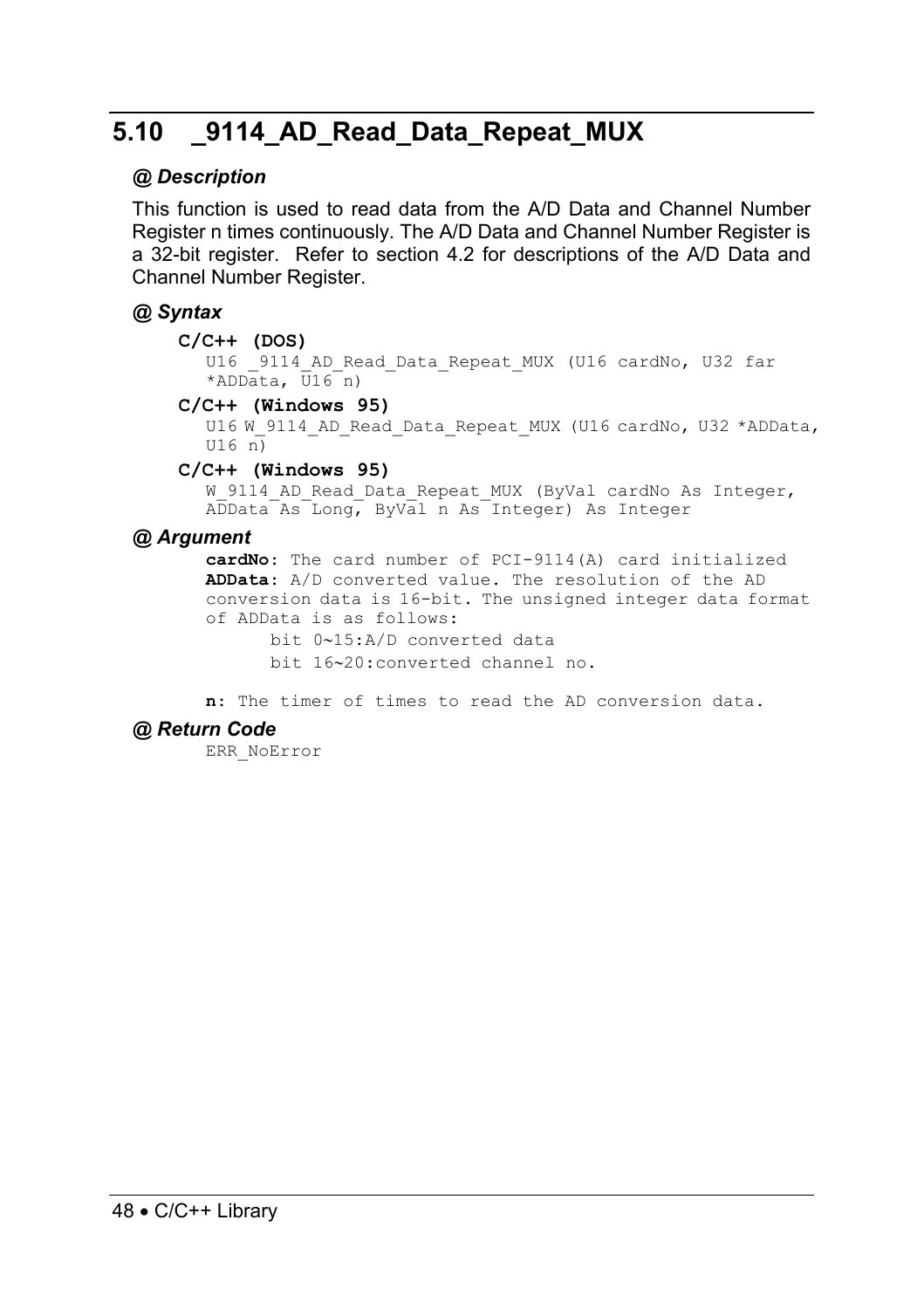## **5.11 \_9114\_AD\_Set\_Channel**

## *@ Description*

This function is used to set the AD channel by means of writing data to the channel control register. There are 32 single-ended A/D channels supported by the PCI-9114(A), therefore the channel number can be set between 0 and 31. Under non-auto scan mode, the ADChannelNo stores the channel number setting. Under auto-scan mode, the ADChannelNo records the channel number of the ending channel.

## *@ Syntax*

#### **C/C++ (DOS)**

U16 9114 AD Set Channel (U16 cardNo, U16  $ADChanne1\overline{N}$ o)

#### **C/C++ (Windows 95)**

U16 W 9114 AD Set Channel (U16 cardNo, U16 ADChannelNo)

#### **Visual Basic (Windows 95)**

W 9114 AD Set Channel (ByVal cardNo As Integer, ByVal ADChannelNo As Integer) As Integer

#### *@ Argument*

**cardNo**: The card number of PCI-9114(A) card initialized. **ADChannelNo**: The selected channel number or the ending channel number to perform A/D conversion.

#### *@ Return Code*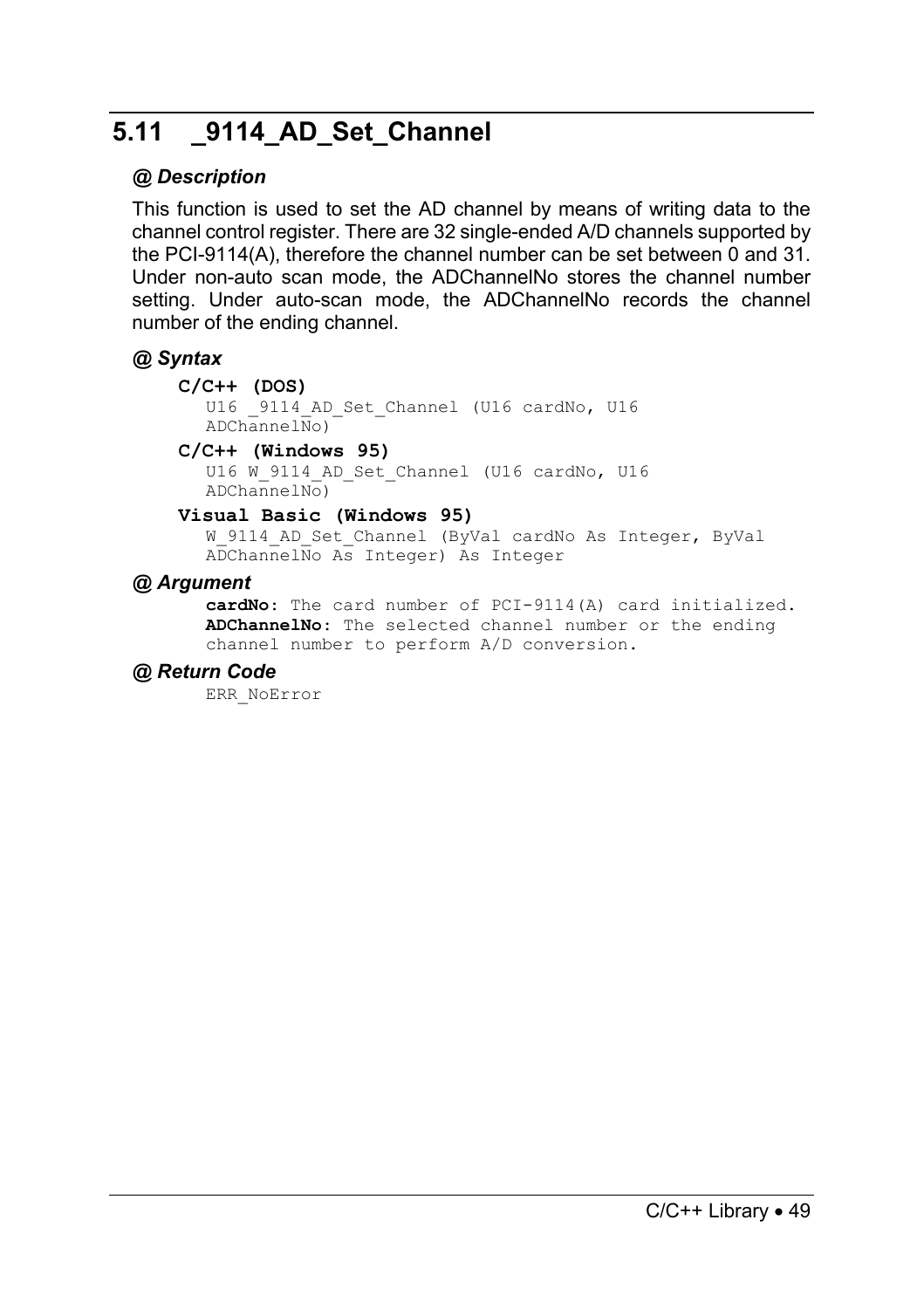## **5.12 \_9114\_AD\_Set\_Range**

### *@ Description*

This function is used to set the A/D range by means of writing data to the AD range control register. The initial value of the gain is '1' which is the default setting for the PCI-9114(A) hardware. The following tables specify the relationship between the gain and the input voltage range:

#### *For PCI9114HG:*

| Input Range (V) | Gain            | <b>Gain Code</b> |
|-----------------|-----------------|------------------|
| ±10V            | X <sub>1</sub>  | AD B 10 V        |
| $+1V$           | X <sub>10</sub> | AD B 1 V         |
| ±100m V         | X 100           | AD B 0 1 V       |
| ±10m V          | X 1000          | AD B 0 01 V      |

#### *For PCI9114DG:*

| Input Range (V) | Gain           | <b>Gain Code</b> |
|-----------------|----------------|------------------|
| ±10V            | X <sub>1</sub> | AD B 10 V        |
| ±5V             | V 2            | AD B 5 V         |
| $\pm 2.5$ V     | X 4            | AD B 2 5 V       |
| $±1.25$ V       | X 8            | AD B 1 25 V      |

#### *@ Syntax*

#### **C/C++ (DOS)**

U16 9114 AD Set Range (U16 cardNo, U16 ADRange)

#### **C/C++ (Windows 95)**

U16 W 9114 AD Set Range (U16 cardNo, U16 ADRange)

#### **Visual Basic (Windows 95)**

W 9114 AD Set Range (ByVal cardNo As Integer, ByVal ADRange As Integer) As Integer

#### *@ Argument*

**cardNo:** The card number of PCI-9114(A) card initialized **ADRange:** The programmable gain of A/D conversion, the possible values are: AD\_B\_10\_V, AD\_B\_1\_V, AD\_B\_0\_1\_V, AD\_B\_0\_01\_V, AD\_B\_5\_V, AD\_B\_2\_5\_V, AD\_B\_1\_25\_V,

#### *@ Return Code*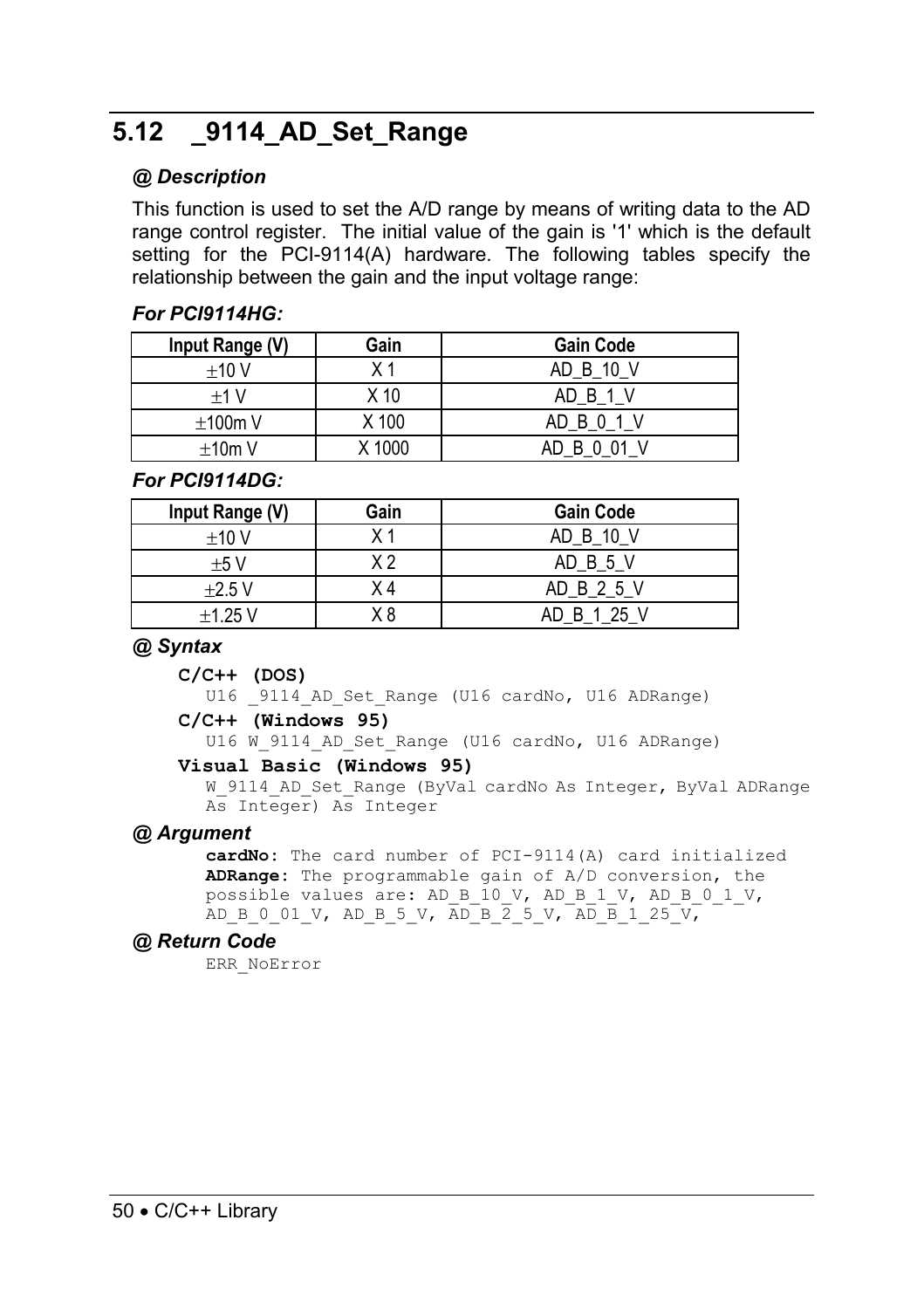## **5.13 \_9114\_AD\_Get\_Range**

## *@ Description*

This function is used to obtain the A/D range from the AD range control register. Refer to the previous section for possible ranges.

## *@ Syntax*

```
C/C++ (DOS)
```
U16 9114 AD Get Range (U16 cardNo, U16 \*ADRange)

#### **C/C++ (Windows 95)**

U16 W 9114 AD Get Range (U16 cardNo, U16 \*ADRange)

#### **Visual Basic (Windows 95)**

W 9114 AD Get Range (ByVal cardNo As Integer, ADRange As Integer) As Integer

## *@ Argument*

**cardNo**: The card number of PCI-9114(A) card initialized **ADRange**: The programmable gain of A/D conversion, the possible values are: AD\_B\_10\_V, AD\_B\_1\_V, AD\_B\_0\_1\_V, AD\_B\_0\_01\_V, AD\_B\_5\_V, AD\_B\_2\_5\_V, AD\_B\_1\_25\_V

## *@ Return Code*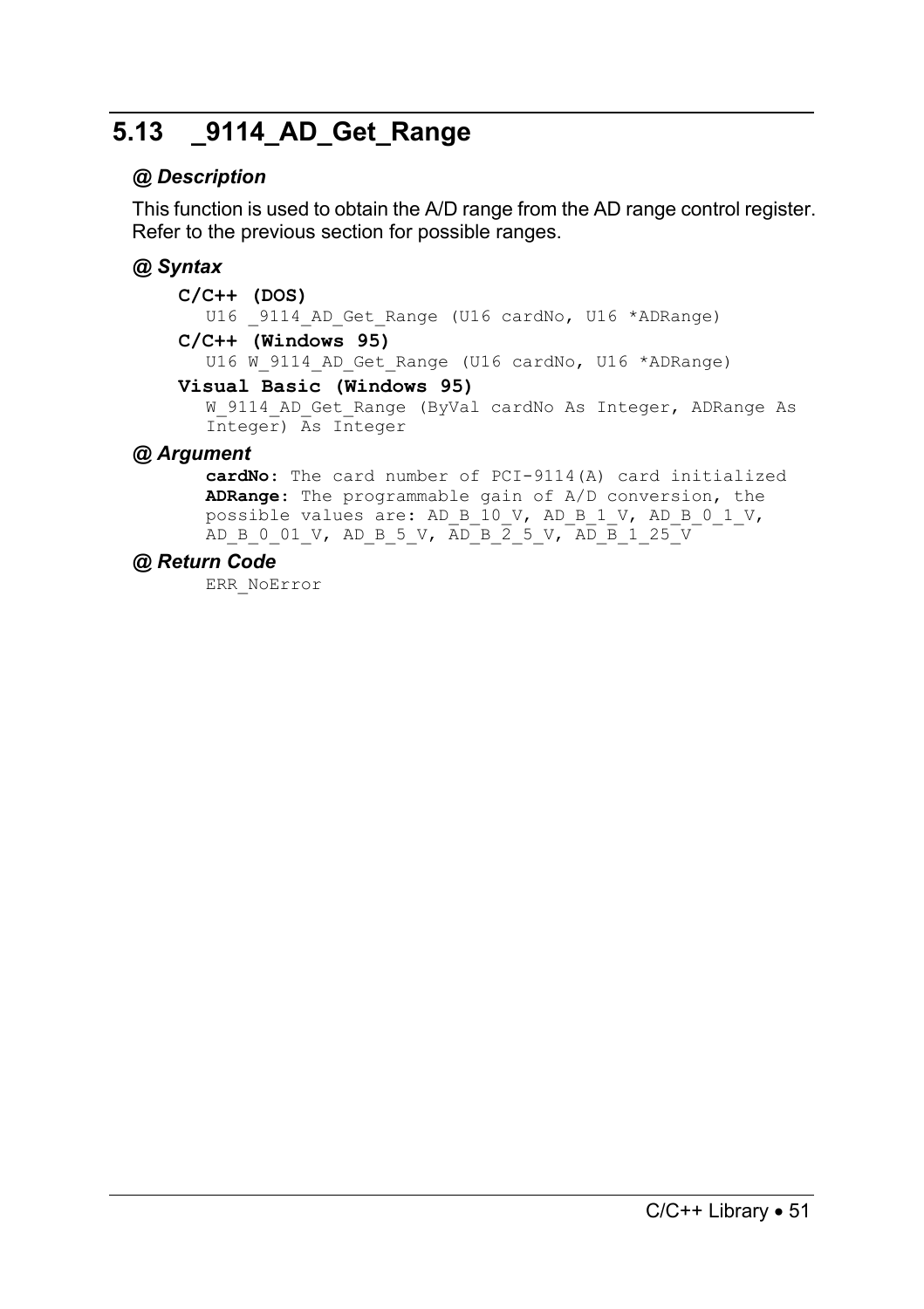## **5.14 \_9114\_AD\_Get\_Status**

## *@ Description*

This function is used to obtain the AD FIFO status from the status read back register.

## *@ Syntax*

```
C/C++ (DOS) 
  U16 9114 AD Get Status (U16 cardNo, U16 *ADStatus)
C/C++ (Windows 95) 
  U16 W 9114 AD Get Status (U16 cardNo, U16 *ADStatus)
Visual Basic (Windows 95) 
  W 9114 AD Get Status (ByVal cardNo As Integer, ADStatus As
  Integer) As Integer
```
## *@ Argument*

**cardNo**: The card number of PCI-9114(A) card initialized **ADStatus:** The status of AD FIFO. The AD FIFO status could be one of the following: ADSTS FF EF: FIFO is not empty ADSTS\_FF\_HF: FIFO is not half-full ADSTS\_FF\_FF: FIFO is not full ADSTS\_BUSY: AD is not busy

## *@ Return Code*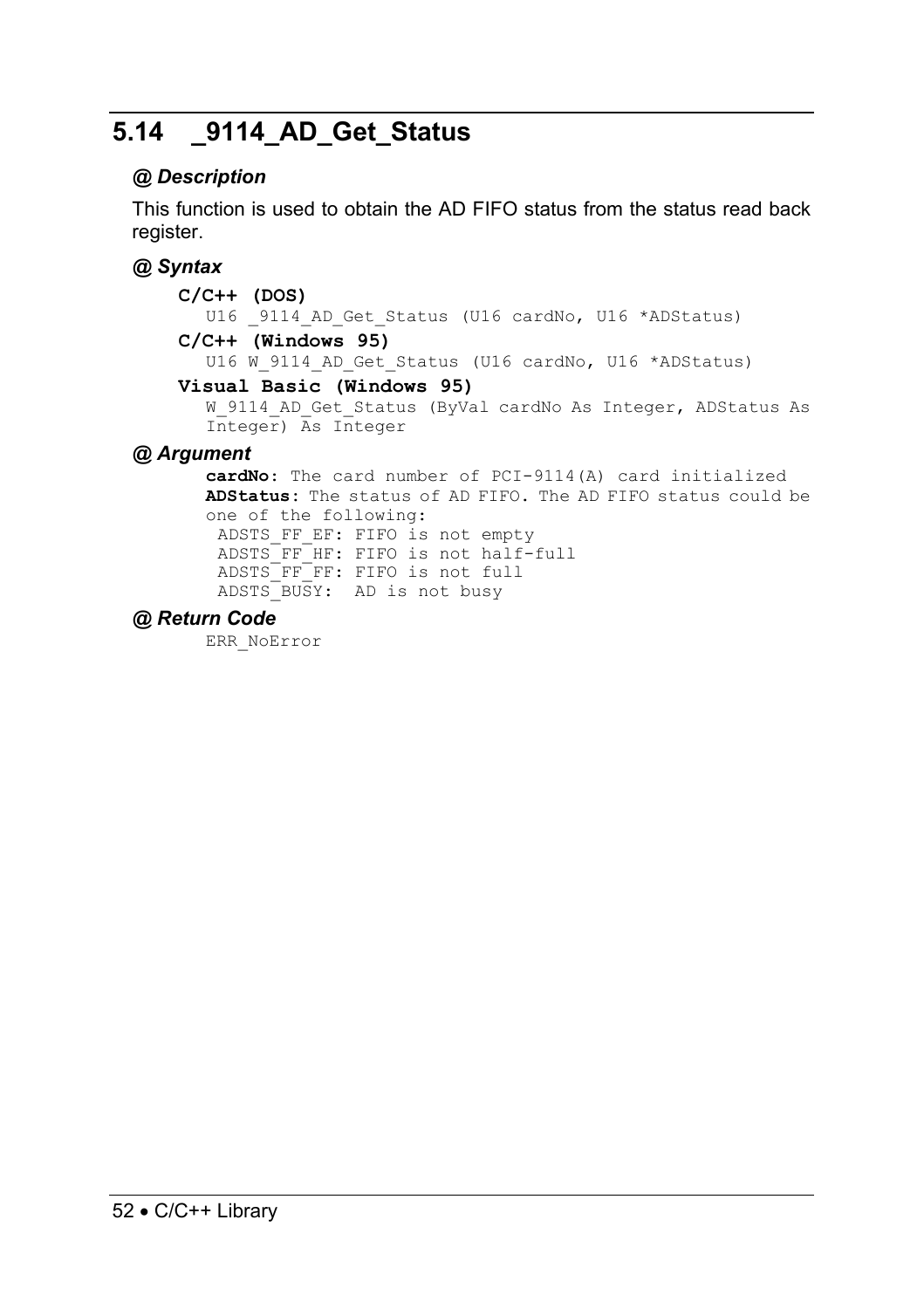## **5.15 \_9114\_AD\_Set\_Mode**

## *@ Description*

This function is used to set the AD trigger mode. Refer to section 5.1.3 for descriptions of the AD trigger modes.

## *@ Syntax*

```
C/C++ (DOS) 
       U16 9114 AD Set Mode (U16 cardNo, U16 ADMode)
    C/C++ (Windows 95) 
       U16 W 9114 AD Set Mode (U16 cardNo, U16 ADMode)
    Visual Basic (Windows 95) 
       W_9114_AD_Set_Mode (ByVal cardNo As Integer, ByVal ADMode As
       Integer) As Integer 
@ Argument 
       cardNo: The card number of PCI-9114(A) card initialized 
      ADMode: The value of AD mode.
```
#### The returned value could be one or a combination of the following modes: A\_9114\_AD\_TimerTrig, A\_9114\_AD\_SoftTrig A\_9114\_AD\_AutoScan

## *@ Return Code*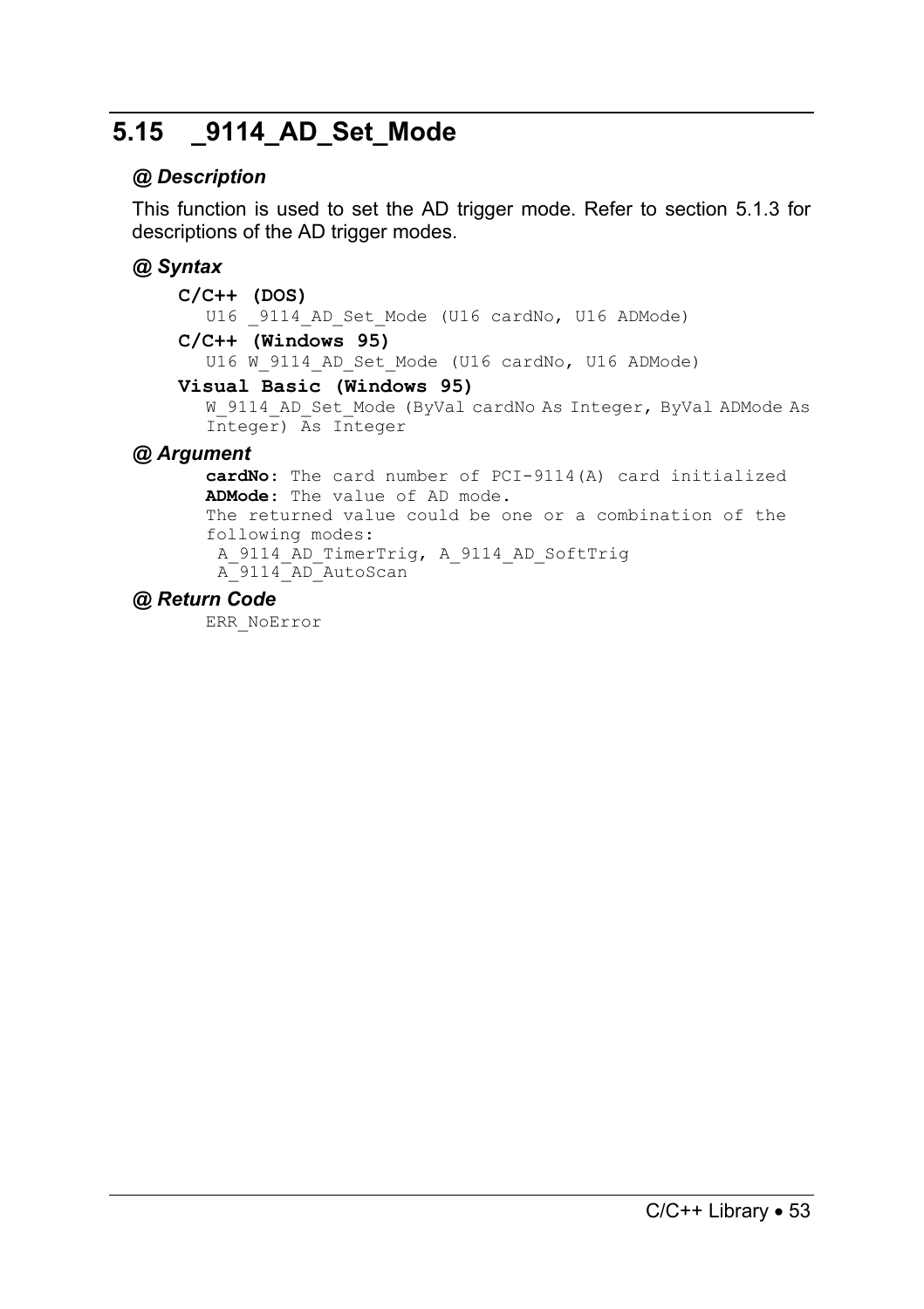## **5.16 \_9114\_AD\_Get\_Mode**

#### *@ Description*

This function is used to retrieve the AD mode from the AD trigger mode control register. Refer to section 5.1.3 for details of the AD trigger modes.

### *@ Syntax*

```
C/C++ (DOS) 
       U16 9114 AD Get Mode (U16 cardNo, U16 *ADMode)
    C/C++ (Windows 95) 
       U16 W 9114 AD Get Mode (U16 cardNo, U16 *ADMode)
    Visual Basic (Windows 95) 
       W 9114 AD Get Mode (ByVal cardNo As Integer, ADMode As
       Integer) As Integer 
@ Argument 
       cardNo: The card number of PCI-9114(A) card initialized 
      ADMode: The value of AD mode 
       The returned value could be one or a combination of the 
       following modes: 
       A_9114_AD_TimerTrig, A_9114_AD_SoftTrig 
       A_9114_AD_AutoScan
```
#### *@ Return Code*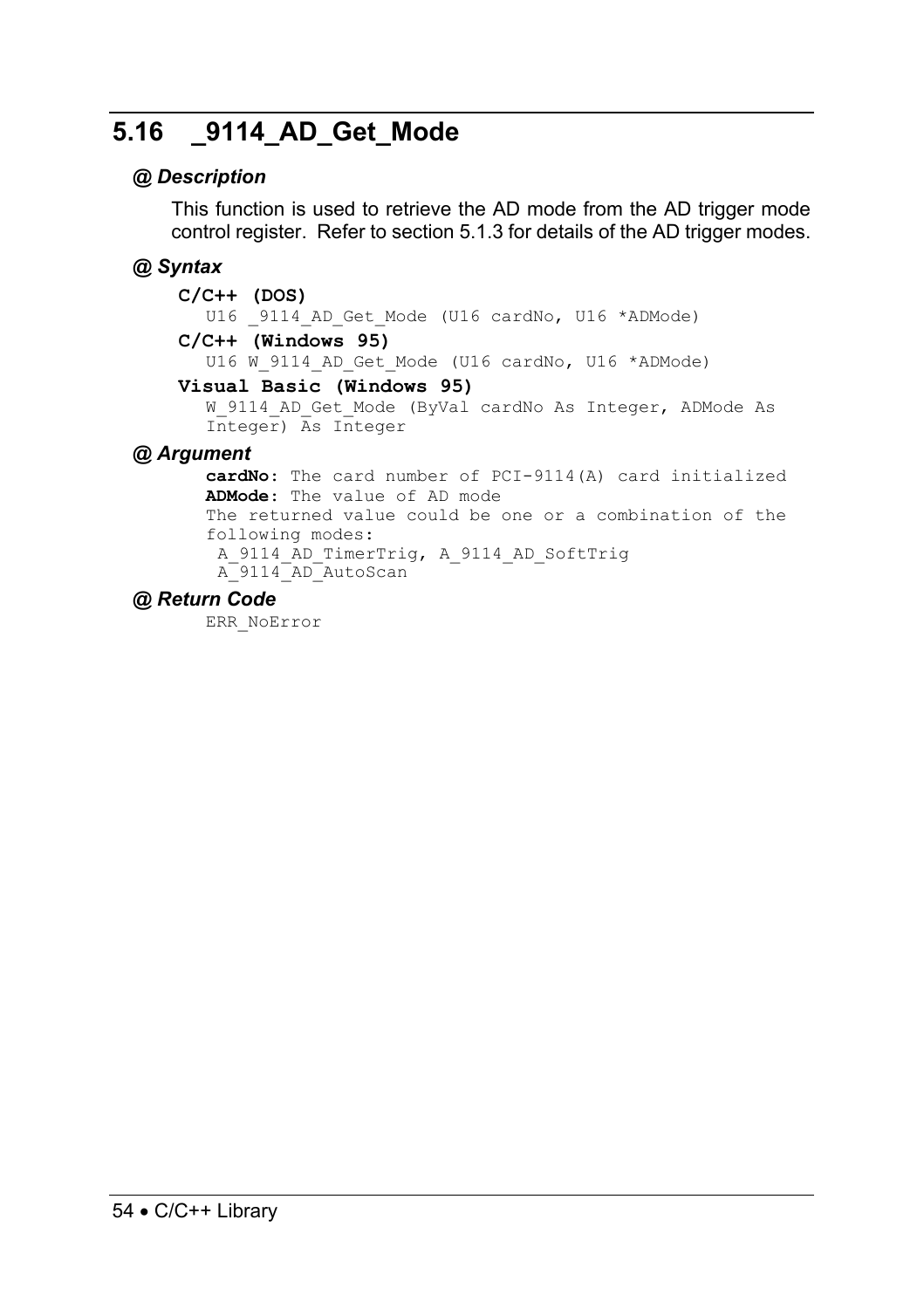## **5.17 \_9114\_INT\_Set\_Reg**

#### *@ Description*

This function is used to select the interrupt sources by writing data to the interrupt control register. Refer to section 4.9 for details of using the interrupt control register.

#### *@ Syntax*

#### **C/C++ (DOS)**

U16 9114 INT Set Reg (U16 cardNo, U16 INTC)

#### **C/C++ (Windows 95)**

U16 W 9114 INT Set Reg (U16 cardNo, U16 INTC)

#### **Visual Basic (Windows 95)**

W\_9114\_INT\_Set\_Reg (ByVal cardNo As Integer, ByVal INTC As Integer) As Integer

#### *@* **Argument**

**cardNo**: The card number of PCI-9114(A) card initialized **INTC**: The value written to the interrupt control register

#### *@* **Return Code**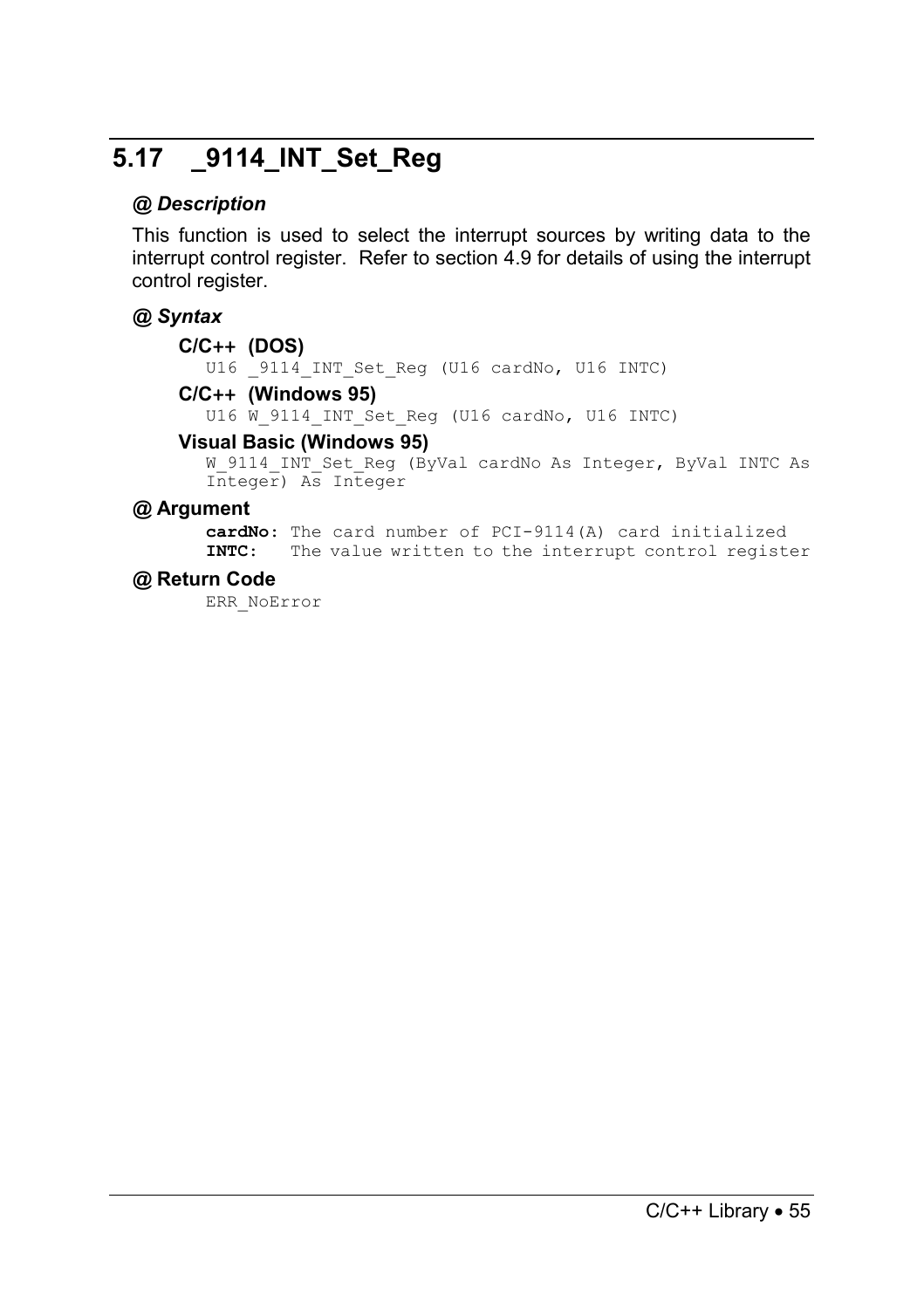## **5.18 \_9114\_AD\_Get\_Reg**

### *@ Description*

This function is used to retrieve the AD mode setting and interrupt control setting by reading data from the Interrupt control read back register. The settings returned are stored in INTC. Refer to section 4.7 and section 4.9 for details of each bit of the returned data.

### *@ Syntax*

#### **C/C++ (DOS)**

U16 9114 INT Get Reg (U16 cardNo, U16 \*INTC)

**C/C++ (Windows 95)** 

U16 W 9114 INT Get Reg (U16 cardNo, U16 \*INTC)

#### **Visual Basic (Windows 95)**

W\_9114\_INT\_Get\_Reg (ByVal cardNo As Integer, INTC As Integer) As Integer

#### *@ Argument*

**cardNo**: The card number of PCI-9114(A) card initialized. **INTC**: The value returned from the interrupt control register.

#### *@ Return Code*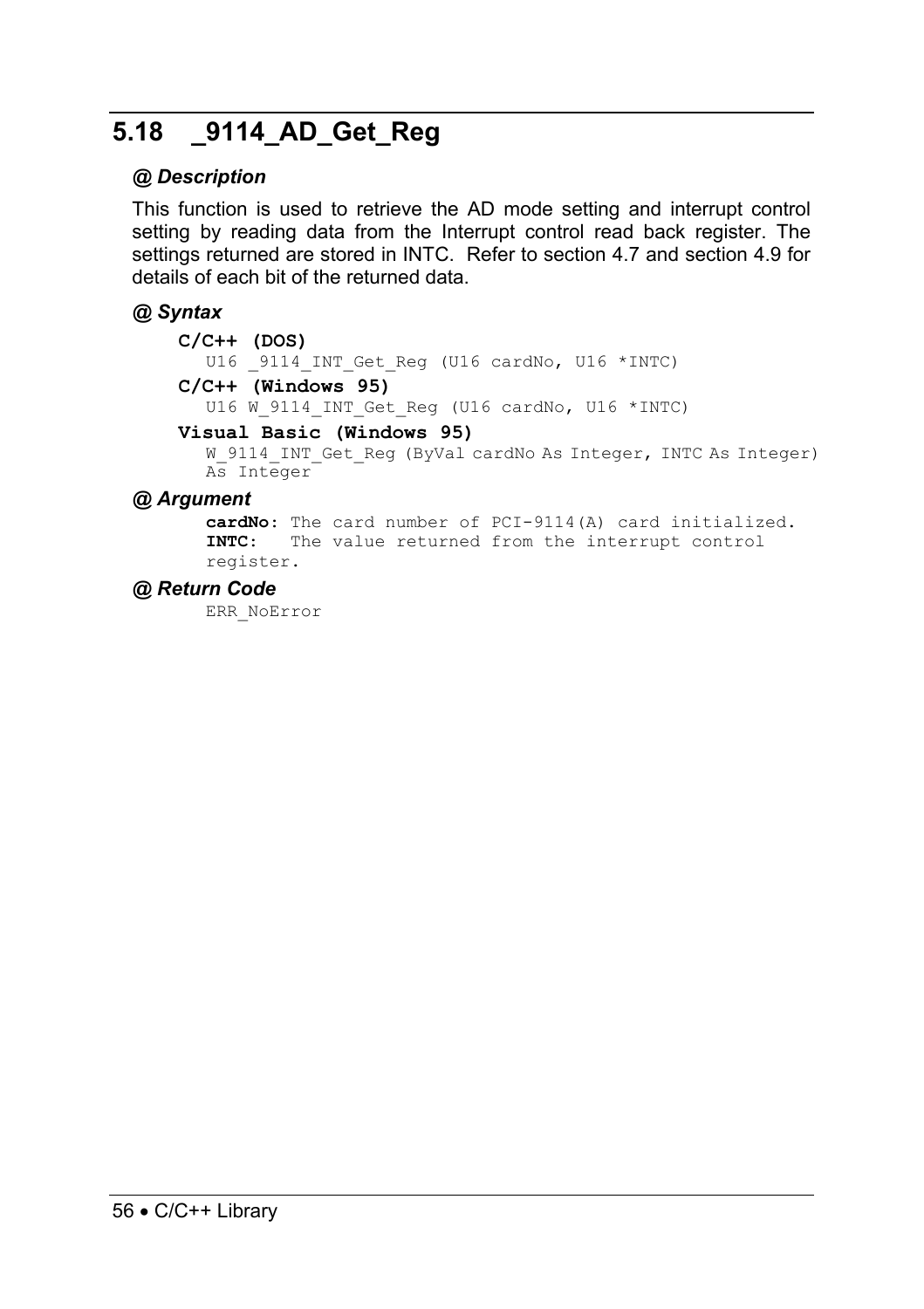## **5.19 \_9114\_Reset\_FIFO**

## *@ Description*

The PCI-9114(A)'s A/D data are stored in the FIFO buffer after conversion. This function is used to reset the A/D FIFO buffer. This function should be called before performing any A/D conversion to clear any old data stored in the FIFO buffer.

#### *@ Syntax*

```
C/C++ (DOS)
```
U16 9114 Reset FIFO (U16 cardNo)

```
C/C++ (Windows 95)
```
U16 W 9114 Reset FIFO (U16 cardNo)

#### **Visual Basic (Windows 95)**

W 9114 Reset FIFO (ByVal cardNo As Integer) As Integer

#### *@ Argument*

**cardNo**: The card number of PCI-9114(A) card initialized.

#### *@ Return Code*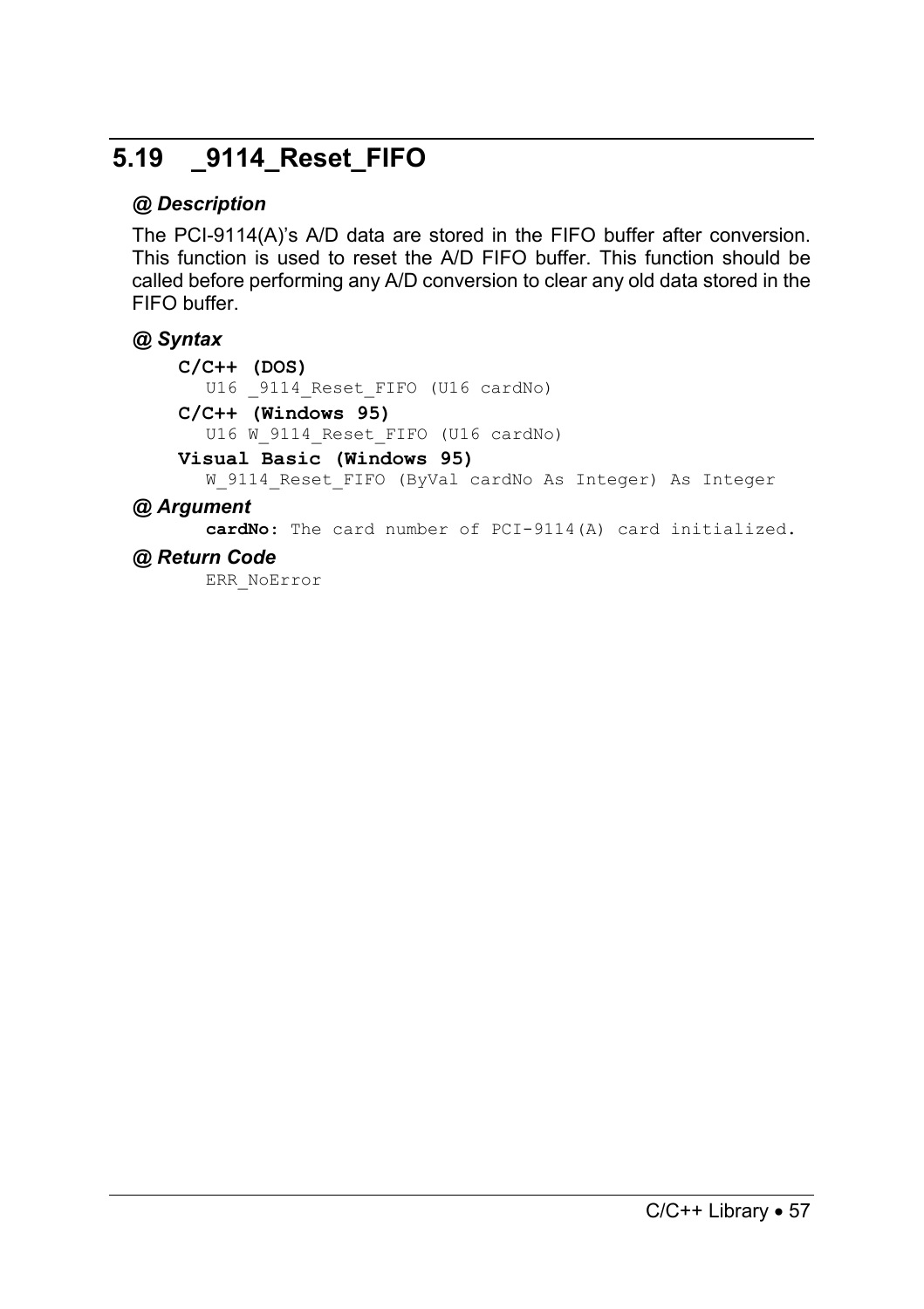## **5.20 \_9114\_AD\_Soft\_Trigger**

#### *@ Description*

This function is used to trigger the A/D conversion using the software. When this function is called, a trigger pulse will be generated and the converted data will be stored in the data register.

#### *@ Syntax*

```
C/C++ (DOS)
```
U16 9114 AD Soft Trigger (U16 cardNo)

```
C/C++ (Windows 95)
```
U16 W 9114 AD Soft Trigger (U16 cardNo)

#### **Visual Basic (Windows 95)**

W\_9114\_AD\_Soft\_Trigger (ByVal cardNo As Integer) As Integer

#### *@ Argument*

**cardNo**: The card number of PCI-9114(A) card initialized.

#### *@ Return Code*

ERR\_NoError

## **5.21 \_9114\_Set\_8254**

## *@ Description*

This function is used to write to the PCI-9114(A)'s 8254 Programmable Timer.

#### *@ Syntax*

#### **C/C++ (DOS)**

U16 9114 Set 8254 (U16 cardNo, U16 tmr ch, U8 count)

```
C/C++ (Windows 95)
```
U16 W 9114 Set 8254 (U16 cardNo, U16 tmr ch, U8 count)

#### **Visual Basic (Windows 95)**

W 9114 Set 8254 (ByVal cardNo As Integer, ByVal tmr ch As Integer, ByVal count As Byte) As Integer

#### *@ Argument*

**cardNo**: The card number of PCI-9114(A) card initialized. tmr ch: Port of 8254 Timer, the value is within 0 to 2. **count**: The counter value.

#### *@ Return Code*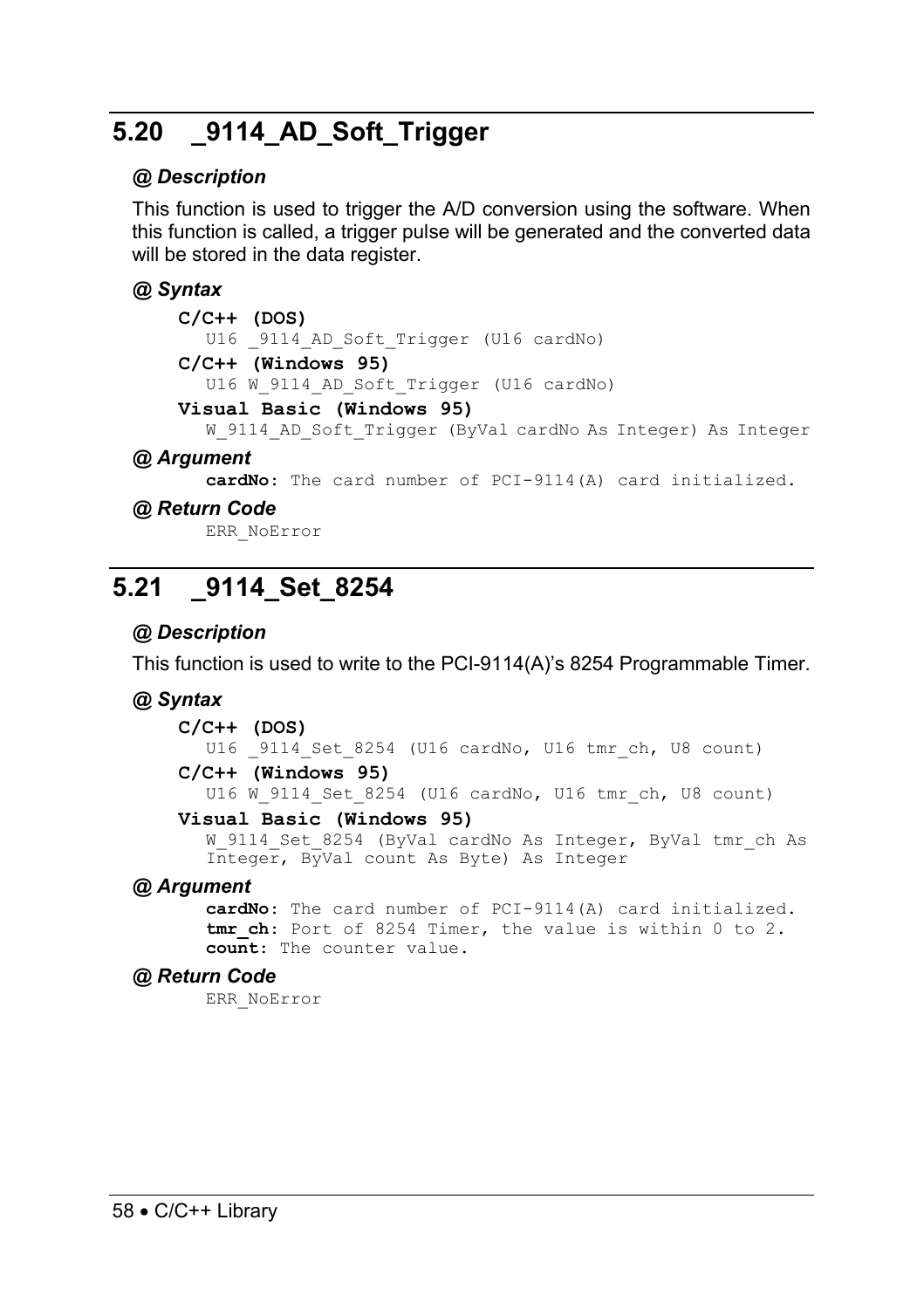## **5.22 \_9114\_Get\_8254**

## *@ Description*

This function is used to read the PCI-9114(A)'s 8254 Programmable Timer. The read value is stored to the counter.

## *@ Syntax*

#### **C/C++ (DOS)**

U16 9114 Get 8254 (U16 cardNo, U16 tmr ch, U8 \*count)

### **C/C++ (Windows 95)**

U16 W 9114 Get 8254 (U16 cardNo, U16 tmr ch, U8 \*count)

#### **Visual Basic (Windows 95)**

W 9114 Get 8254 (ByVal cardNo As Integer, ByVal tmr ch As Integer, count As Byte) As Integer

#### *@ Argument*

**cardNo**: The card number of PCI-9114(A) card initialized. tmr ch: Port of 8254 Timer, the value is within 0 to 2. **count**: value read from 8254 programmable timer, only 8 LSBs are effective

#### *@ Return Code*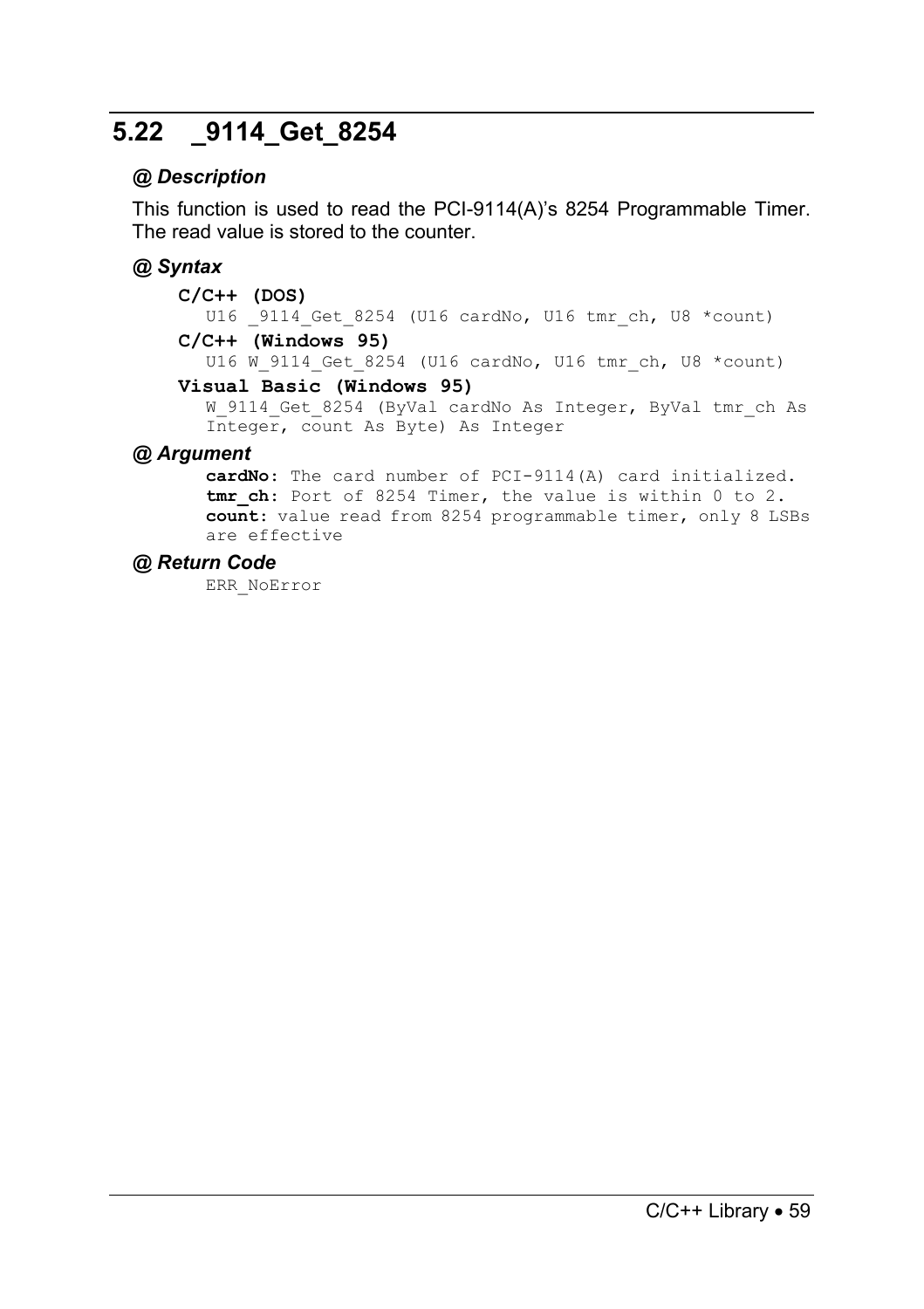## **5.23 \_9114\_AD\_Timer**

## *@ Description*

This function is used to set timers #1 and #2. These timers are used as frequency dividers for generating constant A/D sampling rates. It is possible to stop the pacer trigger by setting any one of the dividers as 0. Since the AD conversion rate is limited due to the conversion time of the AD converter, the highest sampling rate of the PCI-9114(A) can not be exceeded 100 KHz. Thus the multiplication of the dividers must be larger than 20.

#### *@ Syntax*

```
C/C++ (DOS)
```
U16 9114 AD Timer (U16 cardNo, U16 c1, U16 c2)

**C/C++ (Windows 95)** 

U16 W 9114 AD Timer (U16 cardNo, U16 c1, U16 c2)

#### **Visual Basic (Windows 95)**

W\_9114\_AD\_Timer (ByVal cardNo As Integer, ByVal c1 As Integer, ByVal c2 As Integer) As Integer

## *@ Argument*

**cardNo**: The card number of PCI-9114(A) card initialized. **c1**: frequency divider of timer #1 **c2**: frequency divider of timer #2

#### *@ Return Code*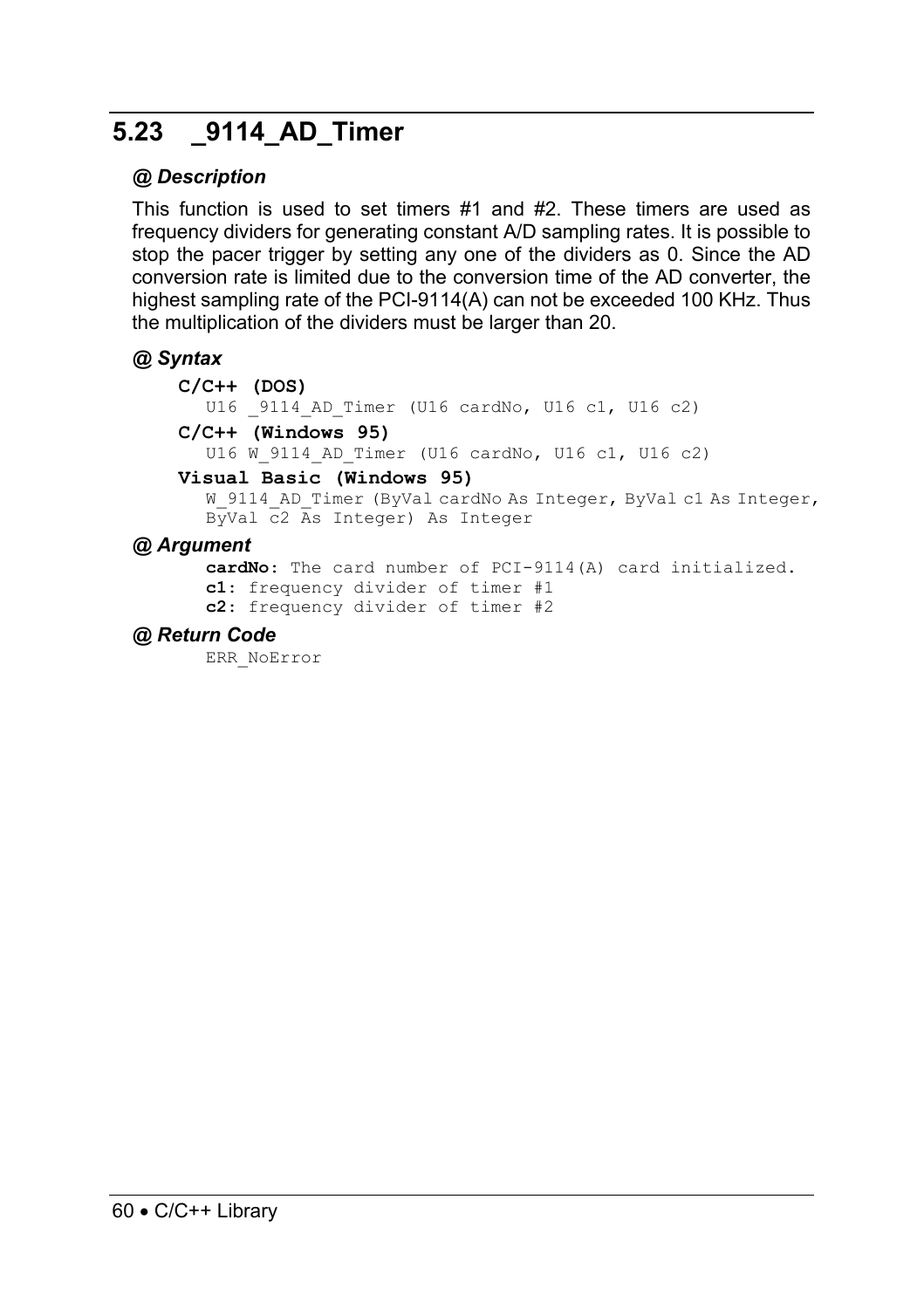## **5.24 \_9114\_Counter\_Start**

#### *Only supported by the PCI-9114A or PCI-9114 Rev.C2 and later)*

#### *@ Description*

Counter #0 of the PCI-9114(A) Timer/Counter chip is freely available for programming. This function is used to program counter #0. This counter can be used as a frequency generator if an internal clock is used. It can also be used as an event counter if an external clock is used. All 8254 modes (six operating modes) are available.

#### *@ Syntax*

#### **C/C++ (DOS)**

U16 9114 Counter Start (U16 cardNo, U16 mode, U16 c0)

#### **C/C++ (Windows 95)**

U16 W 9114 Counter Start (U16 cardNo, U16 mode, U16 c0)

#### **Visual Basic (Windows 95)**

W\_9114\_Counter\_Start (ByVal cardNo As Integer, ByVal mode As Integer, ByVal c0 As Integer) As Integer

#### *@ Argument*

**cardNo**: The card number of PCI-9114(A) card initialized. **mode**: the 8254 timer mode, the possible values are : TIMER\_MODE0, TIMER\_MODE1, TIMER\_MODE2, TIMER\_MODE3, TIMER\_MODE4, TIMER\_MODE5. Please refer to Counter/Timer 8254's reference manual for more detailed information of timer mode. **c0**: counter value of counter#0

#### *@ Return Code*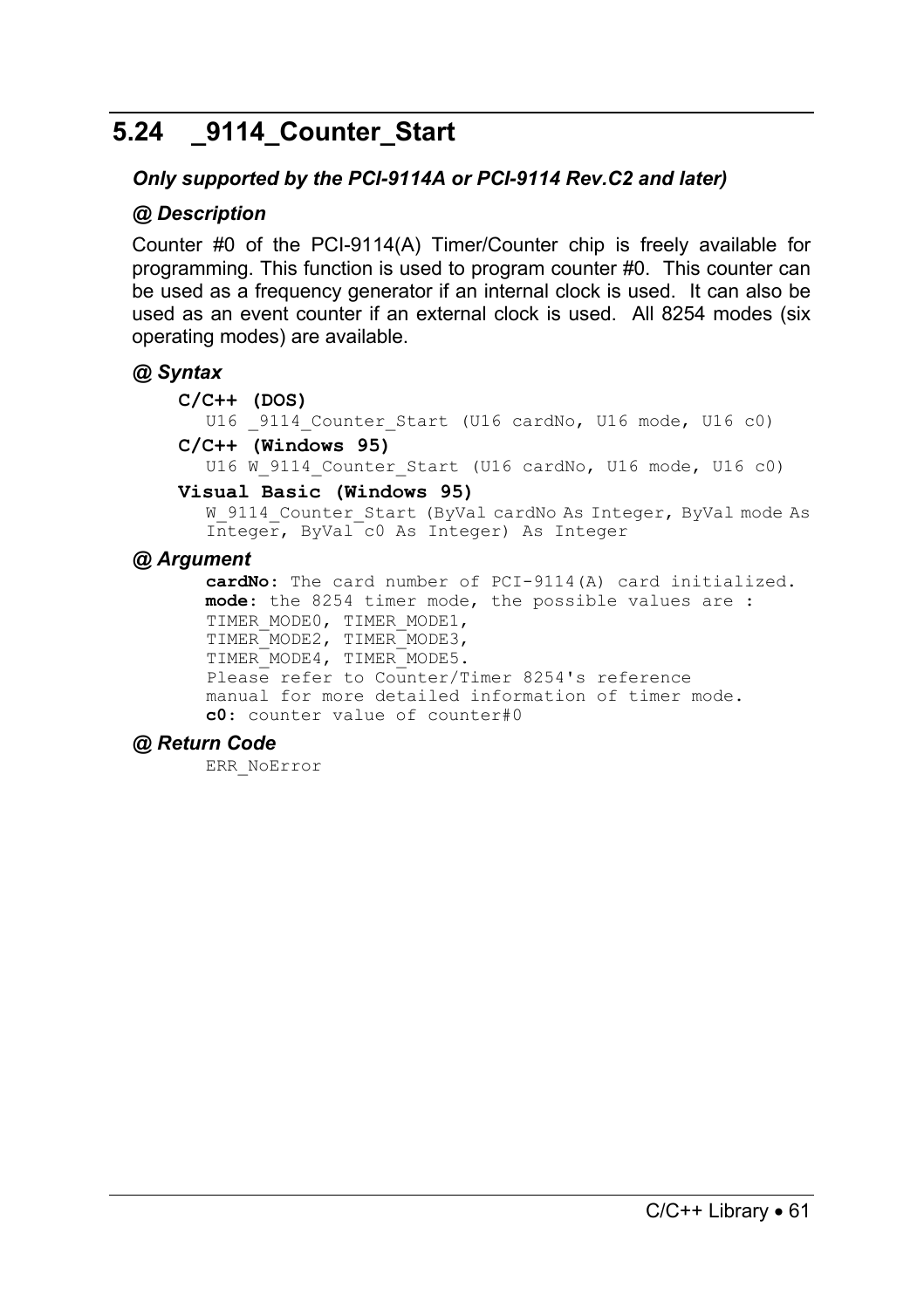## **5.25 \_9114\_Counter\_Read**

### *Only supported by the PCI-9114A or PCI-9114 Rev.C2 and later*

### *@ Description*

This function is used to read the counter value from Counter#0.

### *@ Syntax*

**C/C++ (DOS)**  U16  $9114$  Counter Read (U16 cardNo, U16 \*c0) **C/C++ (Windows 95)**  U16 W 9114 Counter Read (U16 cardNo, U16 \*c0)

#### **Visual Basic (Windows 95)**

W\_9114\_Counter\_Read (ByVal cardNo As Integer, c0 As Integer) As Integer

## *@ Argument*

**cardNo**: The card number of PCI-9114(A) card initialized. **c0**: count value of counter#0

#### *@ Return Code*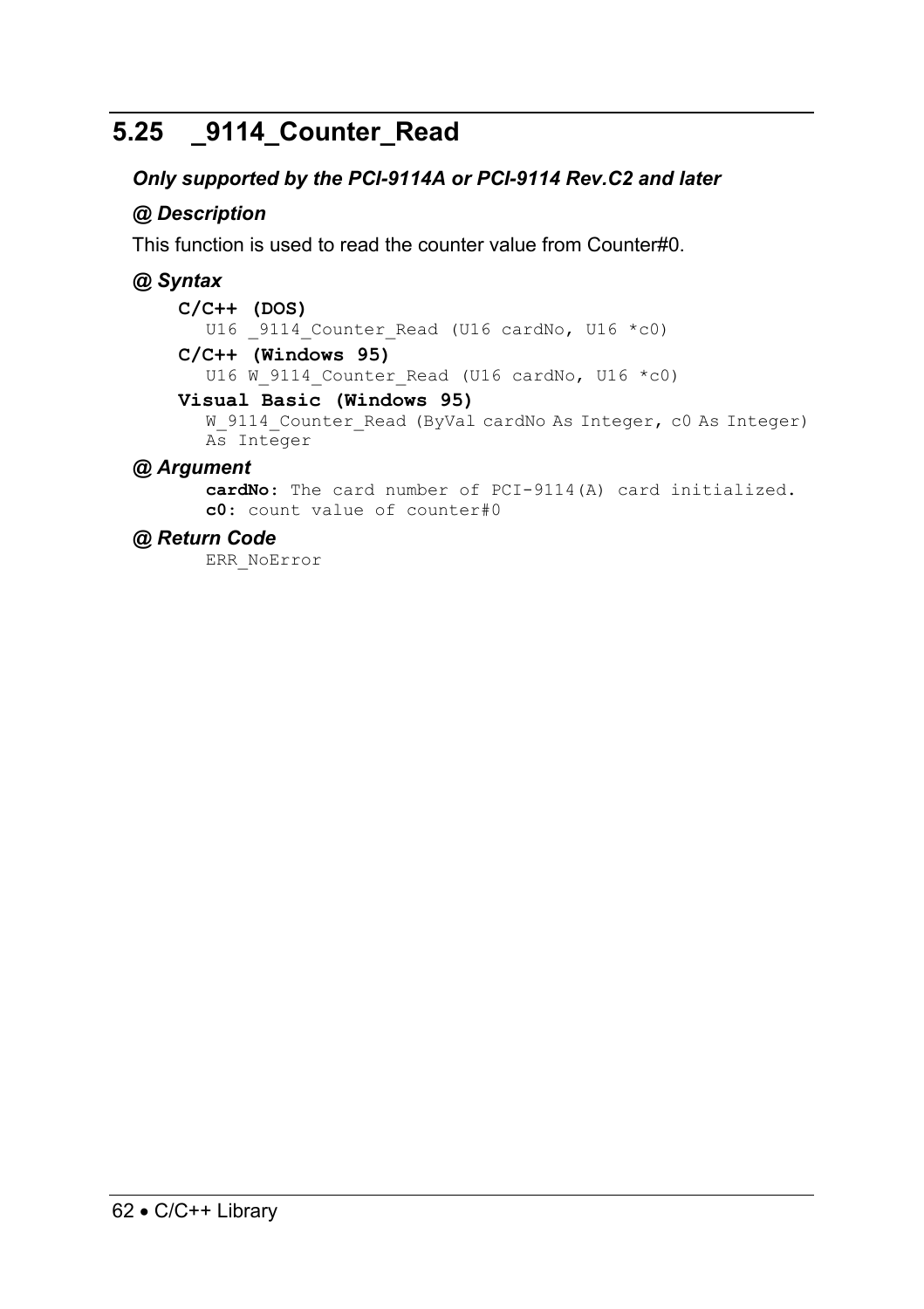## **5.26 \_9114\_Counter\_Stop**

### *Only supported for the PCI-9114A and PCI-9114 Rev.C2 or later*

### *@ Description*

This function is used to stop the timers operation. The timer is set as a "One-shot" mode with counter value ′0′. That is, the clock output signal will be set as high after executing this function.

### *@ Syntax*

**C/C++ (DOS)**  U16 9114 Counter Stop (U16 cardNo, U16 \*c0) **C/C++ (Windows 95)**  U16 W 9114 Counter Stop (U16 cardNo, U16 \*c0)

#### **Visual Basic (Windows 95)**

U16 W 9114 Counter Stop (ByVal cardNo As Integer, c0 As Integer) As Integer

### *@ Argument*

**cardNo**: The card number of PCI-9114(A) card initialized. **c0**: the current counter value of the Counter#0

### *@ Return Code*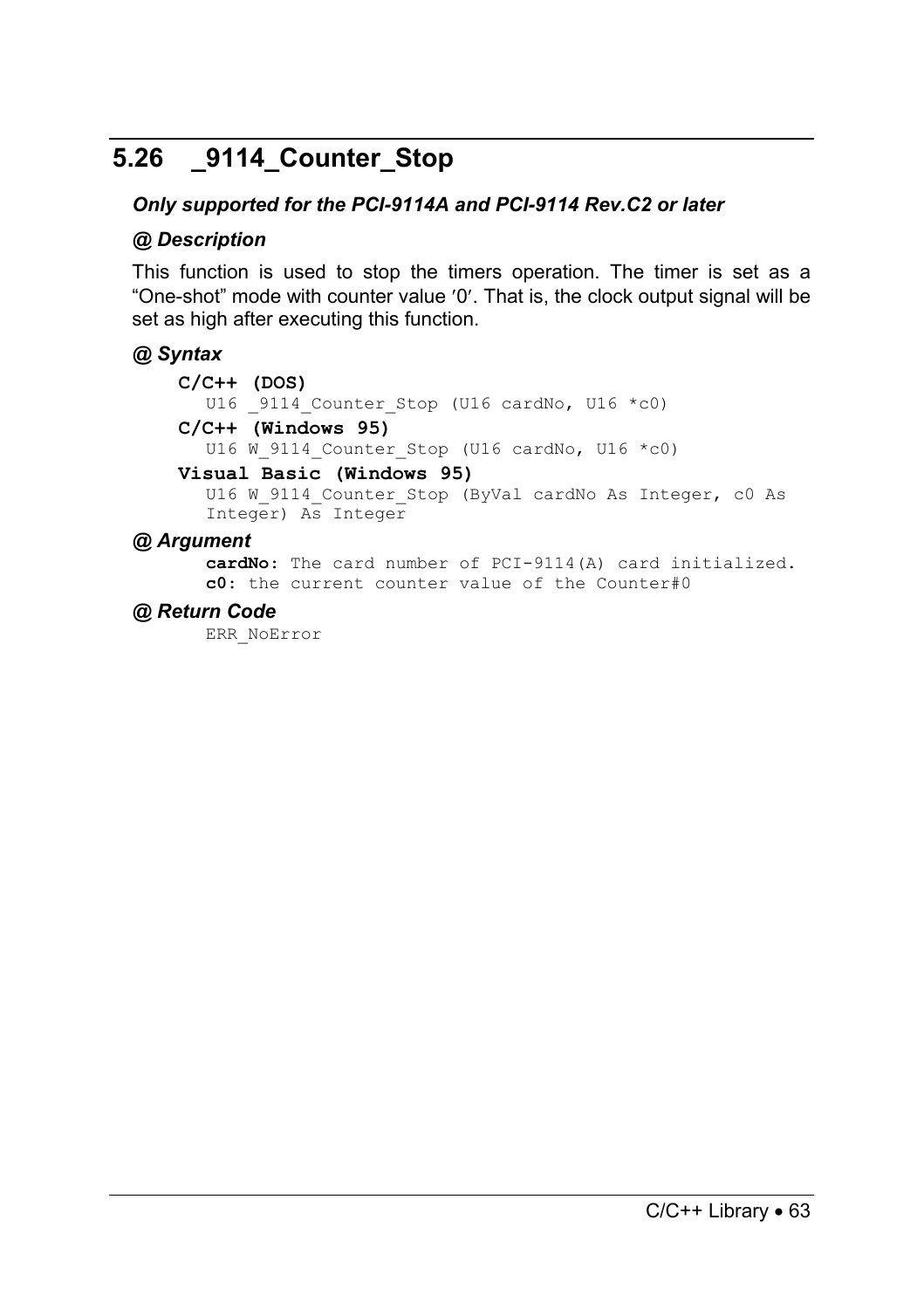## **5.27 \_9114\_INT\_Source\_Control**

### *@ Description*

The PCI-9114(A) has a dual-interrupt system, therefore, two interrupt sources can be generated and be checked by the software. This function is used to select and control the PCI-9114(A) interrupt sources by writing data to interrupt control register. Refer to section 5.1.4 for details of the A/D data transfer modes.

### *@ Syntax*

#### **C/C++ (DOS)**

```
void 9114 INT Source Control (U16 cardNo, U16 int1Ctrl, U16
int2Ctrl)
```
#### **C/C++ (Windows 95)**

void W\_9114\_INT\_Source\_Control (U16 cardNo, U16 int1Ctrl,  $U16$  int2Ctrl)

#### **Visual Basic (Windows 95)**

W 9114 INT Source Control (ByVal cardNo As Integer, ByVal int1Ctrl As Integer, ByVal int2Ctrl As Integer)

### *@ Argument*

**cardNo**: the card number of PCI-9114(A) card initialized. **int1Ctrl**: the value to control INT1, the value can be set and the corresponding definition is the following: 0 : INT1 disable

- 1 : INT1 AD end of conversion (EOC) interrupt
- 2 : INT1 FIFO half full

**int2Ctrl**: the value to control INT2, the value can be set and the corresponding definition is the following:

0 : INT2 disable

1 : INT2 timer pacer interrupt

### *@ Return Code*

None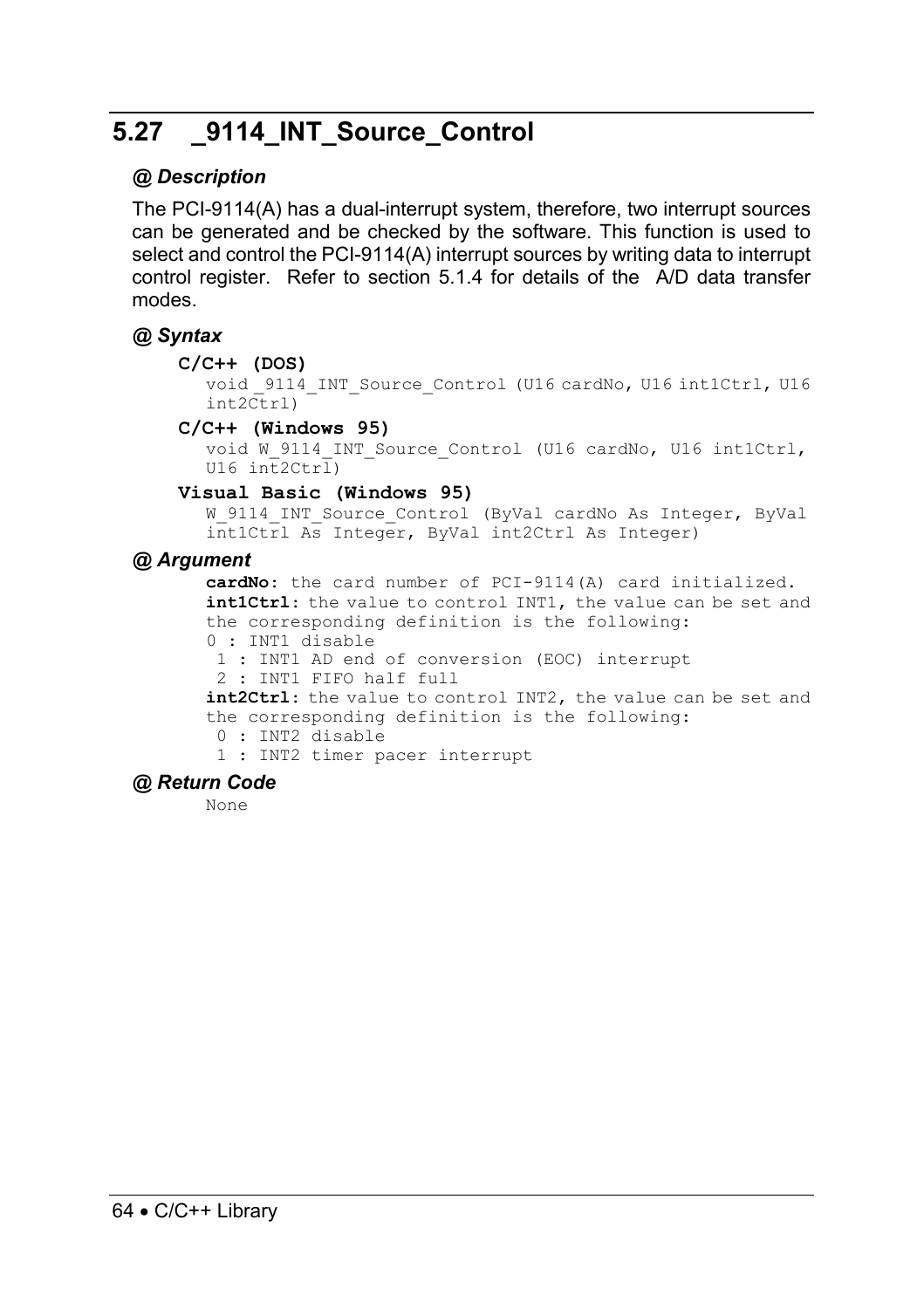## **5.28 \_9114\_CLR\_IRQ1**

### *@ Description*

This function is used to clear the interrupt request that is requested by PCI-9114 INT1. If an interrupt is used to transfer any A/D converted data, this function must be used to clear the interrupt request status, otherwise the new incoming interrupt will not be generated.

### *@ Syntax*

```
C/C++ (DOS) 
  void _9114_CLR_IRQ1 (U16 cardNo) 
C/C++ (Windows 95) 
  void W_9114_CLR_IRQ1 (U16 cardNo) 
Visual (Windows 95)
```
### W 9114 CLR IRQ1 (ByVal cardNo As Integer)

#### *@ Argument*

None

*@ Return Code* 

None

## **5.29 \_9114\_CLR\_IRQ2**

### *@ Description*

This function is used to clear interrupt request that is requested by PCI-9114 INT2. If an interrupt is used to transfer any A/D converted data, this function must be used to clear the interrupt request status, otherwise the new incoming interrupt will not be generated.

### *@ Syntax*

```
C/C++ (DOS) 
       void _9114_CLR_IRQ2 (U16 cardNo) 
    C/C++ (Windows 95) 
       void W_9114_CLR_IRQ2 (U16 cardNo) 
    Visual (Windows 95) 
       W 9114 CLR IRQ2 (ByVal cardNo As Integer)
@ Argument 
      None 
@ Return Code 
      None
```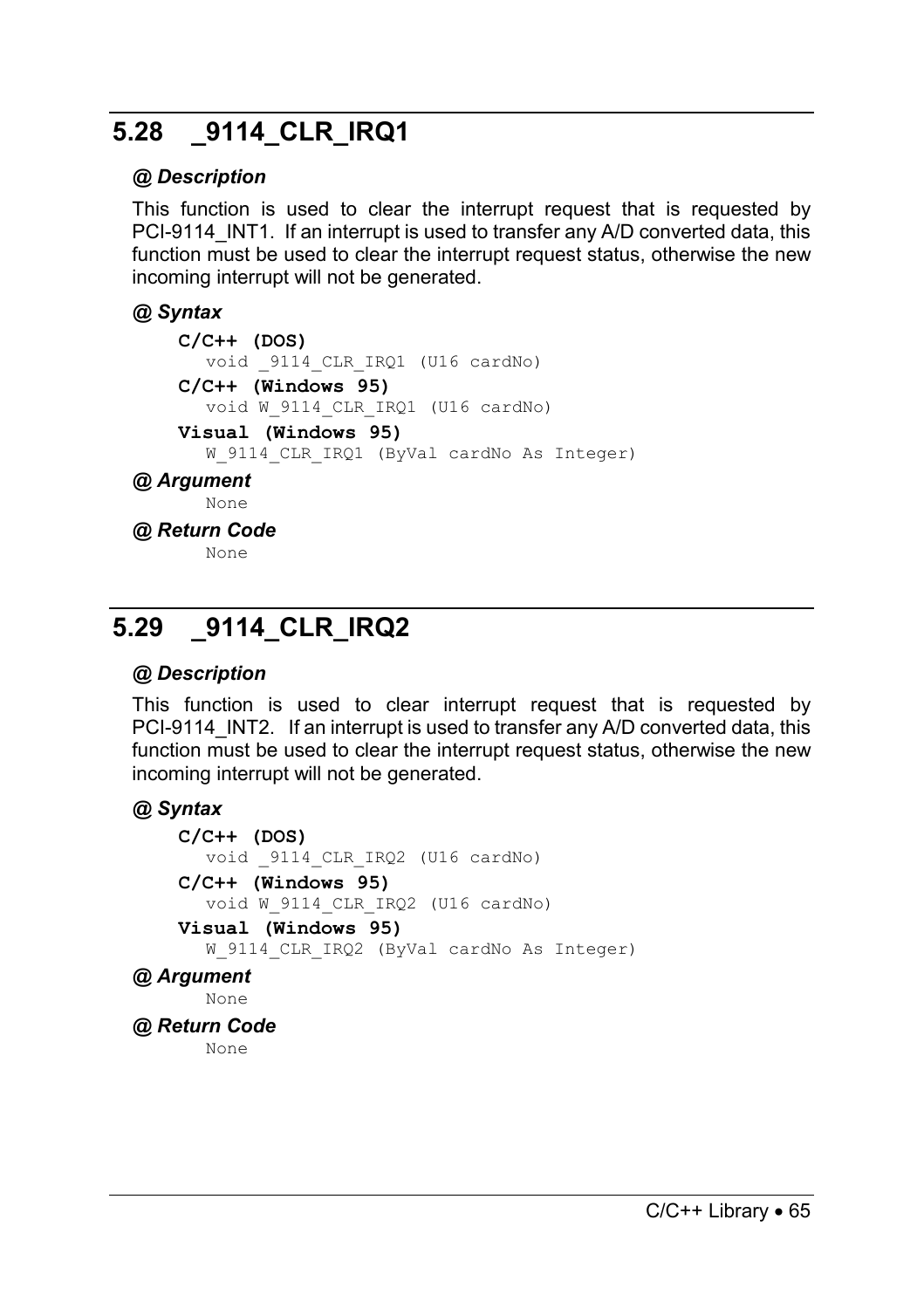## **5.30 \_9114\_Get\_IRQ\_Channel**

### *@ Description*

This function is used to retrieve the IRQ level of the PCI-9114(A) card currently used.

### *@ Syntax*

**C/C++ (DOS)**  void 9114 Get IRQ Channel (U16 cardNo, U16 \*irq no)

### **C/C++ (Windows 95)**

void W 9114 Get IRQ Channel (U16 cardNo, U16 \*irq no)

#### **Visual Basic (Windows 95)**

W\_9114\_Get\_IRQ\_Channel (ByVal cardNo As Integer, irq no As Integer)

### *@ Argument*

**cardNo**: The card number of PCI-9114(A) card initialized. **Irq\_no**: The IRQ level used to transfer A/D data for this card

### *@ Return Code*

None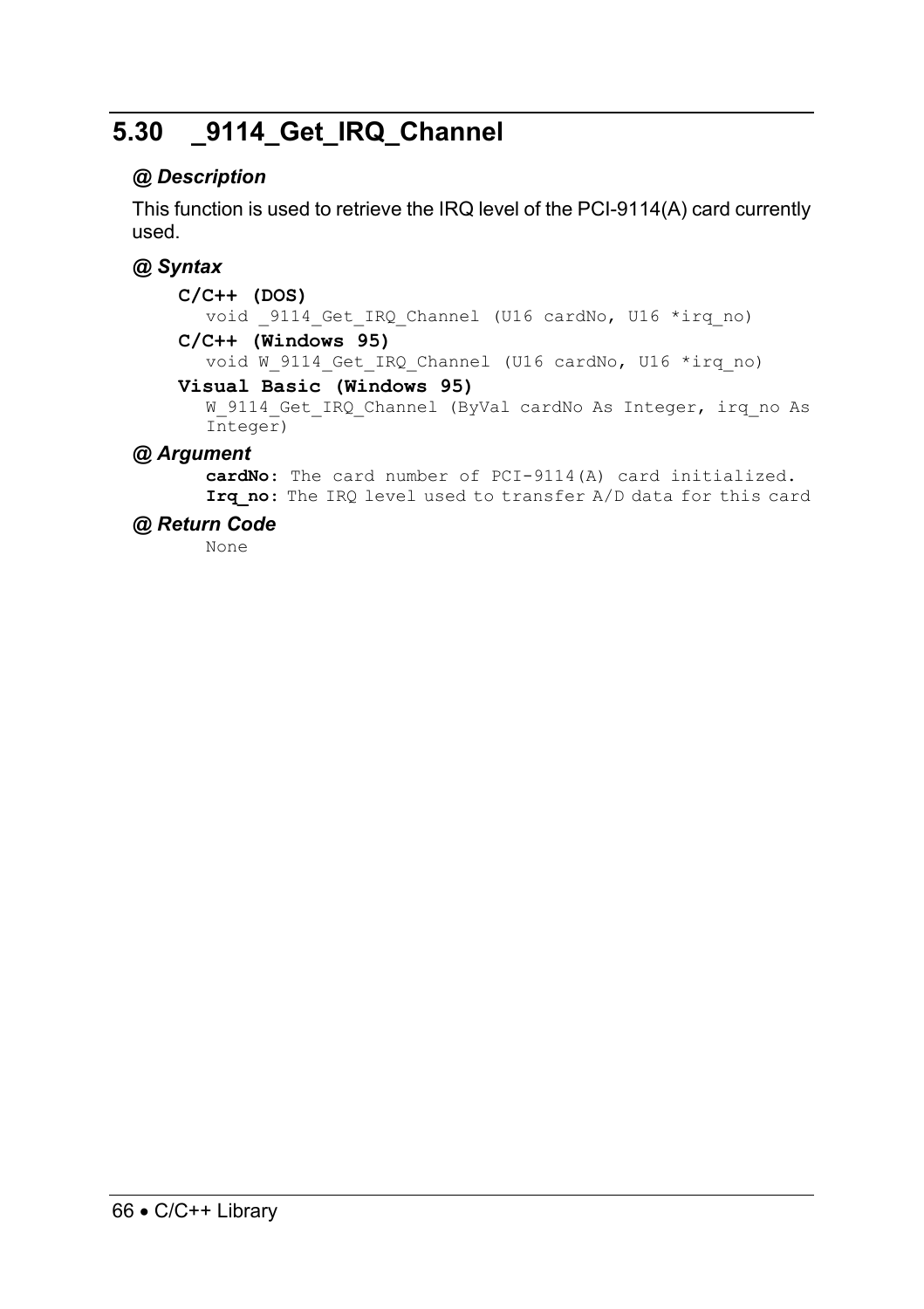## **5.31 \_9114\_Get\_IRQ\_Status**

### *@ Description*

This function is used to retrieve the status of the two IRQs (INT1 and INT2) in the PCI-9114(A) card.

### *@ Syntax*

#### **C/C++ (DOS)**

void 9114 Get IRQ Status (U16 cardNo, U16 \*ch1, U16 \*ch2) **C/C++ (Windows 95)** 

void W 9114 Get IRQ Status (U16 cardNo, U16 \*ch1, U16 \*ch2)

### **Visual Basic (Windows 95)**

W 9114 Get IRQ Status (ByVal cardNo As Integer, ch1 As Integer, ch2 As Integer)

### *@ Argument*

**cardNo**: the card number of PCI-9114(A) card initialized. **ch1**: the IRQ status of INT1 **ch2**: the IRQ status of INT2

### *@ Return Code*

None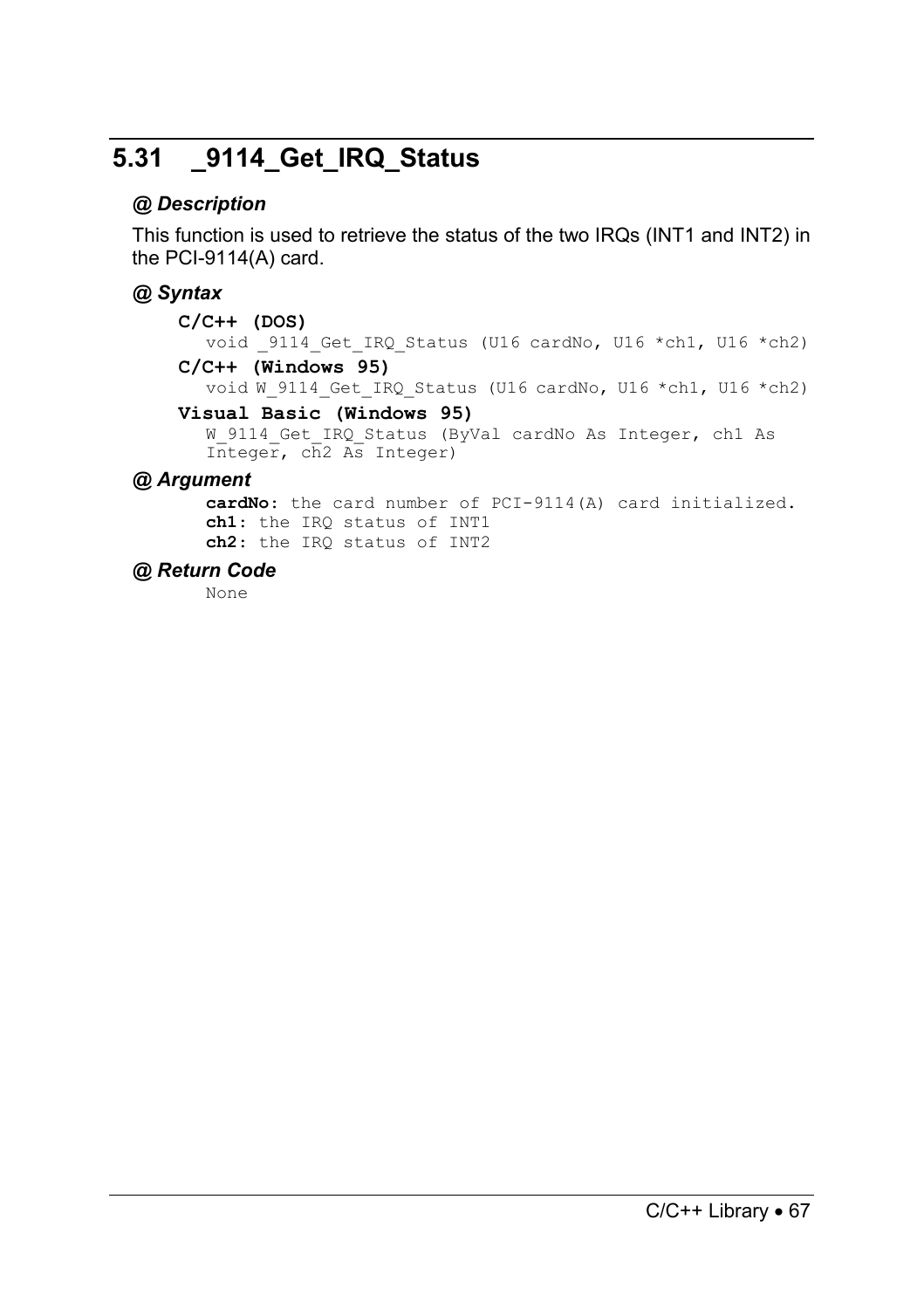## **5.32 \_9114\_AD\_FFHF\_Polling**

### *@ Description*

This function is used to perform an AD data transfer by applying the half-full polling mode. This method checks the FIFO half-full signal each time this function is called. Refer to section 5.1.4 for details of the half-full polling mode.

### *@ Syntax*

#### **C/C++ (DOS)**

U16 \_9114\_AD\_FFHF\_Polling (U16 cardNo, I16 far \*ad\_buf) **C/C++ (Windows 95)** 

U16 W 9114 AD FFHF Polling (U16 cardNo, I16 \*ad buf)

#### **Visual Basic (Windows 95)**

W\_9114\_AD\_FFHF\_Polling (ByVal cardNo As Integer, ad buf As Integer) As Integer

### *@ Argument*

**cardNo**: the card number of PCI-9114(A) card initialized. **ad buf**: the buffer stores the A/D converted value. The size of ad buf can not be smaller than 512 words. The data format can be referred to section 5.1.5 for the details.

### *@ Return Code*

ERR\_NoError ERR\_FIFO\_Half\_NotReady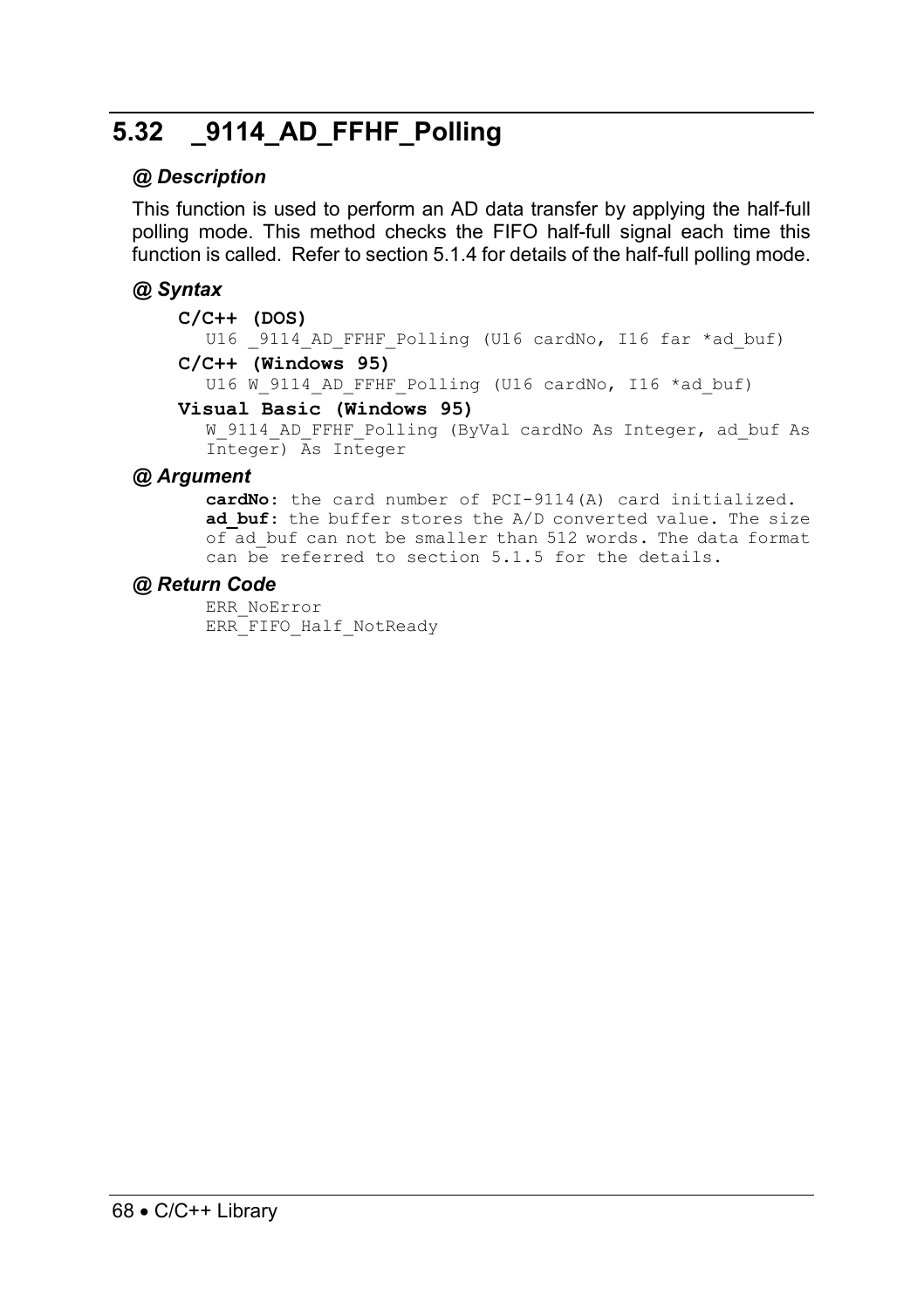## **5.33 \_9114\_AD\_FFHF\_Polling\_MUX**

### *@ Description*

This function is used to perform an AD data transfer by applying the half-full polling mode. This method checks the FIFO half full signal each time this function is called. If the FIFO is not half-full, the software will not read the data. The difference between this function and 9114 AD FFHF Polling is that the former reads data from a 16-bit register and this function reads data from a 32-bit data register. Refer to section 5.1.4 for the details of half-full polling mode.

### *@ Syntax*

**C/C++ (DOS)** 

U16 9114 AD FFHF Polling MUX (U16 cardNo, U32 far \*ad buf)

#### **C/C++ (Windows 95)**

U16 W 9114 AD FFHF Polling MUX (U16 cardNo, U32 \*ad buf)

#### **Visual Basic (Windows 95)**

U16 W 9114 AD FFHF Polling MUX (ByVal cardNo As Integer, ad buf As  $\overline{\text{Long}}$  As Integer

#### *@ Argument*

**cardNo**: The card number of PCI-9114(A) card initialized. **ad\_buf**: The 32bits A/D converted value. The data format can be referred to section 5.1.5 for details.

### *@ Return Code*

ERR\_NoError ERR\_FIFO\_Half\_NotReady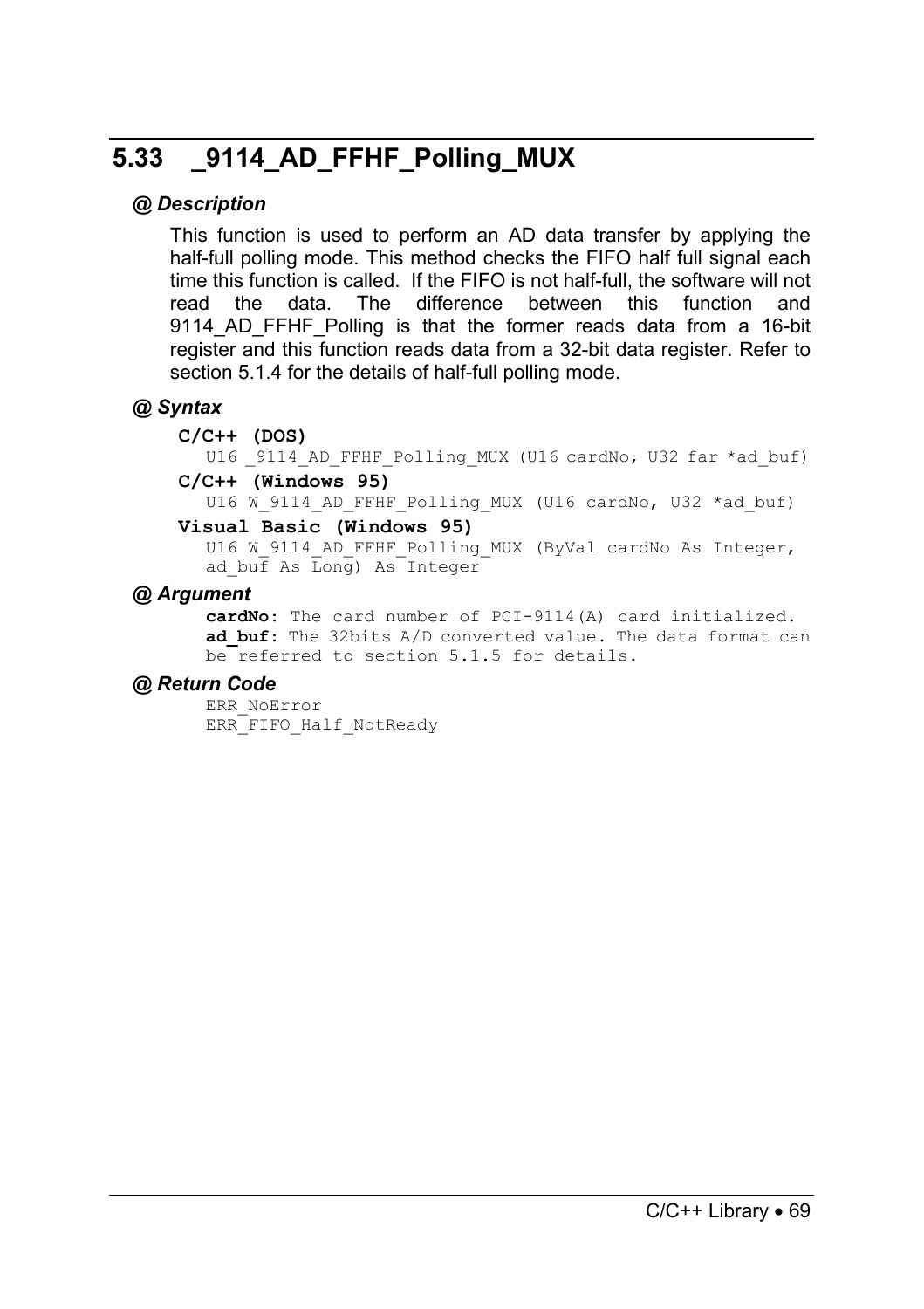## **5.34 \_9114\_AD\_Aquire**

### *@ Description*

This function is used to poll the A/D converted data using a software trigger. It reads the A/D data when the data is ready.

### *@ Syntax*

#### **C/C++ (DOS)**

U16 9114 AD Aquire (U16 cardNo, I16 far \*ad data)

#### **C/C++ (Windows 95)**

U16 W\_9114\_AD\_Aquire (U16 cardNo, I16 \*ad\_data)

#### **Visual Basic (Windows 95)**

W 9114 AD Aquire (ByVal cardNo As Integer, ad data As Integer) As Integer

#### *@ Argument*

**cardNo**: the card number of PCI-9114(A) card initialized. ad data: the 16bits A/D converted value. The bit 0 of ADData is the LSB of A/D converted data and the bit 15 of ADData is the MSB of A/D converted data. Please refer to section 5.1.5 for the relationship between the voltage and the value.

#### *@ Return Code*

ERR\_NoError ERR\_AD\_AquireTimeOut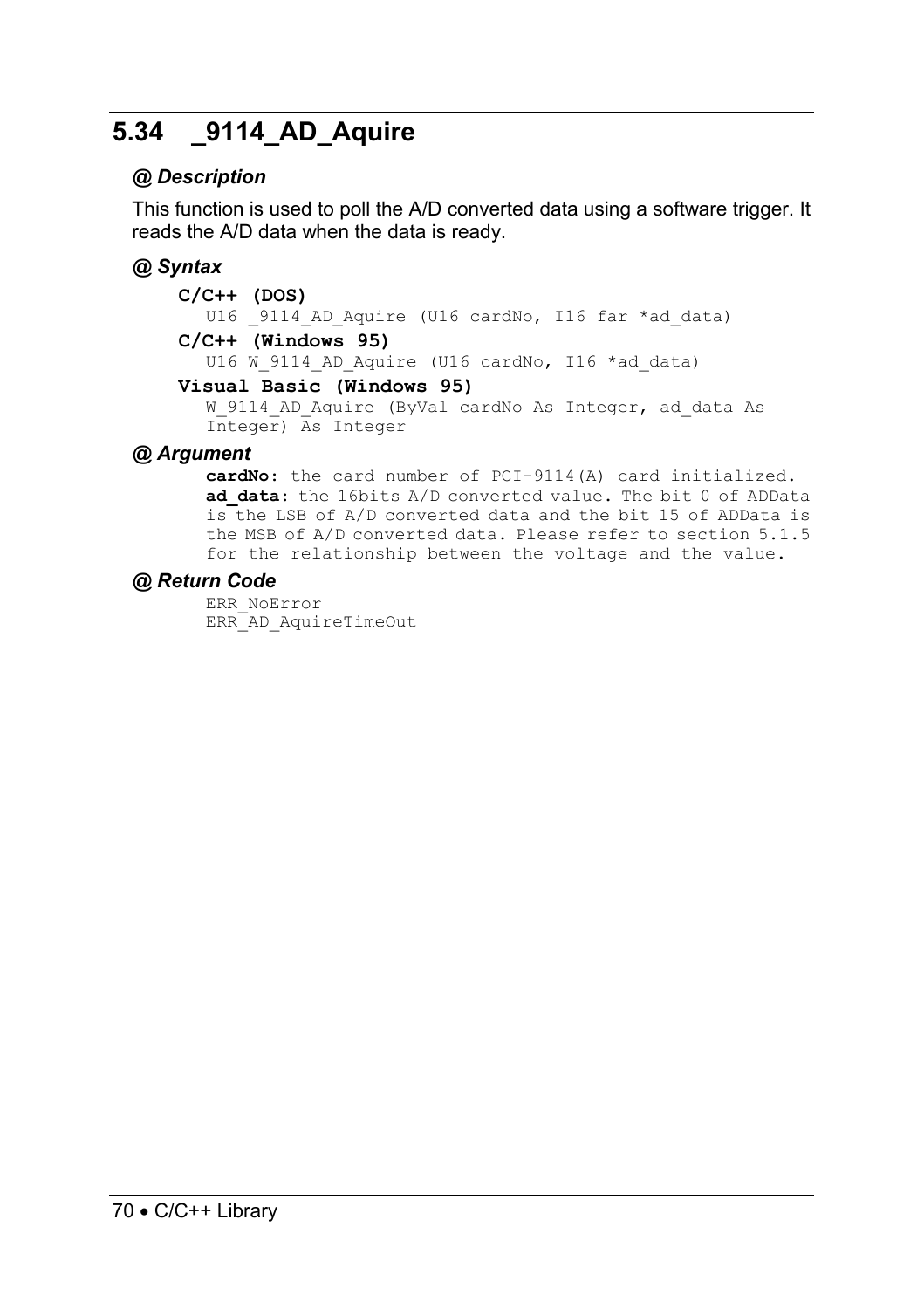## **5.35 \_9114\_AD\_Aquire\_MUX**

### *@ Description*

This function is used to poll the A/D converted data. It reads the A/D data when the data is ready.

### *@ Syntax*

```
C/C++ (DOS)
```
U16 9114 AD Aquire MUX ( U16 cardNo, U32 far \*ad data ) **C/C++ (Windows 95)** 

U16 W\_9114\_AD\_Aquire\_MUX ( U16 cardNo, U32 far \*ad\_data )

#### **Visual Basic (Windows 95)**

W 9114 AD Aquire MUX (ByVal cardNo As Integer, ad data As Long) As Integer

### *@ Argument*

**cardNo**: the card number of PCI-9114(A) card initialized. ad data: the 32bits A/D converted value. The resolution of A/D conversion data is 16-bit. The unsigned integer data format of ADData is as follows: bit 0…15: A/D converted data bit 16…20: converted channel no.

### *@ Return Code*

ERR\_NoError ERR\_FIFO\_Half\_NotReady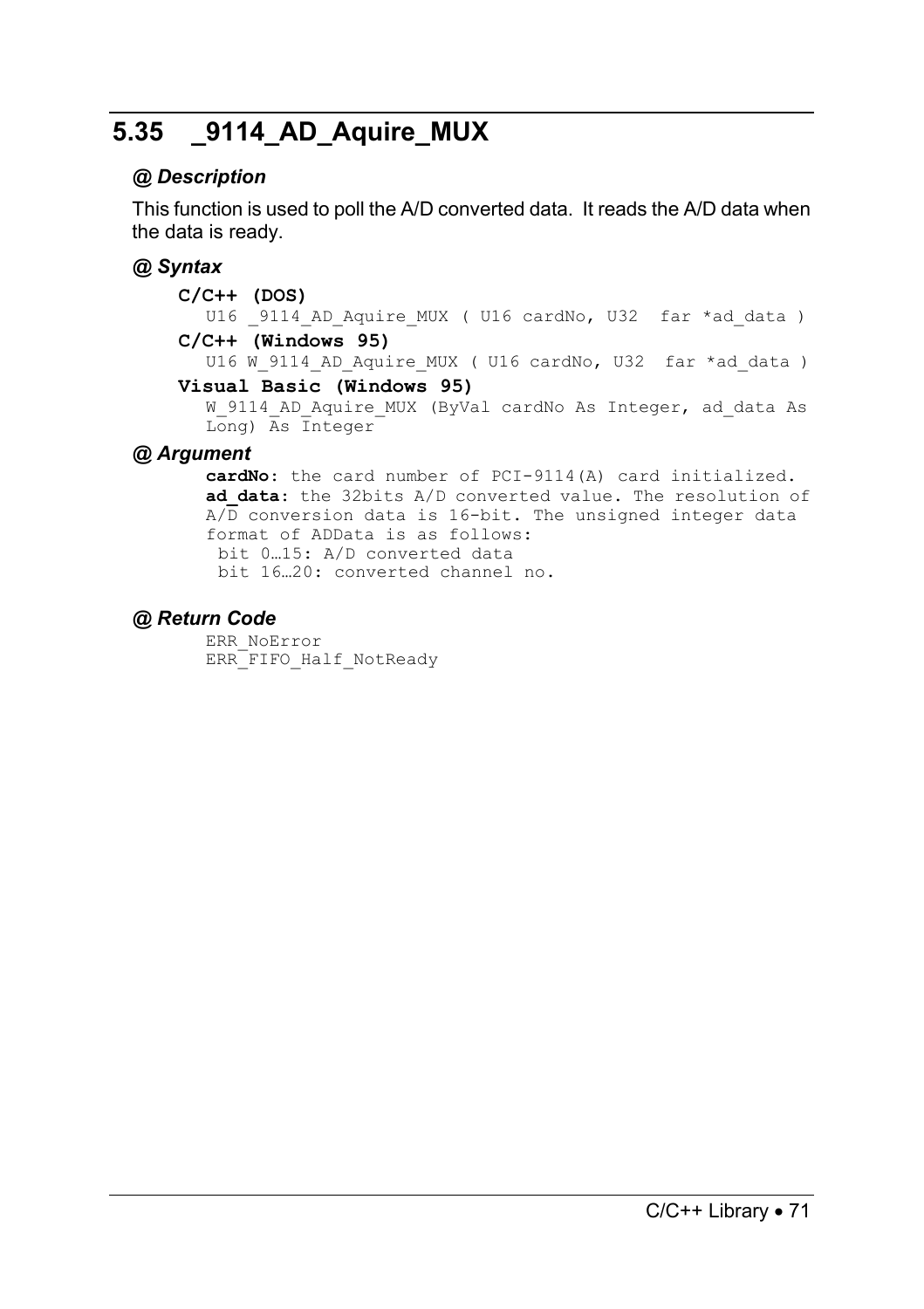## **5.36 \_9114\_AD\_INT\_Start**

### *@ Description*

This function is used to initiate and startup the AD EOC (end-of-conversion) interrupt. This function can perform an A/D conversion N times using interrupt data transfer and pacer trigger. It takes place in the background and will not stop until the N-th conversion has been completed or your program executes the 9114 AD INT Stop() function to stop the process.

After executing this function, it is necessary to check the status of the operation by using the function  $9114$  AD INT Status(). This function can perform on a single A/D channel (autoscan is disabled) or multiple A/D channels (autoscan is enabled) with a fixed analog input range.

**Note:** The interrupt mode provided in this function is from an internal timer source; therefore you must specify c1 & c2 as calling this function. In addition, this function in the DOS library supports just one PCI-9114(A) card and provides only one ISR (interrupt service routine) for processing the interrupt events.

### *@ Syntax*

```
C/C++ (DOS)
```
U16 9114 AD INT Start (U16 cardNo, U16 auto scan, U16 ad ch\_no,  $\overline{U16}$  ad gain, U16 count, U32 \*ad buffer, U16 c1, U16  $c2\overline{)}$ 

#### **C/C++ (Windows 95)**

U16 W 9114 AD INT Start (U16 cardNo, U16 auto scan, U16 ad ch\_no,  $\overline{U16}$  ad gain, U16 count, U32 \*ad buffer, U16 c1, U16  $c2\overline{)}$ 

### **Visual Basic (Windows 95)**

W\_9114\_AD\_INT\_Start (ByVal cardNo As Integer, ByVal auto scan As Integer, ByVal ad ch no As Integer, ByVal ad gain As Integer, ByVal count As Integer, ad buffer As Long, ByVal c1 As Integer, ByVal c2 As Integer) As Integer

### *@ Argument*

**cardNo:** the card number of PCI-9114(A) card initialized. auto scan: 0: autoscan is disabled.

1: autoscan is enabled.

ad ch no: A/D channel number.

If the auto scan is set as enabled, the selection sequence of A/D channel is: 0, 1, 2, 3, ..., [ad\_ch\_no], 0, 1, 2, 3, [ad\_ch\_no], ...

If the auto scan is set as disabled, only the data input from [ad ch\_no] is converted.

**ad\_gain:** A/D analog input range, the possible values are: AD\_B\_10\_V, AD\_B\_1\_V, AD\_B\_0\_1\_V, AD\_B\_0\_01\_V, AD B  $5\bar{v}$ , AD B  $\bar{2}\bar{5}$  V, AD B  $\bar{1}\bar{2}5$  V

**count:** the number of A/D conversion ad buffer: the start address of the memory buffer to store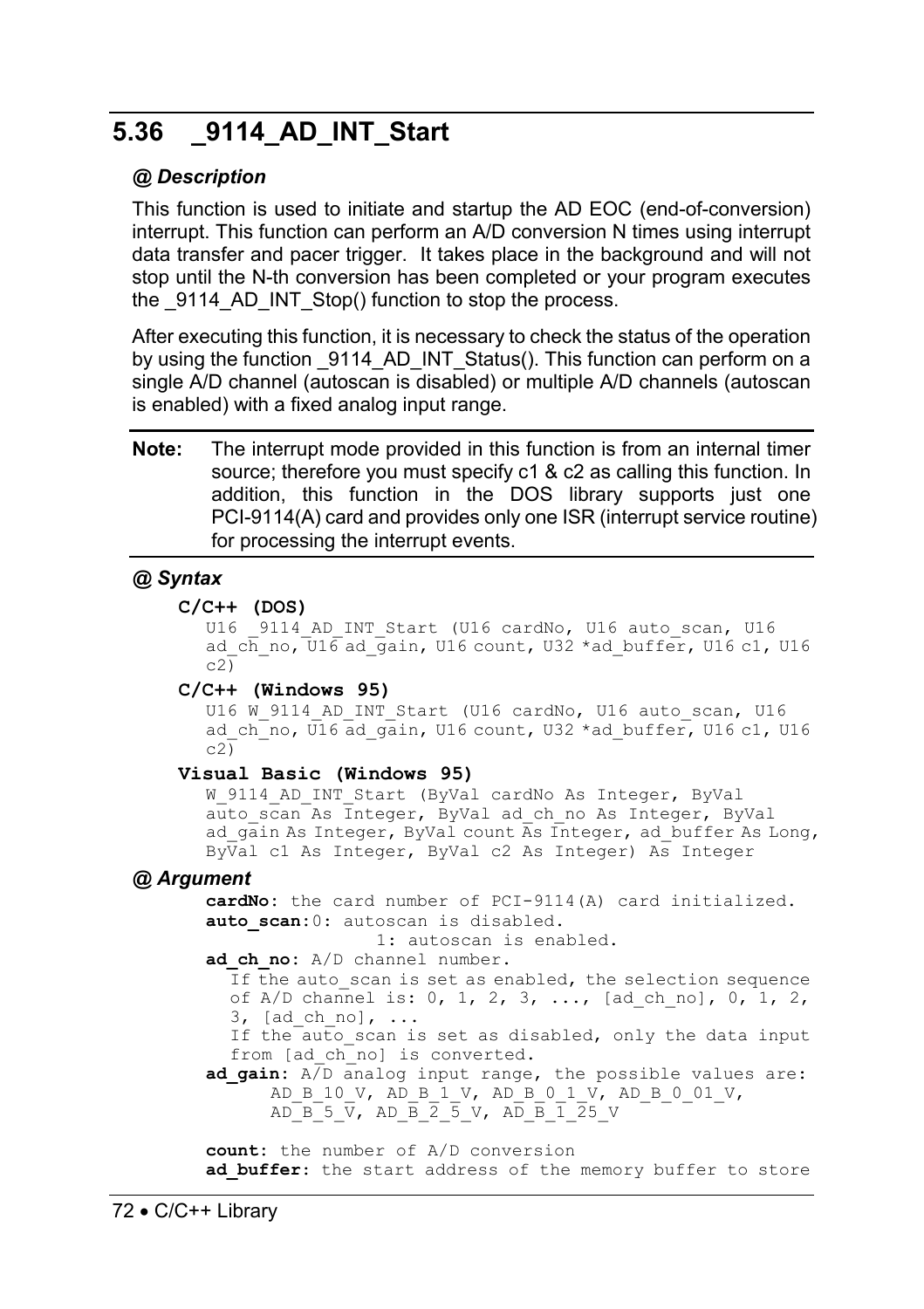the AD data. The buffer size must large than the number of AD conversion. The unsigned integer data format in ad\_buffer is as follows: bit 0…15: A/D converted data bit 16…20: converted channel no. **c1:** the frequency divider of Timer#1. **c2:** the frequency divider of Timer#2.

#### *@ Return Code*

ERR\_InvalidADChannel ERR\_AD\_InvalidGain ERR\_InvalidTimerValue ERR\_NoError

## **5.37 \_9114\_AD\_FFHF\_INT\_Start**

### *@ Description*

This function is used to initiate and startup the AD EOC (end-of-conversion) interrupt by using AD FIFO Half-Full Interrupt Transfer Mode. This function can perform an A/D conversion N times using interrupt data transfer and pacer trigger. It takes place in the background and will not stop until the N-th conversion has been completed or the program executes the 9114 AD INT Stop() function to stop the process.

After executing this function, it is necessary to check the status of the operation using the function 2114 AD FFHF INT Status(). The function can be performed on a single A/D channel (autoscan is disabled) or multiple A/D channels (autoscan is enabled) with fixed analog input range.

**Note:** The interrupt mode provided in this function is from an internal timer source; therefore you must specify c1 & c2 as calling this function. In addition, this function in the DOS library supports just one PCI-9114(A) card and provides only one ISR (interrupt service routine) for processing the interrupt events.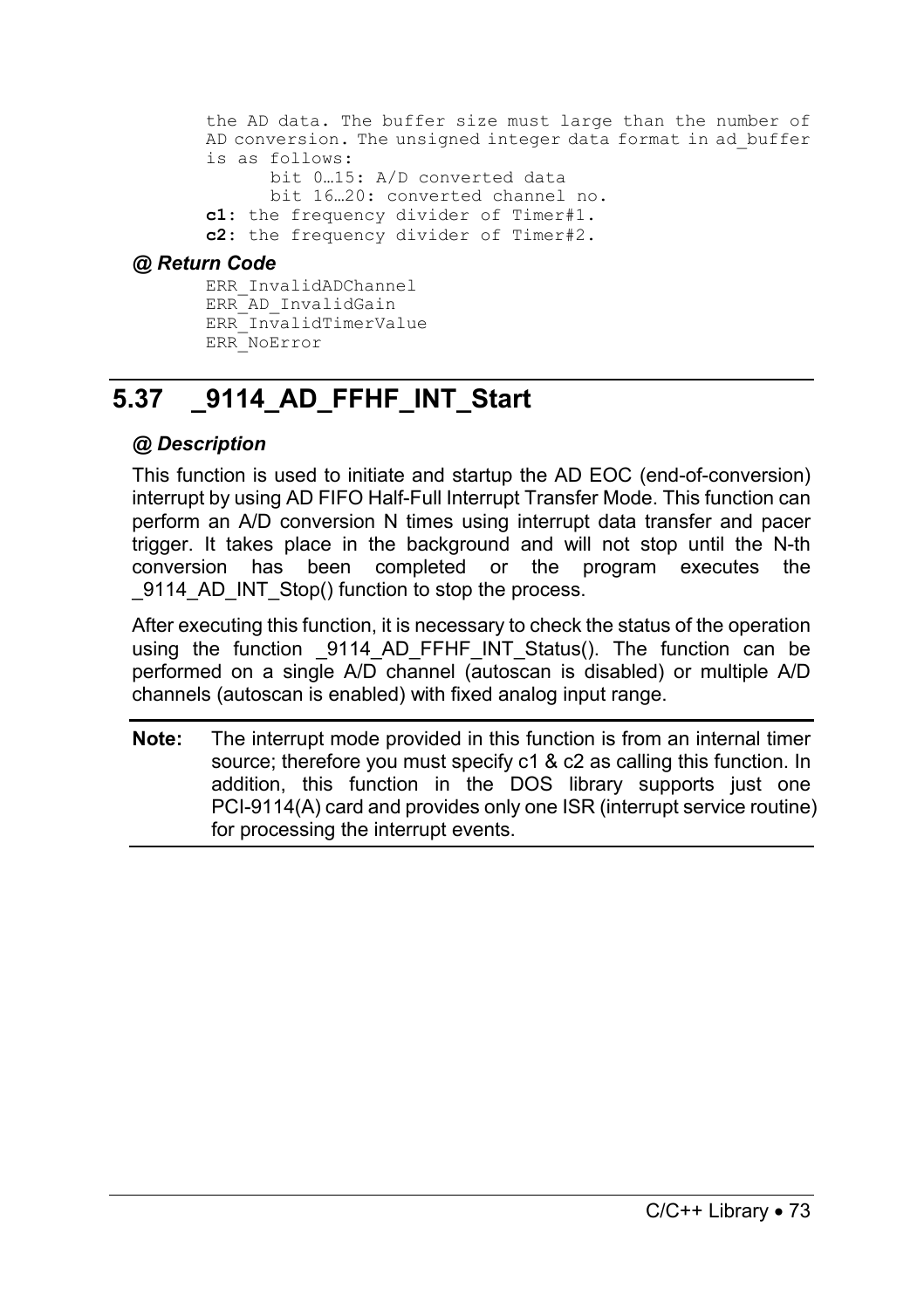#### *@ Syntax*

#### **C/C++ (DOS)**

U16 9114 AD FFHF INT Start (U16 cardNo, U16 auto scan, U16 ad  $c\bar{h}$  no, U16 ad gain, U16 blockNo, U32 \*ad buffer, U16 c1,  $U1\overline{6}$  c<sub>2</sub>)

#### **C/C++ (Windows 95)**

U16 W 9114 AD FFHF INT Start (U16 cardNo, U16 auto scan, U16 ad ch\_no,  $\overline{U16}$  ad  $\alpha\overline{a}$ in,  $\overline{U16}$  blockNo, U32 \*ad buffer, U16 c1,  $U1\overline{6}$  c $\overline{2}$ )

#### **Visual Basic (Windows 95)**

W\_9114\_AD\_FFHF\_INT\_Start (ByVal cardNo As Integer, ByVal auto scan As Integer, ByVal ad ch no As Integer, ByVal ad gain As Integer, ByVal blockNo As Integer, ad buffer As Long, ByVal c1 As Integer, ByVal c2 As Integer) As Integer

#### *@ Argument*

**cardNo**: the card number of PCI-9114(A) card initialized. **auto scan**:0: autoscan is disabled.

1: autoscan is enabled.

ad ch no: A/D channel number.

If the auto scan is set as enable, the selection sequence of A/D channel is: 0, 1, 2, 3, ..., [ad ch no], 0, 1, 2,  $3,$  [ad ch no], ...

If the auto scan is set as disable, only the data input from [ad ch\_no] is converted.

ad gain: A/D analog input range, the possible values are: AD\_B\_10\_V, AD\_B\_1\_V, AD\_B\_0\_1\_V, AD\_B\_0\_01\_V,

AD B  $5\bar{v}$ , AD B  $\bar{2}\bar{5}$  V, AD B  $\bar{1}\bar{2}5$  V.

**blockNo**: the number of blocks for performing A/D conversion, one block of A/D conversion is 512 words.

ad buffer: the start address of the memory buffer to store the AD data. The buffer size must large than the number of AD conversion. The unsigned integer data format in ad\_buffer is as follows:

bit 0…15: A/D converted data

bit 16…20: converted channel no.

**c1**: the frequency divider of Timer#1. **c2**: the frequency divider of Timer#2.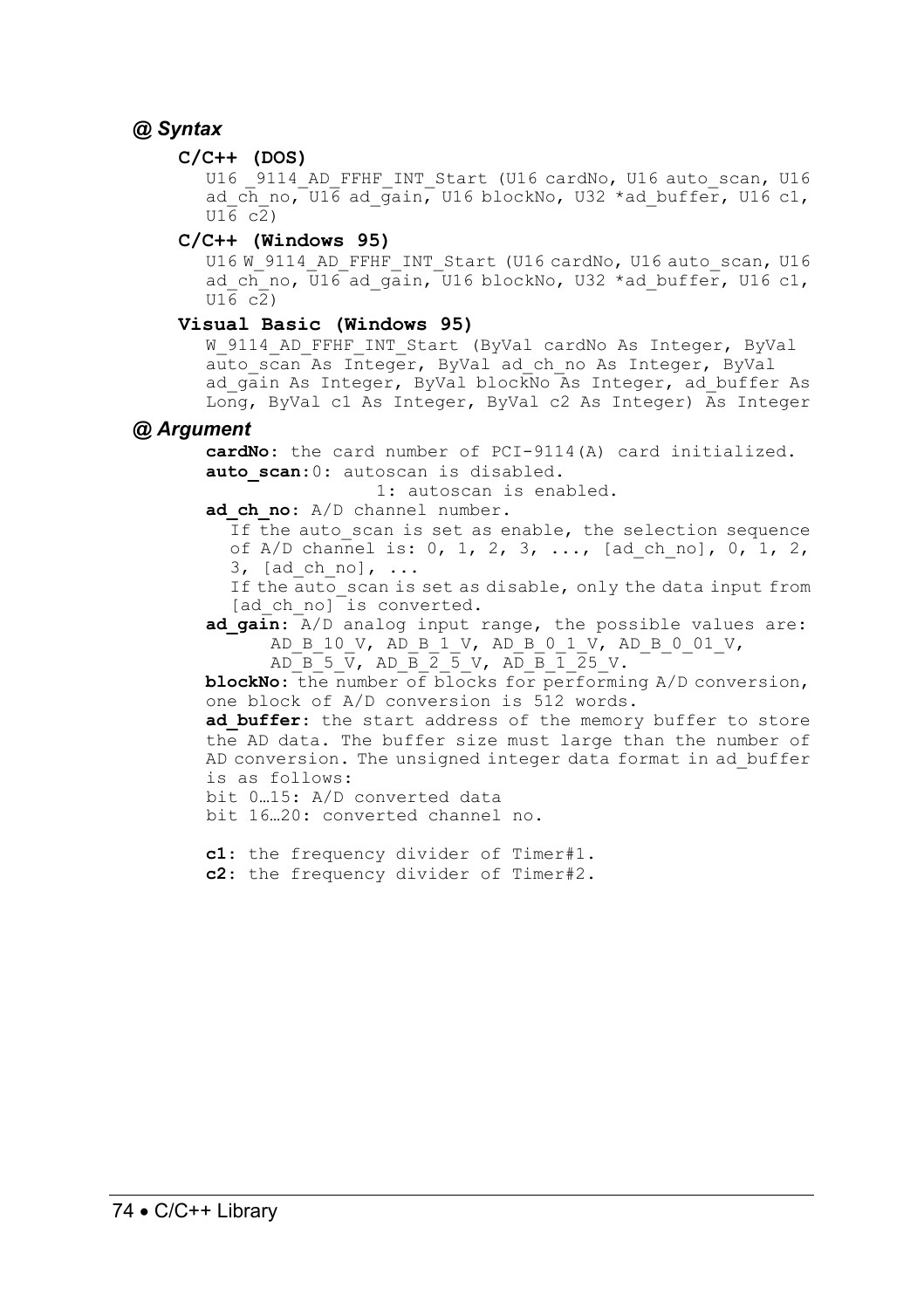### *@ Return Code*

ERR\_InvalidADChannel ERR\_AD\_InvalidGain ERR\_InvalidTimerValue ERR\_NoError

## **5.38 \_9114\_AD\_INT\_Status**

### *@ Description*

This function is used to check the status of the interrupt operation. The 9114 AD INT Start() function is executed in the background.

### *@ Syntax*

**C/C++ (DOS)** 

U16 9114 AD INT Status (U16 cardNo, U16 \*status, U16 \*count)

#### **C/C++ (Windows 95)**

U16 W 9114 AD INT Status (U16 cardNo, U16 \*status, U16  $*$ count)

#### **Visual Basic (Windows 95)**

W 9114 AD INT Status (ByVal cardNo As Integer, status As Integer, count As Integer) As Integer

### *@ Argument*

**cardNo**: the card number of PCI-9114(A) card initialized. **status**: the status of the INT data transfer, the possible values are:

AD\_INT\_RUN, AD\_INT\_STOP

**count**: the A/D conversion count number performed currently

### *@ Return Code*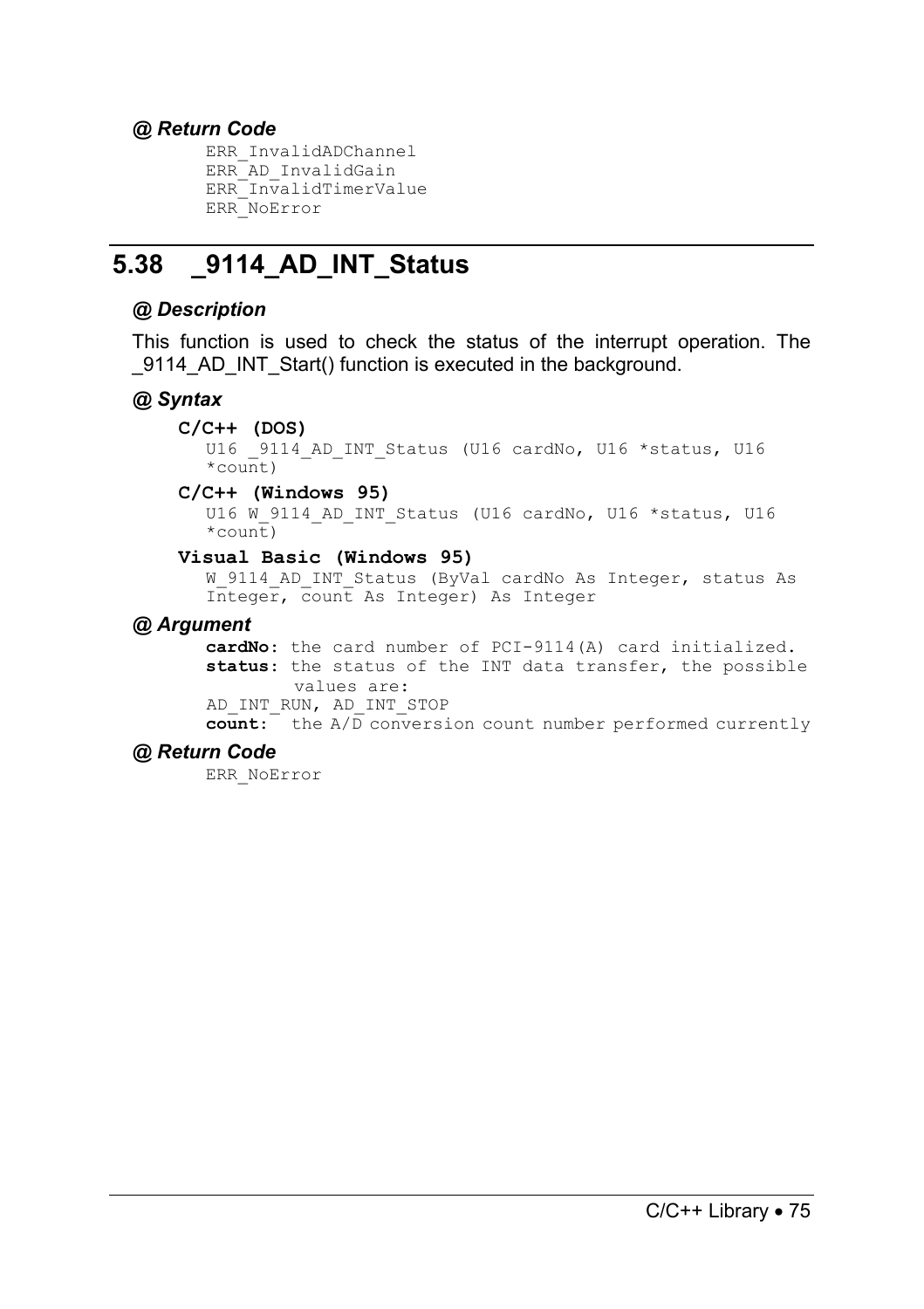## **5.39 \_9114\_AD\_FFHF\_INT\_Status**

### *@ Description*

This function is used to check the status of the interrupt operation. The 9114 AD\_FFHF\_INT\_Start() is executed in the background.

### *@ Syntax*

**C/C++ (DOS)** 

U16 9114 AD FFHF INT Status (U16 cardNo, U16 \*status, U16 \*blockNo)

#### **C/C++ (Windows 95)**

U16 W 9114 AD FFHF INT Status (U16 cardNo, U16 \*status, U16 \*blockNo)

#### **Visual Basic (Windows 95)**

W 9114 AD FFHF INT Status (ByVal cardNo As Integer, status As Integer, blockNo As Integer) As Integer

### *@ Argument*

**cardNo**: the card number of PCI-9114(A) card initialized. **status**: the status of the INT data transfer, the possible values are: AD\_FFHF\_INT\_RUN, AD\_FFHF\_BLOCK\_FULL

**blockNo**: the A/D conversion block number performed currently.

### *@ Return Code*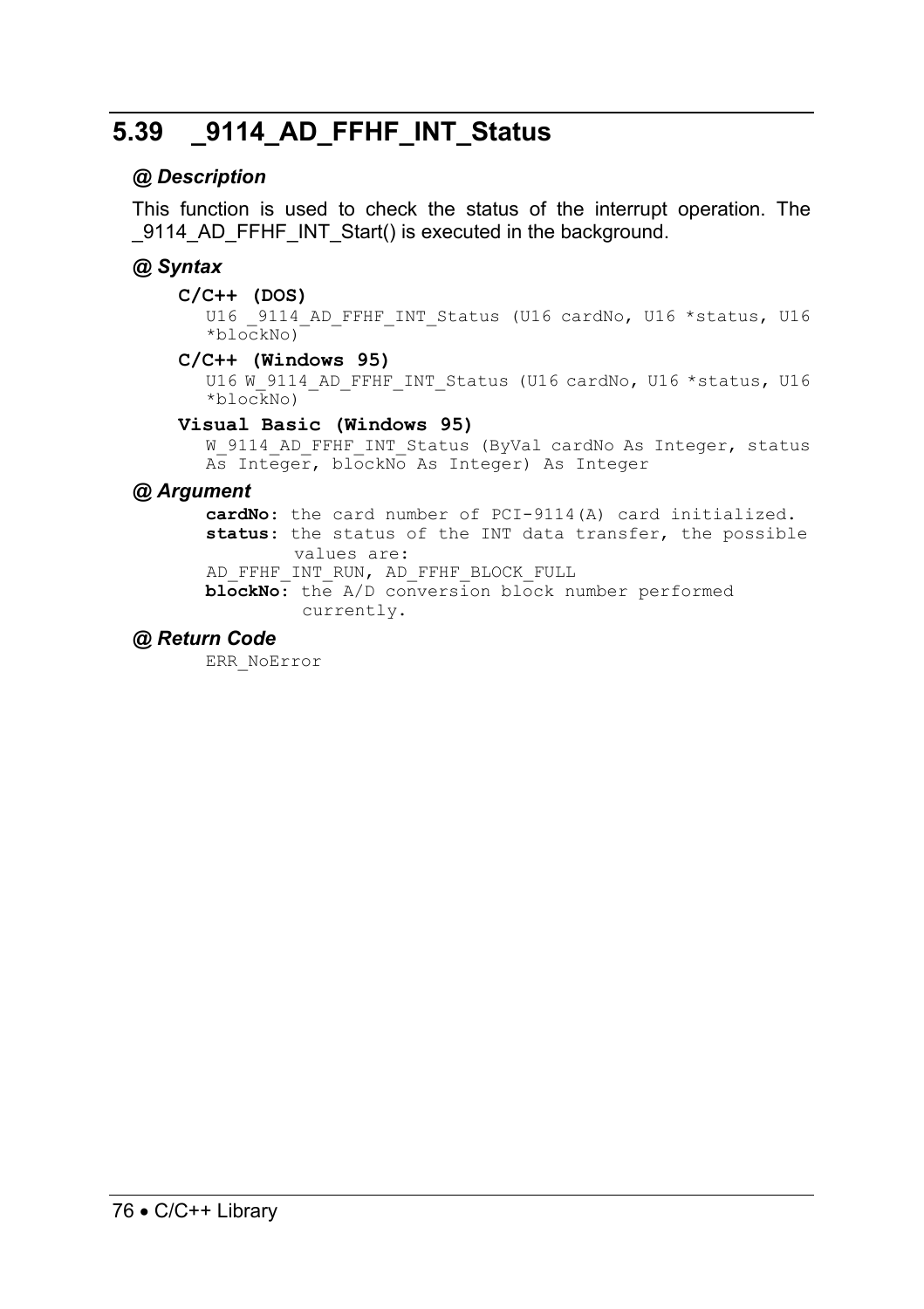## **5.40 \_9114\_AD\_FFHF\_INT\_Restart**

### *@ Description*

After calling the 9114 AD FFHF INT Start() function, the AD conversion and transfer will not stop until the Nth block of the AD data is acquired, calling this function can restart the FIFO half full interrupt transfer without re-initiating all its relative registers. However, if the interrupt operation was stopped by calling the  $9114$  AD FFHF INT Stop() function, the program should use 9114 AD\_FFHF\_INT\_Start() to restart the interrupt transfer function.

### *@ Syntax*

```
C/C++ (DOS) 
  U16 9114 AD FFHF INT Restart (U16 cardNo)
```
#### **C/C++ (Windows 95)**

U16 W 9114 AD FFHF INT Restart (U16 cardNo)

#### **Visual Basic (Windows 95)**

W\_9114\_AD\_FFHF\_INT\_Restart (ByVal cardNo As Integer) As Integer

### *@ Argument*

**cardNo**: the card number of PCI-9114(A) card initialized.

### *@ Return Code*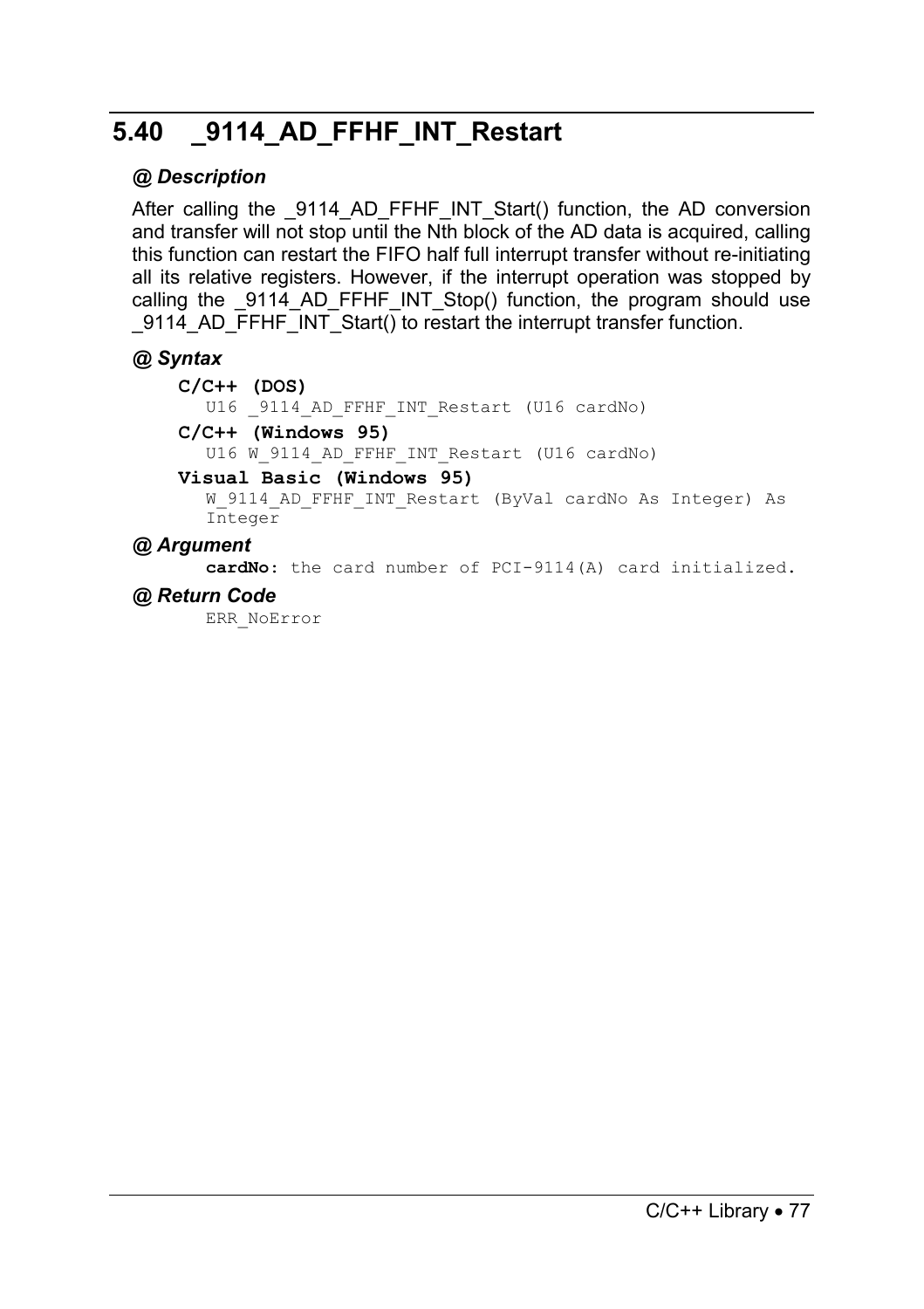## **5.41 \_9114\_AD\_INT\_Stop**

### *@ Description*

This function is used to stop the interrupt data transfer function. After executing this function, the internal AD trigger is disabled and the AD timer is stopped. This function returns the number of data that has been transferred.

### *@ Syntax*

#### **C/C++ (DOS)**  U16 \_9114\_AD\_INT\_Stop (U16 cardNo, U16 \*count) **C/C++ (Windows 95)**

U16 W 9114 AD INT Stop (U16 cardNo, U16 \*count)

#### **Visual Basic (Windows 95)**

W\_9114\_AD\_INT\_Stop (ByVal cardNo As Integer, count As Integer) As Integer

### *@ Argument*

**CardNo**: the card number of PCI-9114(A) card initialized. **count**: the number of A/D data which has been transferred.

### *@ Return Code*

ERR\_AD\_INTNotSet ERR\_NoError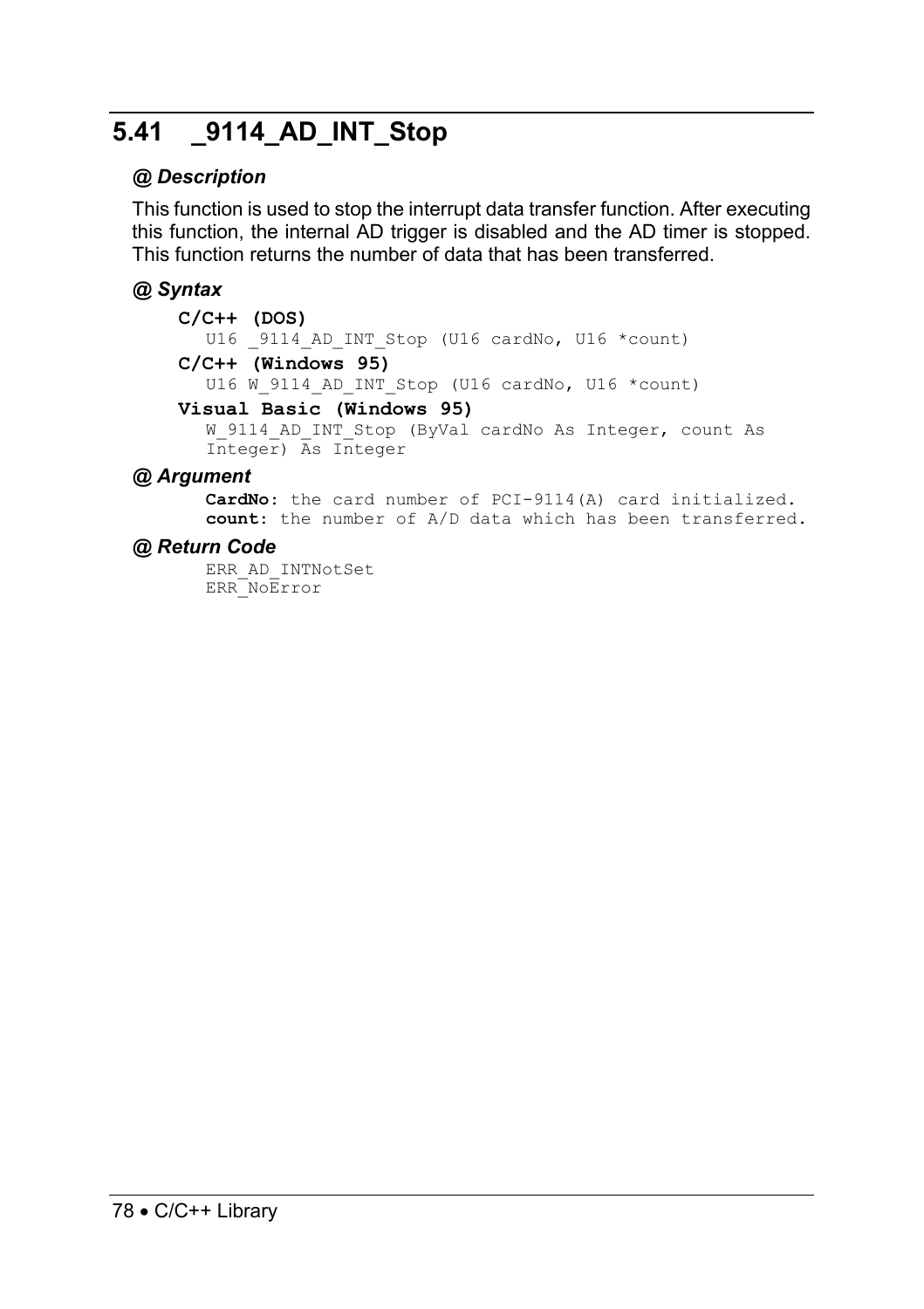# Calibration & Utilities

In data acquisition processes, how to calibrate your measurement devices to maintain its accuracy is very important. Users can calibrate the analog input and output channels under the users' operating environment to maximize its accuracy. This chapter will guide you though how to calibrate the PCI-9114(A).

The software CD provides two utility programs, the 9114util.exe and l-eeprom. The 9114util.exe utility provides three basic functions for System Configuration, Calibration, and Functional Testing, while the I eeprom utility is used to enable or disable the interrupts of the PCI-9114(A) board. The utility programs are described in the following sections.

## **6.1 Calibration**

### **6.1.1 What do you need?**

Before calibrating your PCI-9114 card, you need to prepare the following equipment's and materials for the calibration process:

- Calibration program: Once the program is executed, it will guide you to do the calibration. This program is included in the delivered package.
- A 5 1/2-digit multi-meter (a 6 1/2 is recommended)
- An adjustable voltage calibrator or a very stable and noise free DC voltage generator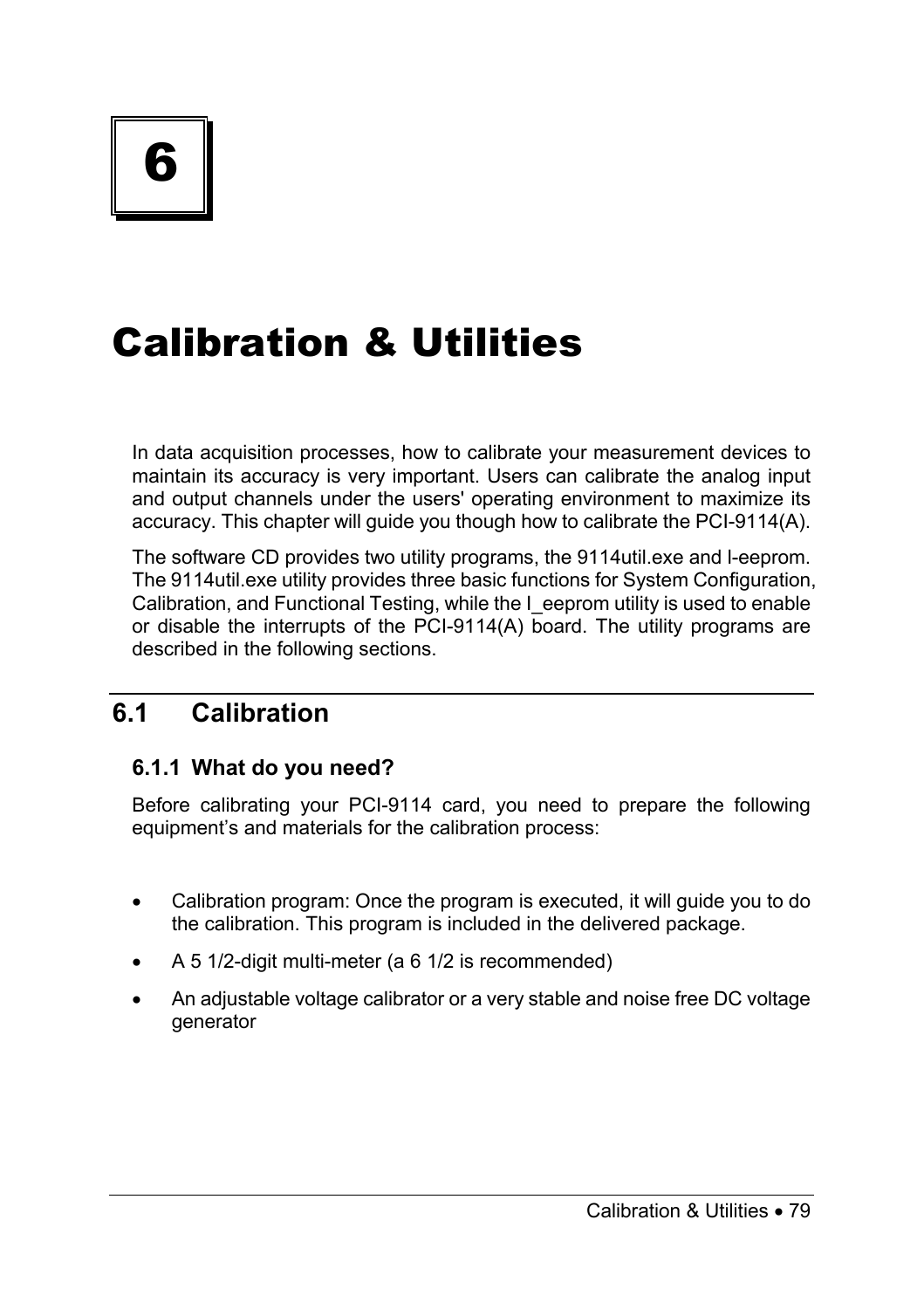## **6.1.2 VR Assignment**

There are five variable resistors (VR) on the PCI-9114(A) board that allow you to make adjustments on the A/D channels. The function of each VR is specified in Table 3.

|                 | VR1   A/D offset adjustment                                                                                         |
|-----------------|---------------------------------------------------------------------------------------------------------------------|
|                 | VR2   A/D full scale adjustment                                                                                     |
|                 | VR3   Programmable Gain Amplifier input offset adjustment                                                           |
| VR4             | Cold junction sensor offset adjustment                                                                              |
| VR <sub>5</sub> | Programmable Gain Amplifier output offset adjustment<br>(Only available in PCI-9114A and PCI-9114 Rev. C2 or later) |

Table 3: Function of the VRs

### **6.1.3 A/D Adjustment**

### *Analog input offset calibration (For PCI-9114 Rev. B2 Only)*

- 1. Set AD input signal type to single-ended (default) input.
- 2. Short AD Channel 0 (CN1 pin 19) to ground (CN1 pin 11 or 29).
- 3. Trim *VR1* (post-gain offset) until the reading approaches to zero.
- 4. Trim *VR3* (pre-gain offset) until the reading approaches to zero.
- 5. Repeat steps 3 and 4 until both post-gain offset and pre-gain offset are steady at zero.
- 6. Connect +5V to AD channel 1 (pin 18).
- 7. Adjust *VR2* to obtain a reading between 16383~16384.

### *PGA offset calibration (For PCI-9114A and PCI-9114 Rev. C2 or later)*

- 1. Set AD input signal type to single-ended (default) input.
- 2. Adjust JP2 to set AD channel #16 to ground (D.I. mode, Refer to section 2.7.2.) and program the card to use AD ch#16.
- 3. Use the multi-meter to measure the voltage between TP1 and TP2.
- 4. Set the gain register to maximum gain (gain = 8 for PCI-9114(A) DG; gain  $= 1000$  for PCI-9114(A) HG).
- 5. Adjust *VR3* until the multi-meter value approaches to zero.
- 6. Set gain register to minimum gain (gain  $= 1$ ).
- 7. Adjust *VR5* until the multi-meter value approaches to zero.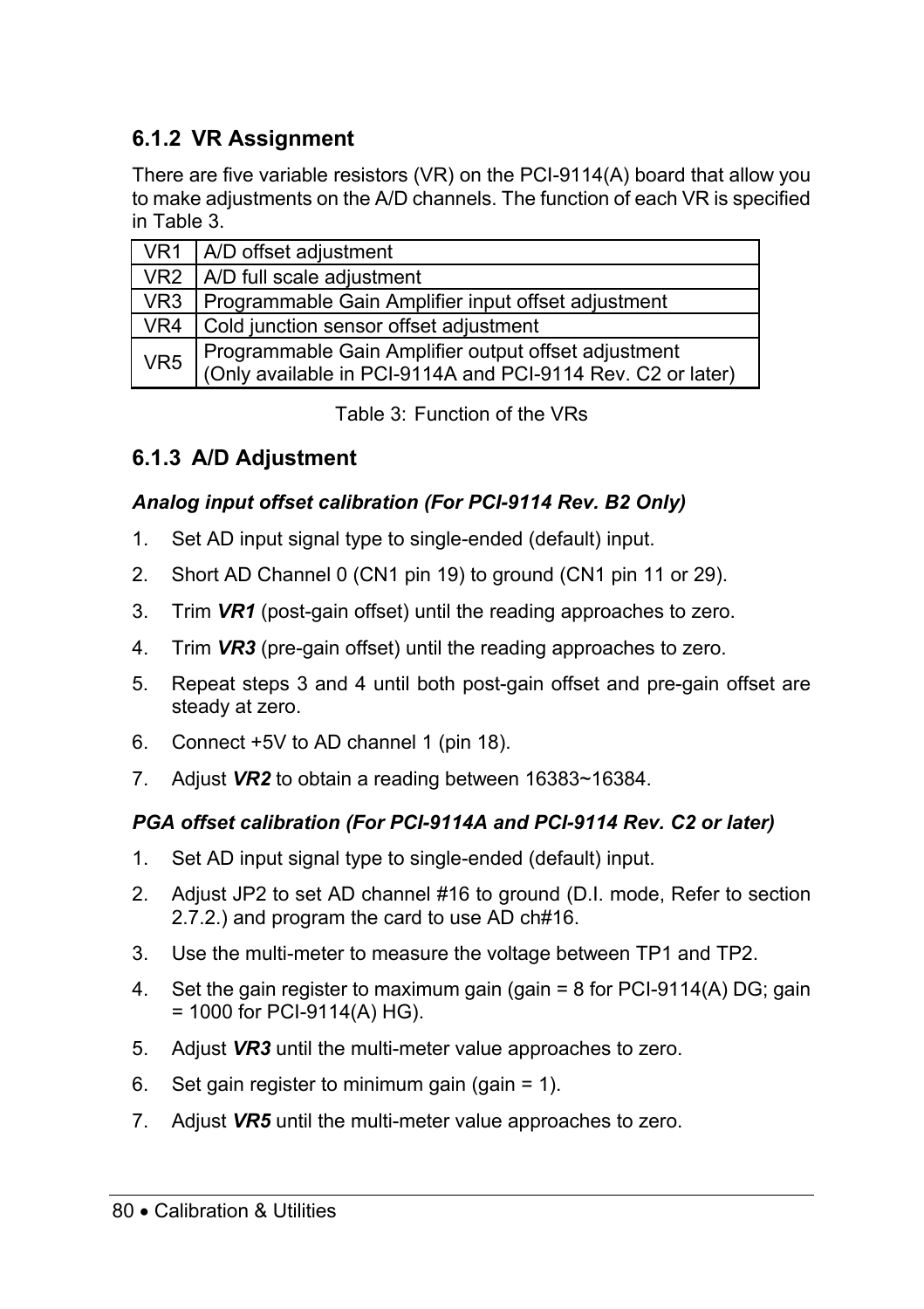8. Repeat steps 4~7 until the multi-meter value reads zero even after a gain changed.

### *A/D offset calibration (For PCI-9114A and PCI-9114 Rev. C2 or later)*

- 1. Set the AD input signal type to single-ended (default) input.
- 2. Adjust JP2 to set AD channel #16 to ground (D.I. mode, Refer to section 2.7.2.) and program the card to use AD ch#16.
- 3. Set gain register to minimum gain (gain  $= 1$ ).
- 4. Adjust *VR1* to obtain reading between -1~+1.

### *A/D full range calibration*

- 1. Set the AD input signal type to single-ended (default) input.
- 2. Use the multi-meter to calibrate the reference voltage of an external power supply unit to +10V.
- 3. Connect the reference voltage to AD channel #0, and program the card to use AD ch#0.
- 4. Set gain register to minimum gain (gain = 1).
- 5. Adjust *VR2* to obtain a reading between 32766~32767.

### *Cold junction sensor calibration*

- 1. Set the C.J. sensor for operation under S.E. input mode. (Refer to section 2.7.2), and program the card to use AD ch#0.
- 2. Set gain register to minimum gain (gain  $= 1$ ).
- 3. Measure the current temperature.
- 4. Adjust *VR4* until the read-out value equals the temperature value.
- 5. The relationship between temperature and the read-out value is as followed:
- V (mV) = T ( $\degree$ K) x 10 (mV / $\degree$ K)
- T ( $\degree$ K) = V (mV) / 10(mV /  $\degree$ K)
- $T$  (°C) = T (°K) 273 (°K)

For example:

If the temperature is 25 °C, user should calibrate the C.J. voltage to  $(25+273)$  x  $10 = 2980$  mV = 2.98 V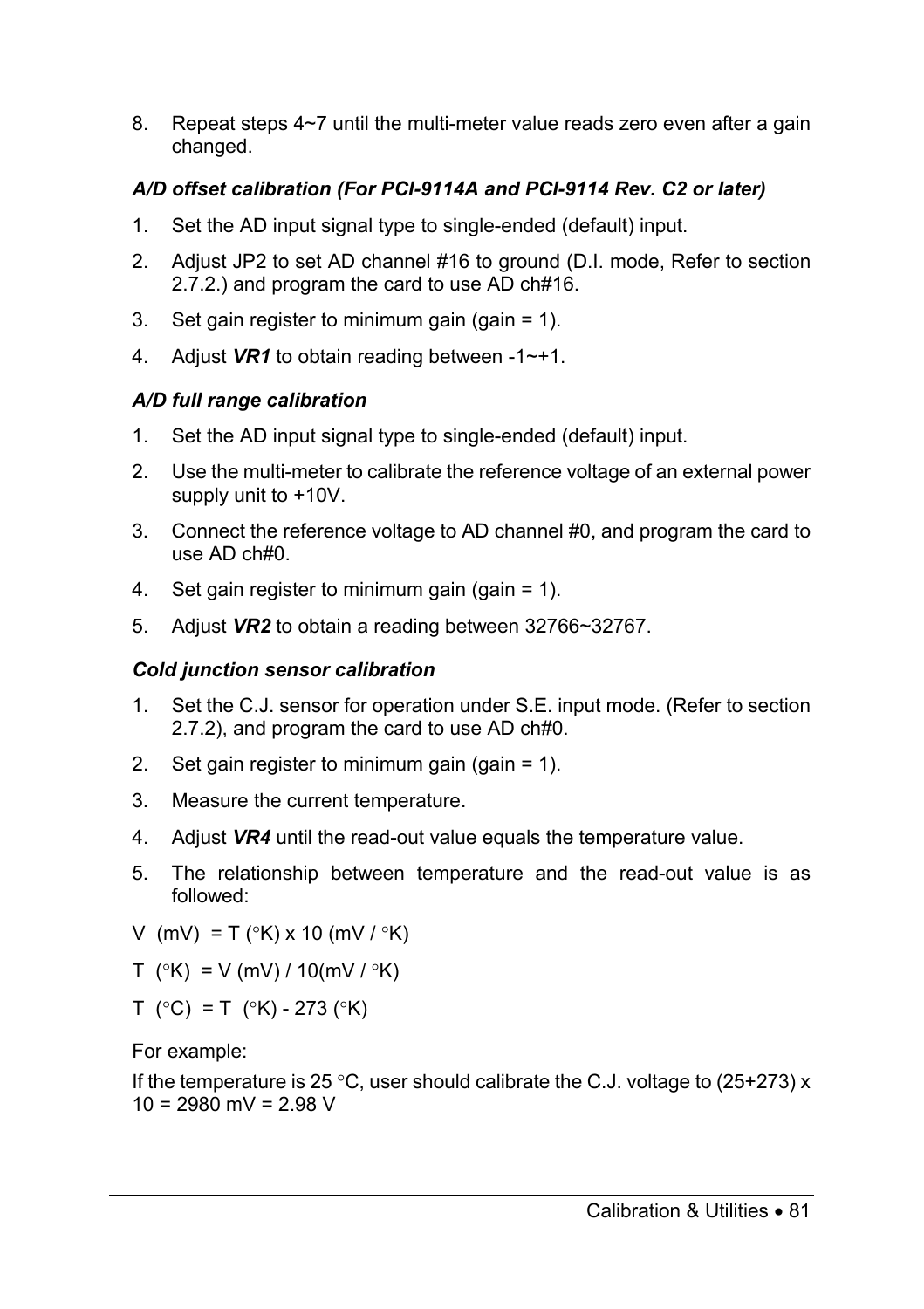### **6.1.4 Software A/D Offset Calibration**

For more accurate calibration of the input offset signal, using a software utility to calibrate the offset of the analog input signal is a good approach. Benefits in using this method are that it is online and it eliminates any temperature drift.

For example, user's can adjust JP2 to set AD channel #16 to ground (D.I. mode, Refer to section 2.7.2.). Measuring the digital value of channel #16 can retrieve the offset voltage of the AD channel. If the digital offset value is  $V_{\text{off}}$ , user can modify any AD data by subtracting  $V_{\text{off}}$  from the AD data to obtain the offset calibrated value. Note that the  $V_{\text{off}}$  may be different for each gain level. Users should calibrate the offset value for each gain value.

## **6.2 Utility**

### **6.2.1 9114util (For PCI-9114 Rev. B2 Only)**

There are 3 functions provided by the 9114util.exe. It is used for system configuration, calibration, and functional testing. This software utility is designed with a menu-driven based Windows environment. It provides text messages and graphical indicators for operating guidance.

### *Running 9114util.exe*

After finishing the DOS installation, you can execute the utility by typing in the following commands:

*C> cd \ADLINK\9114\DOS\Util* 

*C> 9114UTIL*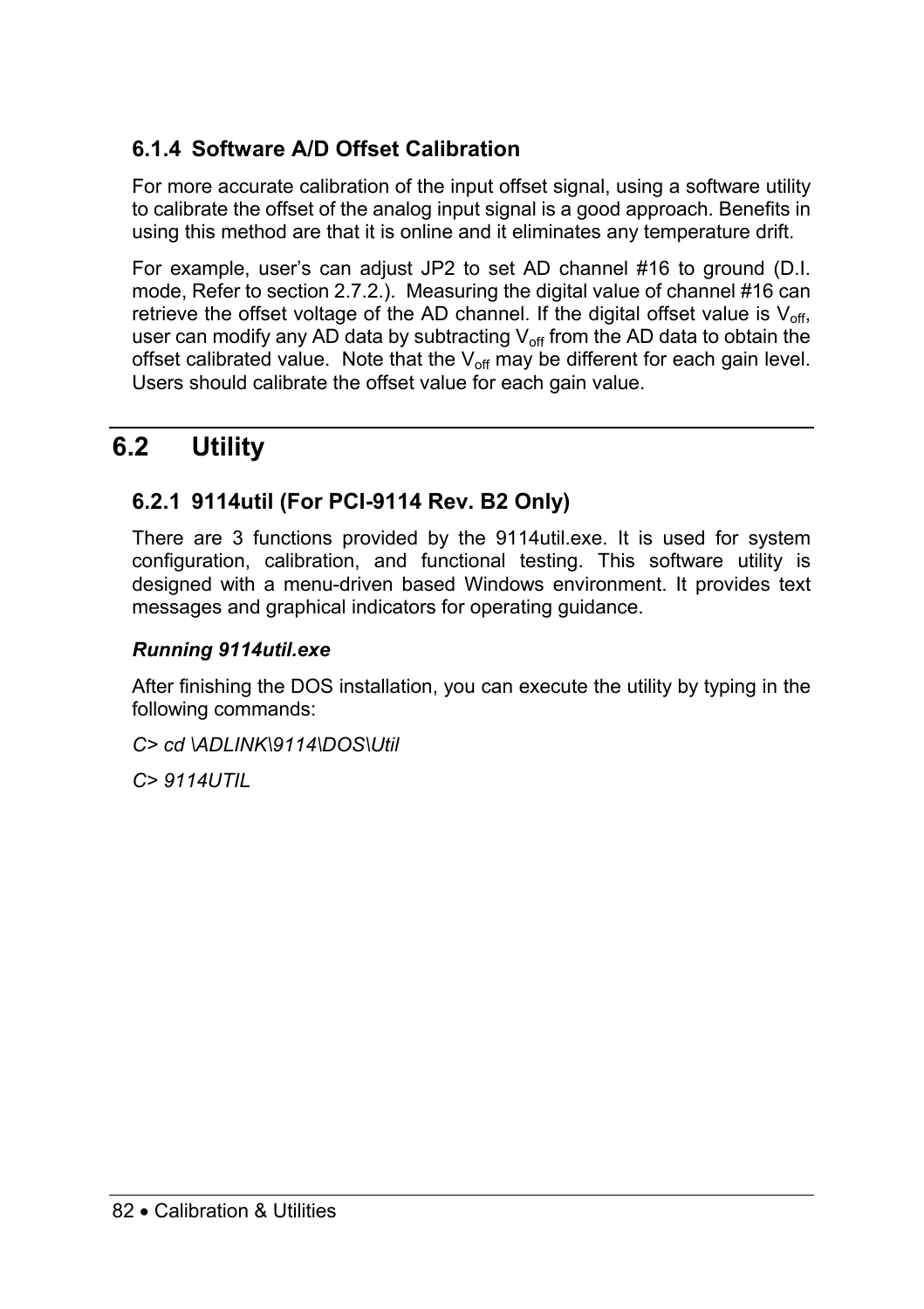The following displayed will appear on your screen. The message at the bottom of each window guides you through the selected item; follow the on screen instructions to change/set a value.

```
****** PCI-9114 Utility Rev. 2.1 ******
```
Copyright © 2000-2004, ADLINK Technology Inc. All rights reserved

```
<F1> : Configuration. 
<F2> : Calibration. 
<F3> : Function testing. 
<Esc>: Quit.
```
>>> Select function key F1, F2, F3, or press <Esc> to quit. <<<

#### *System Configuration*

This function guides you through configuration of the PCI-9114 card to set the correct hardware parameters. The configuration window shows the setting items that you have to set before using the PCI-9114 card.

The following diagram will be displayed on the screen as you choose the Configuration function from main menu.

```
****** Configuration of PCI-9114 ******
```
<1> Card Type PCI9114HG <2> AD Polarity setting Bipolar <3> AD Input Range Gain=1 Bipolar(-10V~10V)

>>> <Up/Down>: Select Item, <PgUp/PgDn>: Change Setting <<<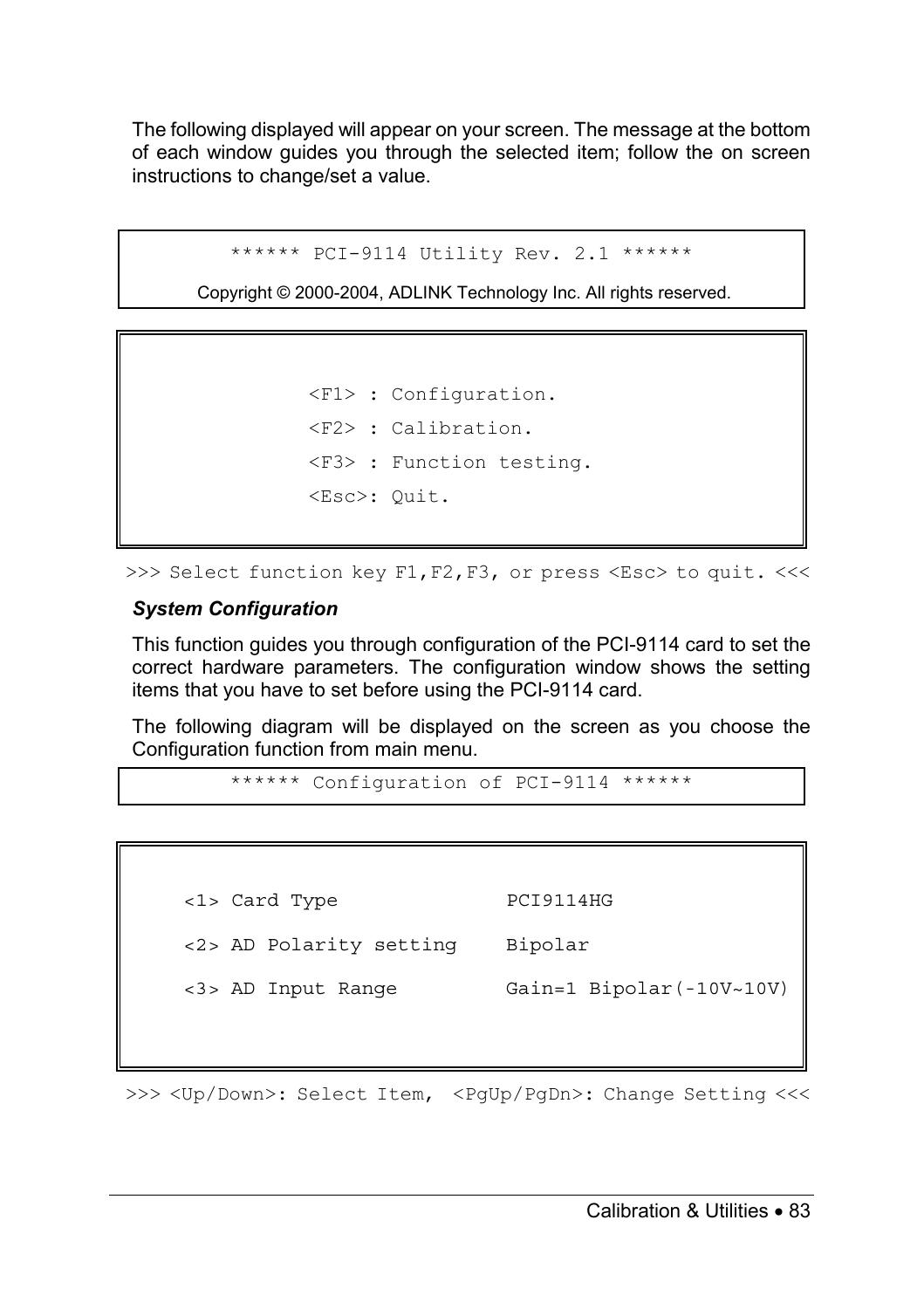### *Calibration*

This function is used to guide you through on how to calibrate the PCI-9114. The calibration program serves as a useful test for the PCI-9114's A/D and D/A functions and can aid in troubleshooting if problems arise.

**Note:** For an environment with frequently large changes in temperature and vibration, a 3 months re-calibration interval is recommended. For laboratory conditions, 6 months to 1 year is acceptable.

When you choose the calibration function from the main menu list, a calibration sub-menu is displayed on the screen. After you select one of the calibration items from the calibration sub-menu, a calibration window appears. The upper window outlines procedures to be followed when calibrating the board. The instructions guide you through the calibration process step by step.

\*\*\*\*\*\* PCI-9114 Calibration \*\*\*\*\*\*

<1> PGA Offset adjustment <2> A/D Bipolar adjustment <3> Cold junction sensor calibration <Esc> Quit

Select 1 to 3 or <Esc> to quit calibration.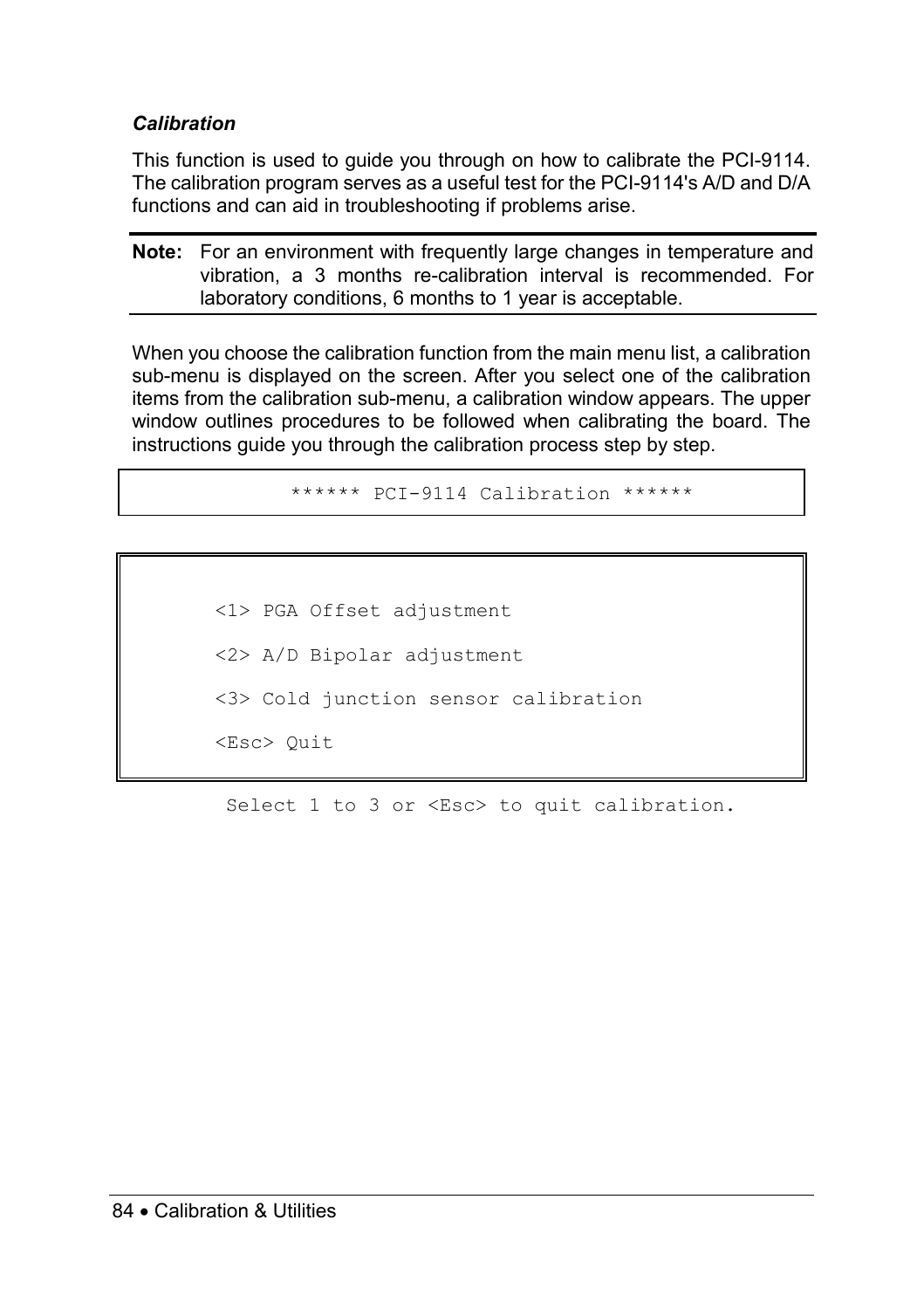### *Functional Testing*

This function is used to test the functions of the PCI-9114. It includes the Digital I/O testing, D/A testing, A/D polling testing, A/D Interrupt Testing, and A/D FIFO Half-Full Interrupt testing.

When you choose one of the testing functions from the function menu, the screen below is displayed.

```
****** PCI-9114 Function Testing ******
```

```
<1> : A/D with Polling Test 
<2> : A/D with Interrupt Test 
<3> : A/D with FIFO Half-Full Interrupt 
<4> : DI/DO Test 
<Esc>: Quit
```
Select 1 to 4 or (Esc) to quit function testing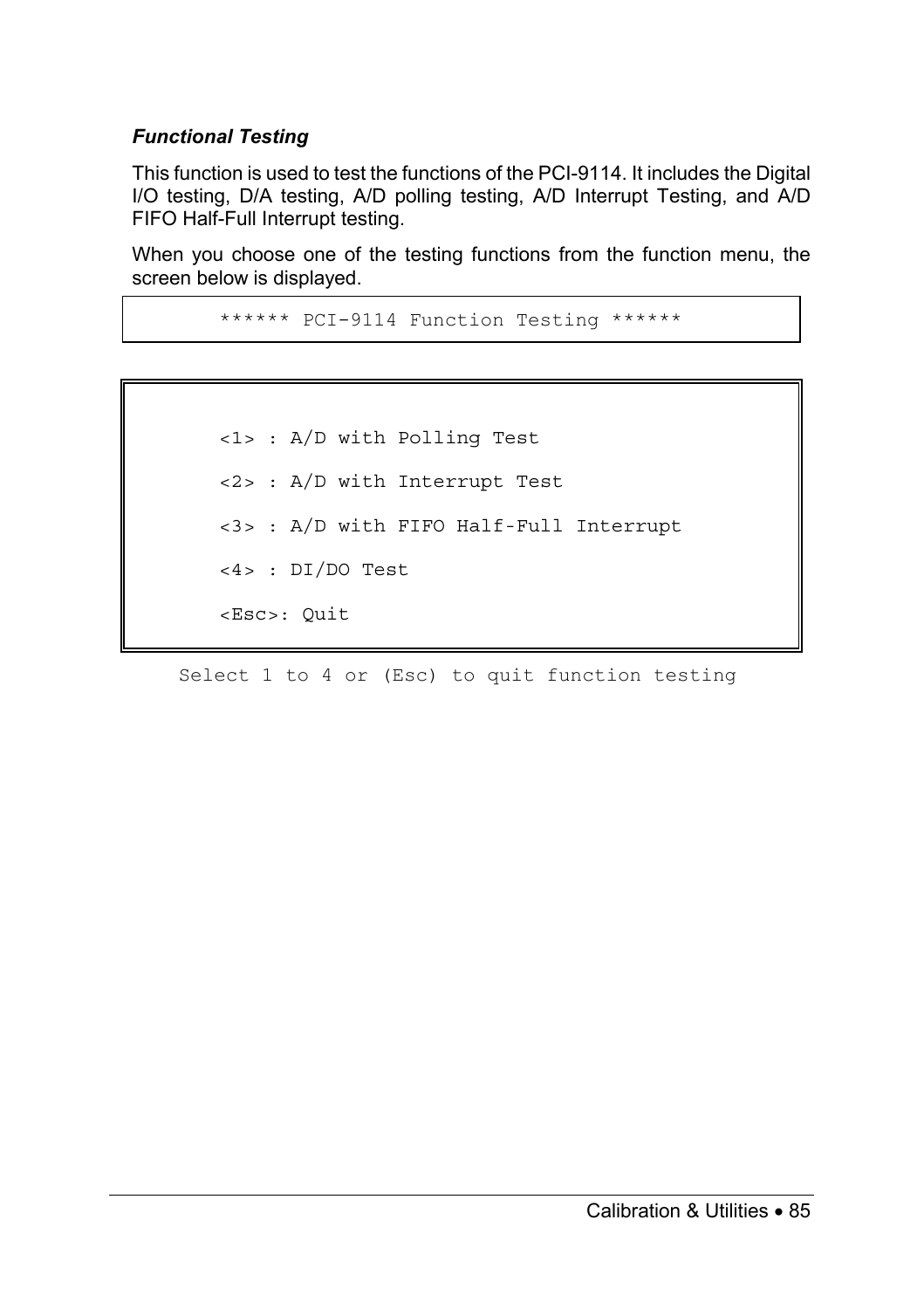### **6.2.2 9114AUtl**

### *(For PCI-9114A or PCI-9114 Rev. C2 and later)*

There are three basic functions provided by the 9114Autl utility. They are System Configuration, Calibration, and Functional Testing. This software utility is designed as a menu-driven based windows environment. It provides text messages and graphical indicators for operating guidance.

### *Running 9114util.exe*

After finishing the DOS installation, you can execute the utility by typing in the following command.

*C> cd \ADLINK\9114\DOS\Util* 

*C> 9114AUTL*

The following displayed will appear on your screen. The message at the bottom of each window guides you through the selected item; follow the on screen instructions to change/set a value.

\*\*\*\*\*\* PCI-9114(A) Utility Rev. 2.0 \*\*\*\*\*\*

Copyright © 2001-2003, ADLink Technology Inc. All rights reserved.

```
<F1> : Configuration. 
<F2> : Calibration. 
<F3> : Function testing. 
<Esc>: Quit.
```
>>> Select function key F1,F2,F3, or press <Esc> to quit. <<<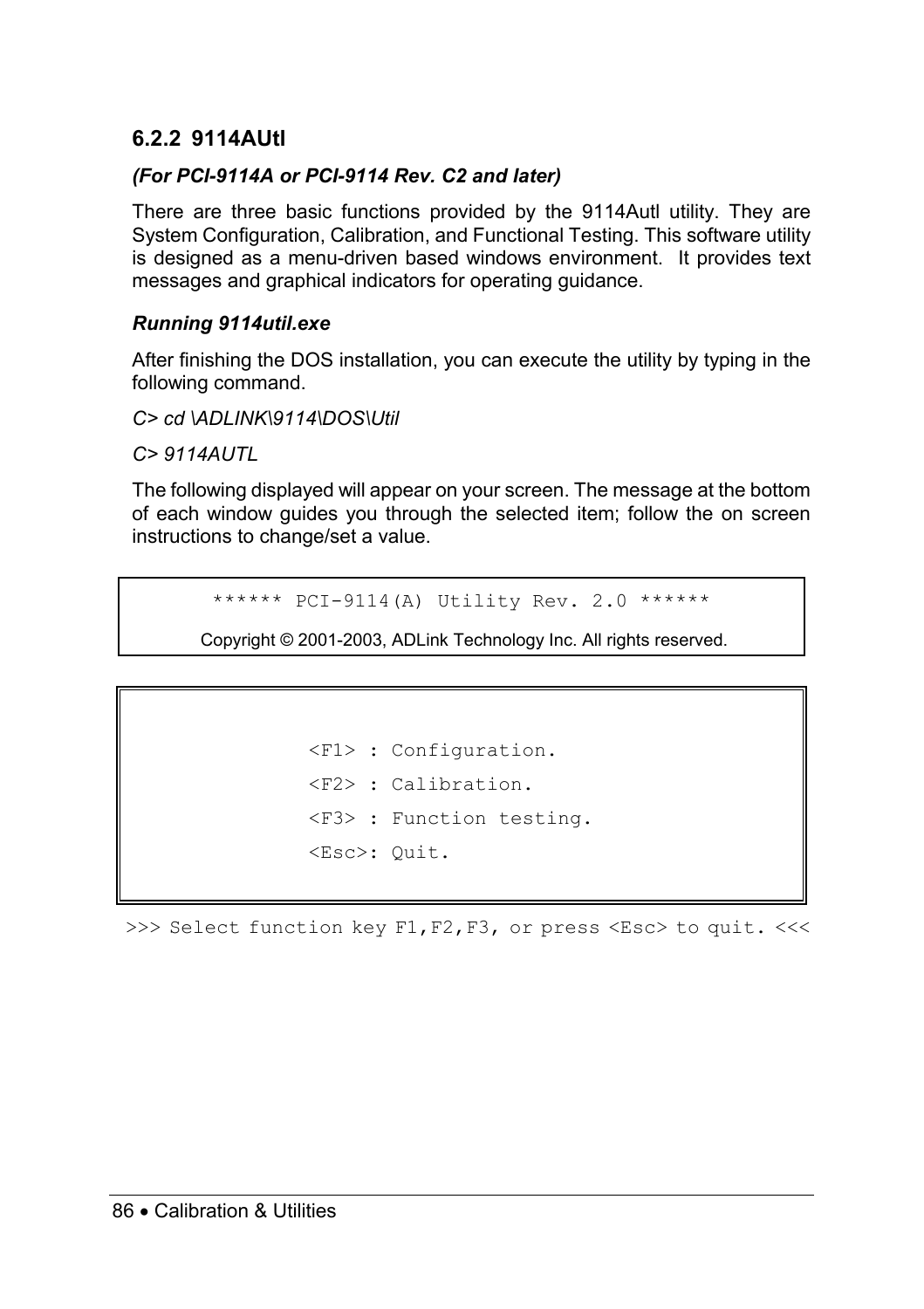### *System Configuration*

This function guides you through configuration of the PCI-9114(A) card to set the correct hardware parameters. The configuration window shows the setting items that you have to set before using the PCI-9114(A) card.

The following diagram will be displayed on the screen as you choose the Configuration function from main menu

```
****** Configuration of PCI-9114(A) ******
```
<1> Card Type PCI9114(A) HG <2> AD Polarity setting Bipolar

<3> AD Input Range Gain=1 Bipolar(-10V~10V)

>>> <Up/Down>: Select Item, <PqUp/PqDn>: Change Setting <<<

### *Calibration*

This function is used to guide you through on how to calibrate the PCI-9114(A). The calibration program serves as a useful test for the PCI-9114(A)'s A/D and D/A functions and can aid in troubleshooting if problems arise.

**Note:** For an environment with frequently large changes in temperature and vibration, a 3 months re-calibration interval is recommended. For laboratory conditions, 6 months to 1 year is acceptable.

When you choose the calibration function from the main menu list, a calibration sub-menu is displayed on the screen. After you select one of the calibration items from the calibration sub-menu, a calibration window appears. The upper window outlines procedures to be followed when calibrating the board. The instructions guide you through the calibration process step by step.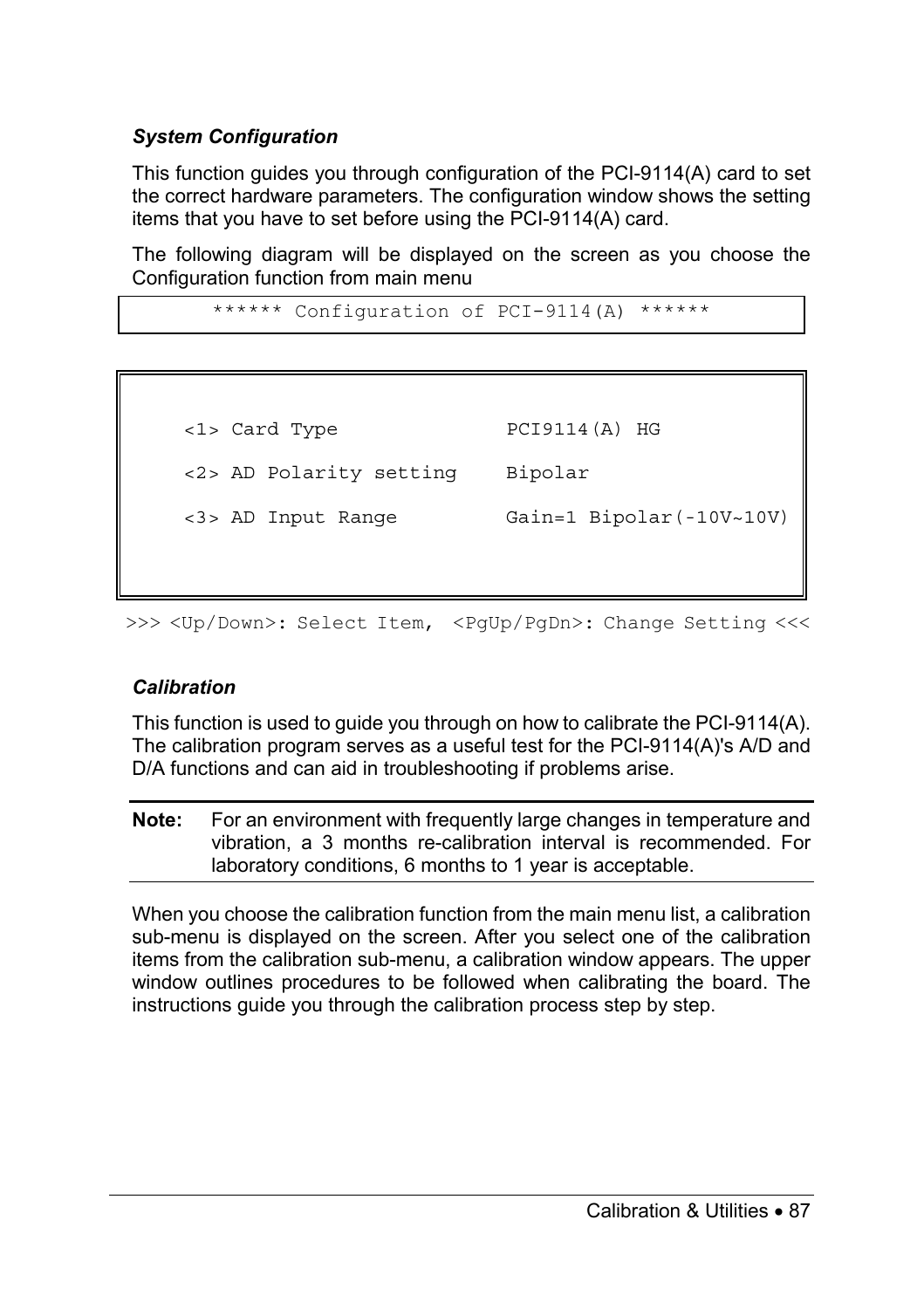\*\*\*\*\*\* PCI-9114(A) Calibration \*\*\*\*\*\*

<1> PGA Offset adjustment <2> A/D Bipolar adjustment <3> Cold junction sensor calibration <Esc> Quit

Select 1 to 3 or <Esc> to quit calibration.

#### *Functional Testing*

This function is used to test the functions of the PCI-9114(A). It includes the Digital I/O testing, D/A testing, A/D polling testing, A/D Interrupt Testing, and A/D FIFO Half-Full Interrupt testing.

When you choose one of the testing functions from the function menu, the screen below is displayed.

\*\*\*\*\*\* PCI-9114(A) Function Testing \*\*\*\*\*\*

<1> : A/D with Polling Test <2> : A/D with Interrupt Test <3> : A/D with FIFO Half-Full Interrupt <4> : DI/DO Test <Esc>: Quit

Select 1 to 4 or (Esc) to quit function testing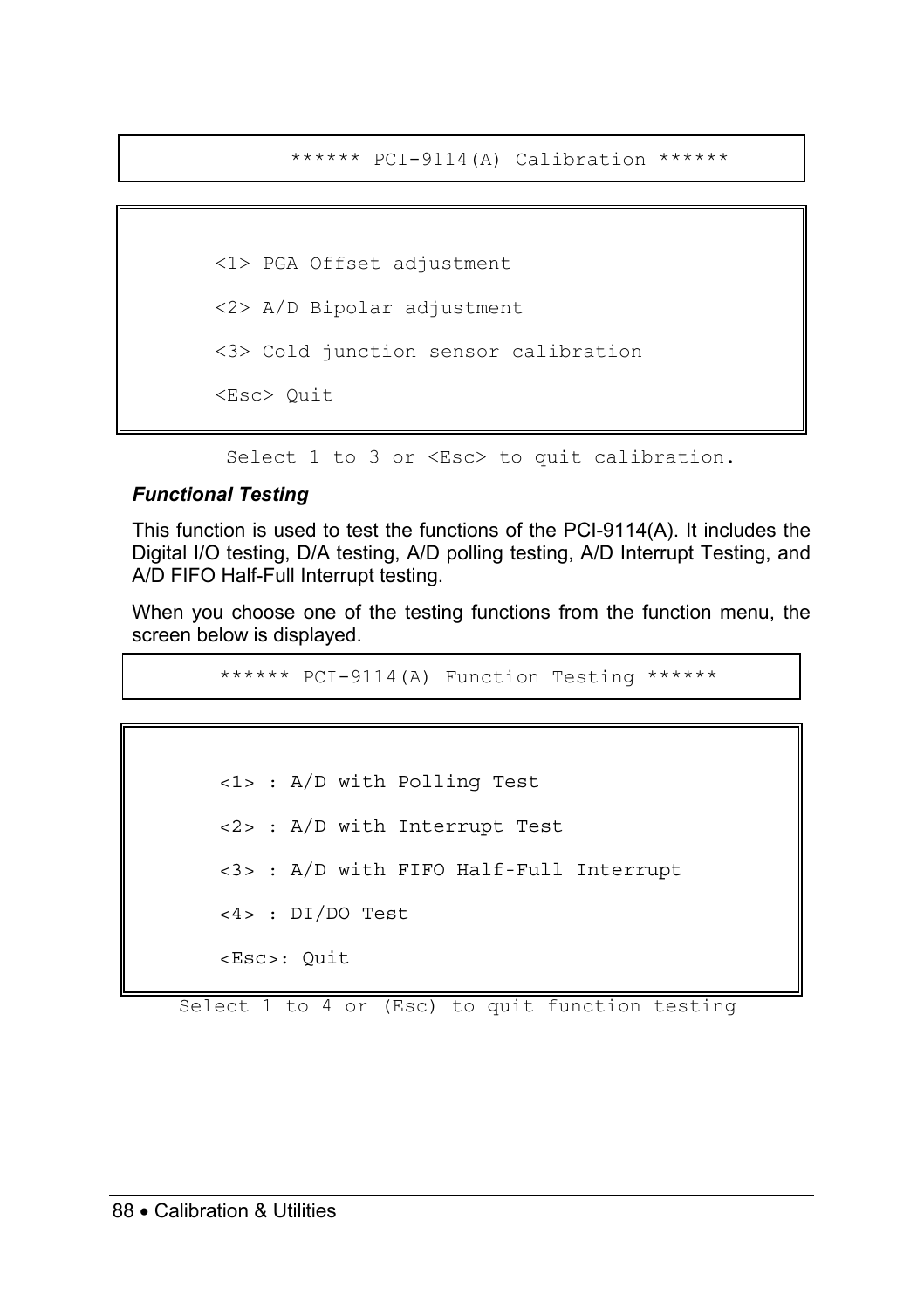### **6.2.3 I\_EEPROM**

This file is used to enable or disable the interrupts of the PCI-9114(A) board. This software is a text-driven program. By default, the interrupts on the PCI-9114(A) board is "on"; users wishing not to use the interrupt function can use this utility to turn off the interrupts of the PCI-9114(A) board.

After finishing the DOS installation, you can execute the utility by typing in the following command:

*C> cd \ADLINK\DOS\9111\UTIL* 

### *C> I\_eeprom*

The program will prompt for an input of the card type – enter 9114(A). After specifying the card type, the program displays a set of instructions to guide you through to enable or disable the interrupts of the PCI-9114(A) board.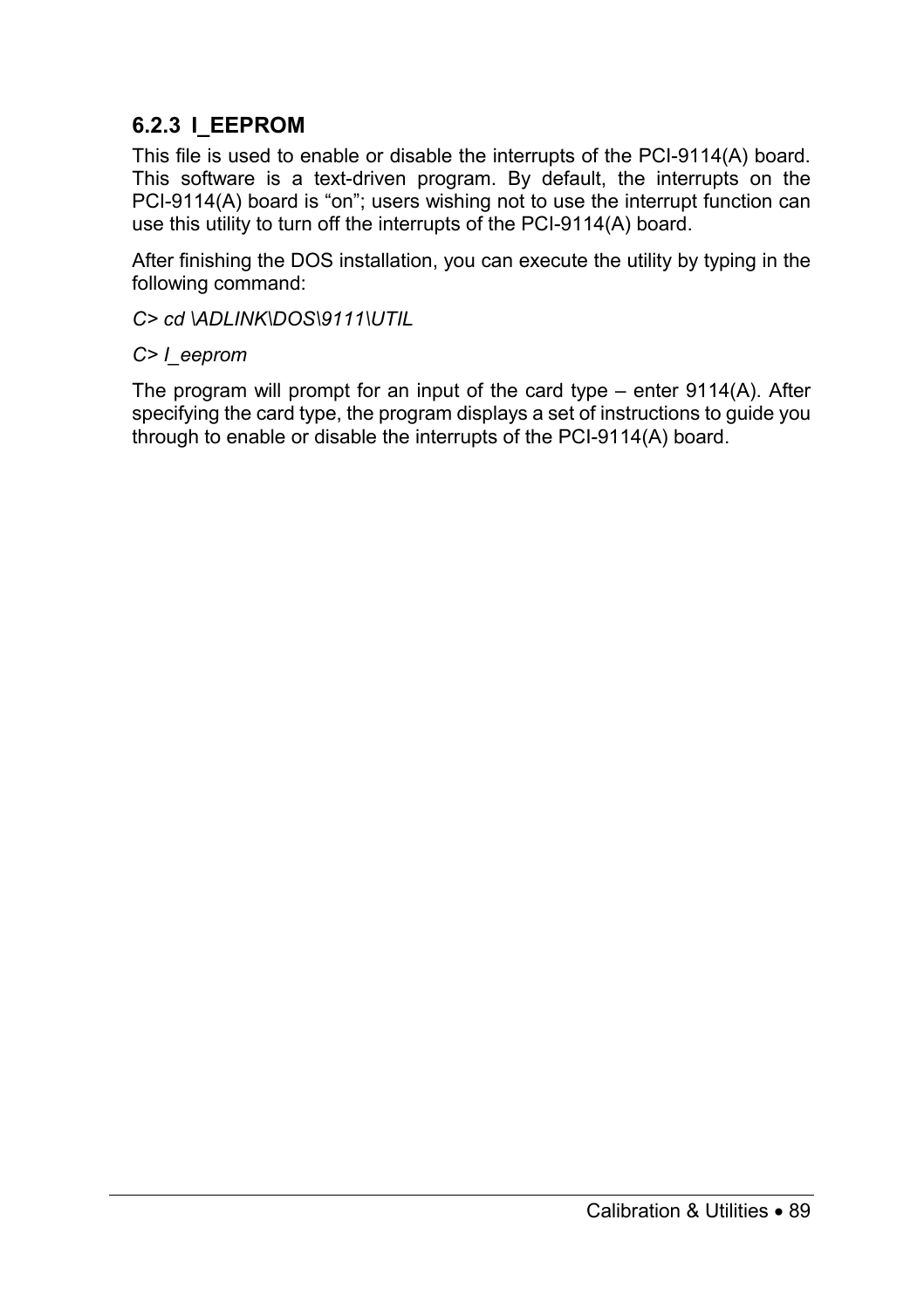# Appendix A. 8254 Programmable Interval Timer

## **A.1 The 8254 Timer / Counter Chip**

The Intel (NEC) 8254 contains three independent, programmable, multi-mode 16 bit counter/timers. The three independent 16 bit counters can be clocked at rates from DC to 5 MHz. Each counter can be individually programmed with 6 different operating modes by appropriately formatted control words. The most common uses for the 8254 in microprocessor-based systems are:

- Programmable baud rate generator
- Event counter
- Binary rate multiplier
- Real-time clock
- Digital one-shot
- Motor control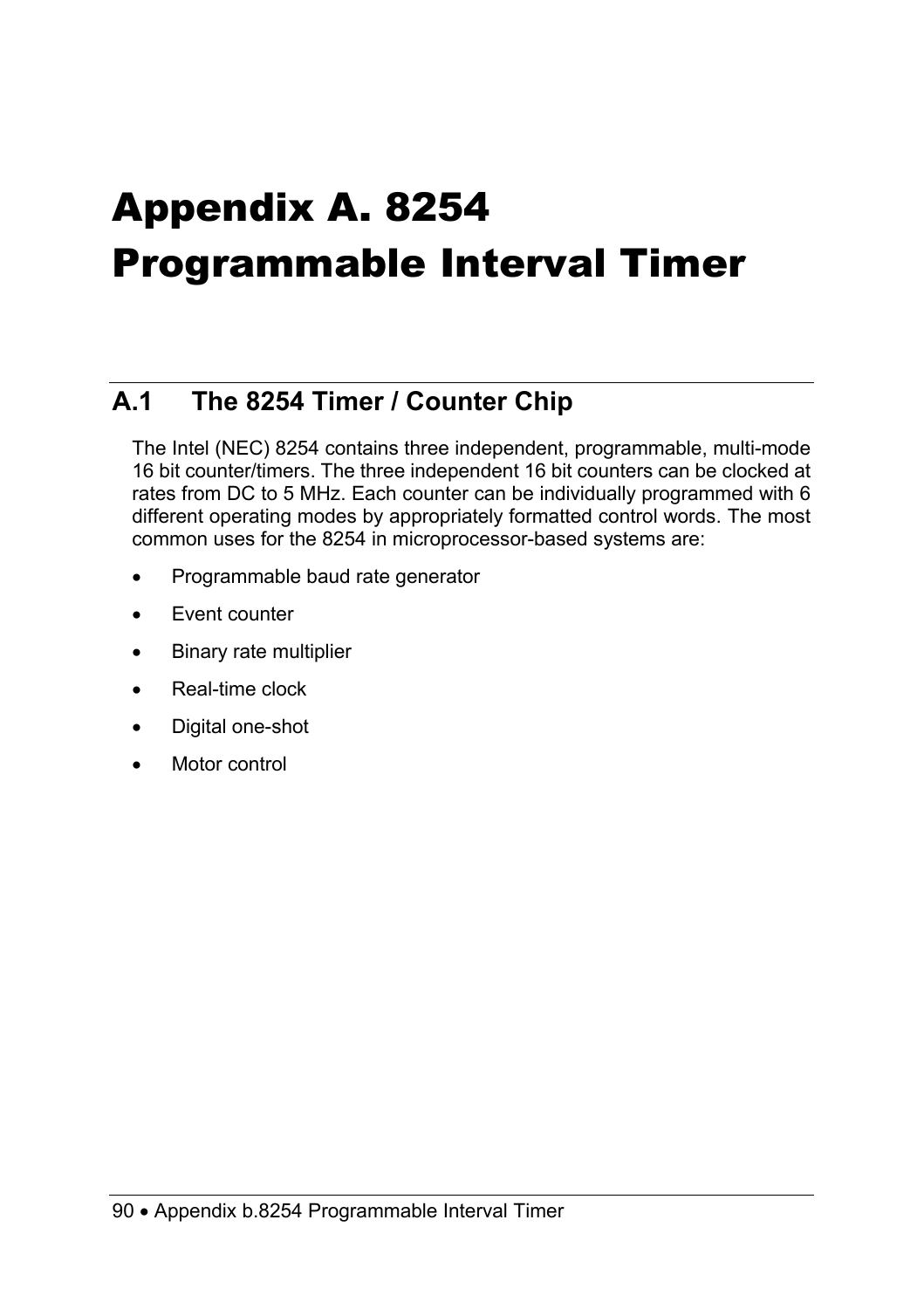## **A.2 The Control Byte**

The 8254 occupy 4 I/O address locations in the PCI-9114(A) I/O map. As shown in the following table:

| Base + 20 | LSB OR MSB OF COUNTER 0 |
|-----------|-------------------------|
| Base + 22 | LSB OR MSB OF COUNTER 1 |
| Base + 24 | LSB OR MSB OF COUNTER 2 |
| Base + 26 | CONTROL BYTE            |

Before loading or reading any of these individual counters, the **control byte**  (Base +26) must be loaded first. The format of the control byte is:

#### *Control Byte:*

| ור |           |     |      |            |    |    |    |    |
|----|-----------|-----|------|------------|----|----|----|----|
|    | ິ<br>ו טט | งบบ | N⊨ ! | <b>ILA</b> | M2 | M1 | M0 | שט |

• SC1 & SC1 - Select Counter (Bit7 & Bit 6)

| SC <sub>1</sub> | <b>SCO</b> | <b>COUNTER</b> |  |  |
|-----------------|------------|----------------|--|--|
|                 |            |                |  |  |
|                 |            |                |  |  |
|                 |            |                |  |  |
|                 |            | <b>ILLEGAL</b> |  |  |

• RL1 & RL0 - Select Read/Load operation (Bit 5 & Bit 4)

|  | <b>OPERATION</b>              |  |
|--|-------------------------------|--|
|  | <b>COUNTER LATCH</b>          |  |
|  | READ/LOAD LSB                 |  |
|  | READ/LOAD MSB                 |  |
|  | READ/LOAD LSB FIRST, THEN MSB |  |

• M2, M1 & M0 - Select Operating Mode (Bit 3, Bit 2, & Bit 1)

| $\overline{M}$ |  | <b>MODE</b> |
|----------------|--|-------------|
|                |  |             |
|                |  |             |
|                |  |             |
|                |  |             |
|                |  |             |
|                |  |             |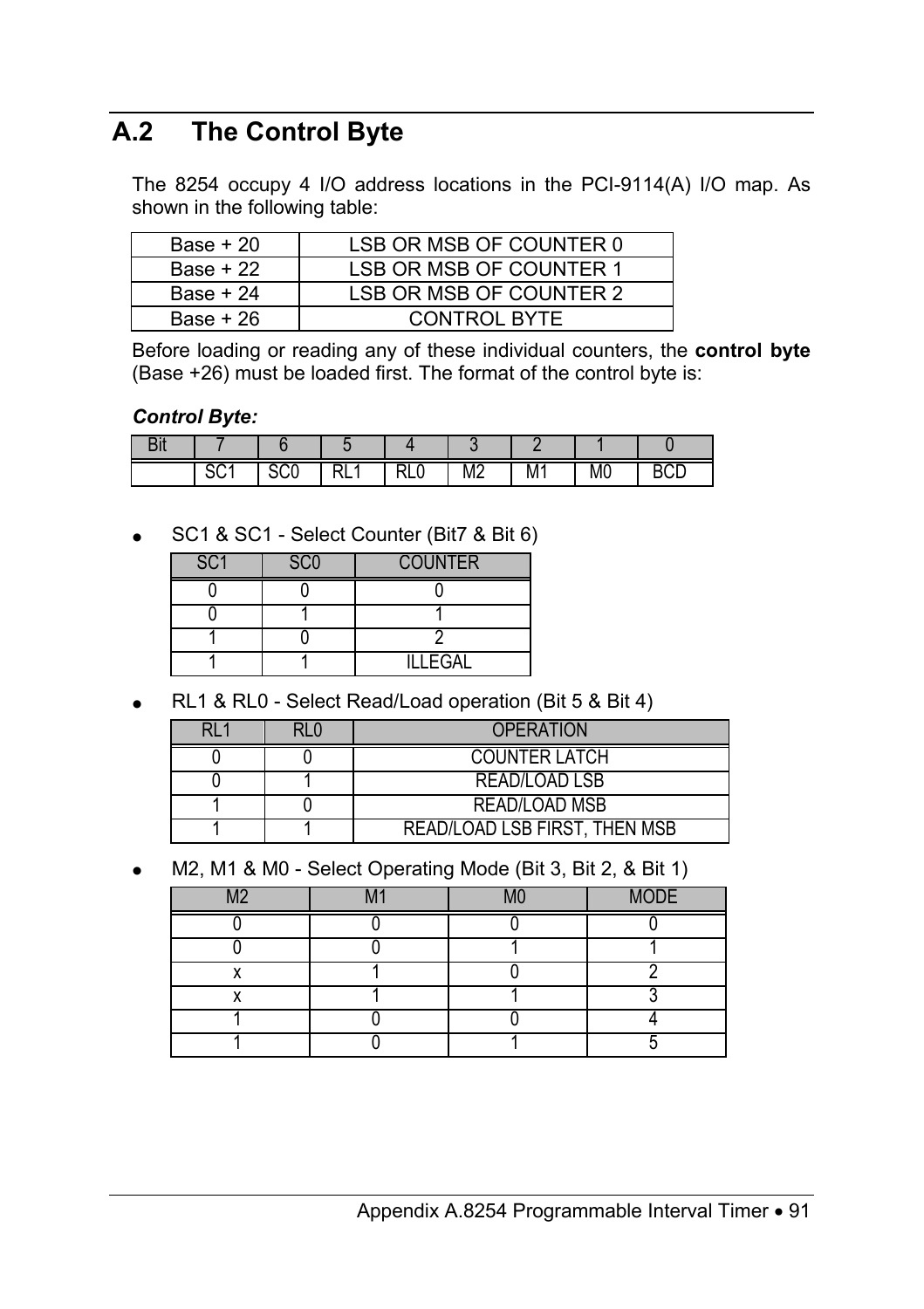• BCD - Select Binary/BCD Counting (Bit 0)

|      | <b>16-BITS BINARY COUNTER</b>                                                                                    |
|------|------------------------------------------------------------------------------------------------------------------|
|      | BINARY CODED DECIMAL (BCD) COUNTER (4 DIGITAL)                                                                   |
| Note | The count of the binary counter is from 0 up to 65,535 and the<br>count of the BCD counter is from 0 up to 9,999 |

### *Mode Definitions*

The 8254 support six operating modes that can be selected from. They are:

Mode 0: Interrupt on Terminal Count

Mode 1: Programmable One-Shot.

Mode 2: Rate Generator.

Mode 3: Square Wave Rate Generator.

Mode 4: Software Triggered Strobe.

Mode 5: Hardware Triggered Strobe.

Details of these modes can be found in Intel's data sheet available at the following website:

(http://support.intel.com/support/controllers/peripheral/231164.htm).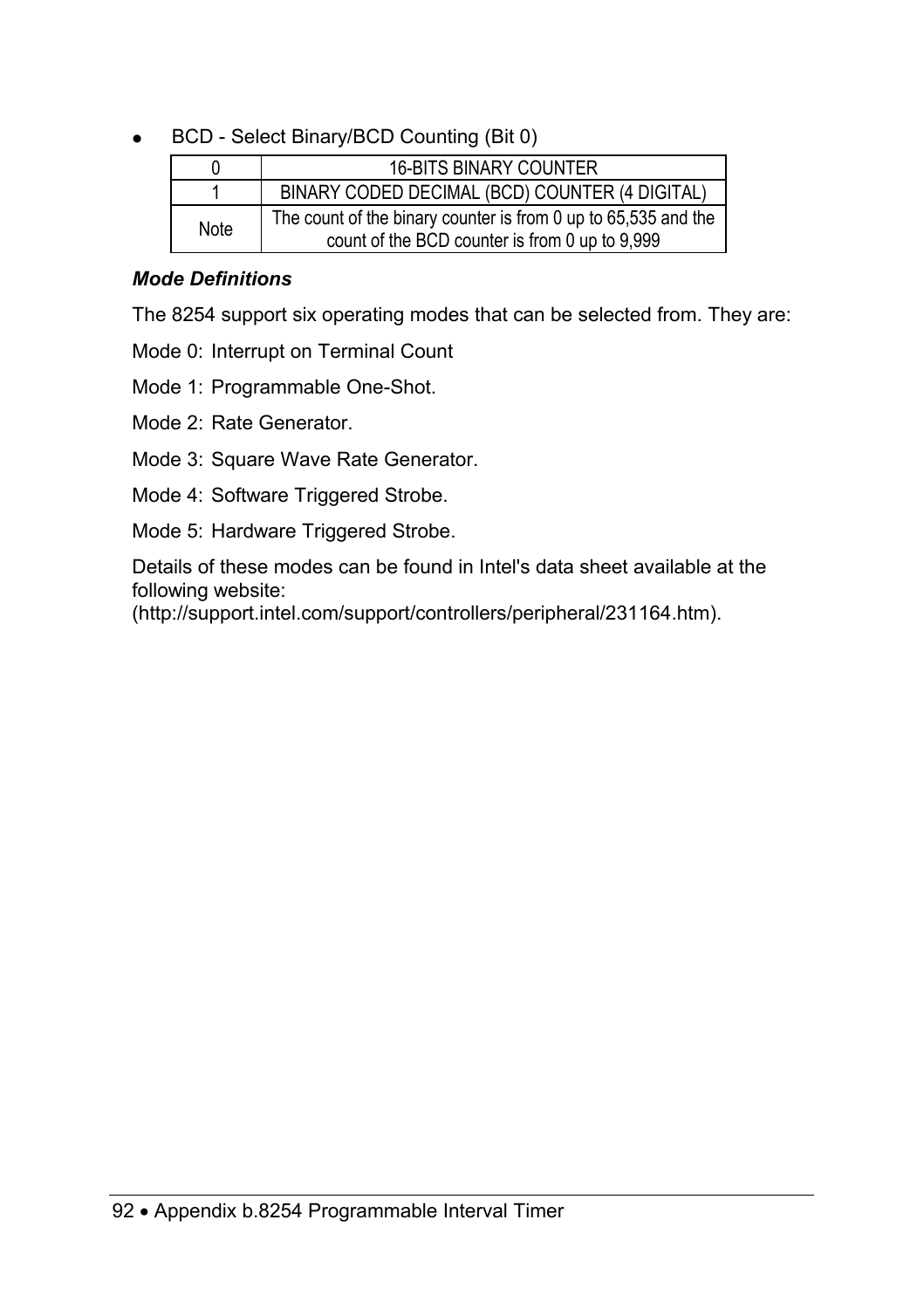# Appendix B. Signal Wiring **Diagrams**



**(Channel 0 for CJC)** 



Appendix B.Signal Wiring Diagram • 93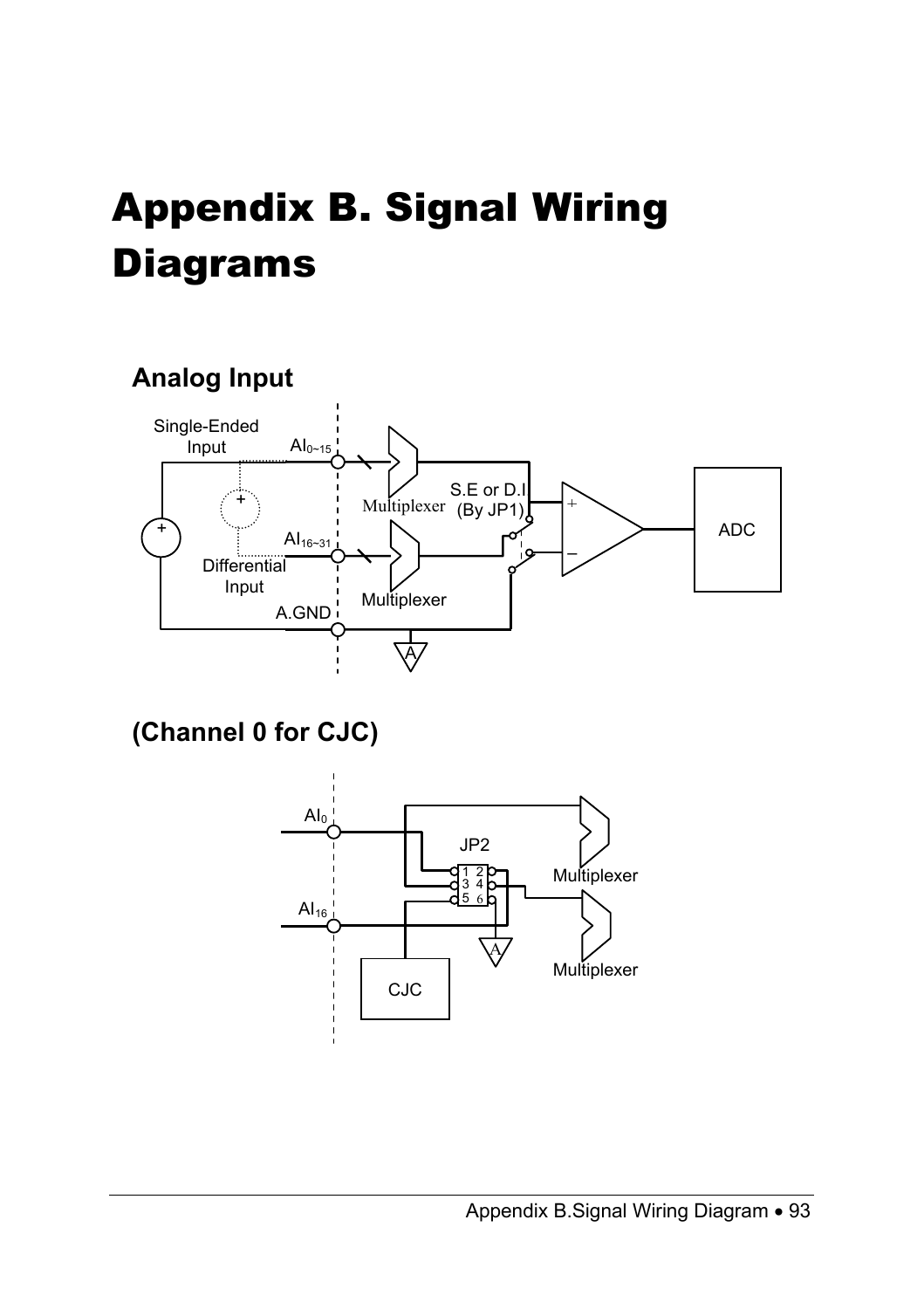## **Digital Input**

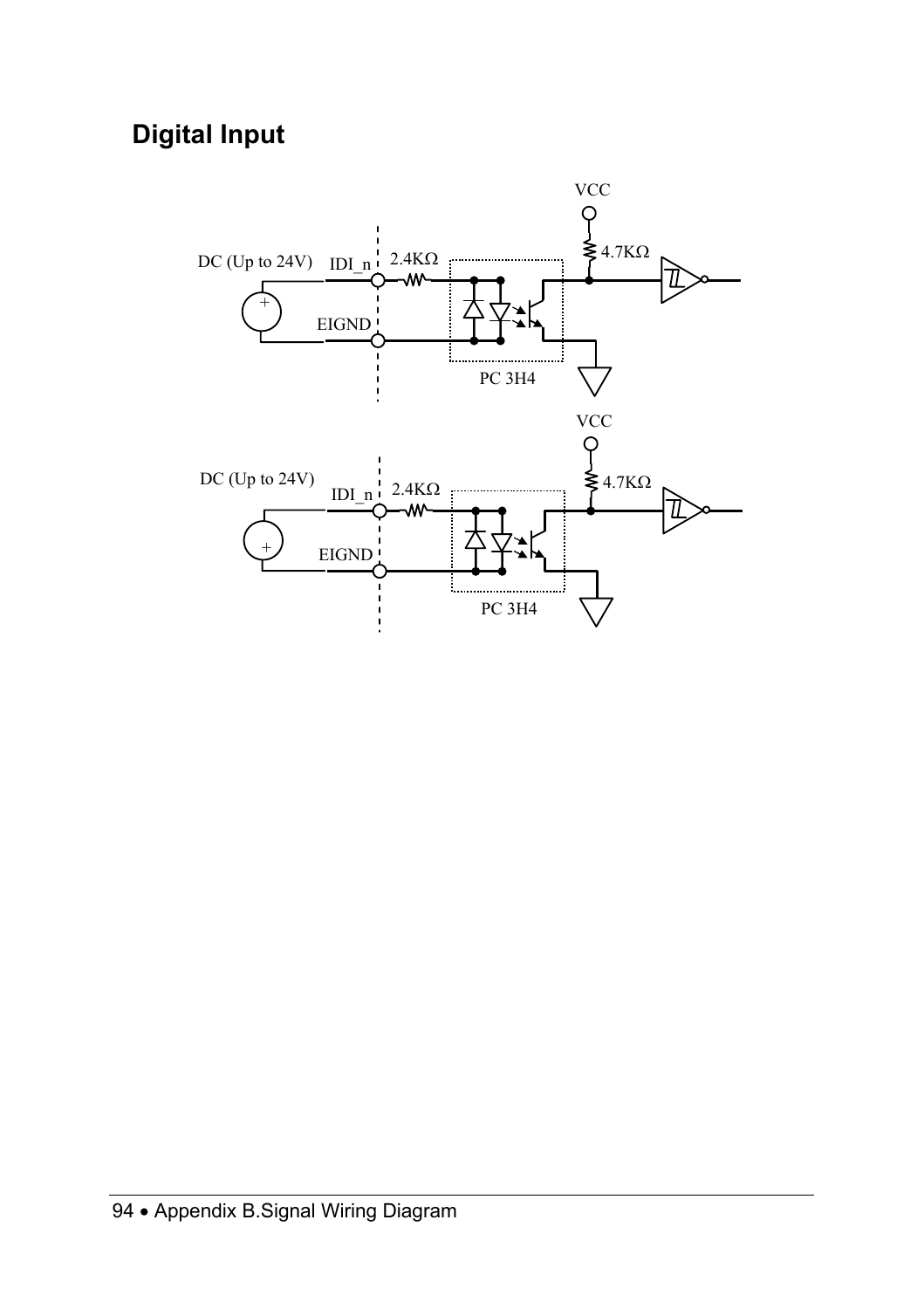## **Digital Output**

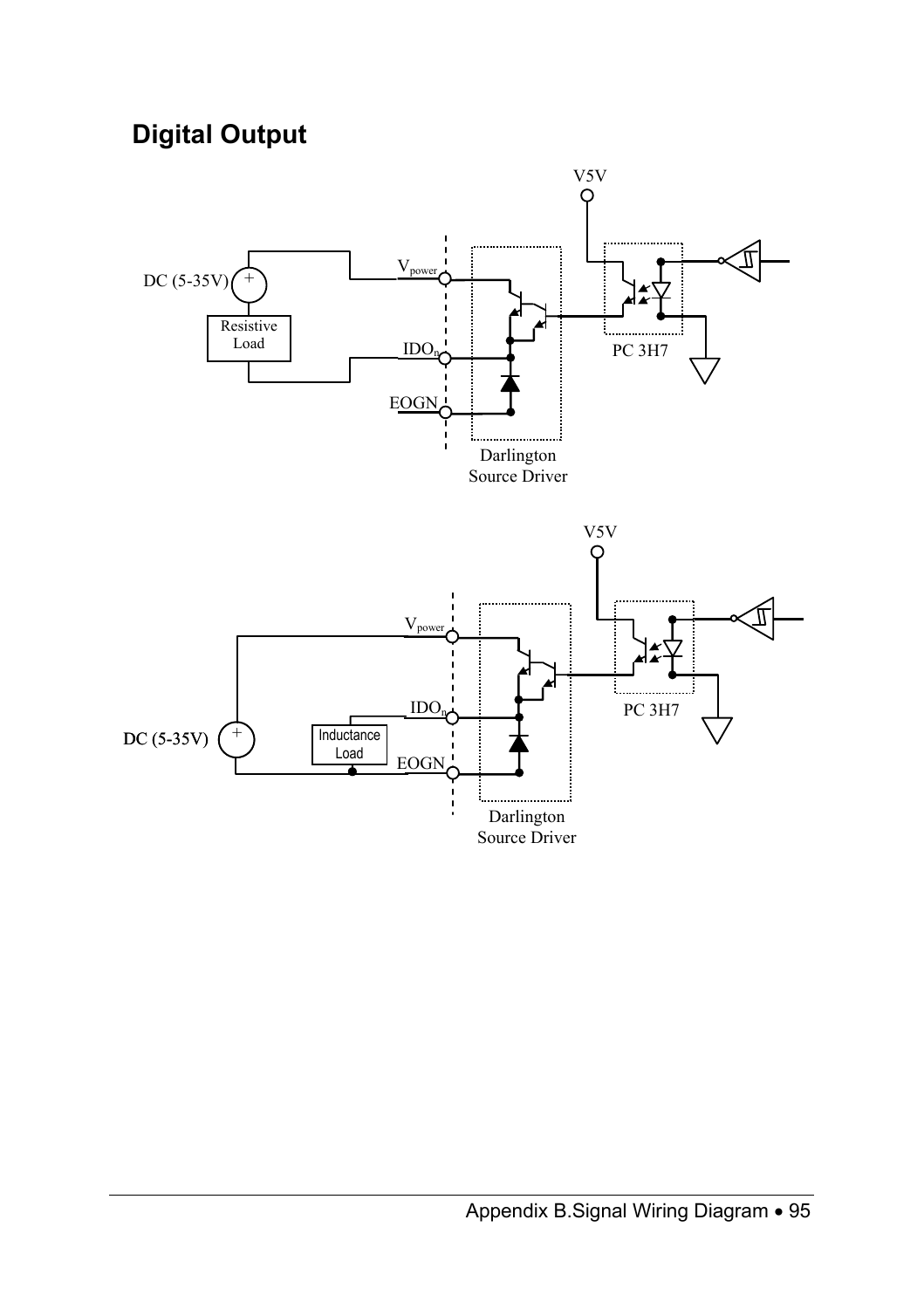# Warranty Policy

Thank you for choosing ADLINK. To understand your rights and enjoy all the after-sales services we offer, please read the following carefully.

- 1. Before using ADLINK's products please read the user manual and follow the instructions exactly. When sending in damaged products for repair, please attach an RMA application form which can be downloaded from: http://rma.adlinktech.com/policy/.
- 2. All ADLINK products come with a limited two-year warranty, one year for products bought in China.
	- The warranty period starts on the day the product is shipped from ADLINK's factory.
	- Peripherals and third-party products not manufactured by ADLINK will be covered by the original manufacturers' warranty.
	- For products containing storage devices (hard drives, flash cards, etc.), please back up your data before sending them for repair. ADLINK is not responsible for any loss of data.
	- Please ensure the use of properly licensed software with our systems. ADLINK does not condone the use of pirated software and will not service systems using such software. ADLINK will not be held legally responsible for products shipped with unlicensed software installed by the user.
	- For general repairs, please do not include peripheral accessories. If peripherals need to be included, be certain to specify which items you sent on the RMA Request & Confirmation Form. ADLINK is not responsible for items not listed on the RMA Request & Confirmation Form.
- 3. Our repair service is not covered by ADLINK's guarantee in the following situations:
	- Damage caused by not following instructions in the User's Manual.
	- Damage caused by carelessness on the user's part during product transportation.
	- Damage caused by fire, earthquakes, floods, lightening, pollution, other acts of God, and/or incorrect usage of voltage transformers.
	- Damage caused by inappropriate storage environments such as with high temperatures, high humidity, or volatile chemicals.
	- Damage caused by leakage of battery fluid during or after change of batteries by customer/user.